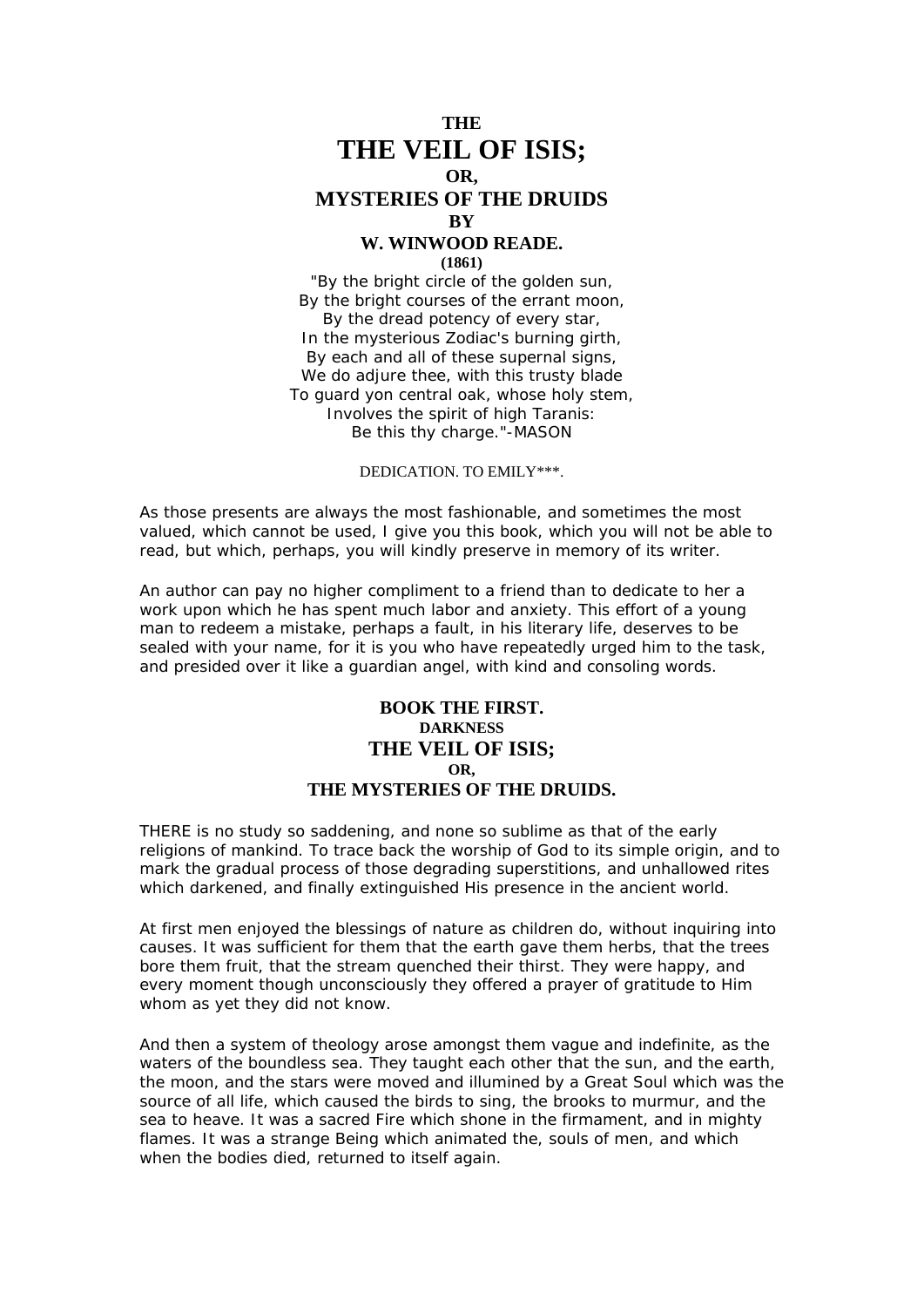They silently adored this Great Soul in the beginning, and spoke of Him with reverence, and sometimes raised their eyes timidly to His glittering dwelling-place on high.

And soon they learned to pray. When those whom they loved lay dying, they uttered wild lamentations, and flung their arms despairingly towards the mysterious Soul; for in times of trouble the human mind so imbecile, so helpless, clings to something that is stronger than itself.

As yet they worshipped only the sun, the moon, and the stars-and not as Gods but as visions of that Divine Essence, which alone ruled and pervaded the earth, the sky, and the sea.

They adored Him kneeling, with their hands clasped, and their eyes raised. They offered Him no sacrifices, they built Him no temples; they were content to offer Him their hearts which were full of awe, in His own temple which was full of grandeur. And it is said that there are yet some barbarous islands where men have no churches nor ceremonies, and where they worship God, reflected in the work of His thousand hands.

But they were not long content with this simple service. Prayer which had first been an inspiration fell into a system, and men already grown wicked prayed the Deity to give them abundance of wild beast's skins, and to destroy their enemies.

They ascended eminences, as if hoping that thus being nearer God, He would prefer their prayers to those of their rivals. Such is the origin of that superstitious reverence for high places which was universal throughout the whole of the heathen world.

Then Orpheus was born. And he invented instruments which to his touch and to his lips, gave forth notes of surpassing sweetness, and with these melodies he enticed the wondering savages into the recesses of the forest, and there taught them precepts of obedience to the great Soul, and of loving-kindness towards each other in harmonious words.

So they devoted groves and forests to the worship of the Deity.

There were men who had watched Orpheus, and who had seen and envied his power over the herd who surrounded him. They resolved to imitate him, and having studied these barbarians, they banded together, and called themselves their priests. Religion -is divine, but its ministers are men. And alas! sometimes they are demons with the faces and wings of angels.

The simplicity of men, and the cunning of their priests has destroyed or corrupted all the religions of the world.

These priests taught the people to sacrifice the choicest herbs and flowers. They taught them formulas of prayer, and bade them make so many obeisances to the sun, and to worship those flowers which opened their leaves when he rose, and which closed them as he set.

They composed a language of symbols which was perhaps necessary, since letters had not been invented, but which perplexed the people and perverted them from the worship of the one God.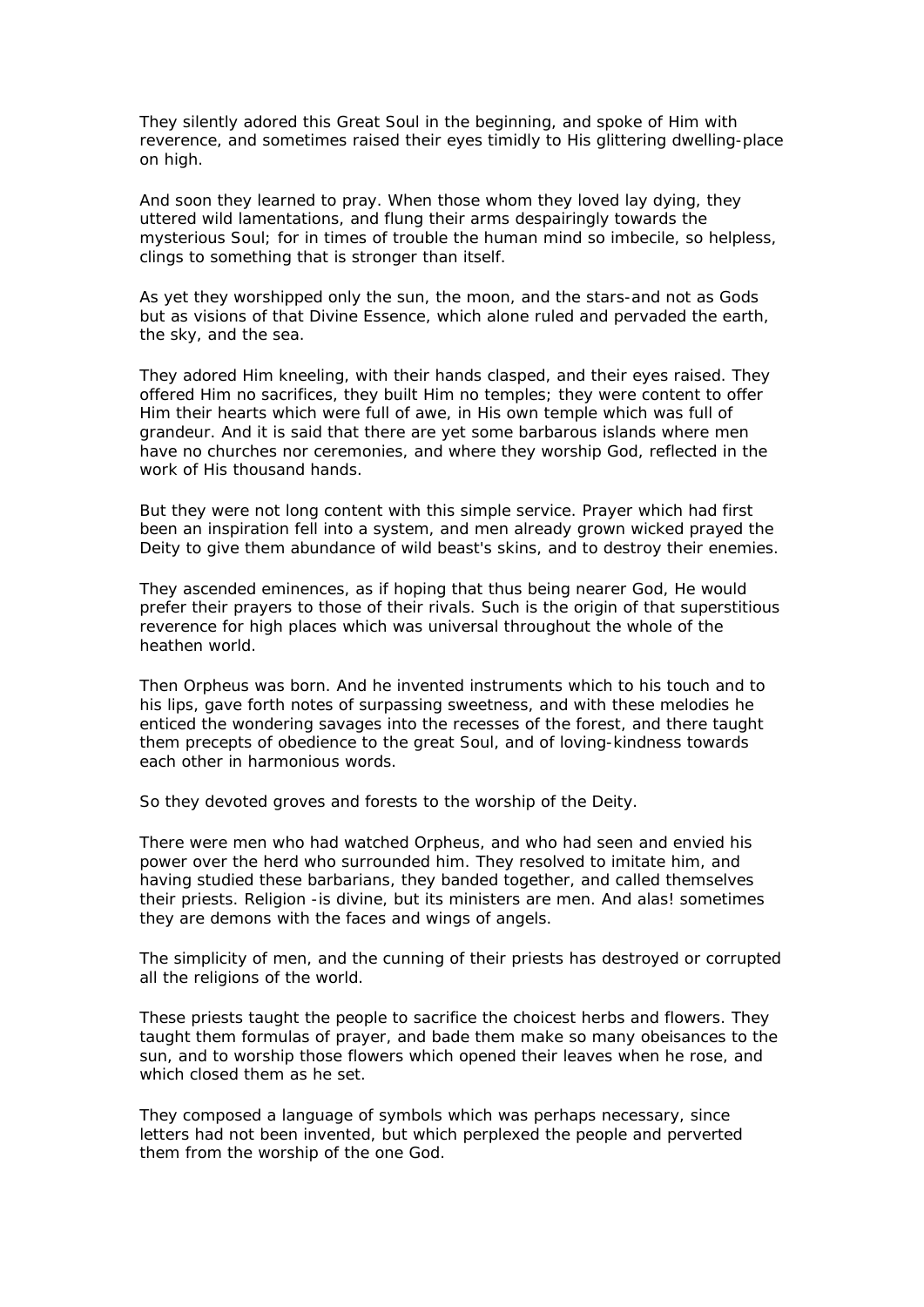Thus the sun and moon were worshipped as emblems of God, and fire as an emblem of the sun, water as an emblem of the moon.

The serpent was to be worshipped also as an emblem of wisdom and eternal youth, since it renews its skin every year, and thus periodically casts off all symptoms of old age.

And the bull, most vigorous of animals, and whose horns resemble those of the crescent moon.

The priests observed the avidity with which the barbarians adored these symbols, and increased them. To worship the visible is a disease of the soul inherent to all mankind, and the disease which these men could have healed they pandered to.

It is true that the first generation of men might have looked upon these merely as the empty symbols of a Divine Being, but it is also certain that in time the vulgar forgot the God in the emblem, and worshipped that which their fathers had only honored. Egypt was the fountain-head of these idolatries, and it was in Egypt that the priests first applied real attributes to the sun, and to the moon whom they called his wife.

It may perhaps interest you to listen to the first fable of the world.

From the midst of chaos was born Osiris, and at his birth a voice was heard proclaiming-"The ruler of all the earth is born."

From the same dark and troubled-womb were born Isis the Queen of Light, and Typhon the Spirit of Darkness.

This Osiris traveled over the whole world, and civilized its inhabitants, and taught them the art of agriculture. But on his return to Egypt the jealous Typhon laid a stratagem for him, and in the midst of a banquet had him shut up in a chest which exactly fitted his body. He was nailed down in his prison, which cast into the Nile floated down to the sea by the Taitic mouth, which even in the time of Plutarch was never mentioned by an Egyptian but with marks of detestation.

When Isis learnt these sad new she cut off a lock of her hair, and put on her mourning robes, and wandered through the whole country in search of the chest which contained the dead body of her husband.

At length she learnt that the chest had been carried by the waves to the shore of Byblos, and had there lodged in the branches of a tamarisk bush, which quickly shot up and became a large and beautiful tree, growing round the chest so that it could not be seen.

The king of the country amazed at the vast size the tree had so speedily acquired, ordered it to be cut down to be hewn into a pillar to support the roof of his palace-the chest being still concealed in the trunk.

The voice which had spoken from Heaven at the birth of Osiris made known these things to poor Isis, who went to the shore of Byblos and sat down silently by a fountain to weep. The damsels of the queen met her and accosted her, and the queen appointed her to be nurse to her child. And Isis fed the infant with her finger instead of with her breast, and put him every night into fire to render him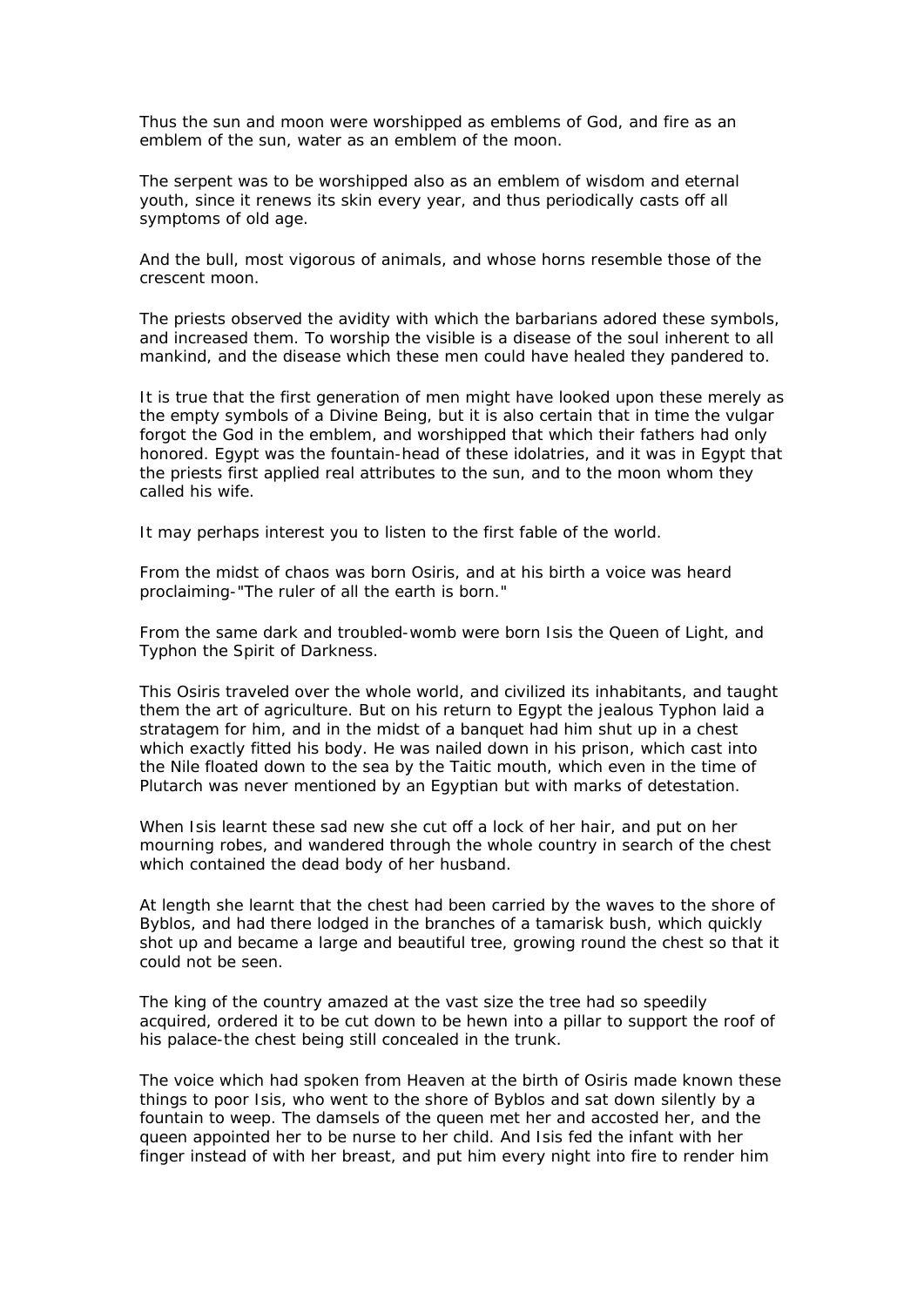immortal, while transforming herself into a swallow she hovered round the pillar which was her husband's tomb, and bemoaned her unhappy fate.

It happened that the queen thus discovered her, and shrieked when she saw her child surrounded by flames. By that cry she broke the charm and deprived him of immortality.

By that cry Isis was summoned back to her goddess-form, and stood before the awe-struck queen shining with light and diffusing sweet fragrances around.

She cut open the pillar, and took the coffin with her, and opened it in a desert. There she embraced the cold corpse of Osiris, and wept bitterly.

She returned to Egypt and hid the coffin in a remote place: but Typhon, hunting by moonlight, chanced to find it, and divided the corpse into fourteen pieces. Again Isis set out on her weary search throughout the whole land, sailing over the fenny parts in a boat made of papyrus. She recovered all the fragments except one which had been thrown into the sea. Each of these she buried in the place where she found it, which explains why in Egypt there are so many tombs of Osiris.

And instead of the limb which was lost, she gave the phallus to the Egyptians-the disgusting worship of which was thence carried into Italy, into Greece, and into all the countries of the East.

When Isis died, she was buried in a grove near Memphis. Over her grave was raised a statue covered from head to foot with a black veil. And underneath was engraved these divine words:

I am all that has been, that is, that shall be, and none among mortals has yet dared to raise my veil.

Beneath this veil are concealed all the mysteries and learning of the past. A young scholar, his fingers covered with the dust of venerable folios, his eyes weary and reddened by nightly toil will now attempt to lift a corner of this mysterious and sacred covering.

These two Deities, Isis and Osiris were the parents of all the Gods and Godesses of the Heathens, or were indeed those Gods themselves worshipped under different names. The fable itself was received into the mythologies of the Hindoos and the Romans. Sira is said to have mutilated Brahma as Typhon did Osiris, and Venus to have lamented her slain Adonis, as Isis wept for her husband-god.

As yet the sun and moon alone were worshipped under these two names. And as we have seen, besides these twin beneficial spirits, men who had begun to recognize sin in their hearts had created an Evil One who struggled with the power of light, and fought with them for the souls of men.

It is natural for man to fabricate something that is worse than himself. Even in the theology of the American Indians which is the purest of the modem world, there is found a Mahitou or dark Spirit.

Osiris or the sun was now worshipped throughout the whole world, though under different names. He wag the Mithra of the Persians, the Brahma of India, the Baal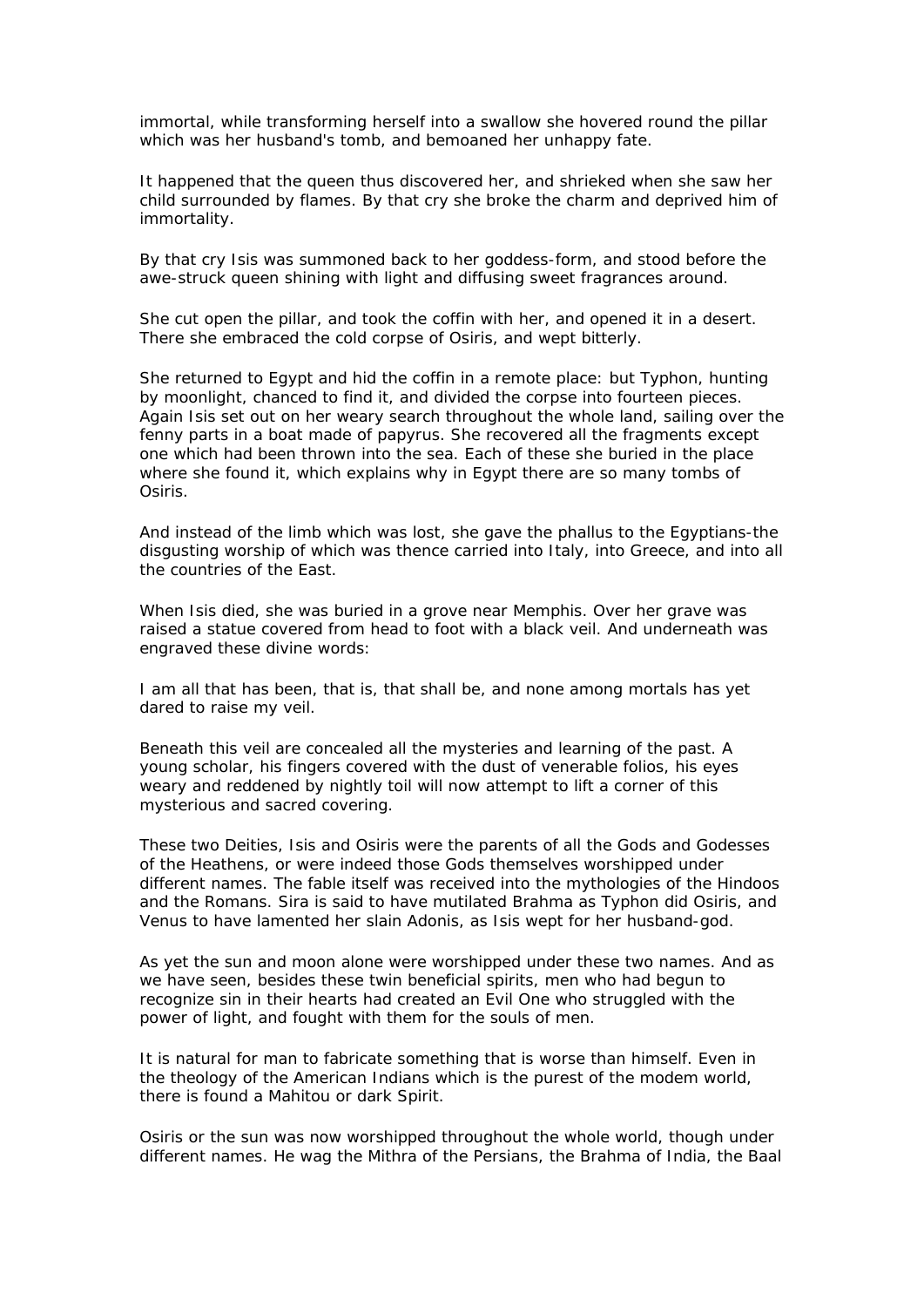or Adonis of the Phoenicians, the Apollo of the Greeks, the Odin Of Scandinavia, the Hu of the Britons, and the Baiwe of the Laplanders.

Isis also received the names of Islene, Ceres, Rhea, Venus, Vesta, Cybele, Niobe, Melissa--Nehalennia in the North; Isi with the Indians; Puzza among the Chinese; and Ceridwen among the ancient Britons.

The Egyptians were sublime philosophers who had dictated theology to the world. And in Chaldcea arose the first astrologers who watched the heavenly bodies with curiosity as well as with awe, and who made divine discoveries, and who called themselves The Interpreters of God.

To each star they gave a name, and to each day in the year they gave a star.

And the Greeks and Romans who were poets, wreathed these names into legends. Each name was a person, each person was a god.

From these stories of the stars originated the angels of the Jews, the genii of the Arabs, the heroes of the Greeks, and the saints of the Romish Church.

Now corruption grew upon corruption, and superstition flung a black and hideous veil over the doctrines of religion. A religion is lost as soon as it loses its simplicity: truth has no mysteries: it is deceit alone that lurks in obscurity.

Men multiplied God into a thousand names, and created Him always in their own image. Him, too, whom they had once deemed unworthy of any temple less noble than the floor of the earth and the vast dome of the sky, they worshipped in caves, and then in temples which were made of the trunks of trees rudely sculptured, and ranged in rows to imitate groves, and with other trunks placed upon them traversely.

Such were the first buildings of worship erected by man from no reverence for the Deity, but to display that which they doubtless conceived to be a stupendous effort in art.

It may not be needless to remind some of my readers that a superior being must view the elegant temples of the Romans, the gorgeous pagodas of India, and our own Gothic cathedrals with feelings similar to those with which we contemplate the rude efforts of the early heathens, who deemed God unworthy of the fruits and flowers which he himself had made, and offered to him the entrails of beasts, and the hearts of human beings.

We may compare an ancient and fallen religion to the ship of the Argonauts, which the Greeks desiring to preserve to posterity, repairing in so many different ways, that at length there did not remain a fragment of that vessel which had born to Colchis the conqueror of the Golden Fleece.

Let us pass over a lapse of years, and then contemplate the condition of these nations in whom religion had been first born. We find the Egyptians adoring the most common of plants, the most contemptible of beasts, the most hideous of reptiles. The solemnity and pomp of their absurd ceremonies held them up to the ridicule of the whole world.

Clemens of Alexandria describes one of their temples:--(Pœdag. lib. iii).--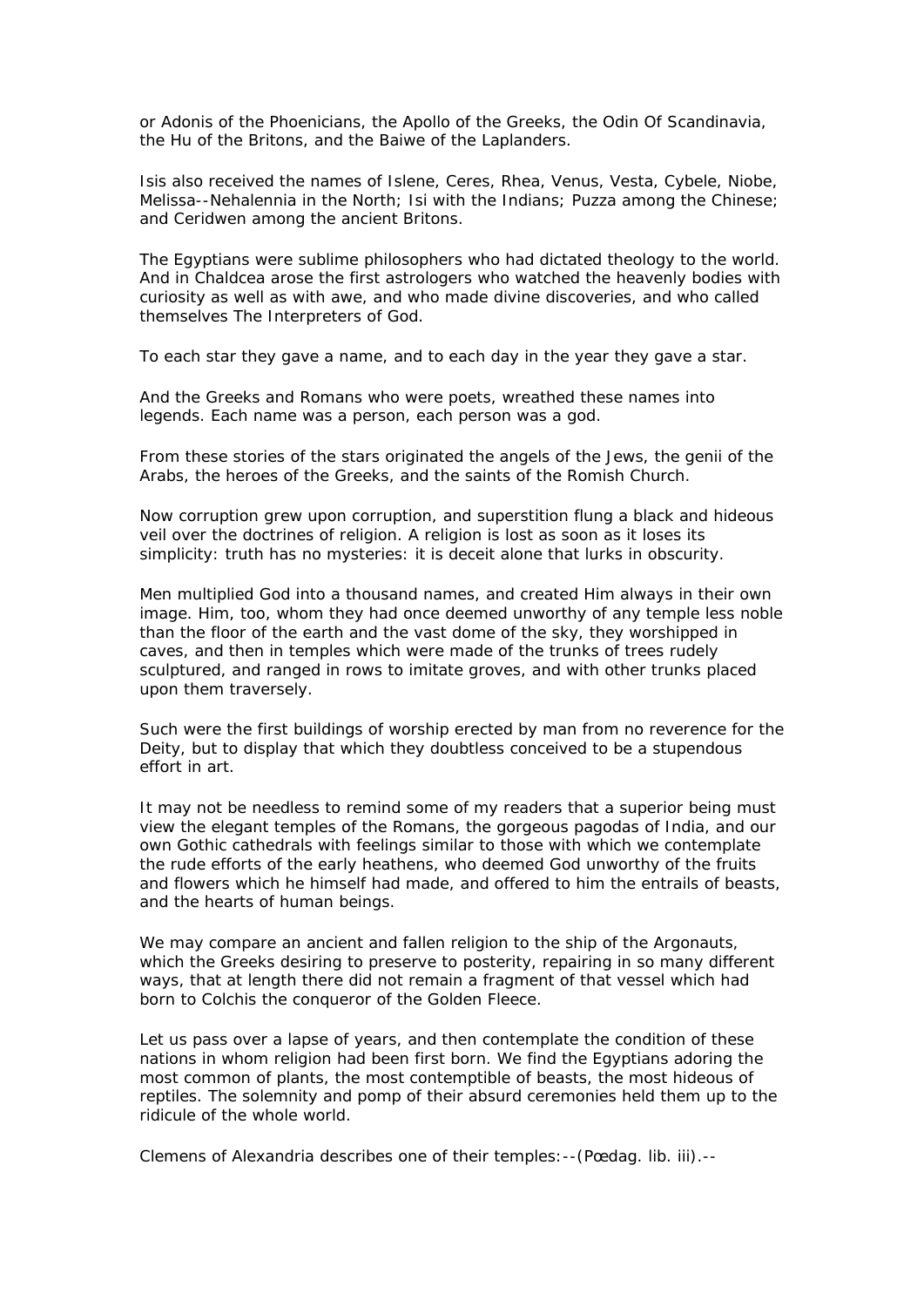"The walls shine with gold and silver, and with amber, and sparkle with the gems of India and Ethiopia: and the recesses are concealed by splendid curtains. But if you enter the penetralia, and inquire for the image of God for whose sake the fane was built; one of the Pastophori, or some other attendant on the temple approaches with a solemn and mysterious face, and putting aside the veil suffers you to obtain a glimpse of the divinity. There you behold a snake, a crocodile, or a cat, or some other beast, a fitter inhabitant of a cavern, or a bog than of a temple."

The priests of Egypt, always impostors, but once so celebrated, had now degenerated into a race of jugglers.

Also the Chaldœans lived upon the fame of their fathers, and upon their own base trickeries.

The Brachmans or Brahmins, those priests of India, once so virtuous and so wiseah! they too had fallen. Once they had forbidden the shedding of so much as an insects blood: one day in the year alone, at the feast of Jagam, they were authorized to sacrifice the flesh of a beast, and from this many had refrained from attending, unable- to conquer their feelings of abhorrence.

But now they had learnt from the fierce Scythians and from the Phoenicians who traded on their coasts to sacrifice the wife upon her husbands pyre--to appease the gentle Brahmah with the blood of men.

Now the angels who had presided over them became savage demons, who scourged them on to cruel penances, nay to life-times of suffering and famine.

In the sacred groves where once the Brachman Fathers had taught their precepts of love, men emaciated, careworn, dying, wandered sadly, waiting for death as tortured prisoners wait for their liberty.

But worse still, these wicked priests sought through the land for the most beautiful young women, and trained them to dance in the temples, and to entice the devotees to their arms with lustful attitudes and languishing looks, and with their voices which mingled harmoniously with the golden bells suspended on their feet. They sang hymns to the Gods in public, and in private enriched the treasuries of the pagoda with their infamous earnings. Thus a pure and simple religion was debased by the avarice and lewdness of its priests: till the temples became a den of thieves: till prostitution sat enthroned upon the altars of the Gods.

Greece and Rome buried in sloth and luxury did not escape the general contamination. The emblem of generation which Isis had bestowed upon the Egyptians, and which they had held in abstract reverence, had now obtained a prominent place in the festivals of these nations as did the Lingam in those of the Hindoos. It was openly paraded in processions in the streets: it was worn by Roman nations in bracelets upon their arms.

The sacred festivals and mysteries which they had received from the Egyptians, and for which the women had been wont to prepare themselves by continence, and the men by fasting, were now mere vehicles for depravities of the lowest kind. Men were permitted to join the women in their worship of Bacchus, of Adonis, of the Bona Dea, and even of Priapus, and so dissolute did the Dionusia become, that the civil powers were compelled to interfere with those of religion, and the Bacchanalia were abolished by a decree of the Roman senate.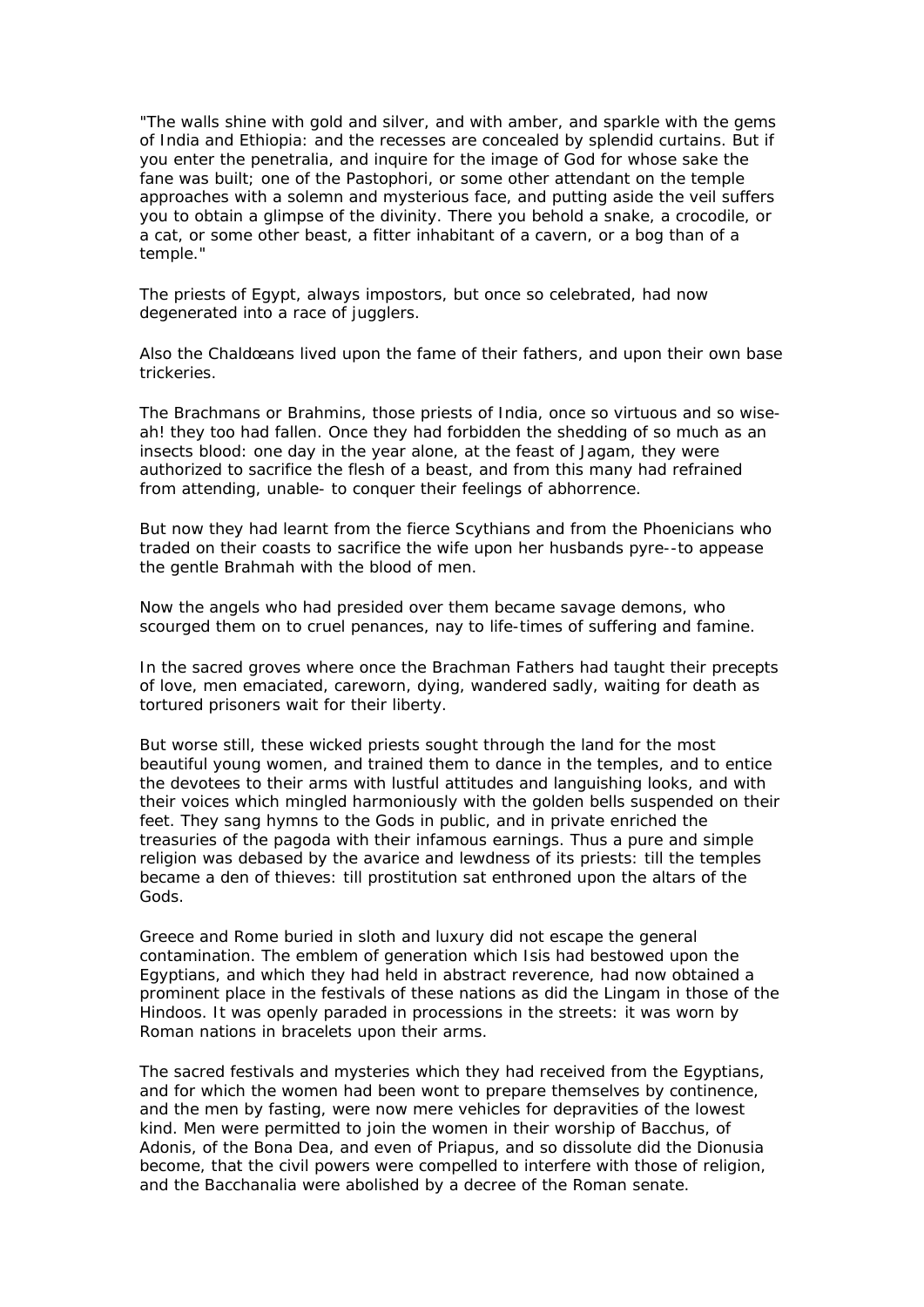And the Jews, the chosen people of God, had not their religion changed? had not God, weary with their sins, yielded them to captivity, scourged them with sorrow, menaced them with curses?

They worshipped Baal-peor, the Priapus of Assyria, they sacrificed their children to Moloch: they had dancing-girls in the holy temple.

I will not go deeper into particulars so degrading to human nature. I will rather invite you to follow me to a corner of the world where, at least for many ages religion was preserved in its pristine purity, and whose priests, through a barbarous soldiery, were received as martyrs in heaven before they had learned to be knaves upon earth.

It was an isolated spot unknown to the world in the earlier ages of vice. It is now a kingdom renowned for its power and for its luxuries from hemisphere to hemisphere.

It was encircled by the blue waters of the German and Atlantic Seas, and abounded in the choicest gifts of nature.

It was called The White Island from those cliffs which still frown so coldly upon Gaul, and The Land of Green Hills from its verdant mountains. Come with me to its shores, and I will show you its priests in their white robes, and its warriors in the blue paint of war, and its virgins with their long and glossy yellow hair.

But first I will lead you back into the past, and relate to you why this land was called Albion, and why Britain.

## **BOOK THE SECOND. ABORIGINES. I. ALBION.**

AS travelers, who have lost their way by night, gaze ever towards the east for the first rays of light and hope, so we who grope in the darkness of antiquity must direct our eyes to the land of the rising sun, whence learning and life itself first sprang.

Listen then to a romance of the East.

Danaus, King of Greece, had fifty sons, whom he married to the fifty daughters of his brother Ægistus, King of Egypt. But soon these women thirsted for dominion, and conspired secretly to slay their husbands and to rule in their steads. But the youngest and the most beautiful had a tender heart, which crept from her lips in words of warning to her father and her spouse. Then they were all seized and set adrift in ships upon the sea, which after many storms bore them in safety to a large and uninhabited island.

Here they staid and named it Albion, after Albina their eldest sister, and here they maintained themselves by the chase, killing the deer and the boars, and wild bulls, and large birds which they found in the forests with arrows and bolts, and bowstrings, and snares and pitfalls.

And while filled with meat and drink, and with lustful thoughts, they lay sleeping on the ground covered with the skins of wild beasts, dark brooding spirits swept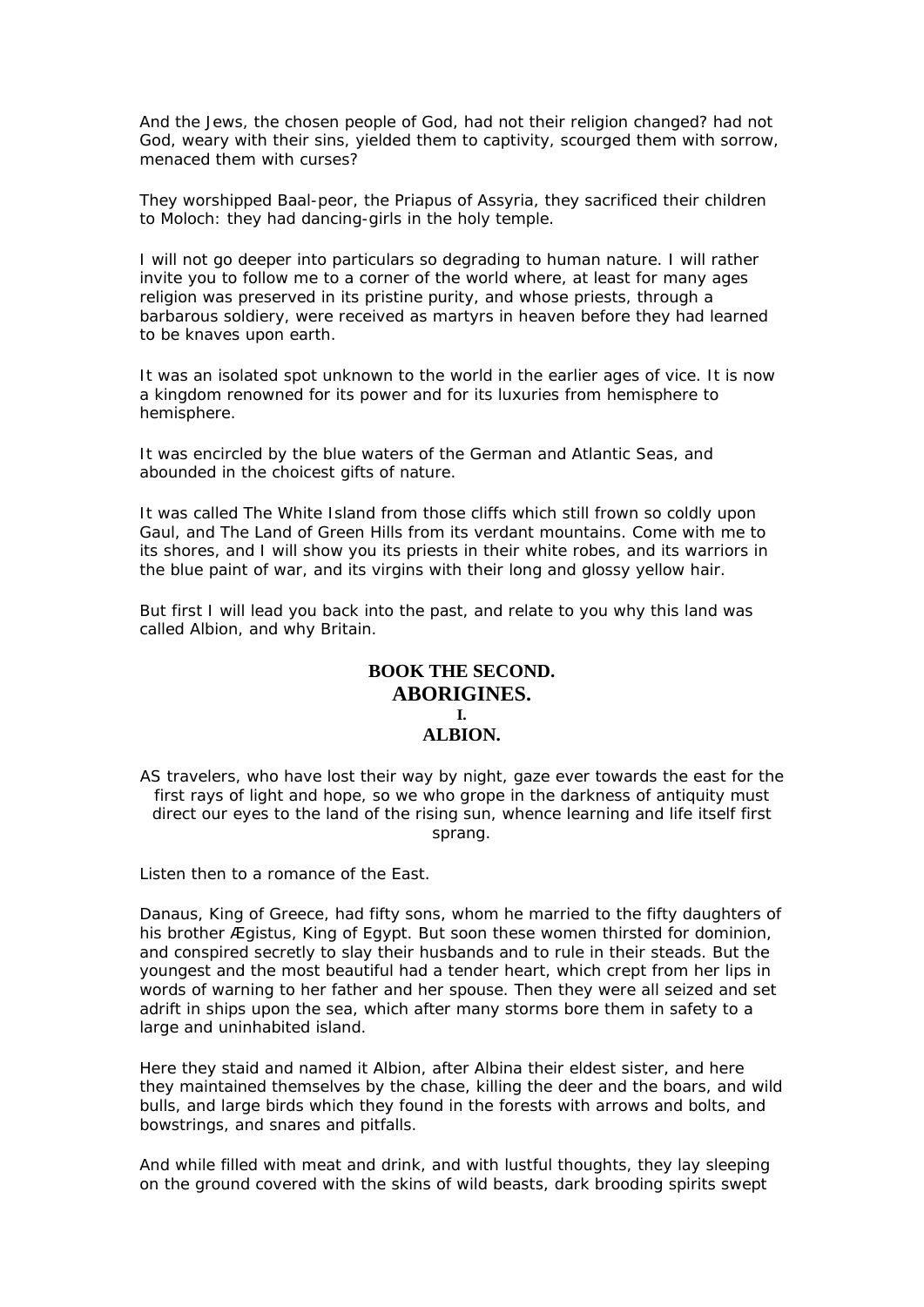towards them from the sky, and encircled them with their shadowy arms, and intoxicated them with their flaming breath

By these were born huge and hideous giants which soon bore others, till they filled the whole land with a strange and fierce crew.

#### **II. BRITAIN.**

MEANWHILE Troy had fallen: the wanderings of Eneas were past: and Ascanius had died leaving behind him his son Silvius.

The son of Silvius loved a maid, who became pregnant. Then the wise men and women of the land were sent for, and all those who knew songs of magic art. They cast. their lots and found sorrowful spells: that a child would be born through whom both his father and mother would suffer death: that through their death he would be driven from the land, and after a long time would be crowned with honor

His mother died as she gave him to the world, and the child, whom they named Brutus, when he had become a youth, shot his father through the breast ahunting the deer.

His kindred banished him from the land, and he sailed sadly over the sea-streams into Greece where he headed an insurrection against Pandrasus the king, and with such success that the king offered him all his ships, and treasures, and Imogen his only daughter if he would consent to seek another kingdom.

So Brutus, with his followers, like Eneas of old, sailed forth upon the waters in search of a new land.

After two days and two nights the sea became blue: the wild waves were hushed: they came to a desolate island: its inhabitants had been slain by the pirates: the timid deer coursed over its wasted shores.

But they found there a marble temple, and within the fair and beautiful image of Diana.

Brutus with twelve wise men, and with Gerion, his priest, entered the temple while his followers remained without. He bore a vessel of red gold in his hand: it was filled with wine and with the milk of a white hind which he had killed. Having kindled a fire by the altar, he walked around it nine times. He called to the goddess beloved of his heart: he kissed the altar and poured the wine and milk upon the fire.

"Lady Diana! loved Diana! High Diana!" he cried. "Help me in my need. Teach me whither I may go and wherein I may dwell. And there I will make thee a lofty dwelling and honor thee with great worship.

Then he spread the hide of the white hind upon the altar, and kneeling upon it fell asleep. In his dreams he beheld Diana floating towards him with sweet smiles. She laid her hands like a wreath of flowers upon his head, saying: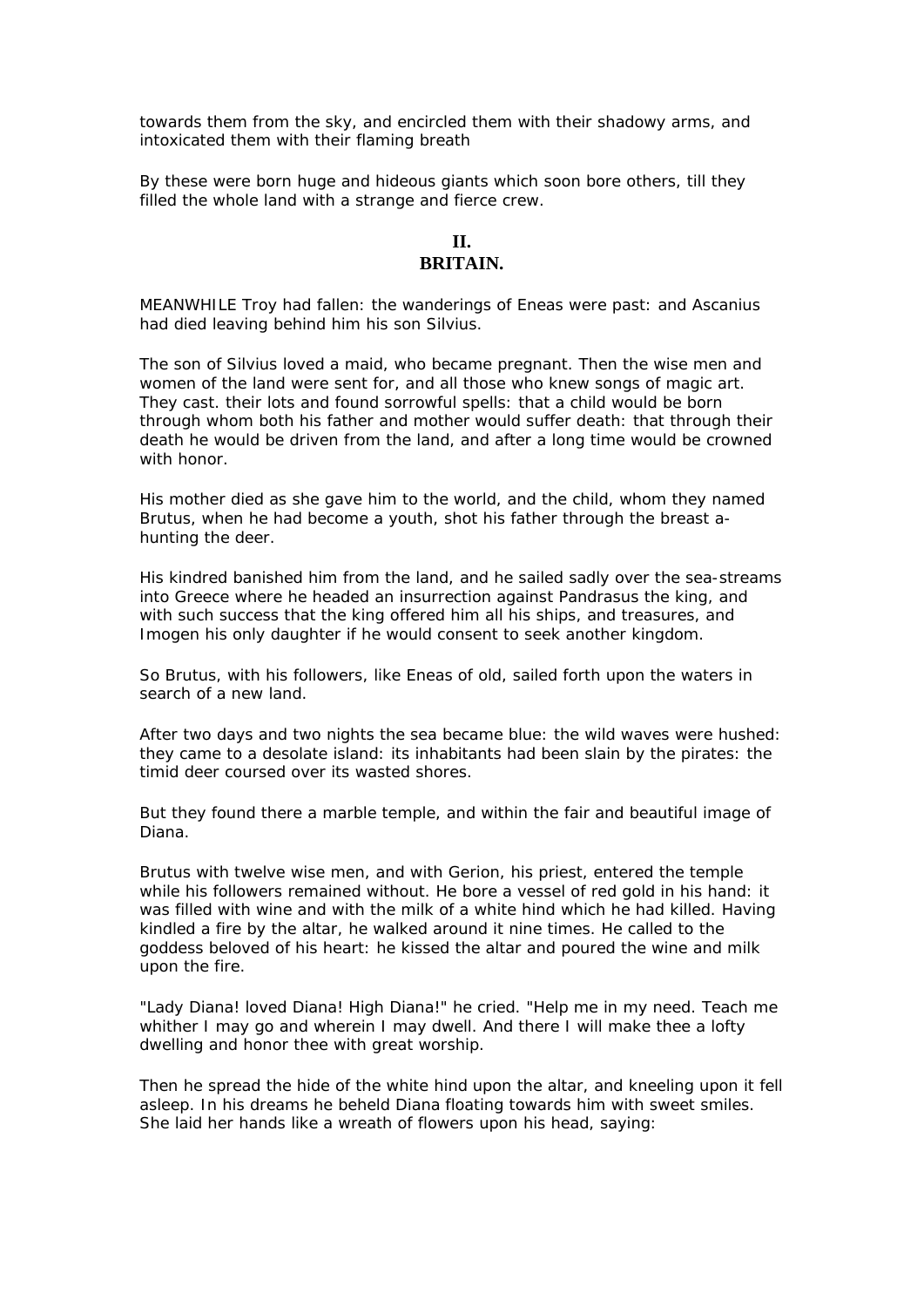Beyond Gaul in the west thou shall find a winsome land: therein thou shalt prosper. Therein is fowl: there is fish: there dwell fair deer: there is wood: there is water: there is much desert: grim giants dwell in the land. It is called Albion.

For thirty days and thirty nights they sailed past Africa and over the lake of Silvius, and over the lake of Philisteus: by Ruscikadan they took the sea, and by the mountain country of Azare. They fought with the pirates, and gained from them such treasures that there was not a man in the fleet who did not wear gold and pall. And by the pillars of Hercules they were encompassed by mermen who sing songs so sweet that mariners will rest slothfully on their oars, and listen to them for days without wearying of their songs to hear--these impeded them much with their wicked crafts, but they escaped them safely.

In a peaceful sea, and among the playing fish they came to Dartmouth in Totnes. There the ships bit the sands, and with merry hearts the warriors went ashore.

It happened after many days that Brutus and his people were celebrating holy writs, with meat, with drink, and with merry glee sounds: with silver and with gold: with horses and with vestments.

Twenty strong giants descended the hills: trees were their clubs: in the centre of their foreheads was a single eye vivid as the blue ice. They hurled huge stones and slew five hundred of the Trojans. But soon the fierce steel arrows of the Trojans whistled through the air, and blood began to spurt from their monstrous sides. They tried to fly; but those darts followed them swift and revengeful, as birds of prey winged with the dark feathers of death.

Nineteen were slain and Geog-magog, their leader was brought bound before Brutus, who ordered a wrestling match to be held between the giant and Corineus, a chieftain of his army.

A mighty crowd gathered upon the downs by the sea-cliff.

Corineus and the giant advanced towards each other, they yoked their arms and stood breast to breast. Their eyes gushed blood, their teeth gnashed like wild boars, their bones cracked. Now their faces were black and swollen, now red and flaming with rage. Geog-magog thrust Corineus off his breast and drawing him back broke three of his ribs with his mighty hand. But Corineus was not overcome, he hugged the giant grimly to his waist, and grasping him by the girdle swung him over the cliff upon the rocks below.

Which spot is called "Geog-magog's leap" to this day. And to Corineus, the conqueror, was given a dukedom, which was thence called Corinee and thence Cornwall.

Brutus having conquered the giant off-spring of the treacherous sisters, built a New Troy, and erected temples to the great Diana, and caused her to be worshipped throughout the land.

Which was named Britain after Brutus, the first man who set foot upon its shores.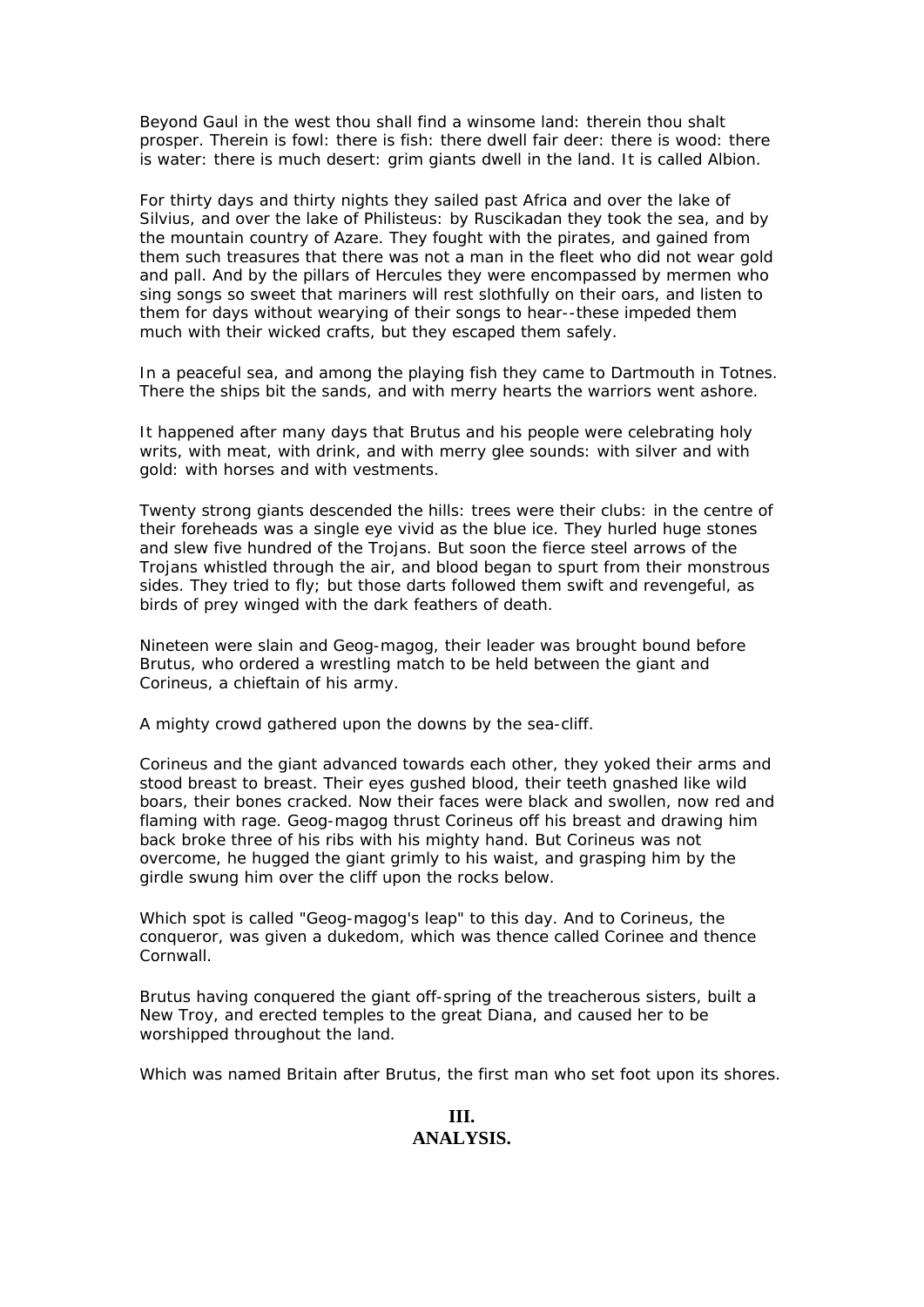FABLES are seldom actual impostures. They are usually truths disguised in gaudy or grotesque garments, but so disguised that the most profound philosophers are often at a loss how to separate the tinsel from the gold.

But even when they remain insolvable enigmas, they are, at least, to be preferred to the etymological eurekas and tedious conjectures with which antiquarians clog the pages of history, and which are equally false and less poetical.

My fable of Albion is derived from the ancient chronicles of Hugh de Genesis, an historiographer now almost forgotten, and is gravely advanced by John Hardyng, in his uncouth rhymes, as the source of that desire for sovereignty which he affirms to be a peculiarity of his own countrywomen.

The story of Brû or Brutus was first published by Geoffrey of Monmouth, and was generally supposed to have been a monkish fabrication, till it was discovered in the historical poems of Tyssilia, a Welsh bard.

It is worthy of remark that the boys of Wales still amuse themselves by cutting out seven enclosures in the sward, which they call the City of Troy, and dance round and between them as if in imitation of the revolution of the planets.

In a poem by Taliesin, the Ossian of Wales, called The Appeasing, of Lhudd, a passage occurs, of which this is a literal translation:

"A numerous race, fierce, they are said to have been, Were thy original colonists, Britain, first of isles, Natives of a country in Asia, and the city of Gafiz Said to have been a skilful people, but the district is unknown Which was mother to these children, warlike adventurers on the sea; Clad in their long dress, who could equal them?

Their skill is celebrated, they were the dread of Europe."

This is strong evidence in favor of the Phœnicians, at that time the piratescourges of the sea, but in the Welsh triads, or traditional chronicles, we read that--

"The first of the three chieftains who established the colony was Hu, the Mighty, who came with the original settlers. They came over the Hazy Sea from the summer country, which is called Deffrobani, that is where Constinoblys now stands."--Triad 4.

It maybe possible to reconcile these contradictions of history in its simplest state, to which I might add a hundred from later writers.

We learn fromJosephus that the Scythians, were called Magogœi by the Greeks, and it is probable that these (who certainly did migrate to Britain at a remote period) were the real aborigines, and the race alluded to in the fourth Triad. That then the warlike race of Taliesin also migrated from another region of the East, and that their battles with the Scythians gave rise to the fables of Brutus and Magog; for it was a practice, common enough with illiterate nations, to express heroes in their war-tales by the images of giants.

This superstition is somewhat borne out by the assertion of Tacitus and other classical writers, that at the time of Cæsar's invasion, there were three distinct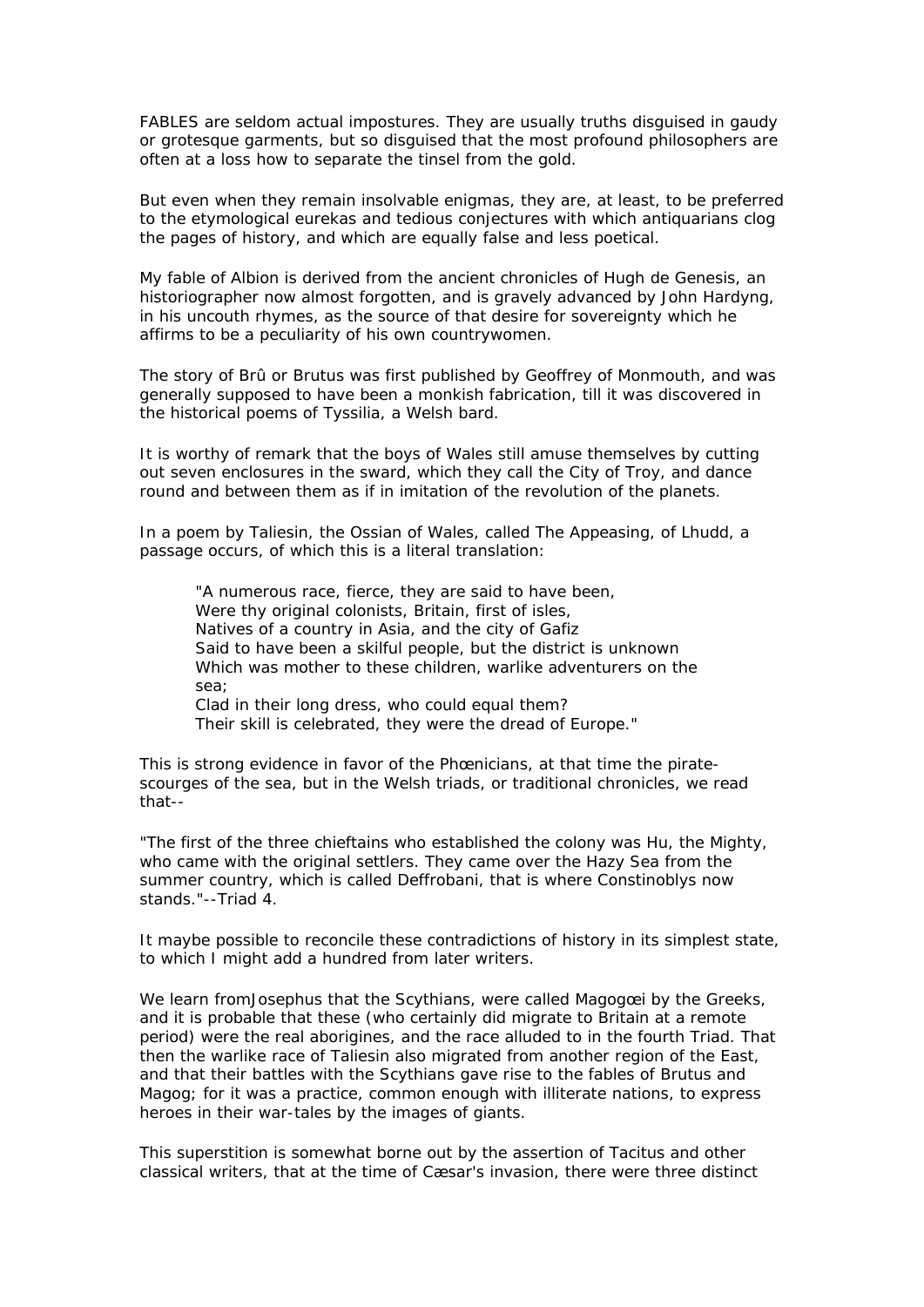races in Britain, especially contrasting-the red-haired, large-limbed, and blueeyed Celts of the North, with the Silures of Devon, Cornwall, and the Cassiterides or Scilly Isles, who had swarthy faces and dark curly hair, like the Iberi of Spain.

But let us pass on from such dateless periods of guess-work, to that in which The White Island first obtained notice from those philosophers, and poets, and historians, whom now we revere and almost deify.

### **IV. DESCRIPTION.**

THE north of the island was inhabited by wild hordes of savages, who lived upon the bark of trees, and upon the precarious produce of the chase; went naked, and sheltered themselves from the weather under the cover of the woods, or in the mountain caves.

The midland tribes were entirely pastoral. They lived upon the flesh and milk which their flocks afforded them, and clothed themselves in their skins.

While the inhabitants of the south, who had been polished by intercourse with strangers, were acquainted with many of the arts of civilization, and were ruled by a priesthood which was second to none in the world for its learning and experience.

They manured their ground with marl, and sowed corn, which they stored in thatched houses, and from which they took as much as was necessary for the day and having dried the ears, beat the grain out, bruised it, and baked it into bread.

They ate little of this bread at their banquets, but great quantities of flesh, which they either boiled in water, or broiled upon the coals, or roasted upon spits. They drank ale or metheglin, a liquor made of milk and honey, and sat upon the skins of wolves or dogs.

They lived in small houses built in a circular form, thatched with rushes into the shape of a cone; an aperture being left by which the smoke might escape.

Their dress was of their own manufacture. A square mantle covered a vest and trousers, or a deeply-plaited tunic of braided cloth; the waist was encircled by a belt, rings adorned the second finger of each hand, and a chain of iron or brass was suspended from the neck. These mantles, at first the only covering of the Britons, were of one color, with long hair on the outside, and were fastened upon the breast by a clasp, with the poorer classes by a thorn.

The heads were covered with caps made of rushes, and their feet with sandals of untanned skin; specimens of which are still to be met with-of the former in Wales, of the latter in the Shetland Isles.

The women wore tunics, wrought and interwoven with various colors, over which was a loose robe of coarser make, secured with brazen buckles. They let their hair flow at freedom, and dyed it yellow like the ladies of ancient Rome; and they wore chains of massive gold about their necks, bracelets upon their arms, rings upon their fingers.

They were skilled in the art of weaving, in which, however, the Gauls had obtained a still greater proficience. The most valuable of their cloths were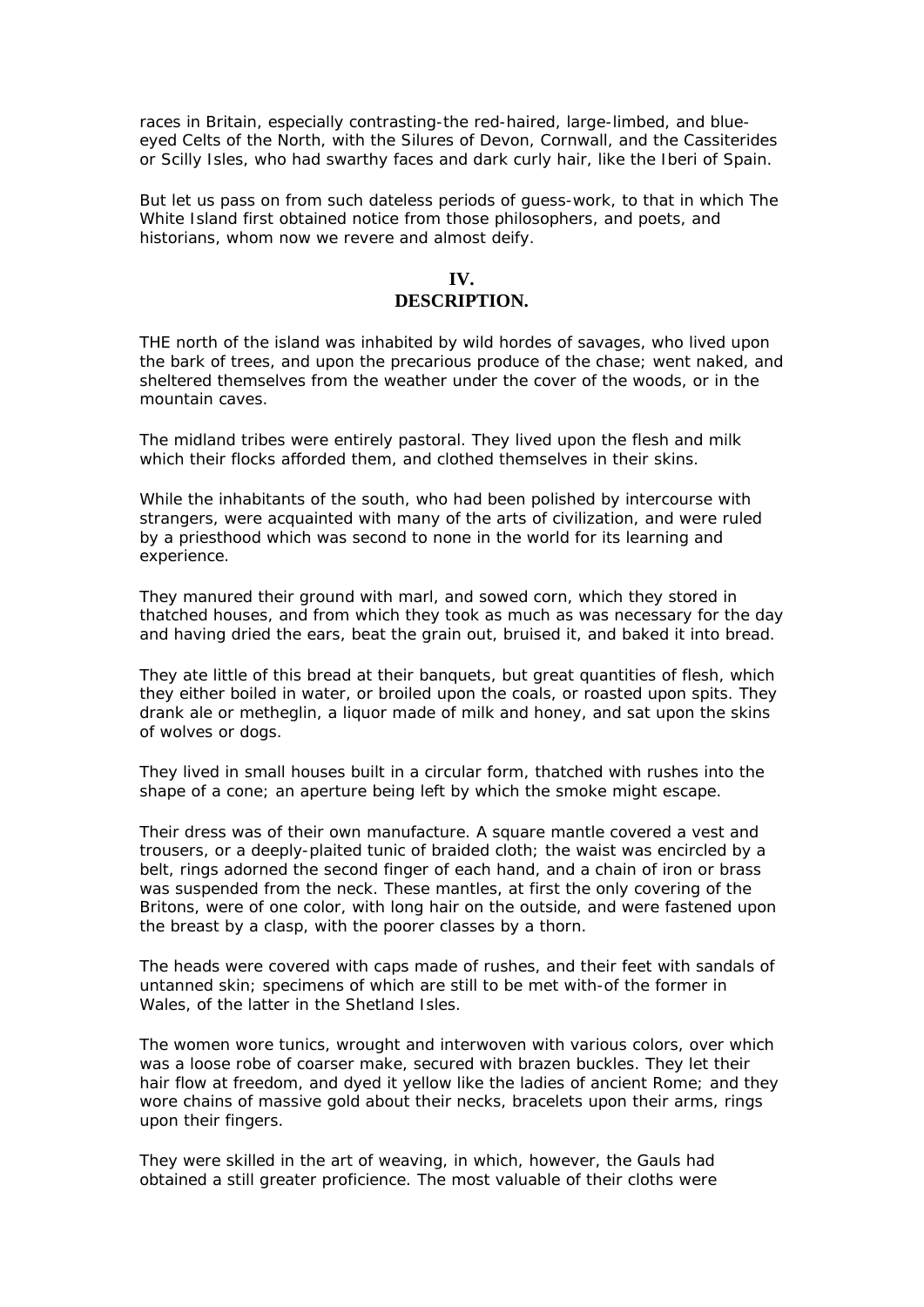manufactured of fine wool of different tints, woven chequer-wise, so as to fall into small squares of various colors. They also made a kind of cloth, which, without spinning or weaving, was, when worked up with vinegar, so hard and impenetrable, that it would turn the edge of the sharpest sword.

They were equally famous for their linen, and sail-cloths constituted a great part of their trade.

When they had finished the linen in, the loom, they had this curious method of bleaching it:

The flax having been whitened before it was sent to the loom, the unspun yarn was placed in a mortar where it was pounded and beaten into water; it was then sent to the weaver, and when it was received from him made into cloth, it was laid upon a large smooth stone, and beaten with broad-headed cudgels, the juice of poppies being mingled with the water.

For scouring cloths, they used a soap invented by themselves, which they made from the fat of animals and the ashes of certain vegetables.

Distinct from these southern tribes, were the inhabitants of the Cassiterides, who wore long black garments, and beards falling on each side of their mouths like wings, and who are described by Pliny as "carrying staves with three serpents curling round like Furies in a tragedy."

It is probable that the nudity of the northern nations did not proceed from mere barbarous ignorance. We know that savages are first induced to wear clothing, not from shame, but from vanity; and it was this passion which restrained them from wearing the skins of beasts, or the gaudy clothes of their civilized neighbors.

For it was their custom to adorn their bodies with various figures by a tedious and painful process. At an early age, the outlines of animals were impressed with a pointed instrument into the skin; a strong infusion of woad, (a Gallic herb from which a blue dye was extracted) was rubbed into the punctures, and the figures expanding with the growth of the body retained their original appearance. Like the South-Sea Islanders they esteemed that to be a decoration which we consider a disfigurement, and these tatooings (which were used by the Thracicans and by the ancient inhabitants of Constantinople, and which were forbidden by Moses, Levit. xix. 28.) were only displayed by Southern races as a kind of war-paint.

Like the Gauls, who endeavored to make their bright red hair rough and bristly not for ornament, but as a terror to their enemies, these Britons on the day of battle flung off their clothes, and with swords girded to their naked sides, and spear in hand, marched with joyful cries against their enemies.

Also upon certain festivals they, with their wives and children, daubed themselves from head to foot with the blue dye of the woad and danced in circles bowing to the altar.

But the Picts, or painted men, as the Romans named them, colored themselves with the juice of green grass.

Hunting was their favorite exercise and sport, and Britain which was then filled with vast swamps and forests afforded them a variety of game.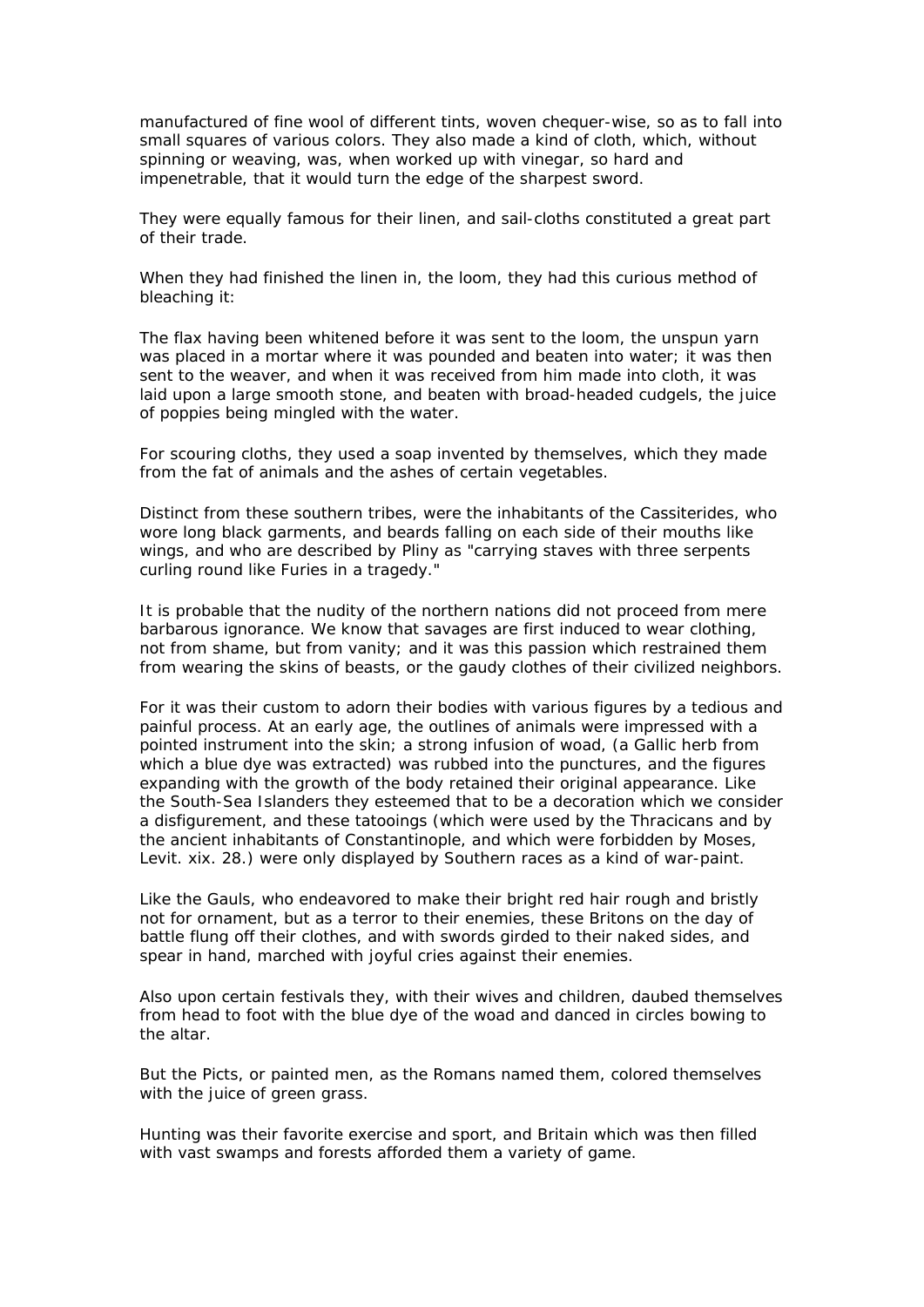The elephant and the rhinoceros, the moose-deer, the tiger and other beasts now only known in Eastern climes, and mammoth creatures that have since disappeared from the face of the earth made the ground tremble beneath their stately tread. The brown bear preyed upon their cattle, and slept in the hollow oaks which they revered. The hyenas yelped by night, and prowled round the fold of the shepherd. The beaver fished in their streams, and built its earthen towns upon their banks. And hundreds of wolves, united by the keen frosts of winter, gathered round the rude habitations of men and howled from fierce hunger, rolling their horrible green eyes and gnashing their white teeth.

Their seas abounded with fish, but since they held water sacred they would not, injure its inhabitants for they believed them to be spirits.

I will now consider the primeval state of trade in Britain, now the greatest commercial country in the world.

It was periodically visited by the Phœnicians, a crafty and enterprising nation whose commerce embraced the whole of the known world, from the frozen borders of Scythia to the burning coasts of Africa and Hindostan; whose vessels like the Spanish galleons and our own East Indiamen of old were equipped equally for trade or war; who robbed the weak with their drawn swords, and the strong with their cunning arts; who traded with Arabia for spices and precious stones; with Damascus for the Mesopotamian white wool, and for wine of Aleppo, a beverage so costly that it was drunk by kings alone: with Judœa for fruits of the soil, corn, grape-honey, oil and balm; with Armenia for mules and chariot-horses, flocks and herds; with the shores of the Baltic for amber; with Spain for minerals; with the Euxine for tunny-fish; with India for the cinnamon of Ceylon, for cotton garments and for steel which sold in Arabia for twice its weight in gold, and of which the Damascus blades so celebrated in the middle ages were made.

It was not long before they discovered the lead and tin mines of Cornwall and the Cassiterides, which would appear (from several flint-headed tools called celts lately discovered within them) to have been worked by the Britons themselves.

And as they were wont to exchange the pottery of Athens for the ivory of Africa, and live Jews for the gold and jewels of the Greeks, so they bartered salt, earthenware and brazen trinkets with the Britons for tin, lead, and the skins of wild beasts.

It was the policy of the Phœnicians (in which they were afterwards imitated by the Dutch) to preserve their commercial secrets with the greatest jealousy, and to resort to extremes in order to protect their interests. Although they had supplied tin and amber for several years to the Greeks, Herodotus, who had visited Tyre, could only obtain very vague accounts as to the countries from which they had been obtained, and on making inquiries respecting cinnamon and frankincense, was explicitly informed that the first was procured by stratagem from the nests of birds built upon inaccessible crags, and the latter from a tree guarded by winged serpents.

There-is also the story of the master of a Phœnician trader from Cadiz to the Cassiterides, who finding himself followed by a Roman ship ran his own vessel ashore preferring death to discovery. The Romans were also shipwrecked, and were drowned, but the patriot escaped to tell his tale at Tyre, and to receive from a grateful state the value of his cargo and an additional reward.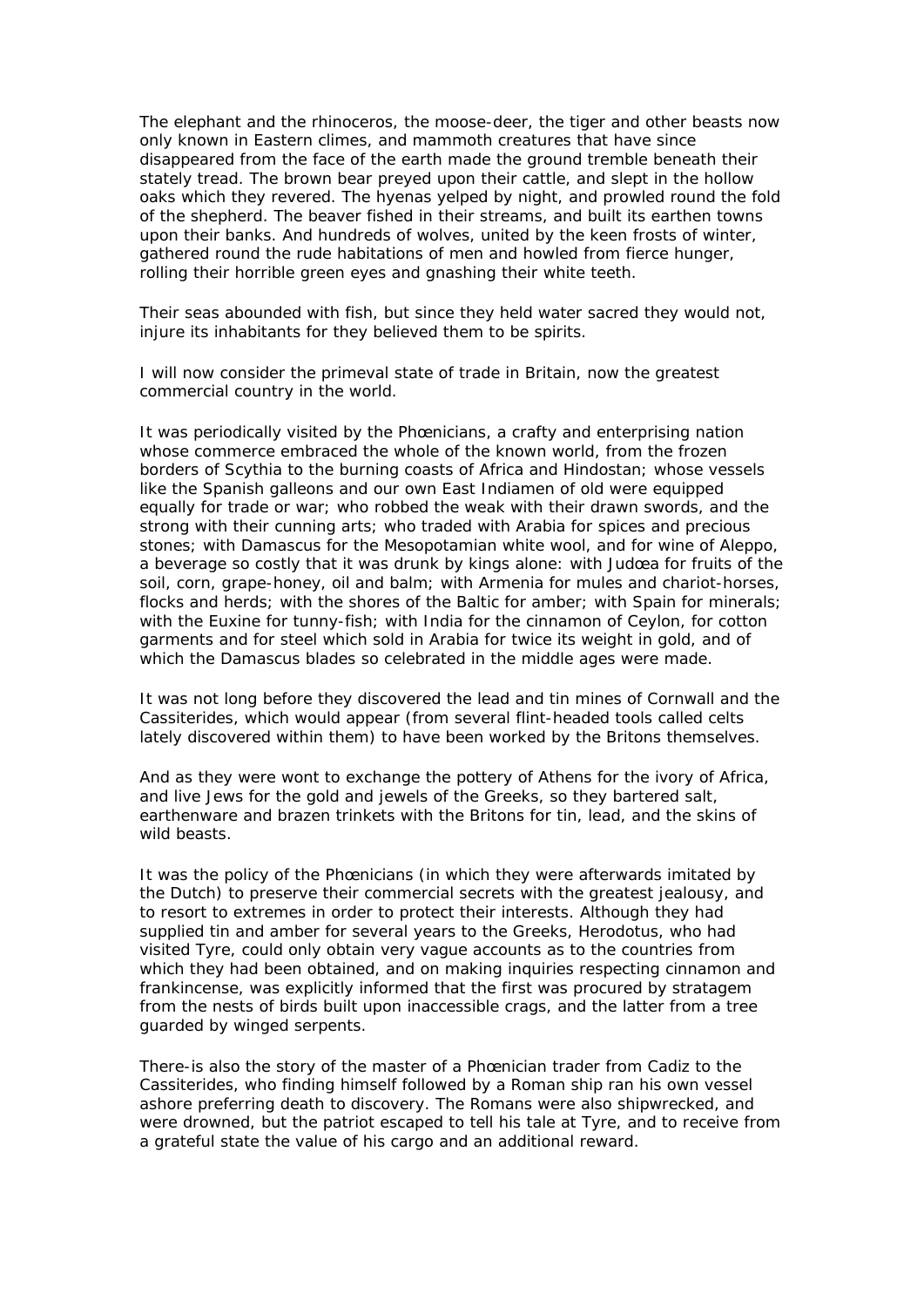In spite of these precautions, either by accident, or by the treachery of some renegade Phœnician, or from the colony of Phocians at Marseilles, the Greeks discovered the secret about three hundred years before the Christian era.

Thus monopoly being ended, the commerce of the Britons was extended. and improved, and after the descent of the Romans they exported not only tin and lead, but also gold, silver, iron, corn, cattle, slaves hunting-dogs, pearls, and those wicker baskets which Martial has immortalized in his epigrams.

It also appears that chalk was an article of their trade, by this inscription which was found with many others near Zeland, A. D. 1647-

> DEAE NEHALENNIAE OB MERCES RECTE CONSER VATAS SECVND SILVANVS NEGO X TOR CRETARIVS **BRITANNICIANUS** V. S. L. M.

To the Goddess Nehalennia For his goods well preserved Secundus Silvanus A chalk merchant Of Britain Willingly performed his merited vow.

Before describing the religion and superstitions of our earliest ancestors, which will bring me to the real purpose of this book, I will add a few remarks upon their manners and peculiarities.

Curiosity, which is certainly the chief characteristic of all barbarous and semibarbarous nations, was possessed by the Celts in so extraordinary a degree that they would compel travelers to stop, even against their wills, and make them tell some news, and deliver an opinion upon the current events of the day. They would also crowd round the merchants in towns with the same kind of inquiries.

But the great failing of these Celts was their hastiness and ferocity. Not content with pitched battles against their enemies abroad, they were always ready to fight duels with their friends at home. In fact, the end of a British feast was always the beginning of a fray; two warriors would rise and fight each other with such sang-froid that Athenœus wrote in astonishment, Mortem pro joco habent, "They turn death into a joke;" and it was from these spectacles that the Romans conceived and executed the idea of gladiatorial entertainments.

They feared nothing these brave men. They sang as they marched to battle, and perhaps to death. They shot arrows at the heavens when it thundered; they laughed as they saw their own hearts' blood gushing forth.

And yet they were plain and simple in their manners; open and generous, docile and grateful, strangers to low cunning and deceit, so hospitable that they hailed the arrival of each fresh guest with joy and festivities, so warm-hearted that they were never more pleased than when they could bestow a kindness.

Their code of morals, like those of civilized nations, had its little contradictions; they account it disgraceful to steal, but honorable to rob, and though they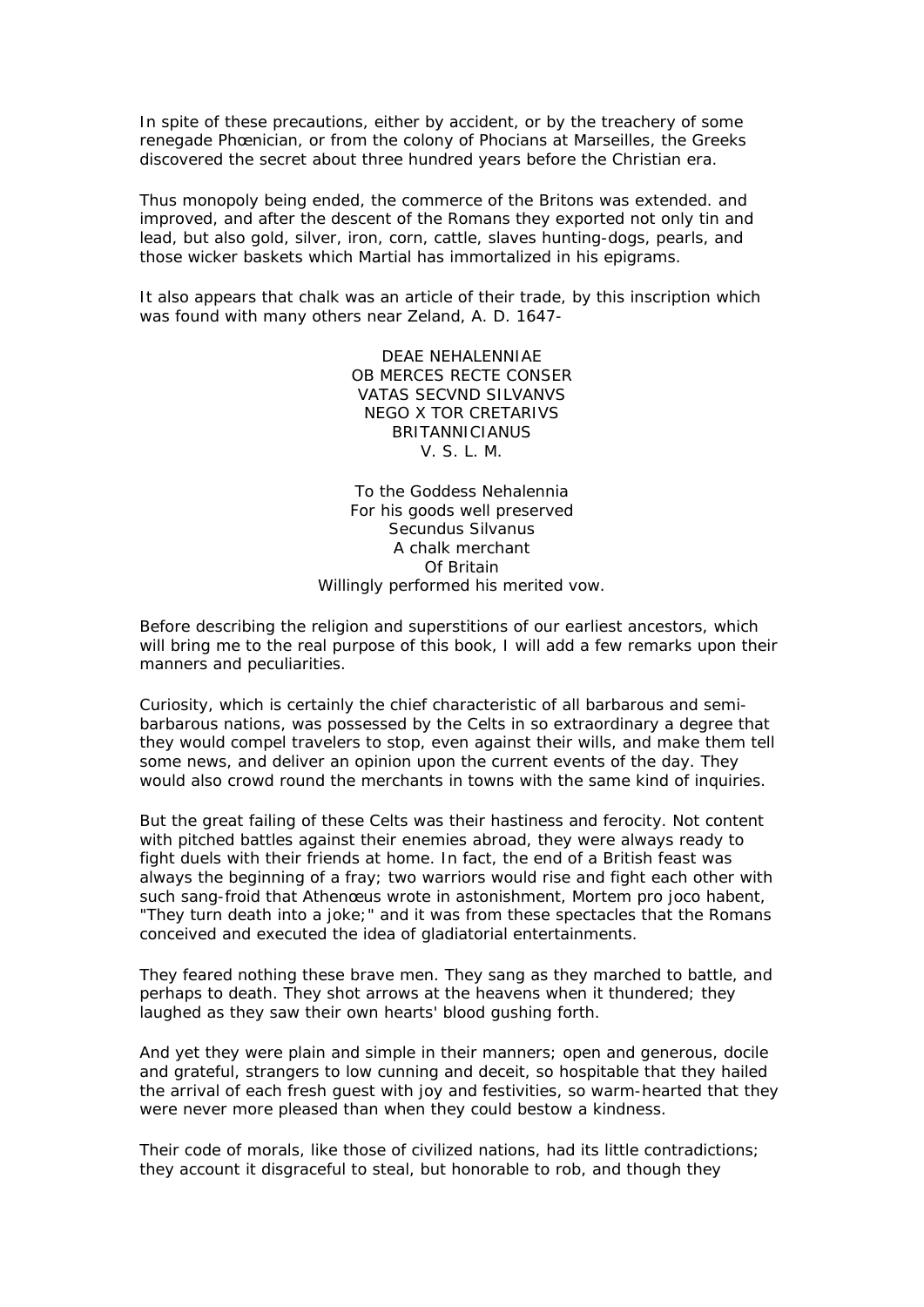observed the strictest chastity, they did not blush to live promiscuously in communities of twelve.

This extraordinary custom induced Caesar to assert that they enjoyed each other's wives in common; but in this he is borne out by no other authorities, and, indeed, there are many instances of this kind among barbarous nations, who love, apparently, to hide their real purity with a gross and filthy enamel.

Richard of Circencester (probably alluding to Bath the aquœ solis of the ancients) mentions, however, some salt and warm springs used by the ancient Britons, from which were formed hot baths suited to all ages, with distinct places for the two sexes; a refinement which was unknown in Lacedœmon.

And Procopius writes:--

"So highly rated is chastity among these barbarians, that if even the bare mention of marriage occurs without its completion, the maiden seems to lose her fair fame."

Having thus briefly sketched the condition and employments of the early Britons- having proved that our ancestors were brave, and that their daughters were virtuous, I will now show you those wise and potent men of whom these poor barbarians were but the disciples and the slaves.

## **BOOK THE THIRD. THE DRUIDS I. ORIGIN.**

ALTHOUGH the term Druid is local, their religion was of deep root, and a distant origin. It was of equal antiquity with those of the Persian Magi, the Chaldees of Assyria, and the Brachmans of Hindostan.

It resembled them so closely in its sublime precepts, in its consoling promises, as to leave no doubt that these nations, living so widely apart, were all of the same stock and the same religion-that of Noah, and the children of men before the flood.

They worshipped but one God, and erected to him altars of earth, or unhewn stone, and prayed to him in the open air; and believed in a heaven, in a hell, and in the immortality of the soul.

It is strange that these offsprings of the patriarchs should also be corrupted from the same sources, and should thus still preserve a resemblance to one another in the minor tenets of their polluted creeds.

Those pupils of the Egyptian priests, the Phœnicians, or Canaanites, who had taught the Israelites to sacrifice human beings, and to pass their children through the fire to Moloch, infused the same bloodthirsty precepts among the Druids. As the Indian wife was burnt upon her husband's pyre, so, on the corpses of the Celtic lords, were consumed their children, their slaves, and their horses.

And, like the other nations of antiquity, as I shall presently prove, the Druids worshipped the heavenly bodies, and also trees, and water, and mountains, and the signs of the serpent, the bull and the cross.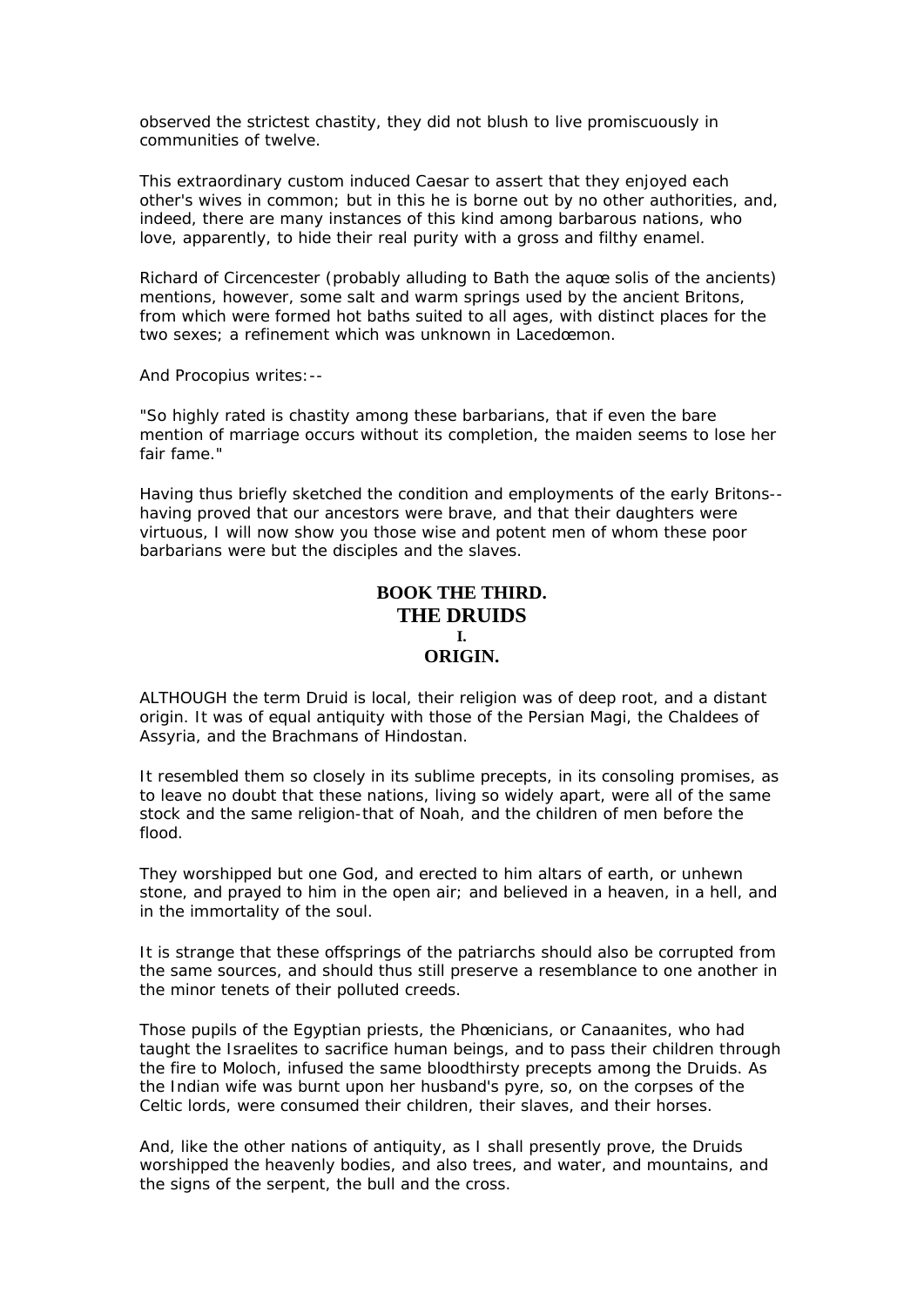The doctrine of the transmigration of souls which formed a leading theory on the system of the Brachmans, of the Druids, and afterwards of the Pythagoreans was obtained, through the Phœnicians, from Egypt, the fatherland of heathen mythology.

It cannot be denied that they also honored inferior deities, to whom they gave the names of Hu and Ceridwen, Hesus Taranis, Belenus, Ogmius, and the attributes of Osiris and Isis (or Zeus and Venus) Bacchus, Mercury, Apollo, and Hercules.

From the sandy plains of Egypt to the icebergs of Scandinavia, the whole world has rung with the exploits of Hercules, that invincible god, who but appeared in the world to deliver mankind from monsters and from tyrants.

He -was really a Phoenician harokel, or merchant, an enterprising mariner, and the discoverer of the tin mines of the Cassiterides. He it was who first sailed through the Straits of Gibraltar, which, to this day, are called The Pillars of Hercules: who built the first ship: who discovered the mariner's compass, and the loadstone, or lapes Heractius.

It is gratifying to learn that his twelve labors were, in reality, twelve useful discoveries, and that he had not been deified for killing a wild beast and cleaning out stables.

As the Chaldeans, who were astronomers, made Hercules an astronomer; and as the Greeks and Romans, who were warriors, made him a hero of battles; so the Druids, who were orators, named him Ogmius, or the Power of Eloquence, and represented him as an old man followed by a multitude, whom he led by slender and almost invisible golden chains fastened from his lips to their ears.

As far as we can learn, however, the Druids paid honors, rather than adoration to their deities, as the Jews revered their arch-angels, but reserved their worship for Jehovah.

And, like the God of the Jews, of the Chaldees, of the Hindoos, and of the Christians, this Deity of the Druids had three attributes within himself, and each attribute was a god.

Let those learn who cavil at the mysterious doctrine of the Trinity, that it was not invented by the Christians, but only by them restored from times of the holiest antiquity into which it had descended from heaven itself.

Although the Druids performed idolatrous ceremonies to the stars, to the elements, to hills, and to trees, there is a maxim still preserved among the Welsh mountaineers, which shows that in Britain the Supreme Being was never so thoroughly forgotten and degraded as he had been in those lands to which he first gave life.

It is one of those sublime expressions which can be but faintly rendered in a foreign language.

"Nid dim oxd duw: nid duw ond dim." God cannot be matter; what is not matter must be God."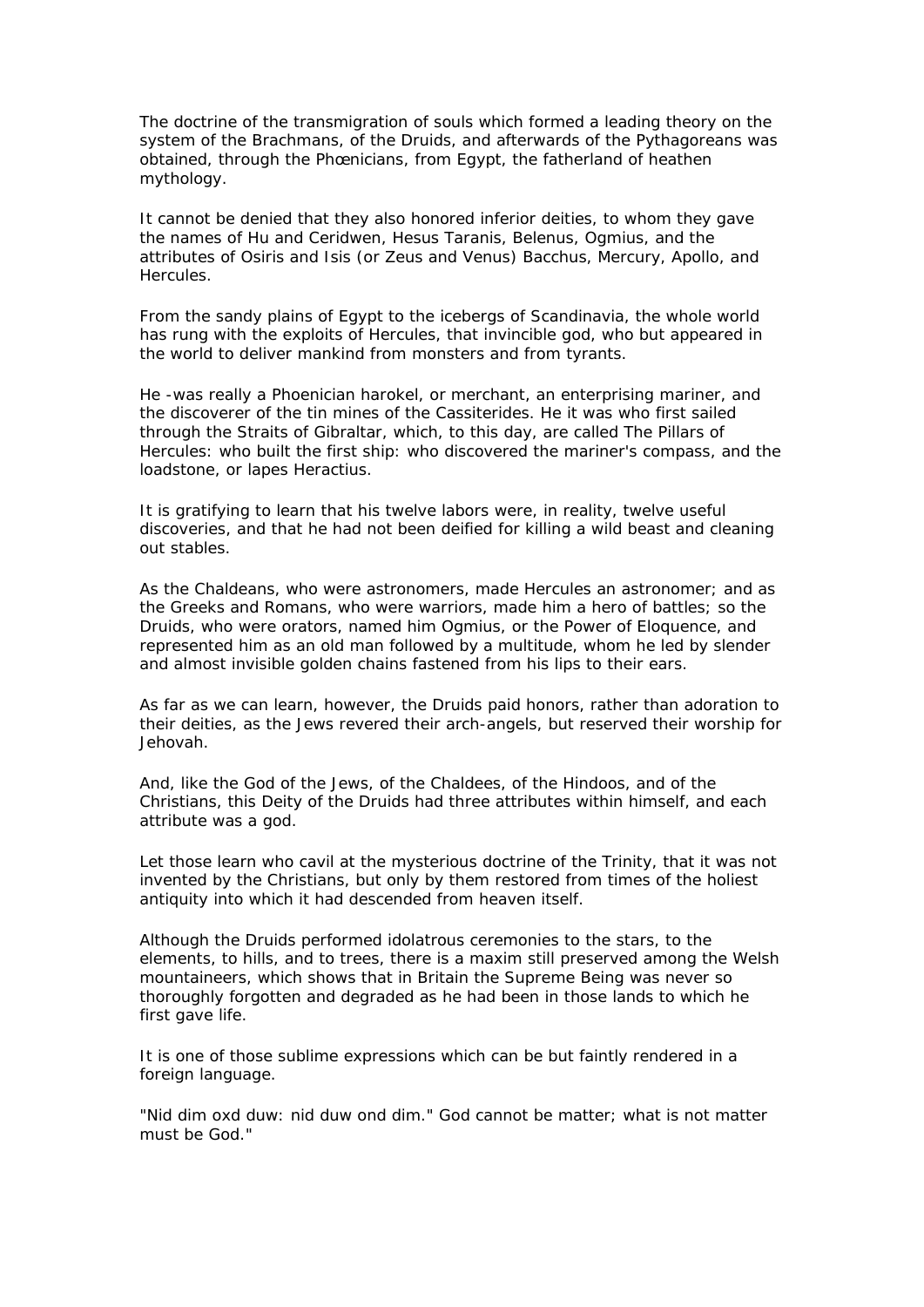### **V. POWER.**

THIS priesthood flourished in Gaul and in Britain, and in the islands which encircled them.

In whichever country they may first have struck root we at least know that the British Druids were the most famous, and that it was a custom in the time of Julius Cæsar for the Gallic students to cross the British channel to study in the seminaries of the sister island.

But by that time, Druidism had begun to wane in Gaul, and to be deprived of many of its privileges by the growing intelligence of the secular power.

It is generally acknowledged that there were no Druids in Germany, though Keysler has stoutly contested this belief and has cited an ancient tradition to the effect that they had Druidic colleges in the days of Hermio, a German Prince.

The learned SeIden relates that some centuries ago in a monastery upon the borders of Vaitland, in Germany, were found six old statues which being exposed to view, Conradus Celtes, who was present, was of opinion that they were figures of ancient Druids. They were seven feet in height, bare-footed, their heads covered with a Greek hood, a scrip by their sides and a beard descending from their nostrils plaited out in two divisions to the middle; in their hands a book and a Diogenes staff five feet in length; their features stern and morose; their eyes lowered to the ground.

Such evidence is mere food for conjecture. Of the ancient German priests we only know that they resembled the Druids, and the medicine-men of the American aborigines in being doctors as well as priests.

The Druids possessed remarkable powers and immunities. Like the Levites, the Hebrews, and the Egyptian priests they were exempted from taxes and from military service. They also annually elected the magistrates of cities: they educated all children of whatever station, not permitting their parents to receive them till they were fourteen years of age. Thus the Druids were regarded as the real fathers of the people.

The Persian Magi were entrusted with the education of their sovereign; but in Britain the kings were not only brought up by the Druids, but also relieved. by them of all but the odium and ceremonies of sovereignty.

These terrible priests formed the councils of the state, and declared peace or war as they pleased. The poor slave whom they seated on a throne, and whom they permitted to wear robes more gorgeous even than their own was surrounded, not by his noblemen, but by Druids. He was a prisoner in his court, and his jailors were inexorable, for they were priests.

There was a Chief Druid to advise him, a bard to sing to him, a sennechai, or chronicler, to register his action in the Greek character, and a physician to attend to his health, and to cure or kill him as the state required.

All the priests in Britain and all the physicians, all the judges and all the learned men, all the pleaders in courts of law and all the musicians belonged to the order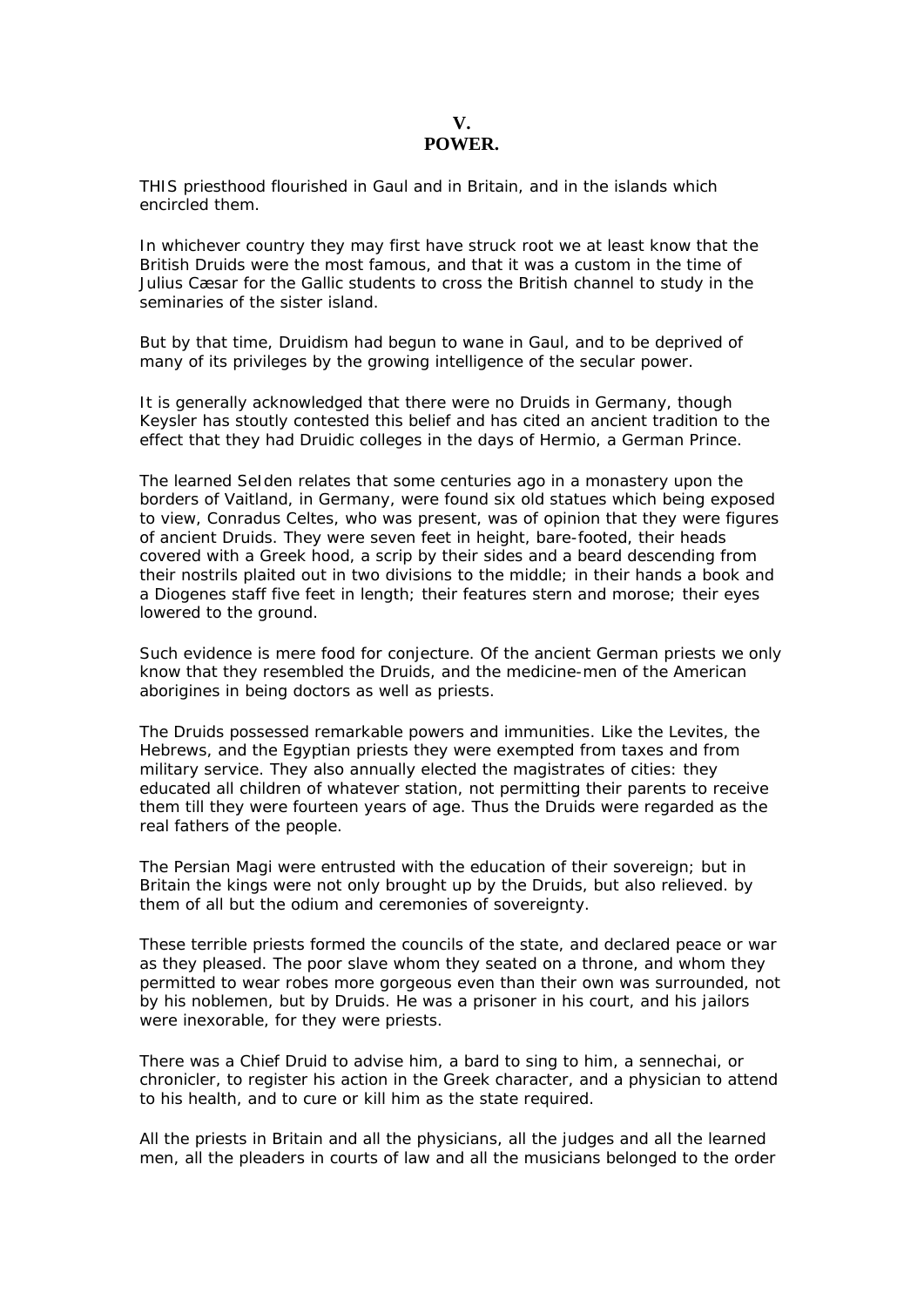of the Druids. It can easily be conceived then that their power was not only vast but absolute.

It may naturally excite surprise that a nation should remain so barbarous and illiterate as the Britons undoubtedly were, when ruled by an order of men so polished and so learned.

But these wise men of the West were no less learned in human hearts than in the triplet verses, and oral of their. fathers. They imbibed with eagerness the heathen rites of the Phœnician Cabiri, and studied to involve their doctrines and their ceremonies in the deepest mystery. They knew that it is almost impossible to bring women and the vulgar herd of mankind to piety and virtue by the unadorned dictates of reason. They knew the admiration which uneducated minds have always for those things which they cannot understand. They knew that to retain their own sway they must preserve these barren minds in their abject ignorance and superstition.

In all things, therefore, they endeavored to draw a line between themselves and the mass. In their habits, in their demeanor, in their very dress.

They wore long robes which descended to the heel, while that of others came only to the knee; their hair was short and their beards long, while the Britons wore but moustaches on their upper lips, and their hair generally long.

Instead of sandals they wore wooden shoes of a pentagonal shape, and carried in their hands a white wand called slatan drui' eachd, or magic wand, and certain mystical ornaments around their necks and upon their breasts.

It was seldom that anyone was found hardy enough to rebel against their power. For such was reserve a terrible punishment. It was called Excommunication.

Originating among the Hebrews, and descending from the Druids into the Roman Catholic Church. It was one of the most horrible that it is possible to conceive. At the dead of night, the unhappy culprit was seized and dragged before a solemn tribunal, while torches, painted black, gave a ghastly light, and a low hymn, like a solemn murmur, was chanted as he approached.

Clad in a white robe, the Arch-Druid would rise, and before the assembly of brother-Druids and awestricken warriors would pronounce a curse, frightful as a death warrant, upon the trembling sinner. Then they would strip his feet, and he must walk with them bare for the remainder of his days; and would clothe him in black and mournful garments, which he must never change.

Then the poor wretch would wander through the woods, feeding on berries and the roots of trees, shunned by all as if he had been tainted by the plague, and looking to death as a salvation from such cruel miseries.

And when he died, none dared to weep for him; they buried him only that they might trample on his grave. Even after death, so sang the sacred bards, his torments were not ended; he was borne to those regions of eternal darkness, frost, and snow, which, infested with lions, wolves, and serpents, formed the Celtic hell, or Ifurin.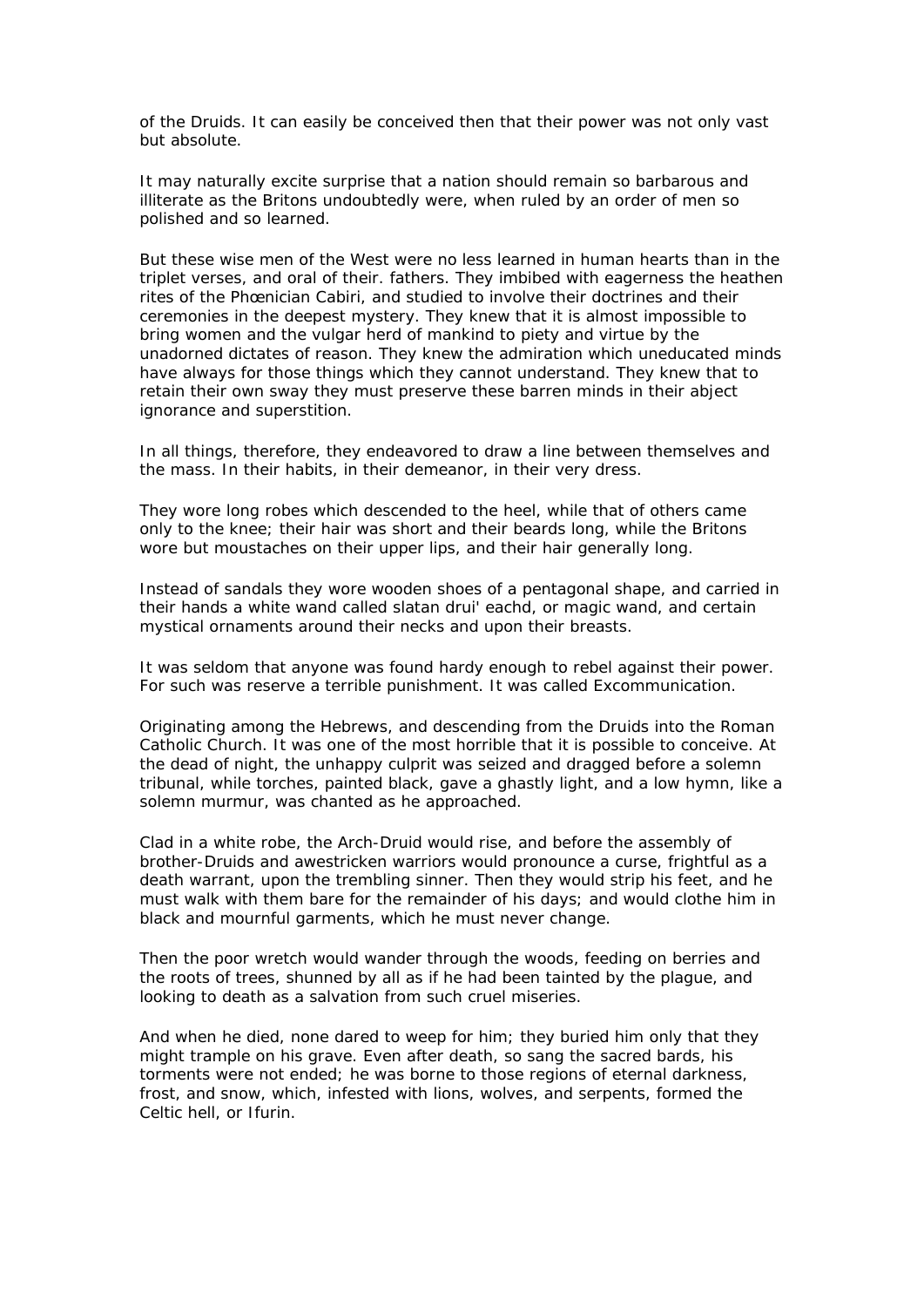These Druids were despots; and yea they must have exercised their power wisely and temperately to have retained so long their dominion over a rude and warlike race.

There can be little doubt that their revenues were considerable, though we have no direct means of ascertaining this as a fact. However, we know that it was customary for a victorious army to offer up the chief of its spoils to the gods; that those who consulted the oracles did not attend them empty-handed, and that the sale of charms and medicinal herbs was a constant trade among them.

Although all comprehended under the one term DRUID, there were, in reality, three distinct sects comprised within the order.

First, the Druids or Derwydd, properly so called. These were the sublime and intellectual philosophers who directed the machineries of the state and the priesthood, and presided over the dark mysteries of the consecrated groves.

Their name was derived from derw (pronounced derroo) Celtic for oak, and ydd, a common termination of nouns in that language, equivalent to the or or er in governor, reader, &c., in ours.

The Bards or Bardd from Bar, a branch, or, the top.

It was their province to sing the praises of horses in the warrior's feasts, to chant the sacred hymns like the musician's among the Levites, and to register genealogies and historical events.

The Ovades or Ovydd, (derived from ov, raw, pure, and ydd, above explained) were the noviciates, who, under the supervision of the Druids, studied the properties of nature, and offered up the sacrifices upon the altar.

Thus it appears that Derwydd, Bardd, and Ovydd, were emblematical names of the three orders of Druidism.

The Derwydd was the trunk and support of the whole; the Bardd the ramification from that trunk arranged in beautiful foliage; and the Ovydd was the young shoot, which, growing up, ensured a prospect of permanency to the sacred grove.

The whole body was ruled by an Arch-Druid elected by lot from those senior brethren who were the most learned and the best born.

At Llamdan in Anglesea, there are still vestiges of Trér Dryw the Arch-Druid's mansion, Boadrudau the abode of the inferior ones, Bod-owyr the abode of the ovades, and Trér-Beirdd the hamlet of the bards.

Let us now consider these orders under their respective denominations-Derwydd, Bardd, Ovyd; and under their separate vocations, as philosophers musicians, and priests.

## **VI. THE DERWYDD, OR PHILOSOPHERS.**

DRUIDISM was a religion of philosophy; its high-priests were men of learning and science.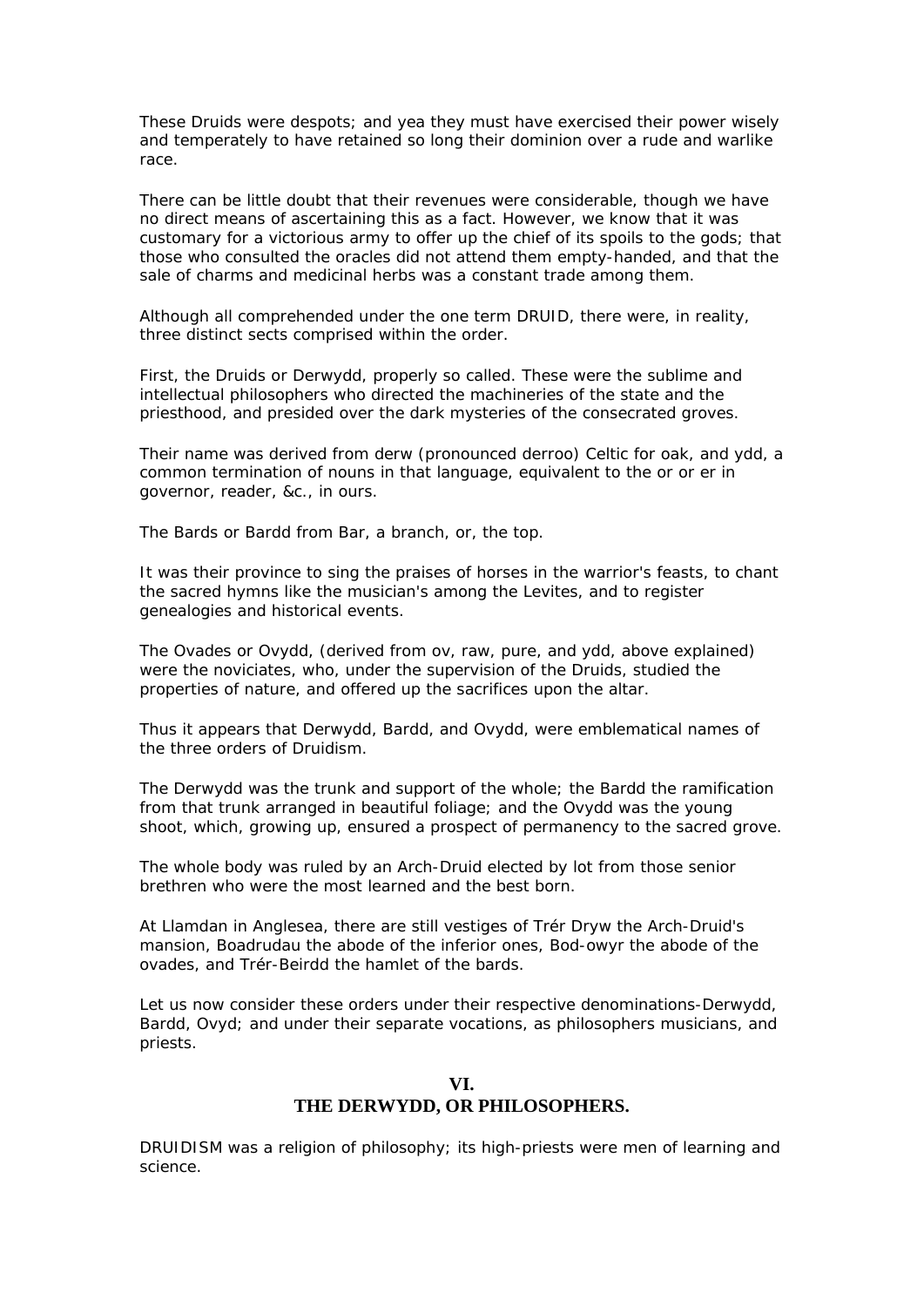Under the head of the Ovydd, I shall describe their initiatory and sacrificial rites, and shall now merely consider their acquirements, as instructors, as mathematicians, as law-givers and as physicians.

Ammianus Marcellinus informs us that the Druids dwelt together in fraternities, and indeed it is scarcely possible that they could have lectured in almost every kind of philosophy and preserved their arcana from the vulgar, unless they had been accustomed to live in some kind of convent or college.

They were too wise, however, to immure themselves wholly in one corner of the land, where they would have exercised no more influence upon the nation than the Heads and Fellows of our present universities. While some lived the lives of hermits in caves and in hollow oaks within the dark recesses of the holy forests; while others lived peaceably in their college-home, teaching the bardic verses to children, to the young nobles, and to the students who came to them from a strange country across the sea, there were others who led an active and turbulent existence at court in the councils of the state and in the halls of nobles.

In Gaul, the chief seminaries of the Druids was in the country of the Carnutes between Chartres and Dreux, to which at one time scholars resorted in such numbers that they were obliged to build other academies in various parts of the land, vestiges of which exist to this day, and of which the ancient College of Guienne is said to be one.

When their power began to totter in their own country, the young Druids resorted to Mona, now Anglesea, in which was the great British university, and in which there is a spot called Myrfyrion, the seat of studies.

The Druidic precepts were all in verses, which amounted to 20,000 in number, and which it was forbidden to write. Consequently a long course of preparatory study was required, and some spent so much as twenty years in a state of probation.

These verses were in rhyme, which the Druids invented to assist the memory, and in a triplet form from the veneration which was paid to the number three by all the nations of antiquity.

In this the Jews resembled the Druids, for although they had received the written law of Moses, there was a certain code of precept among them which was taught by mouth alone, and in which those who were the most learned were elevated to the Rabbi.

The mode of teaching by memory was also practised by the Egyptians and by Lycurgus, who esteemed it better to imprint his laws on the minds of the Spartan citizens than to engrave them upon tablets. So, too, were Numa's sacred writing buried with him by his orders, in compliance perhaps with the opinions of his friend Pythagoras who, as well as Socrates, left nothing behind him committed to writing.

It was Socrates, in fact, who compared written doctrines to pictures of animals which resemble life, but which when you question them can give you no reply.

But we who love the past have to lament this system. When Cambyses destroyed the temples of Egypt, when the disciples of Pythagoras died in the Meta-pontine tumults, all their mysteries and all their learning died with them.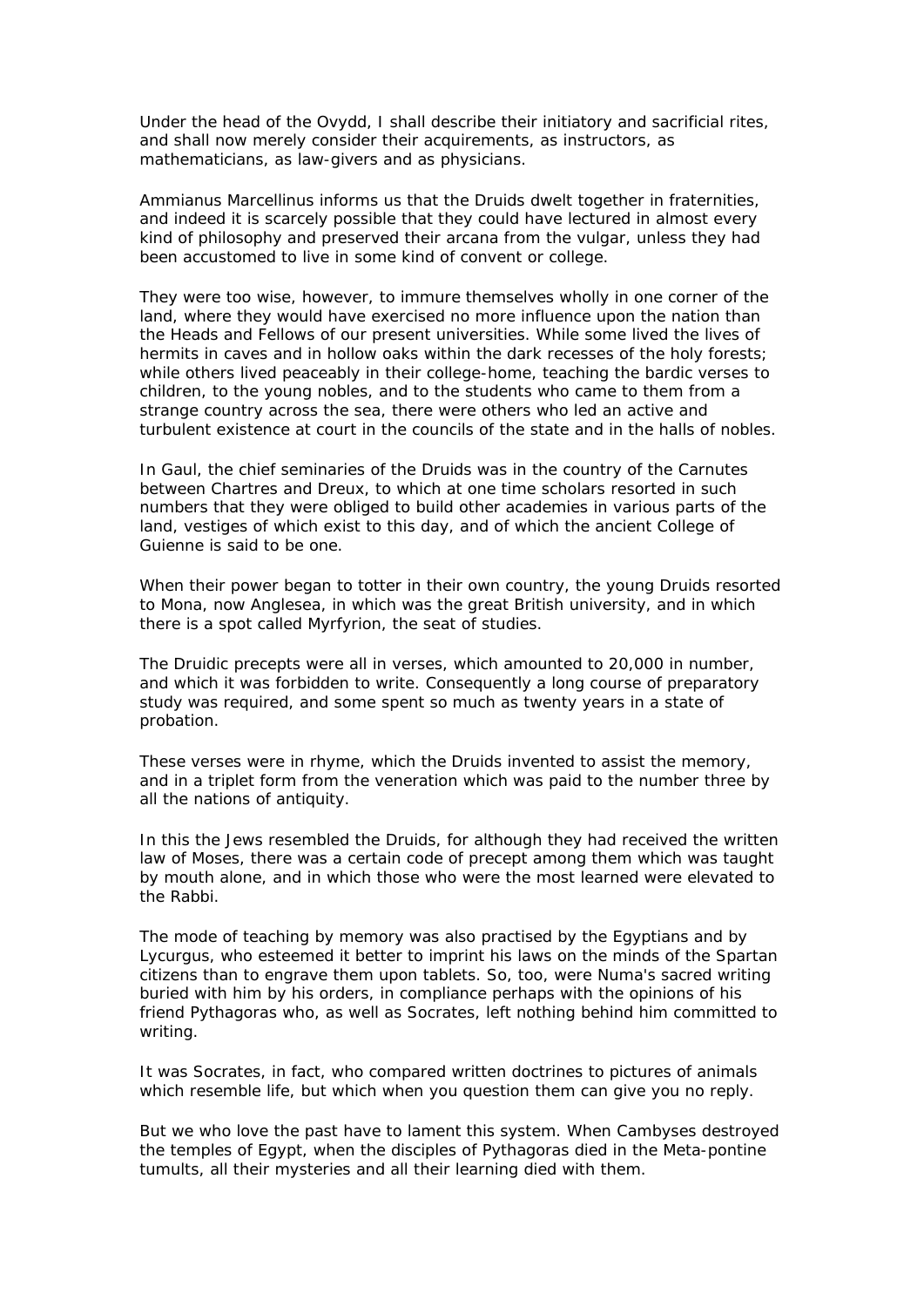So also the secrets of the Magi, the Orpheans and the Cabiri perished with their institutions, and it is owing to this law of the Druids that we have only the meagre evidence of ancient authors and the obscure emblems of the Welsh Bards, and the faint vestiges of their mighty monuments to teach us concerning the powers and direction of their philosophy.

There can be no doubt that they were profoundly learned. For ordinary purposes of writing, and in the keeping of their accounts on the Alexandrian method, they used the ancient Greek character of which Cadmus, a Phœnician, and Timagines, a Druid, were said to have been the inventors and to have imported into Greece.

This is a fac-simile of their alphabet as preserved in the Thesaurus Muratori. Vol IV. 2093.

Both in the universities of the Hebrews, which existed from the earliest times, and in those of the Brachmans it was not permitted to study philosophy and the sciences, except so far as they might assist the student in the perusal and comprehension of the sacred writings. But a more liberal system existed among the Druids, who were skilled in all the arts and in foreign languages.

For instance, there was Abaris, a Druid and a native of the Shetland Isles who traveled into Greece, where he formed a friendship with Pythagoras and where his learning, his politeness, his shrewdness, and expedition in business, and above all, the ease and elegance with which he spoke the Athenian tongue, and which (so said the orator Himerius) would have made one believe that he had been brought up in the academy or the Lycceum, created for him as great a sensation as that which was afterwards made by the admirable Crichton among the learned doctors of Paris.

It can easily be proved that the science of astronomy was not unknown to the Druids. One of their temples in the island of Lewis in the Hebrides, bears evident signs of their skill in the science. Every stone in the temple is placed astronomically. The circle consists of twelve equistant obelisks denoting the twelve signs of the zodiac. The four cardinal points of the compass are marked by lines of obelisks running out from the circle, and at each point subdivided into four more. The range of obelisks from north, and exactly facing the south is double, being two parallel rows each consisting of nineteen stones. A large stone in the centre of the circle, thirteen feet high, and of the perfect shape of a ship's rudder would seem as a symbol of their knowledge of astronomy being made subservient to navigation, and the Celtic word for star, ruth-iul, "a-guide-todirect-the-course," proves such to have been the case.

This is supposed to have been the winged temple which Erastosthenes says that Apollo had among the Hyperboreans--a name which the Greeks applied to all nations dwelling north of the Pillars of Hercules.

But what is still more extraordinary, Hecateus makes mention that the inhabitants of a certain Hyperborian island, little less than Sicily, and over against Celtiberia--a description answering exactly to that of Britain--could bring the moon so near them as to show the mountains and rocks, and other appearances upon its surface.

According to Strabo and Bochart, glass was a discovery of the Phoenicians and a staple commodity of their trade, but we have some ground for believing that our philosophers bestowed rather than borrowed this invention.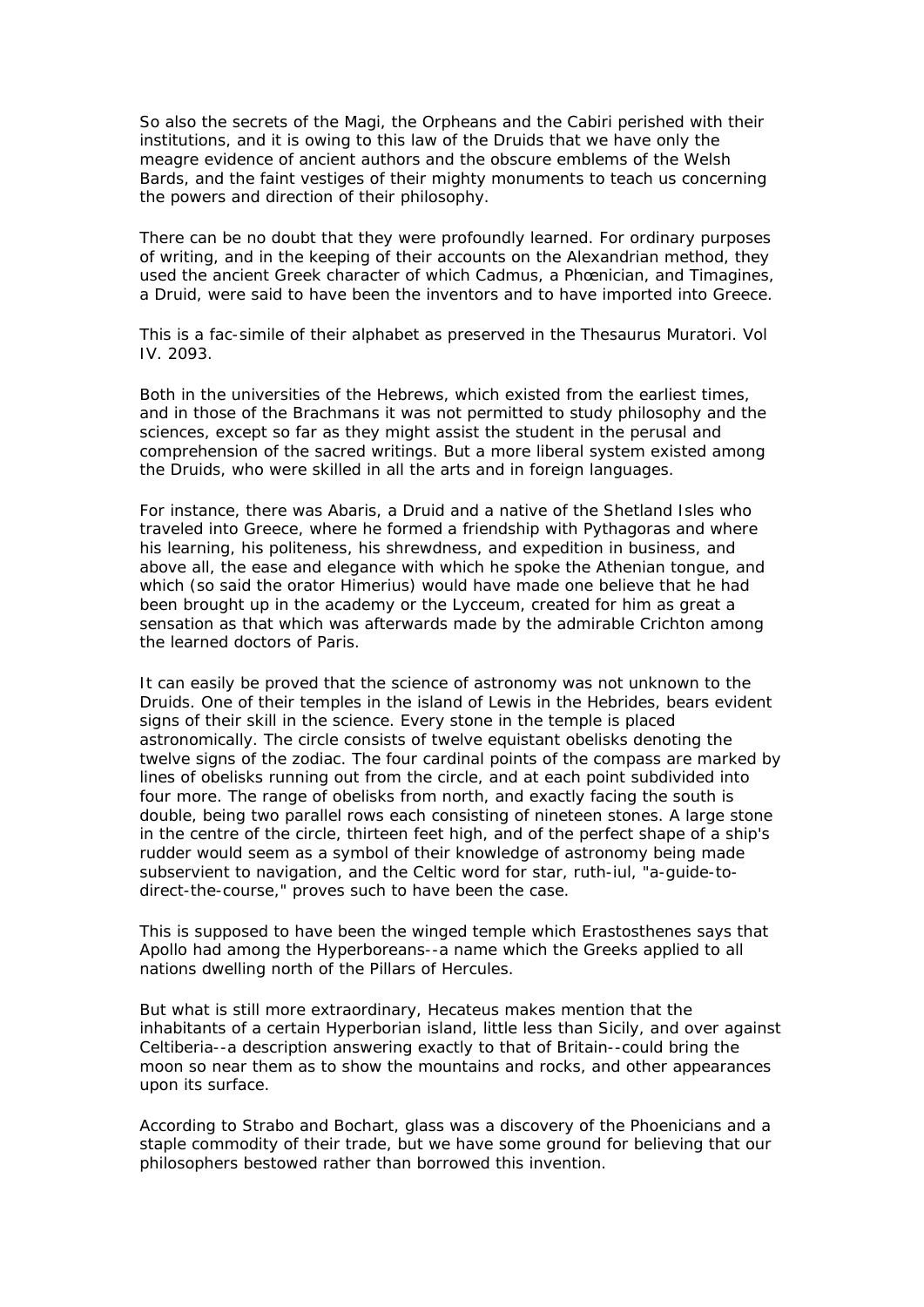Pieces of glass and crystal have been found in the cairns, as if in honor to those who invented it; the process of vitrifying the very walls of their houses, which is still to be seen in the Highlands prove that they possessed the art in the gross; and the Gaelic name for glass is not of foreign but of Celtic extraction, being glasine and derived from glas-theine, glued or brightened by fire.

We have many wonderful proofs of the skill in mechanics. The clacha-brath, or rocking-stones, were spherical stones of an enormous size, and were raised upon other flat stones into which they inserted a small prominence fitting the cavity so exactly, and so concealed by loose stones lying around it, that nobody could discern the artifice. Thus these globes were balanced so that the slightest touch would make them vibrate, while anything of greater weight pressing against the side of the cavity rendered them immovable.

In Iona, the last asylum of the Caledonian Druids, many of these clacha-brath (one of which is mentioned in Ptolemy Hephestion's History, Lib. iii. cap 3.) were to be found at the beginning of this century, and although the superstitious natives defaced them and turned them over into the sea, they considered it necessary to have something of the kind in their stead, and have substituted for them rough stone balls which they call by the same name.

In Stonehenge, too, we find an example of that oriental mechanism which is displayed so stupendously in the pyramids of Egypt. Here stones of thirty or forty tons that must have been a draught for a herd of oxen, have been carried the distance of sixteen computed miles and raised to a vast height, and placed in their beds with such ease that their very mortises were made to tally.

The temples of Abury in Wiltshire, and of Carnac in Brittany, though less perfect, are even more prodigious monuments of art.

It is scarcely to be wondered at that the Druids should be acquainted with the properties of gunpowder, since we know that it was used in the mysteries of Isis, in the temple of Delphi, and by the old Chinese philosophers.

Lucan in his description of a grove near Marseilles, writes:--"There is a report that the grove is often shaken and strangely moved, and that dreadful sounds are heard from its caverns; and that it is sometimes in a blaze without being consumed."

In Ossian's poem of Dargo the son of the Druid of Bet, similar phenomenon are mentioned, and while the Celtic word lightning is De'lanach, "the flash or flame of God," they had another word which expresses a flash that is quick and sudden as lightning--Druilanach, "the flame of the Druids."

It would have been fortunate for mankind had the monks of the middle ages displayed the wisdom of these ancient priests in concealing from fools and madmen so dangerous an art.

All such knowledge was carefully retained within the holy circle of their dark caves and forests and which the initiated were bound by a solemn oath never to reveal.

I will now consider the Druids of active life-the preachers, the law-givers, and the physicians.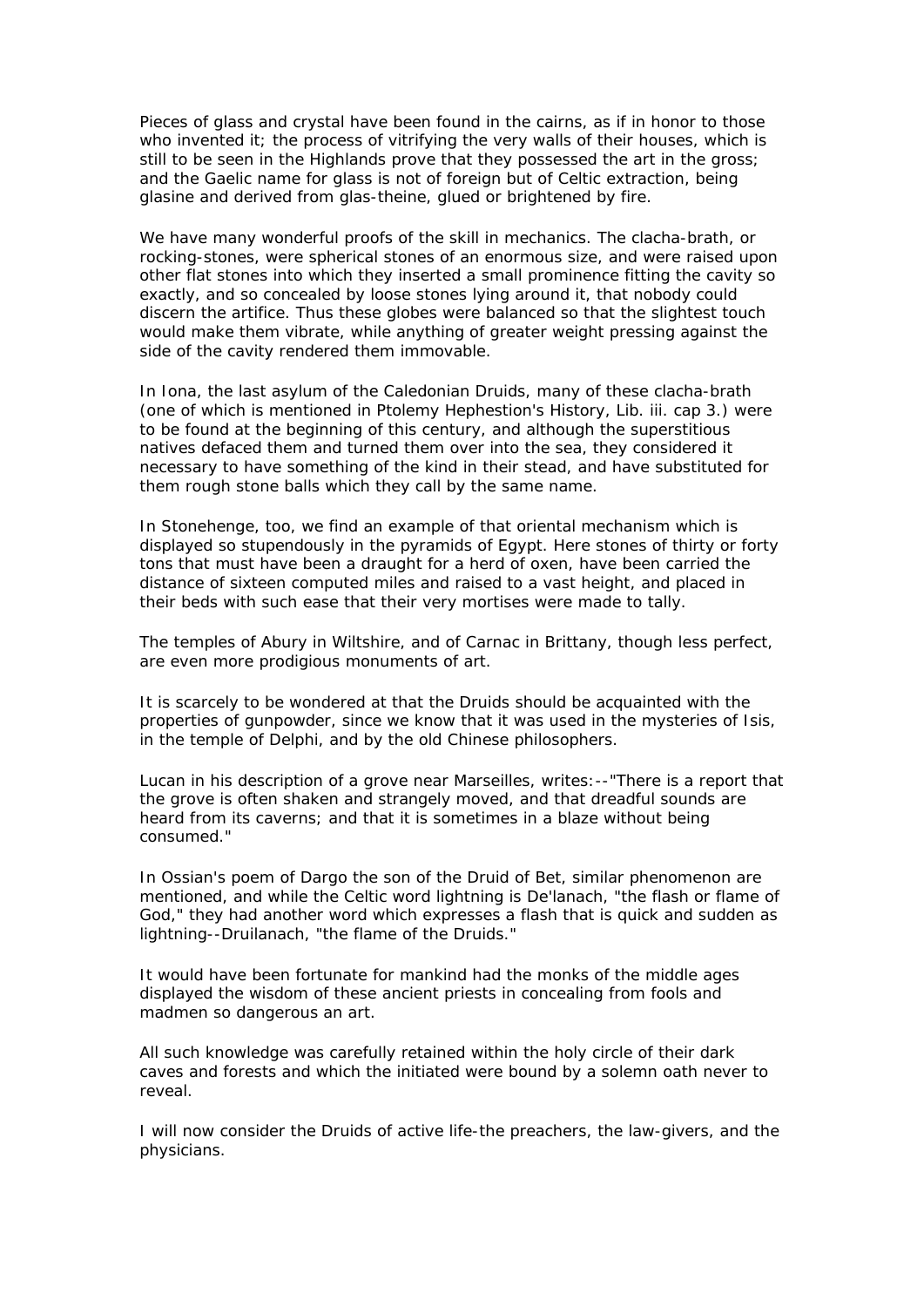On the seventh day, like the first patriarchs, they preached to the warriors and their wives from small round eminences, several of which yet remain in different parts of Britain.

Their doctrines were delivered with a surpassing eloquence and in triplet verses, many specimens which are to be found in the Welsh poetry but of which these two only have been preserved by the classical authors.

The first in Pomponius Mela.

"Ut forent ad bella meliores, Æternas esse animas, Vitamque alteram ad manes."

"To act bravely in war, That souls are immortal, And there is another life after death."

The second in Diogenes Laertius.

 $404$ 

"To worship the Gods, And to do no evil, And to exercise fortitude."

Once every year a public assembly of the nation was held in Mona at the residence of the Arch-Druid, and there silence was no less rigidly imposed than in the councils of the Rabbi and the Brachmans. If any one interrupted the orator, a large piece of his robe was cut off--if after that he offended, he was punished with death. To enforce Punctuality, like the Cigonii of Pliny, they had the cruel custom of cutting to pieces the one who came last. Their laws, like their religious precepts, were at first esteemed too sacred to be committed to writing-the first written laws being those of Dyrnwal Moelmud, King of Britain, about 440 B. c. and called the Moelmutian laws; for these were substituted the Mercian code or the laws of Martia, Queen of England, which was afterwards adopted by King Alfred and translated by him into Saxon.

The Manksmen also ascribe to the Druids those excellent laws by which the Isle of Man has always been governed.

The Magistrates of Britain were but tools of the Druids, appointed by them and educated by them also; for it was a law in Britain that no one might hold office who had not been educated by the Druids.

The Druids held annual assizes in different parts of Britain (for instance at the monument called Long Meg and her Daughters in Cumberland and at the Valley of Stones in Cornwall) as Samuel visited Bethel and Gilgal once a year to dispense justice.

There they heard appeals from the minor courts, and investigated the more intricate cases, which sometimes they were obliged to settle by ordeal. The rocking-stones which I have just described, and the walking barefoot through a fire which they lighted on the summit of some holy hill and called Samb'in, or the fire of peace, were their two chief methods of testing the innocence of the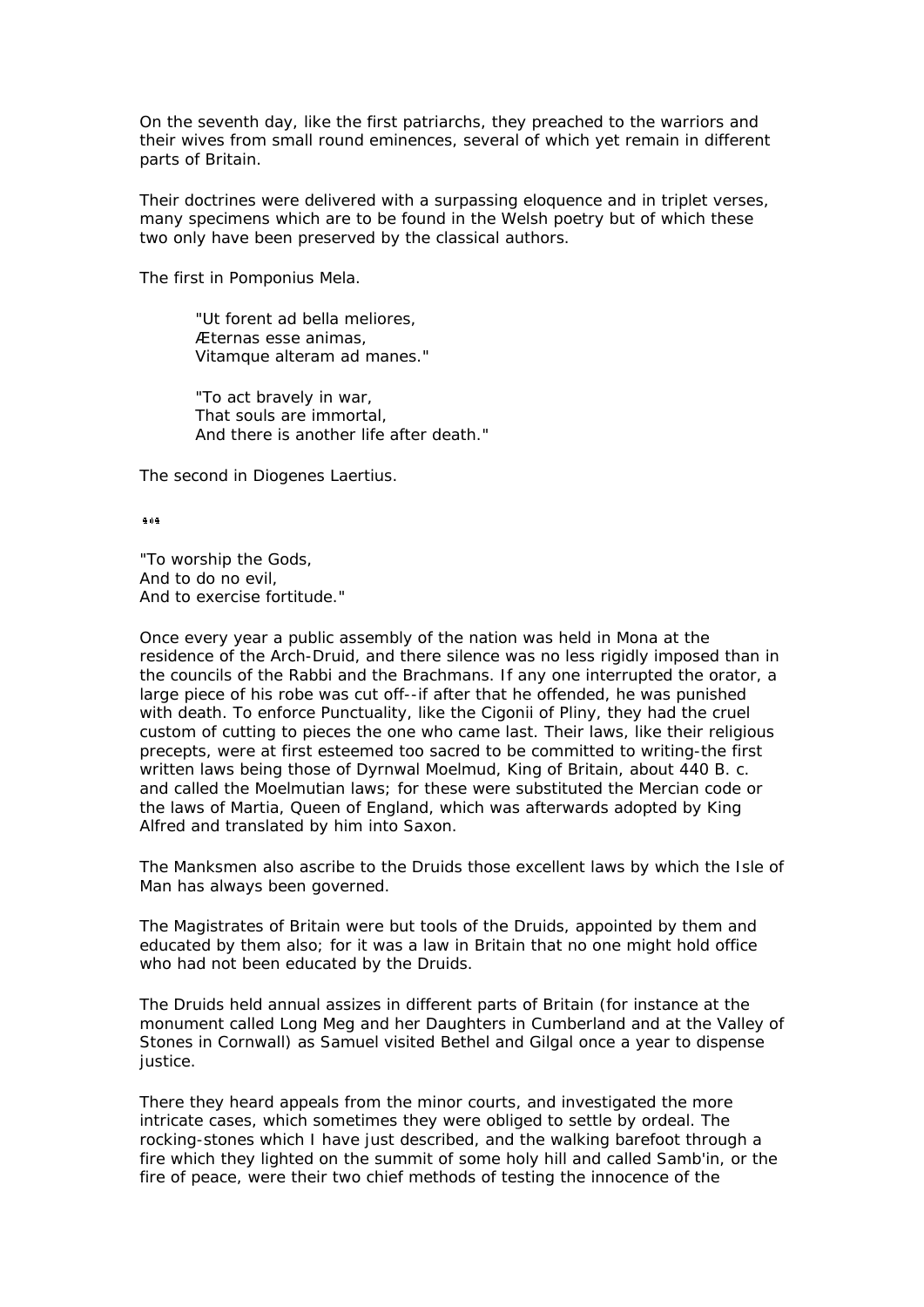criminal, and in which they were imitated by the less ingenious and perhaps less conscientious judges of later days.

For previous to the ordeal which they named Gabha Bheil, or "the trial of Beil," the Druids used every endeavor to discover the real merits of the case, in order that they might decide upon the verdict of Heaven--that is to say, which side of the stone they should press, or whether they should anoint his feet with that oil which the Hindoo priests use in their religious festivals, and which enables the barefoot to pass over the burning wood unscathed.

We may smile at another profanity of the Druids who constituted themselves judges not only of the body but of the soul.

But as Mohammed inspired his soldiers with sublime courage by promising Paradise to those who found a death-bed upon the corpses of their foes, so the very superstitions, the very frauds of these noble Druids tended to elevate the hearts of men towards their God, and to make them lead virtuous lives that they might merit the sweet fields of Fla'innis, the heaven of their tribe.

Never before since the world, has such vast power as the Druids possessed been wielded with such purity, such temperance, such discretion.

When a man died a platter of earth and salt was placed upon his breast, as is still the custom in Wales and in the North of Britain.

The earth an emblem of incorruptibility of the body--the salt an emblem of the incorruptibility of the soul.

A kind of court was then assembled round the corpse, and by the evidence of those with whom he had been best acquainted, it was decided with what funeral rites he should be honored.

If he had distinguished himself as a warrior, or as man of science, it was recorded in the death-song; a cairn or pile of sacred stones was raised over him, and his arms and tools or other symbols of his profession were buried with him.

If his life had been honorable, and if he had obeyed the three grand articles of religion, the bard sang his requiem on the harp, whose beautiful music alone was a pass-port to heaven.

It is a charming idea, is it not? The soul lingering for the first strain which might release it from the cold corpse, and mingle with its silent ascent to God.

Read how the heroes of Ossian longed for this funereal hymn without which their souls, pale and sad as those which haunted the banks of the Styx, were doomed to wander through the mists of some dreary fen.

When this hymn had been sung, the friends and relatives of the deceased made great rejoicings, and this it was that originated those sombre merry-makings so peculiar to the Scotch and Irish funerals.

In the philosophy of medicine, the Derwydd were no less skilled than in sciences and letters. They knew that by means of this divine art they would possess the hearts as well as the minds of men, and obtain not only the awe of the ignorant but also the love of those whose lives they had preserved.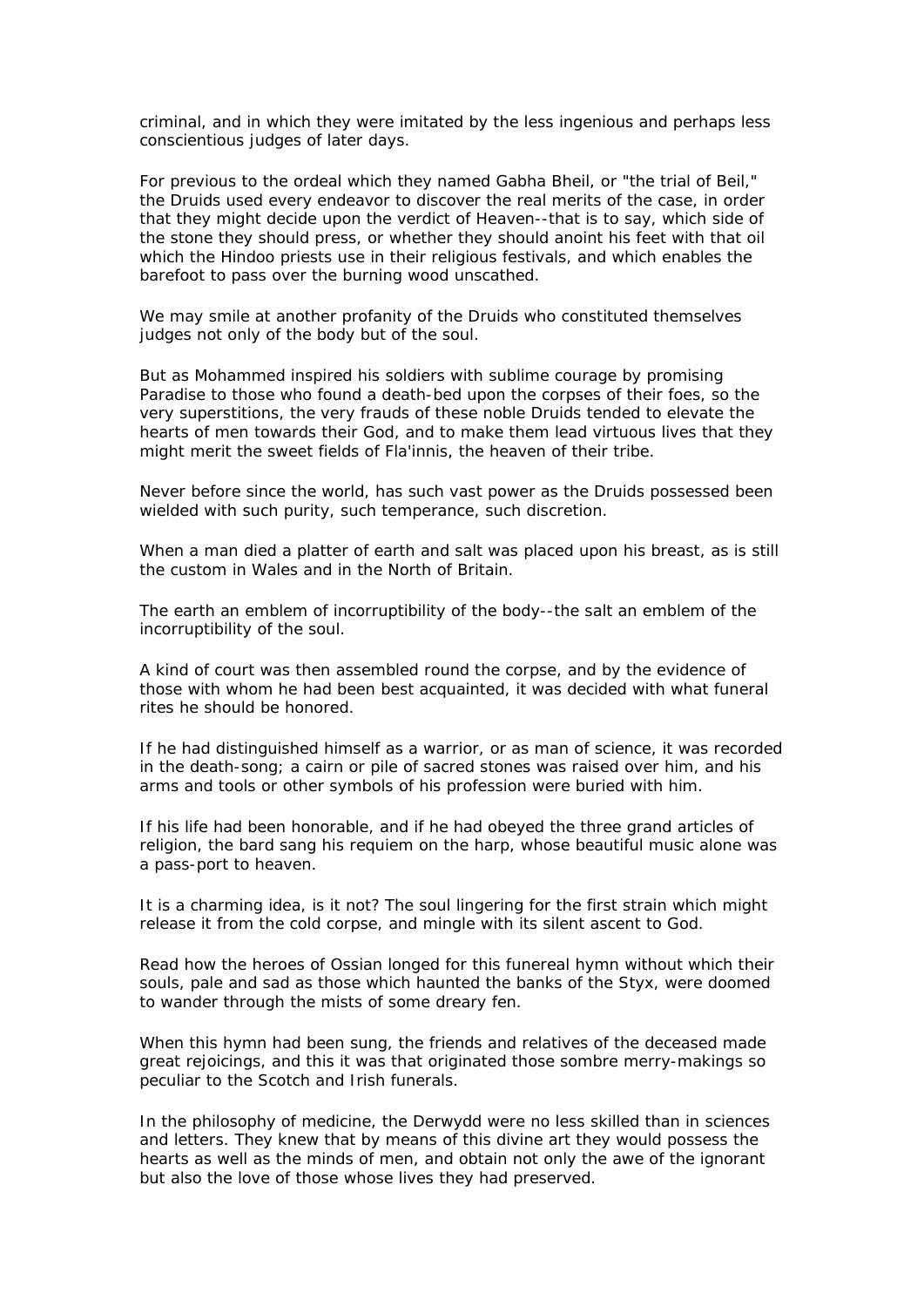Their sovereign remedy was the missoldine or mistletoe of the oak which, in Wales, still bears its ancient name of Oll-iach, or all-heal, with those of Pren-awr, the celestial tree, and Uchelwydd, the lofty shrub.

When the winter has come and the giant of the forest is deserted by its leaves and extends its withered arms to the sky, a divine hand sheds upon it from heaven a mysterious seed, and a delicate green plant sprouts from the bark, and thus is born while all around is dying and decayed.

We need not wonder that the mistletoe should be revered as a heaven-born plant, and as a type of God's promise and consolation to those who were fainting on death's threshold in the winter of old age.

When the new year approached, the Druids beset themselves to discover this plant upon an oak, on which tree it grows less frequently than upon the ash-crab or apple tree. Having succeeded, and as soon as the moon was six days old, they marched by night with great solemnity towards the spot, inviting all to join their procession with these words: The New Year is at hand: let us gather the mistletoe.

First marched the Ovades in their green sacrificial robes leading two milk-white bullocks. Next came the bards singing the praises of the Mighty Essence, in raiment blue as the heavens to which their hymn ascended. Then a herald clothed in white with two wings drooping down on each side of his head, and a branch of vervain in his hand encircled by two serpents. He was followed by three Derwydd- -one of whom carried the sacrificial bread--another a vase of water-and the third a white wand. Lastly, the Arch-Druid, distinguished by the tuft or tassel to his cap, by the bands hanging from his throat, by the sceptre in his hand and by the golden crescent on his breast, surrounded by the whole body of the Derwydd and humbly followed by the noblest warriors of the land.

An altar of rough stones was erected under the oak, and the Arch-Druid, having sacramentally distributed the bread and wine, would climb the tree, cut the mistletoe with a golden knife, wrap it in a pure white cloth, slay and sacrifice the bullocks, and pray to God to remove his curse from barren women, and to permit their medicines to serve as antidotes for poisons and charms from all misfortunes.

They used the mistletoe as an ingredient in almost all their medicines, and a powder was made from the berries for cases of sterility.

It is a strong purgative well suited to the lusty constitutions of the ancient Britons, but, like bleeding, too powerful a remedy for modern ailments.

With all the herbs which they used for medicine, there were certain mummeries to be observed while they were gathered, which however were not without their object-first in enhancing the faith of the vulgar by exciting their superstitions-and also in case of failure that the patient might be reproached for blundering instead of a physician.

The vervain was to be gathered at the rise of the dog-star, neither sun nor moon shining at the time; it was to be dug tip with an iron instrument and to be waved aloft in the air, the left hand only being used.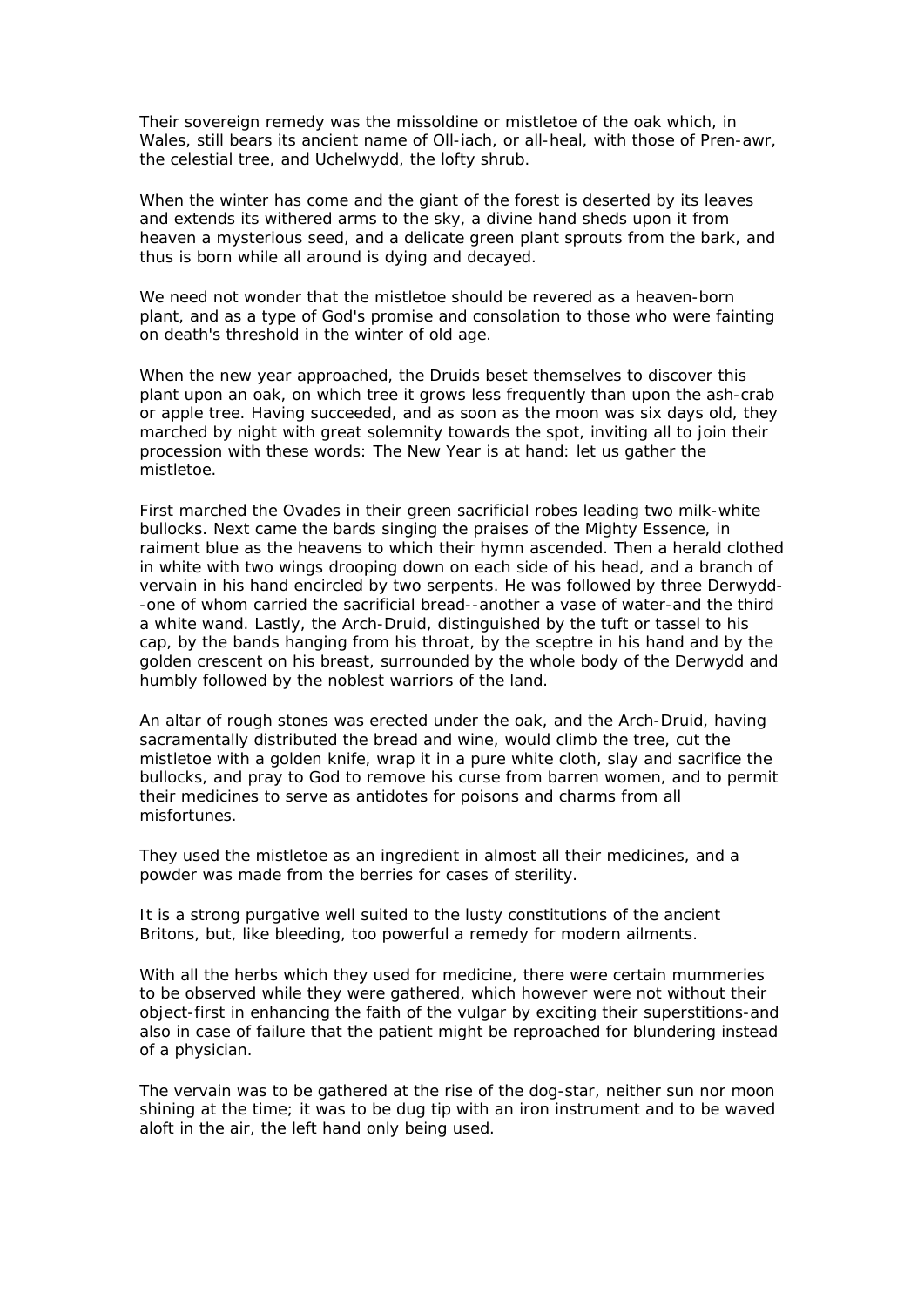The leaves, stalks and flowers were dried separately in the shade and were used for the bites of serpents, infused in wine.

The samulos which grew in damp places was to be gathered by a person fastingwithout looking behind him-and with his left hand. It was laid into troughs and cisterns where cattle drank, and when bruised was a cure for various distempers.

The selago, a kind of hedge hyssop, was a charm as well as a medicine. He who gathered it was to be clothed in white-to bathe his feet in running water-to offer a sacrifice of bread and wine-and then with his right hand covered by the skirt of his robe, and with a brazen hook to dig it up by the roots and wrap it in a white cloth.

Prominent among the juggleries of the Druids, stands the serpent's egg--the ovus anguinum of Pliny--the glein neidr of the ancient Britons-the adderstone of modern folk-lore.

It was supposed to have been formed by a multitude of serpents close entwined together, and by the frothy saliva that proceeded from their throats. When it was made, it was raised up in the air by their combined hissing, and to render it efficacious it was to be caught in a clean white cloth before it could fall to the ground-for in Druidism that which touched the ground was polluted. He who performed this ingenious task was obliged to mount a swift horse, and to ride away at full speed pursued by the serpents from whom he was not safe till he had crossed a river.

The Druids tested its virtue by encasing it in gold, and throwing it into a river. If it swam against the stream it would render it possessor superior to his adversaries in all disputes, and obtain for him the friendship of great men.

The implicit belief placed in this fable is curiously exemplified by the fact of a Roman Knight of the Vocontii, while pleading his own cause in a law suit was discovered with one of these charms in his breast and was put to death upon the spot.

Their reverence for the serpent's egg has its origin in their mythology. Like the Phœnicians and Egyptians, they represented the creation by the figure of an egg coming out of a serpent's mouth, and it was doubtless the excessive credulity of the barbarians which tempted them to invent the above fable that they might obtain high prices for these amulets, many of which have been discovered in Druidic barrows, and are still to be met with in the Highlands, where a belief in their power has not yet subsided; for it is no uncommon thing when a distemper rages among men or beasts, for the Glass-physician to be sent for from as great a distance as fifty miles.

These eggs are made of some kind of glass or earth glazed over, and are sometimes blue, green, or white, and sometimes variegated with all these colors intermixed.

For mental disorders and some physical complaints they used to prescribe pilgrimages to certain wells, always situated at a distance from the patient, and the waters of which were to be drunk and bathed in. With these ablutions, sacred as those of the Musselmen, were mingled religious ceremonies with a view to remind them of the presence of that God who alone could relieve them from their infirmities. After reaching the wells, they bathed thrice-that mysterious number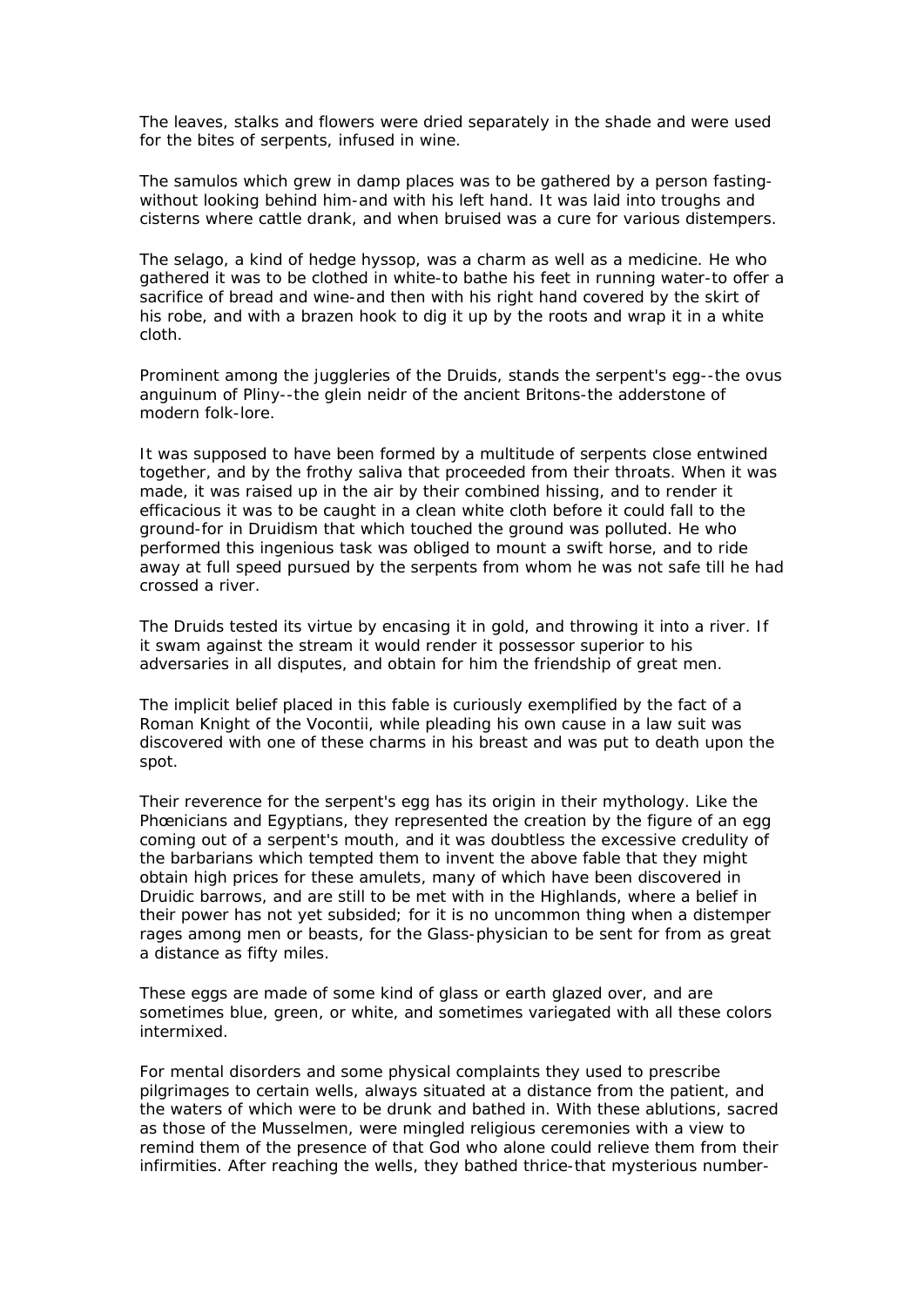and walked three times round the well, deis'iul [[deosil\]](http://altreligion.about.com/library/glossary/bldefdeosil.htm), in the same direction as the course of the sun, also turning and bowing from East to West.

These journeys were generally performed before harvest, at which time the modern Arabs go through a series of severe purgings, and when English laborers, twenty years ago, used systematically to go to the market town to be bled.

The season of the year--the exercise--the mineral in the water-above all the strong faith of the patients effected so many real cures that in time it became a custom (still observed in Scotland with the well of Strathfillan and in many parts of Ireland) for all who were afflicted with any disorder to perform an annual pilgrimage to these holy wells.

Caithbaid, an Irish historian, speaks of the Druid Trosdan who discovered an antidote for poisoned arrows, and there are many instances on record of the medicinal triumphs of the Druids.

They were more anxious to prevent disease than to cure them, and issued many maxims relating to the care of the body, as wise as those which appertained to the soul were divine.

Of these I will give you one which should be written in letters of Gold.

Bi gu sugach geanmnaidh mocher' each.

"Cheerfulness, temperance and early rising."

## **VII. THE BARDD, OR MUSICIANS.**

AS there were musicians among the Levites, and priests among the Phœnicians who chanted bare-foot and in white surplices the sacred hymns, so there were bards among the Druids.

Who were divided into three classes.

I. The Fer-Laoi, or Hymnists, who sang the essence and immortality of the soul; the works of nature; the course of the celestial bodies; with the order and harmony of the spheres.

II. The Senachies who sang the fabulous histories of their ancestors in rude stanzas, and who with letters cut from the bark of trees inscribed passing events and became the historians of their nation.

The Fer-Dan who were accustomed to wander through the country, or to be numbered in the retinues of kings and nobles, who not only sang enconiums upon the great warriors of the age, but who wrote satires upon the prevailing vices, worthy of a Juvenal or a Horace.

I can best give the reader some idea of the style and power of their conceptions, by quoting some of their axioms which have descended to us traditionally.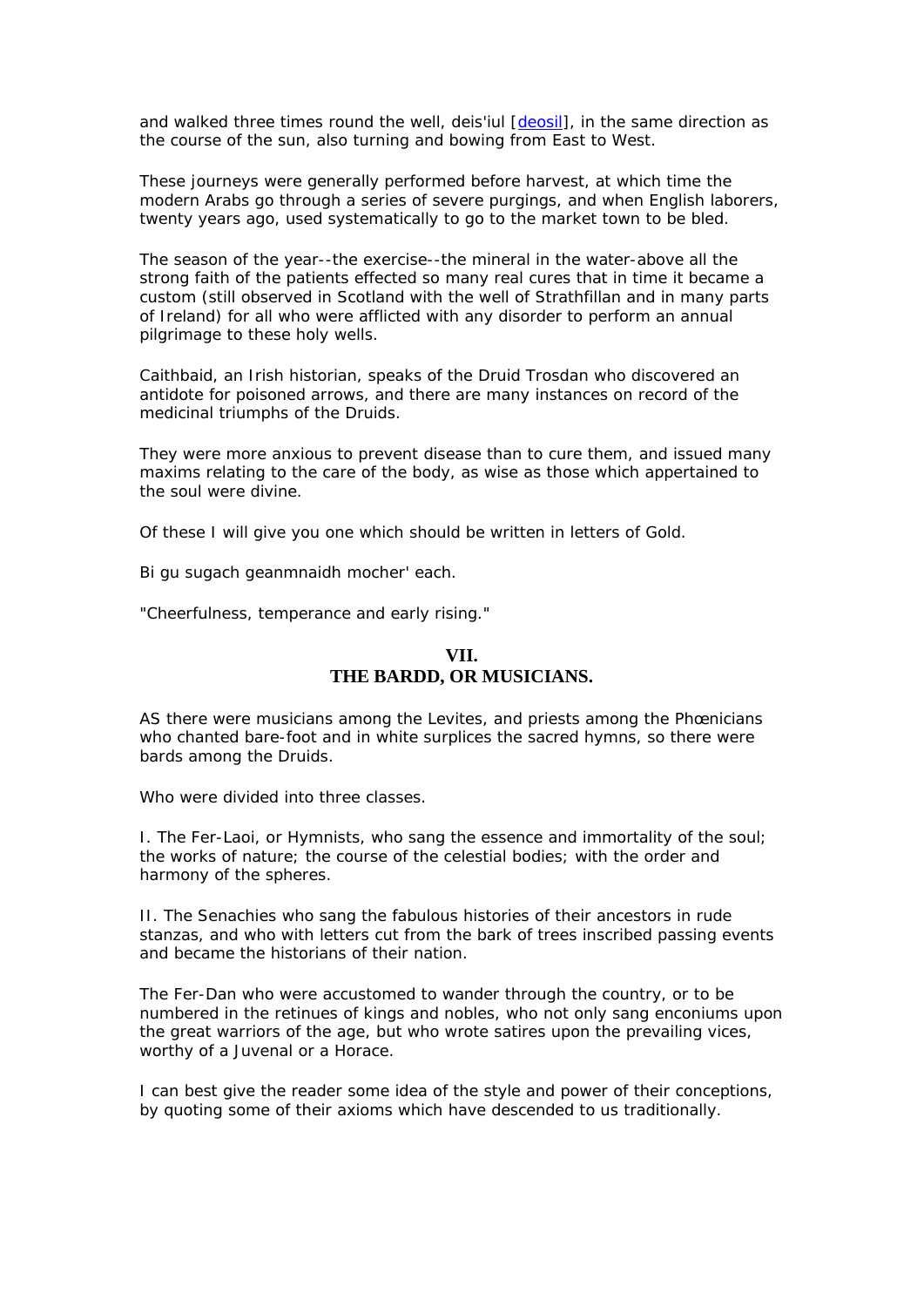They are in the form of Triads, of which the subjects are, language-fancy and invention-the design of poetry-the nature of just thinking-rules of arrangementmethod of description--e.g.

The three qualifications of poetry--endowment of genius, judgment from experience, and happiness of mind.

The three foundations of judgment--bold design, frequent practice, and frequent mistakes.

The three foundations of learning--seeing much, studying much, and suffering much.

The three foundations of happiness--a suffering with contentment, a hope that it will come, and a belief that it will be.

The three foundations of thought--perspicuity, amplitude, and preciseness.

The three canons of perspicuity--the word that is necessary, the quantity that is necessary, and the manner that is necessary.

The three canons of amplitude--appropriate thought, variety of thought and requisite thought.

How full of wisdom and experience! what sublime ideas in a few brief words!

These poets were held in high honor by the Britons, for among a barbarous people musicians are angels who bring to them a language from the other world, and who alone can soften their iron hearts and fill their bold blue eyes with gentle tears.

There is an old British law commanding that all should be made freedmen of slaves who were of these three professions. A scholar learned. in the languages- a bard--or a smith. When once the smith had entered a smithy, or the scholar had been polled, or the bard had composed a song, they could never more be deprived of their freedom.

Their ordinary dress was brown, but in religious ceremonies they wore ecclesiastical ornaments called Bardd-gwewll, which was an azure robe with a cowl to it-a costume afterwards adopted by the lay monks of Bardsey Island (the burial-place of Myrrddin or Merlin) and was by them called Cyliau Duorn, or black cowls; it was then borrowed by the Gauls and is still worn by the Capuchin friars.

Blue which is an emblem of the high heavens and the beautiful sea had always been a favorite color with the ancient Britons, and is still used as a toilet paint by the ladies of Egypt and Tartary. Blue rosettes are the insignia of our students in the twin universities, and for the old Welsh proverb. Y gwer las ni chyll mói liu, - True blue keeps its hue," one of our proverbial expressions may be traced.

The harp, or lyre, invented by the Celts had four or five strings, or thongs made of an ox's hide, and was usually played upon with a plectrum made of the jawbone of a goat. But we have reason to believe that it was the instrument invented by Tubal which formed the model of the Welsh harps.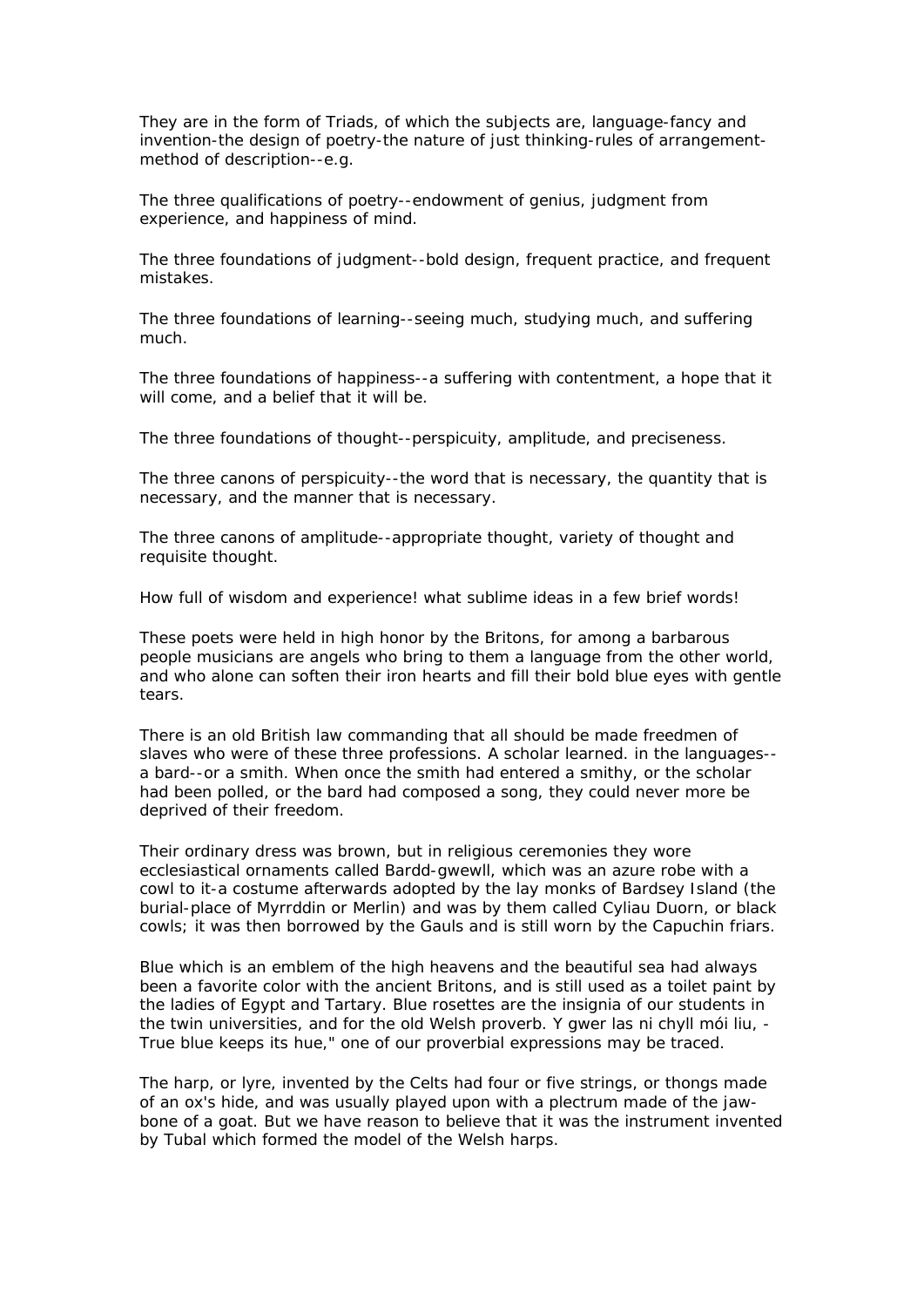Although the Greeks (whom the learned Egyptians nicknamed "children," and who were the most vain-glorious people upon the earth) claimed the harp as, an invention of their ancient poets, Juvenal in his third satire acknowledges that both the Romans and the Greeks received it from the Hebrews. This queen of instruments is hallowed to our remembrance by many passages in the Bible. It was from the harp that David before Saul drew such enchanting strains that the monarch's heart was melted and the dark frown left his brow. It was on their harps that the poor Jewish captives were desired to play, on their harps which swayed above them on the branches of the willow trees while the waters of Babylon sobbed past beneath their feet.

And it was the harp which St. John beheld in the white hands of the angels as they stood upon the sea of glass mingled with fire, singing the song of Moses, the servant of God, and the song of the lamb. The trunks of these harps were polished and in the shape of a heart; they were embraced between the breast and the arm; their strings were of glossy hair. In Palestine they were made from the wood of the Cedars of Lebanon; in Britain of Pren-masarn, or the sycamore.

In their construction, the same mysterious regard was paid to the number three. Their shape was triangular; their strings were three in number, and their turning keys had three arms.

In later times the Irish, who believe that they are descended from David, obtained an European fame for their skill in the making of this instrument. Dante mentions the circumstance, and the harp is still a mint-mark upon Irish coin.

The Bards from what we can learn of them, neither debased their art to calumny nor to adulation, but were in every way as worthy of our admiration as those profound philosophers to whom alone they were inferior.

We learn that, (unlike the artists of later times) they were peculiarly temperate, and that in order to inure themselves to habits of abstinence they would have all kinds of delicacies spread out as if for a banquet, and upon which having feasted their eyes for some time they would order to be removed.

Also that they did their utmost to stay those civil wars which were the bane of Britain, and that often when two fierce armies had stood fronting each other in array of battle, their swords drawn, their spears pointing to the foe and waiting but for the signal from their chieftains to begin the conflict, the Bards had stepped in between and had touched their harps with such harmony, and so persuaded them with sweet thrilling verses, that suddenly, on either side soldiers had dropped their arms and forgotten the fierce resentment which had been raging in their breasts.

### **VIII. THE OVADES, OR NOVICIATES.**

IN writing of the Derwydd, or Philosophers, I have written also of the high priests, or magicians for magnus is but another name for priest, and in the Chinese and various hieroglyphical languages, the same sign represents a magician and a priest.

I have now to describe the lower order of sacrificers who, under the direction of their masters, slew the victims upon the altar, and poured out the sacramental wine.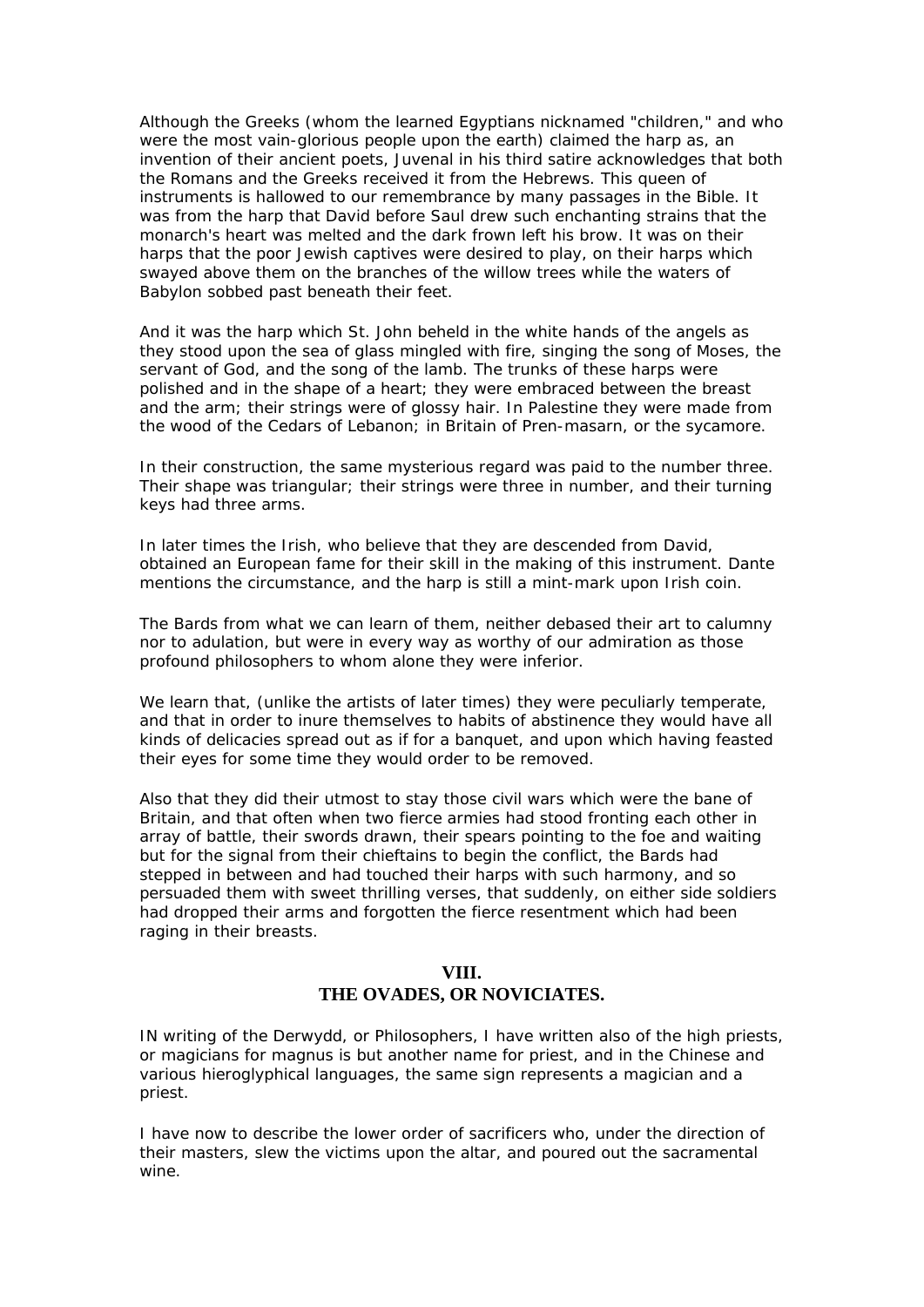The Ovades were usually dressed in white, while their sacerdotal robes were of green, an ancient emblem of innocence and youth, still retained in our language, but debased and vulgarized into slang.

They are generally represented with chaplets of oak-leaves on their brows, and their eyes modestly fixed on the ground.

Having been carefully trained in the Druidic seminaries, their memory being stored with the holy triads, and with the outward ceremonies of their religion, they were prepared for initiation into the sublime mysteries of Druidism.

During a period of probation, the Ovade was closely watched; eyes, to him invisible, were ever upon him, noting his actions and his very looks, searching into his heart for its motive, and into his soul for its abilities.

He was then subjected to a trial so painful to the body, so terrible to the mind, that many lost their senses for ever, and others crawled back to the daylight pale and emaciated, as men who had grown old in prison.

These initiations took place in caves, one of which still exists in Denbighshire. We have also some reason to believe that the catacombs of Egypt and those artificial excavations which are to be found in many parts of Persia and Hindostan were constructed for the same purpose.

The Ovade received several wounds from a man who opposed his entrance with a drawn sword. He was then led blind-folded through the winding alleys of the cave which was also a labyrinth. This was intended to represent the toilsome wanderings of the soul in the mazes of ignorance and vice.

Presently the ground would begin to rock beneath his feet; strange sounds disturbed the midnight silence. Thunder crashed upon him like the fall of, an avalanche, flashes of green lightning flickered through the cave displaying to his view hideous spectres arrayed against the walls.

Then lighted only by these fearful fires a strange procession marched past him, and a hymn in honor of the Eternal Truth was solemnly chanted by unseen tongues.

Here the profounder mysteries commenced. He was admitted through the North Gate or that of Cancer, where he was forced to pass through a fierce fire. Thence he was hurried to the Southern Gate or that of Capricorn, where he was plunged into a flood, and from which he was only released when life was at its last gasp.

Then he was beaten with rods for two days, and buried up to his neck in snow.

This was the baptism of fire, of water, and of blood.

Now arrived on the verge of death, an icy chill seizes his limbs; a cold dew bathes his brow, his faculties fail him; his eyes close; he is about to faint, to expire, when a strain of music, sweet as the distant murmur of the holy brooks, consoling as an angel's voice, bids him to rise and to live for the honor of his God.

Two doors with a sound like the fluttering of wings are thrown open before him. A divine light bursts upon him, he sees plains shining with flowers open around him.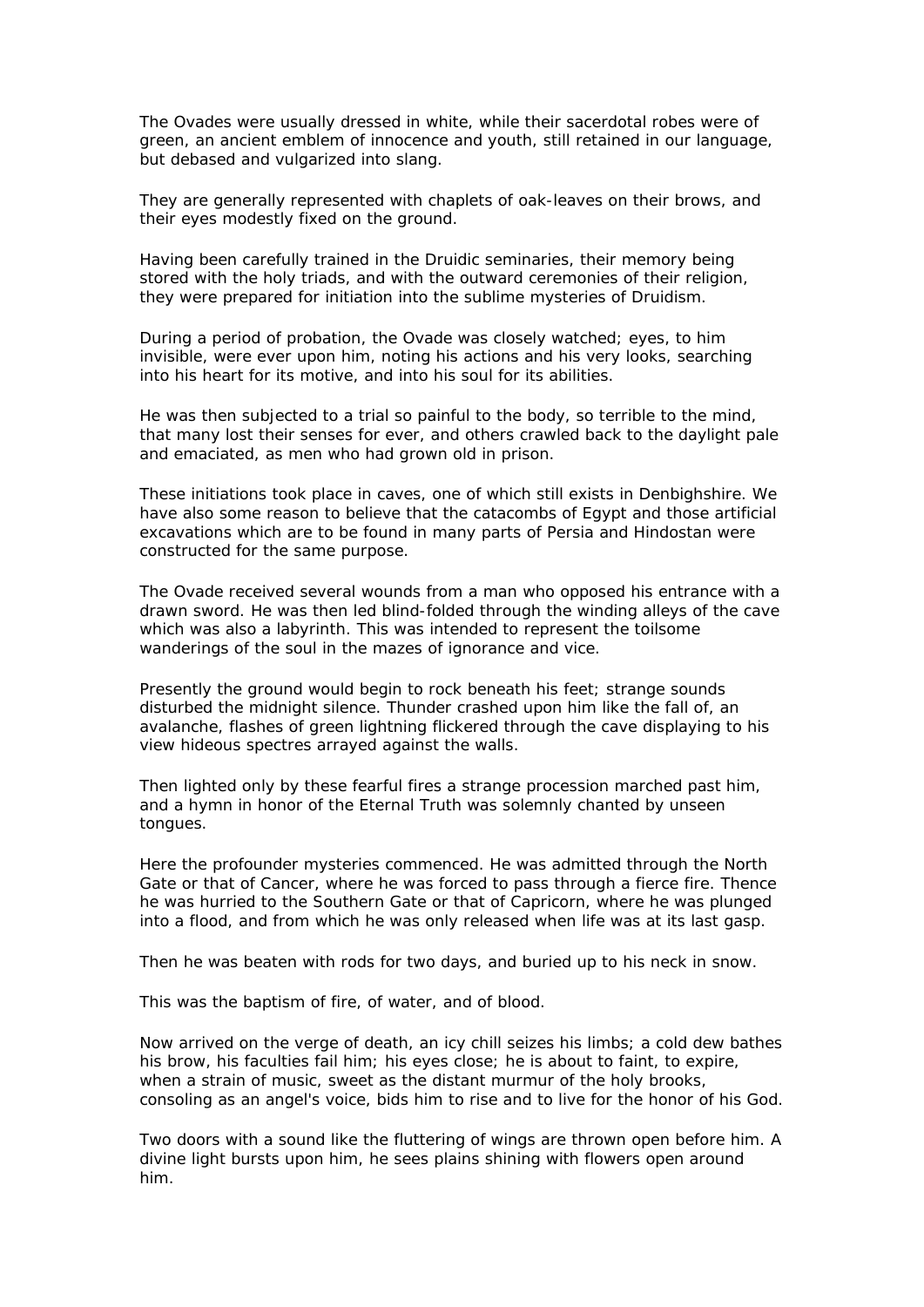Then a golden serpent is placed in his bosom as a sign of his regeneration, and he is adorned with a mystic zone upon which are engraved twelve mysterious signs; a tiara is placed upon his head; his form naked and shivering is clothed in a purple tunic studded with innumerable stars; a crozier is placed in his hand. He is a king; for he is initiated; for he is a Druid.

## **RITES AND CEREMONIES.**

A RELATION of the duties of the Ovades as sacrificers will naturally lead us into a description of the ceremonies of the priesthood, of their altars, their temples and their objects of worship or veneration.

The clachan, or stone temples of the Druids were round like those of the Chinese, the primitive Greeks, the Jews, and their copyists the Templars. This shape was adopted because it was typical of eternity, and also of the solar light--the word circus being derived from the Phœnician cir or cur, the Sun.

Like those of the Thracians they were open at the roof, for the Druids deemed it impious to attempt to enclose within a house that God, whose shrine was the universe.

There were two celebrated temples of the Druids, Abury in Wiltshire, and Carnac in Brittany, which were built in the form of a serpent.

There is scarcely a spot in the world in which the serpent has not received the prayers and praises of men. At first an emblem of the sun's light and power, it is worshipped in lands where the sun is not recognized as a Deity, for instance on the coasts of Guinea where the negroes curse him every morning as he rises, because he scorches them at noon.

The winged serpent was a symbol of the Gods of Egypt, Phœnicia, China, Persia, and Hindostan. The Tartar princes still carry the image of a serpent upon a spear as their military standard. Almost all the Runic inscriptions found upon tombs are engraved upon the sculptured forms of serpents. In the temple of the Bona Dea, serpents were tamed and consecrated. In the mysteries of Bacchus, women used to carry serpents in their hands and twined around their brows, and with horrible screams cry, Eva! Eva! In the great temple of Mexico, the captives taken in war and sacrificed to the sun, had wooden collars in the shape of a serpent put round their necks. And water-snakes are to this day held sacred by the natives of the Friendly Isles.

It was not only worshipped as a symbol of light, of wisdom and of health, personified under the name of God, but also as an organ of divination. Serpents formed the instruments of the Egyptian enchanters, the fetich of the Hottentots, and the girdles of the medicine-men of the North American Indians. The Norwegians, too, of the present day, when hunting will often load their guns with serpents to make them fortunate.

The serpent must have obtained this world-wide worship from its beauty, and its wisdom. Subtle in heart beyond all the beasts of the field; rapid and mysterious in its wary footless movements, to which the ancients were wont to resemble the aerial progress of the Gods; above all its eyes so bright, so lovely, so weird in their powers of facinations, no wonder that it should excite the awe and admiration of superstitious barbarians.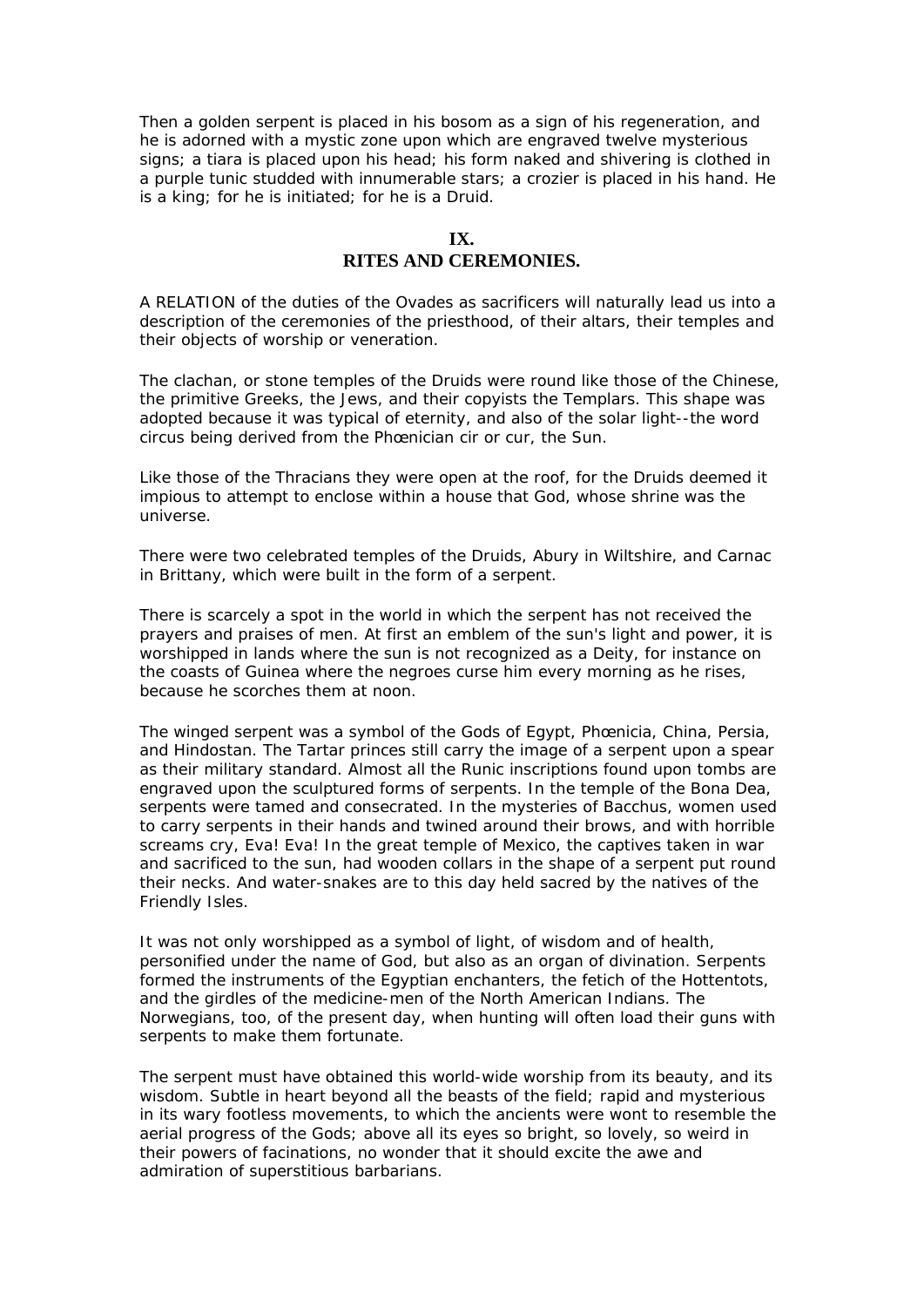And they believed it immortal, for every year they saw it cast its skin, wrinkled and withered with age, and when they tried to kill it they found that it retained life with miraculous pertinacity.

Finally it was the brazen serpent elevated upon a cross that Moses erected in the wilderness, and upon which all who gazes were saved from death; and it was this serpent which Jewish and Christian writers have agreed in asserting to be a type of the Messiah.

The cromleachs were the altars of the Druids, and were so called from a Hebrew word signifying, "to bow," and from the bowing of the worshippers who believed them to be guarded by spirits.

They were constructed of a large flat stone placed upon two rough pillars. These stones were always unhewn, for by the Druidic law it was ordained that no axe should touch the sacred stones, a precept which very strangely coincides with the Mosaic law. "Thou shall not build an altar of hewn stones." Exod. xx, 25.

These cromleachs were also sepulchres, as is testified by the number of urns and human bones that have been discovered beneath some few of them. It is probable that their clachan were used for the same purpose, as the Egyptian mummies were interred in the catacombs of the pyramids, and as we bury bodies in the vaults of our churches.

We generally find them situated on hills or mountains, which prove that the Druids entertained the same reverence for high places as the nations of the East, and even the Scandinavians, for we read in the Erybygga-Saga that when Thoralf established his colony in the promontory of Thorsness in Iceland he erected an eminence called Helgafels, the Holy Mount, upon which none might look till they had made their ablutions under pain of death.

And sometimes by the side of a lake or running stream, for water was held holy by the Druids, and they were even wont to propitiate its deities, by offering it presents.

There was a Druidic temple at Toulouse, on the borders of a lake into which the Druids threw large quantities of gold, and in which Capion, a Roman knight, and his followers miserably perished in an attempt to recover it. So, Aurum Tolosanum, "Gold from Toulouse," became a bye-word among the Romans to express any accident or misfortune.

In the islands surrounding Britain and Gaul, especially in the Channel Islands where they are called Pouquelays, these altars are very common. Islands were held sacred for some reason by the ancients.

They were often erected within the recesses of the sacred grove beneath the shadow of an oak.

This, the fairest and strongest of trees has been revered as a symbol of God by almost all the nations of heathendom, and by the Jewish Patriarchs.

It was underneath the oaks of Mamre that Abraham dwelt a long time, and where he erected an altar to God, and where he received the three angels.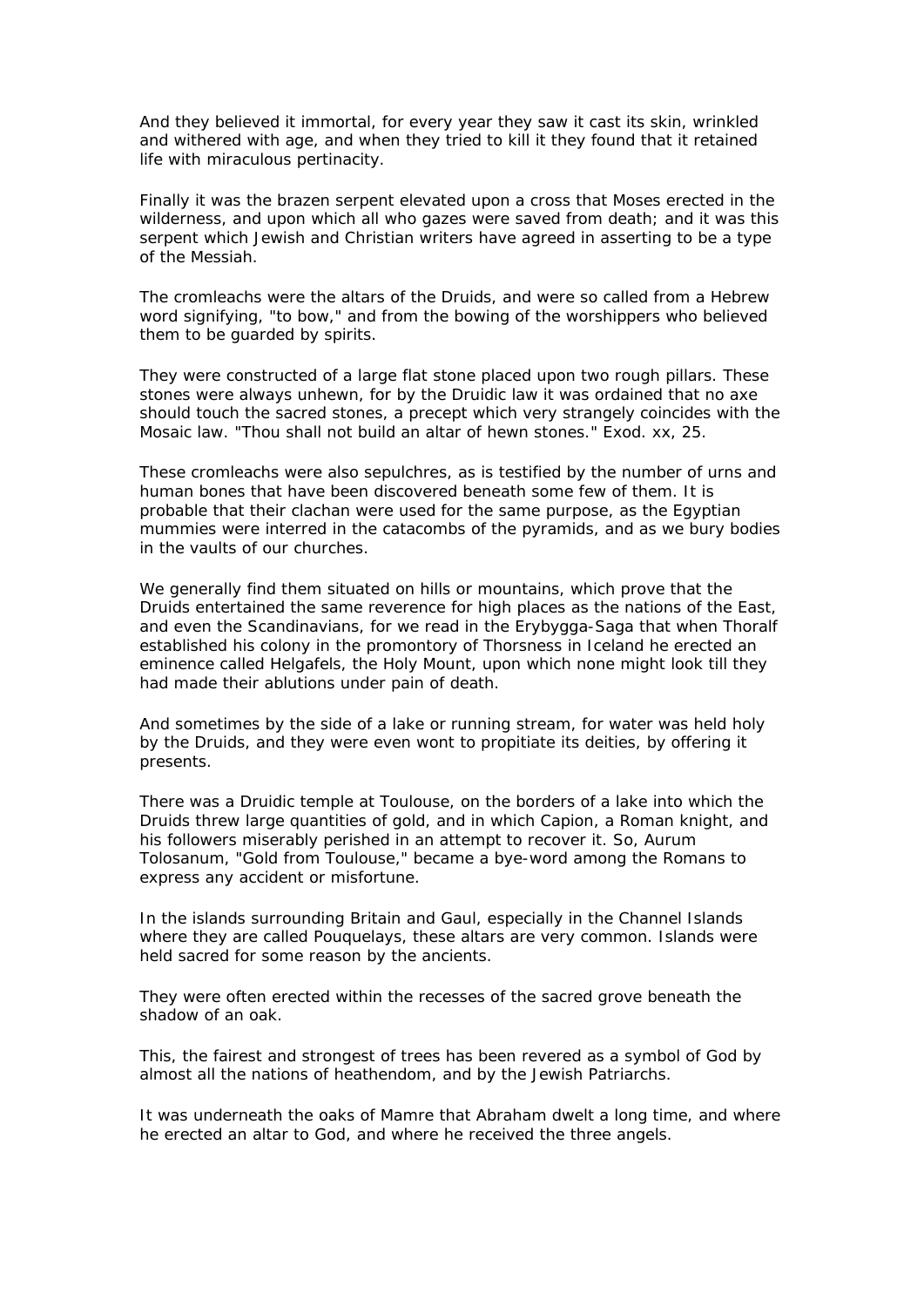It was underneath an oak that Jacob hid the idols of his children, for oaks were held sacred and inviolable. (Judges II. 5. 6.)

From the Scriptures, too, we learn that it was worshipped by the Pagans who corrupted the Hebrews (Hosea. IV. v. 13. Ezekiah VI. 13. Isaiah I. v. 29.)

Homer mentions people entering into compacts under oaks as places of security. The Grecians had their vocal oaks at Dodona. The Arcadians believed that stirring the waters of a fountain with an oaken bough would bring rain. The Sclavonians worshipped oaks which they enclosed in a consecrated court.

The Romans consecrated the oak to Jupiter their Supreme God, as they consecrated the myrtle to Venus, the laurel to Apollo, the pine to Cybele, the poplar to Hercules, wheat-ears to Ceres, the olive to Minerva, fruits to Pomona, rose-trees to the river nymphs, and hay to poor Vertumnus whose power and merits could obtain him nothing better.

The Hindoos who had no oaks revered the Banian tree.

When an oak died, the Druids stripped off its bark, &c., shaped it reverently into the form of a pillar, a pyramid, or a cross, and still continued to worship it as an emblem of their God.

Besides the clanchan and cromleach there are many stone monuments remaining in various parts of Gaul and Britain, which bear the. Druid stamp in their rudeness and simplicity.

These were sometimes trophies of victory, sometimes memorials of gratitude, sometimes images of God.

When erected they were anointed with rose-oil, as Jacob anointed the first stone monument on record -that which he raised at Bethel in memory of his dream.

The custom of raising plain stone pillars for idolatrous purposes was afterwards adopted by the Pagans and forbidden by the Mosaic law (Lev. XXVI. 1.)

Mercury, Apollo, Neptune and Hercules were worshipped under the form of a square stone. A large black stone was the emblem of Buddha among the Hindoos, and of Manah Theus-Ceres in Arabia. The Paphians worshipped their Venus under the form of a white pyramid, the Thebans their Bacchus under that of a pillar, the Scandinavians their Odin under that of a cube, the Siamese their Sommonacodum under that of a black pyramid.

And in the temple of the Sun at Cuzco, in Peru, was a stone column in the shape of a cone, which was worshipped as an emblem of the Deity.

Every one has heard of the Stone of Memnon in Egypt, which was said to speak at sun-rise, and the remains of which are covered with inscriptions by Greek and Latin travelers bearing testimony to the fact.

There is a story in Giraldus Cambrensis which proves that the Druids had the same superstition. In his time, a large flat stone ten feet long, six feet wide, and one foot thick served as a bridge over the river Alun at St. David's, in Pembrokeshire. It was called in British Lech Larar, "the speaking stone," and it was a tradition that if a dead body was carried over the stone it would speak, and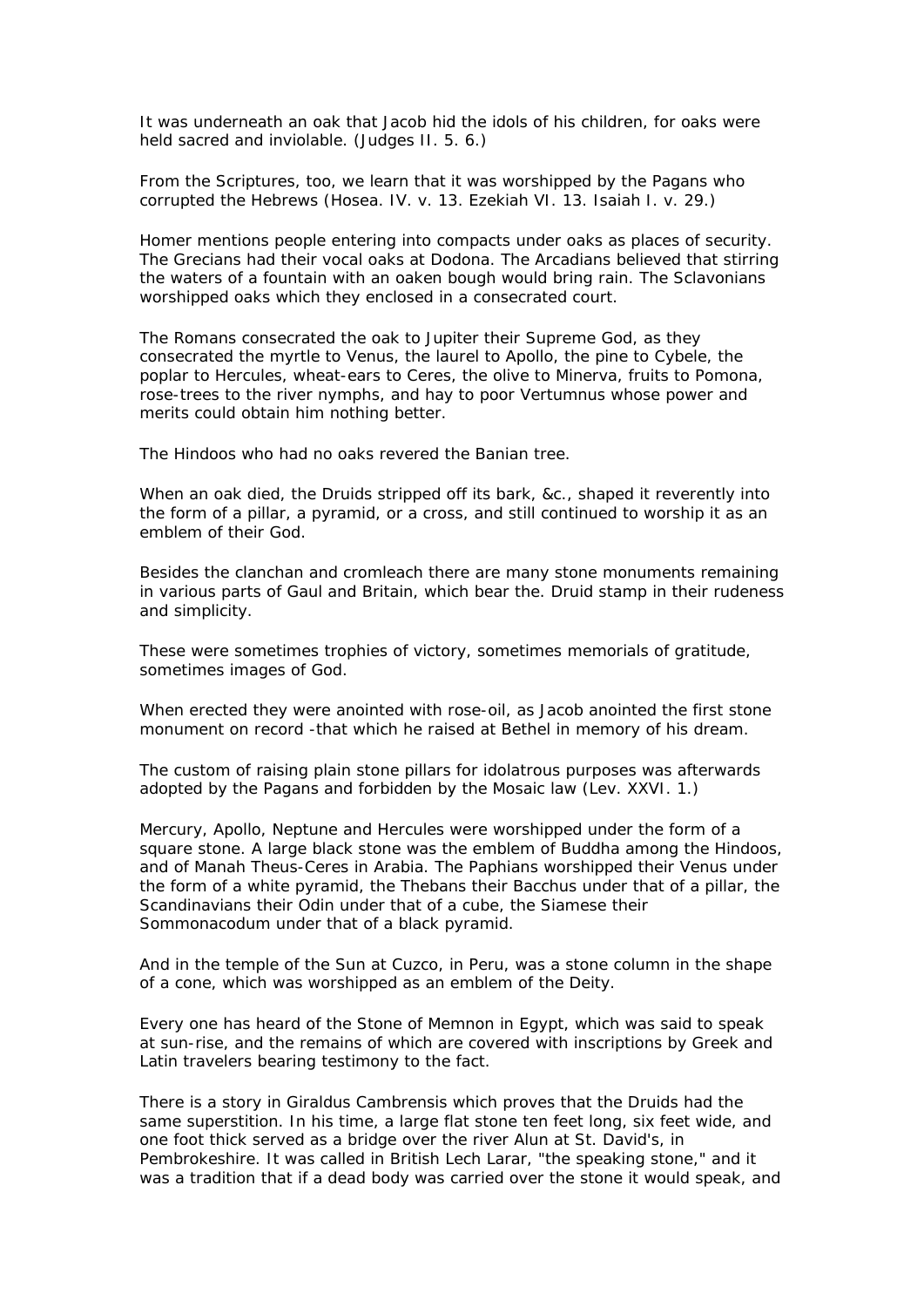that with the struggle of the voice it would crack in the middle, and that then the chink would close.

Keysler informs us that the Northern nations believed their stone deities to be inhabited by fairies or demons, and adduces an instance from the Holmveria Saga of Norway.

"Indridus going out of his house lay in wait for his enemy Thorstenus, who was wont to go to the temple of his God at such a particular time. Thorstenus came and, entering the temple before sun-rise, prostrated himself before the stonedeity and offered his devotion. Indridus standing by heard the stone speak, and pronounce Thorstenus' doom in these words:

Tu huc Ultima vice Morti vicinis pedibus Terram calcasti; Certè enim antequam Sol splendeat, Animosus Indridus Odium tibi rependet.

Heedless of thy approaching fate Thou treadst this holy ground; Last step of life! thy guilty breast Ere Phcebus gilds the ruddy East, Must expiate Thy murderous hate Deep piere'd with crimson wound.

To fire, also, as an emblem of the sun, the Druids paid peculiar reverence.

Indeed fire would appear to have been the chosen element of God. In the form of a flaming bush He appeared to Moses. On Mount Sinai His presence was denoted by torrents of flame, and in the form of fire he preceded the little band of Israelites by night, through the dreary wilderness, which is perhaps the origin of the custom of the Arabians who always carry fire in front of their caravans.

All the great nations had their holy fires which were never suffered to die. In the temple of the Gaditanian Hercules at Tyre, in the Temple of Vesta at Rome, among the Brachmans, the Jews, and the Persians were these immortal fires which might not be desecrated by the breath of men, and which might be fed with peeled wood alone. So also the American savages when they have gained a victory, would light fires and dance round them.

The Druids thus conducted their worship of the holy element. Having stripped the bark off dry wood they poured oil of roses upon it, and lighted it by rubbing sticks together, which is said to have been an invention of the Phœnicians.

To this they prayed at certain times, and whoever dared to blow the fire with his mouth, or to throw dirt or dead beasts into it they punished with death.

They had circular temples consecrated to their never-dying fires; into these the priests entered every day, and reverently fed the fire and prayed to it for a whole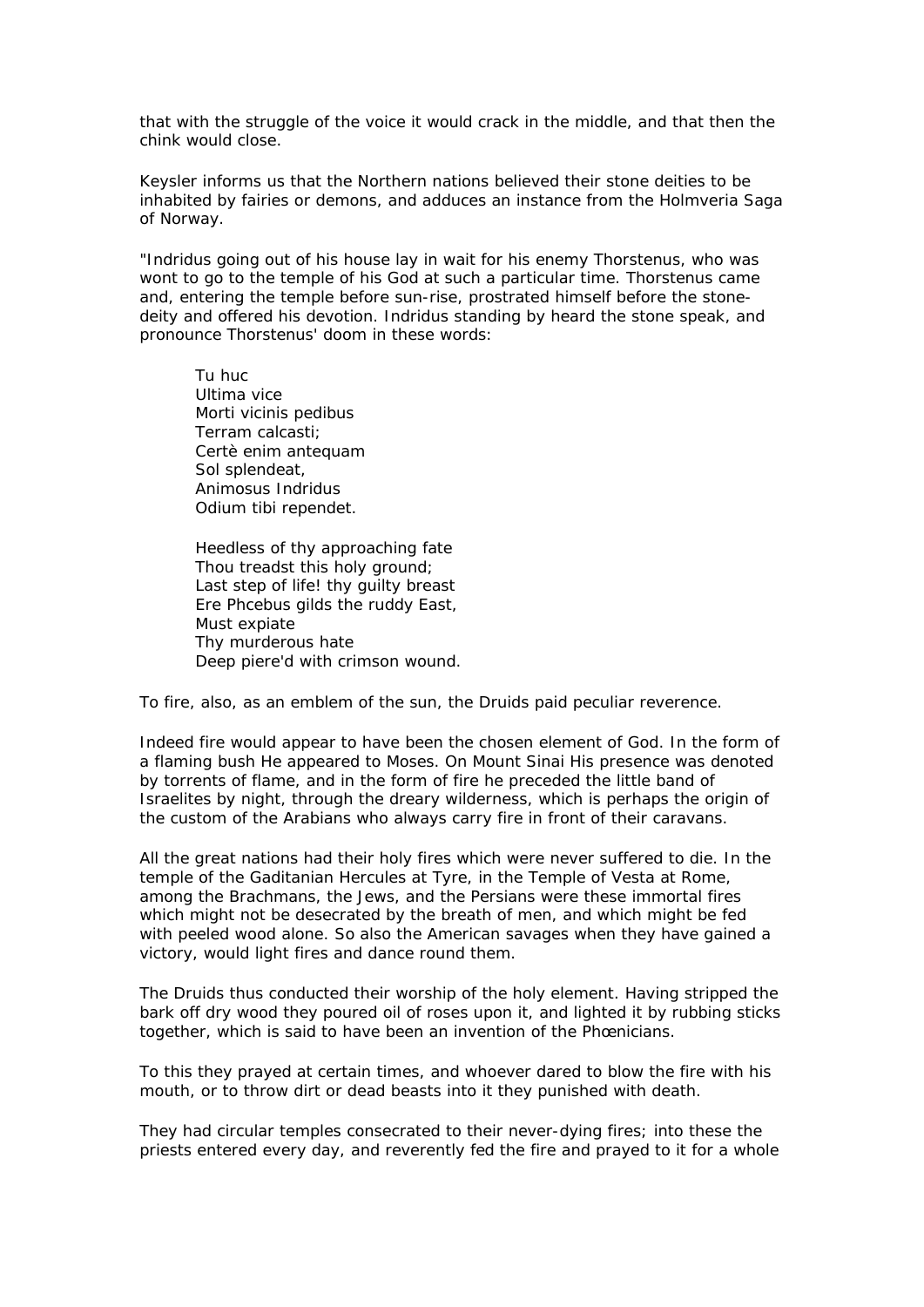hour, holding branches of vervain in their hands and crowned with tiaras which hung down in flaps on each side of their faces covering their cheeks and lips.

They also kindled the Beltein, or fire of the rock on May-eve to welcome the sun after his travels behind the clouds and tempests of the dark months. On that night all other fires were extinguished, and all repaired to the holy mount to pay their annual tribute to the Druids.

Then were held solemn rites, and men and beasts, and even goblets of wine were passed through the purifying flames. After which the fires were all relighted, (each from the sacred fire) and general festivity prevailed.

In Cornwall there are Karn-Gollowa, the Cairn of Lights, and Karn-Leskyz, the Cairn of Burnings which names proves that the fiendish rites of Moloch and Baal were really observed with all their impious cruelty in the island of Britain.

From these same blood-thirsty Phœnicians who had taught the Israelites to sin, the Druids learnt to pollute their altars with human blood, and to assert that nothing was so pleasing to God as the murder of a man.

In the golden age, men's hearts softened and elevated by gratitude towards their Maker offered him the choicest herbs and the sweetest flowers of the soil.

But in the age of iron, when men had learnt to tremble at their own thoughts, to know that they were thieves, and liars, and murderers, they felt that there was need of expiation.

To appease the God whom they still believed to be merciful, they offered Him Blood.

They offered Him the blood of animals.

And then they offered Him the most innocent and beautiful of His creations- beautiful virgins and chaste youths--their eldest sons, their youngest daughters.

Do you disbelieve me? read as I have read all the great writers of the past, and then you will shudder as I have shuddered at such terrible wickedness in man.

Read Manetho, Sanchionatho, Herodotus, Pausanias, Josephus, Philo the Jew, Diodorus of Sicily, Strabo, Cicero, Cæsar, Macrobius, Pliny, Titus Livius, Lucan, and most of the Greek and Latin-poets.

Read the books of Leviticus, Deuteronomy, the judges, Kings, the 105th Psalm, the Prophesies of Isaiah, Jeremiah, Ezekiel, and many of the old fathers, and there you will find that the Egyptians, the Israelites, the Arabs, the Cathaginians, the Athenians, Spartans and Ionians, the Romans, the Scythians, the Albanians, the Germans, Iberians and Gauls had adopted this cruel custom, which like the practice of magic had risen in Phœnicia, and had spread like a plague over the whole world.

The Egyptians sacrificed every year a young and beautiful virgin, whom arrayed in rich robes, they flung into the Nile. They also offered up men with red hair at the shrine of Osiris.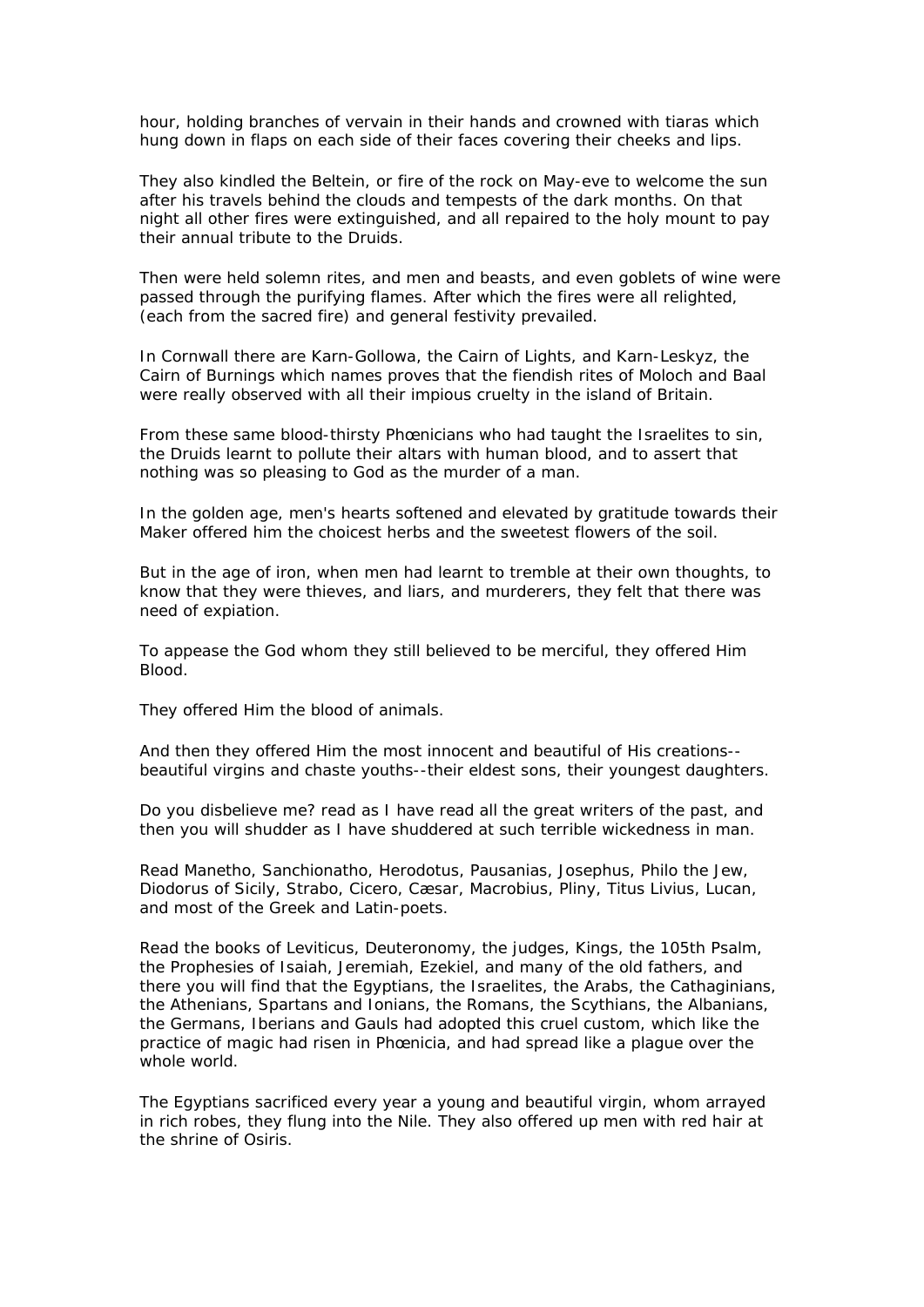The Spartans whipped boys to death in sight of their parents before starting upon an expedition. The natives of the Tauric Chersonesus hospitably sacrificed to Diana all the strangers whom chance threw upon their coast. The Cimbri ripped their victims open, and divined from their smoking entrails. The Norwegians used to beat their brains out with an axe, the Icelanders by dashing them against a stone. The Scythians cut off the shoulder and arm, and flinging them in the air drew omens from the manner in which they fell upon the pile. The Romans and Persians buried them alive.

This mania for blood was universal. Even Themistocles, the deliverer of Greece, had once sacrificed three youths.

The ancient Peruvians, when one of their nation was dangerously ill, sacrificed his eldest son or youngest daughter to the solar deity, entreating him to spare the father's life. And periodically at their religious festivals they murdered children and virgins, drowning them and then sacrificing them.

And the ancient Mexicans forced their victims to lie down upon a pyramidical stone, and tearing out their hearts, lifted them smoking towards the sun.

I might continue this long and disgusting catalogue of religious crimes, but let us return to the Druids, who at least only sacrificed human beings in some great and peculiar crisis.

The word sacrifice means an offering of the cake, and there can be no doubt that those thin broad cakes of the ancient Britons, which, with a libation of flour, milk, eggs, and herbs, or milk, dew and acorns are still superstitiously offered in the north of Britain, formed the usual sacrifice.

They also offered the boar, and it is not improbable that the hare, hen and goose which they were forbidden to eat, but which Cæsar informs us that they reared causa voluptatis, were used for sacrificial purposes.

The human victims were selected from criminals or prisoners of war. In lack of these they were chosen by lot, and it sometimes happened that Curtius-like they offered themselves up for their country.

Such a one was led into a sacred forest watered by running streams. In the centre, a circular space surrounded by grey and gigantic stones. Then the birds ceased to sing, the wind was hushed; and the trees around extended their spectral arms which were soon to be sprinkled with human blood.

Then the victim would sing the Song of Death.

The Druid would approach, arrayed in his judicial robes. He was dressed in white; the serpent's egg encased in gold was on his bosom; round his neck was the collar of judgment which would strangle him who delivered an unjust sentence; on his finger was the ring of divination; in his hand was a glittering blade.

They would crown the victim with oak leaves in sombre mockery. They would scatter branches of the oak upon the altar.

The voices of the blue-robed Bards would chant a solemn dirge, their harps would tone forth sinister notes.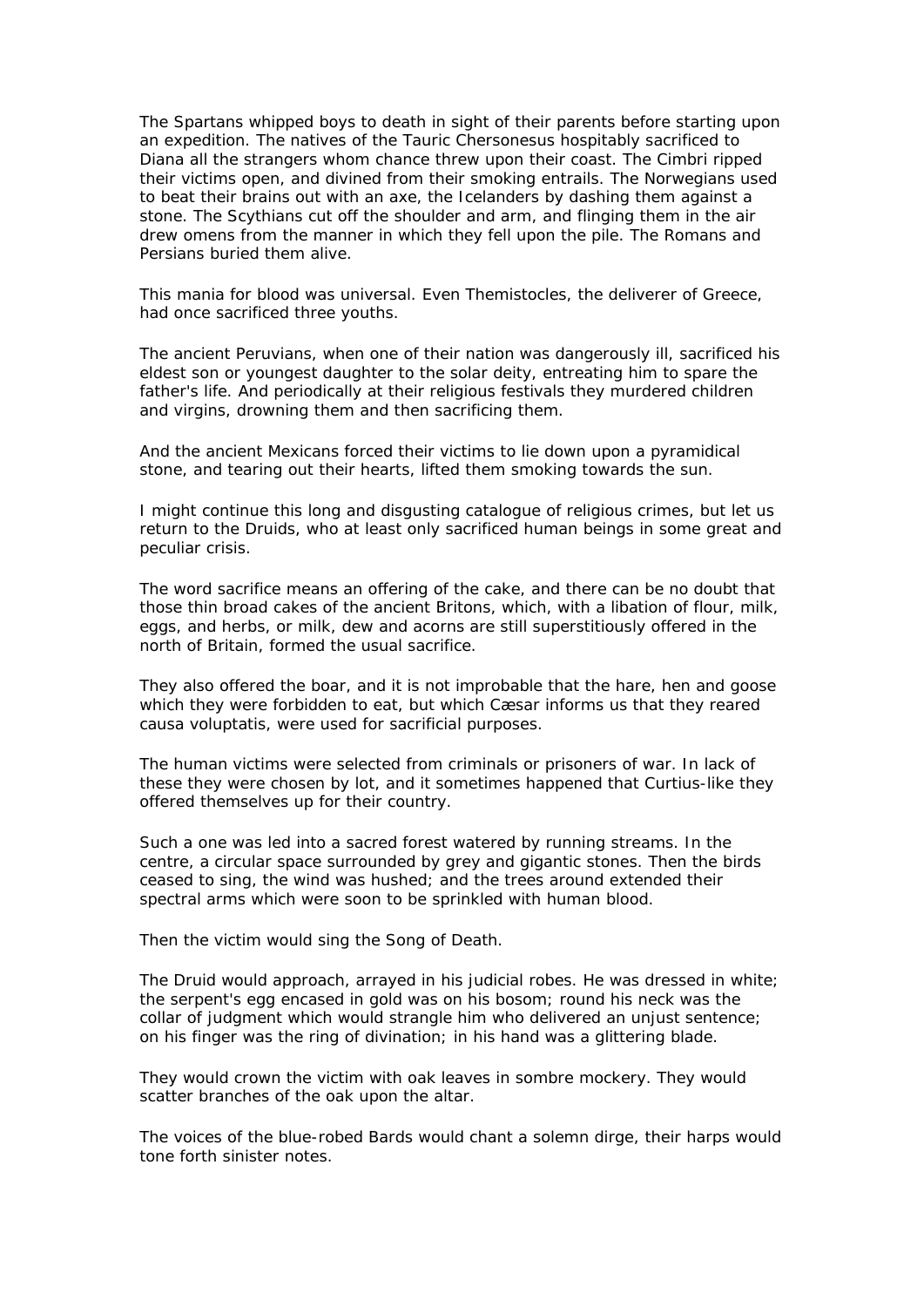Pale and stern the Druid would approach, his knife uplifted in the air.

He would stab him in the back. With mournful music on his lips he would fall weltering in blood, and in the throes of death.

The diviners would draw round, and would calmly augur from his struggles.

After which, fresh oak-leaves would be cast upon the blood-polluted altar, and a death feast would be held near the corpse of the sacrificed.

### **X. PRIESTESSES.**

THE Druids had many rites of divination--from the entrails of their victims--from the flight of birds--from the waves of the sea--from the bubbling of wells-and from the neighing of white horses.

By the number of criminals causes in the year they formed an estimate of the scarcity or plenty of the year to come.

They also used divining rods, which they cut in the shape of twigs from an apple tree which bore fruit, and having distinguished them from each other by certain marks, threw them promiscuously upon a white garment. Then the Diviner would take up each billet or stick three times, and draw an interpretation from the marks before imprinted on them.

The ordering of these divinations were usually placed in the hands of women who formed an order of Sibylls among these ancient prophets.

It has been the belief of every age that women are more frequently blessed with the gifts of inspiration, and that the mists of the future hang less darkly before their eyes than before those of men.

And thus it was that women were admitted to those holy privileges which none others could obtain except with the learning and struggles of a lifetime, thus it was that even the commonest women was admitted to that shrine from which the boldest warriors were excluded.

There is, however, a tradition that at one period both in Gaul and Britain, the women were supreme, that they ruled the councils of state, that they led the armies of war. That the Druids by degrees supplanted them, and obtained the power for themselves. But to propitiate these women who had the blood of Albina in their veins, they admitted them into their order, and gave them the title of Druidesses.

They were eventually formed into three classes.

I. Those who performed the servile offices about the temple, and the persons of the Druids, and who were not separated from their families.

II. Those who assisted the Druids in their religious services, and who, though separated from their husbands, were permitted to visit them occasionally.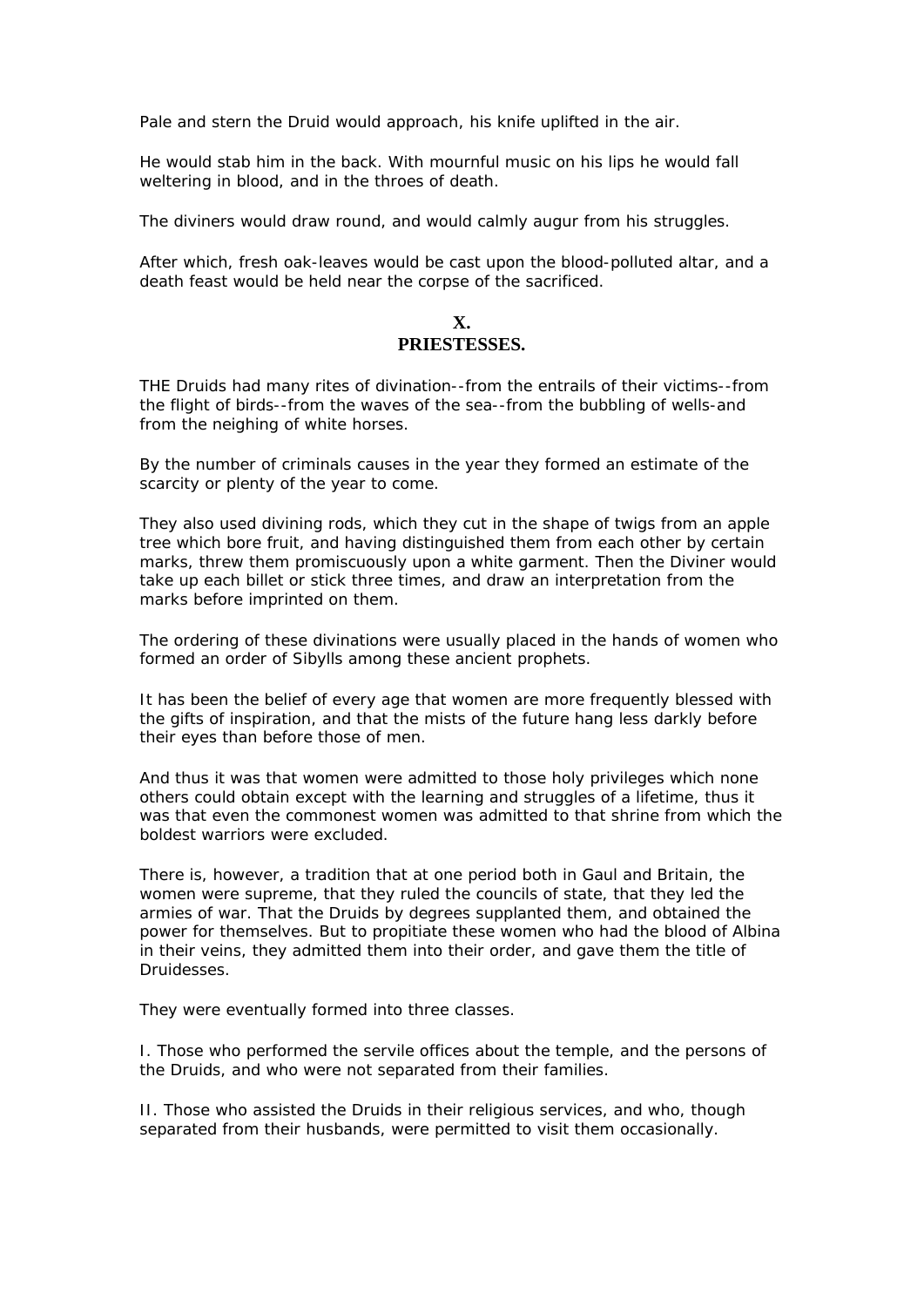III. A mysterious sisterhood who dwelt in strict chastity and seclusion, and who formed the oracles of Britain.

Such is the origin of Christian mummeries. In all important events the Britons repaired to their dwelling. Not even a marriage was consummated among them without consulting the Druidess, and her purin, the seic seona of the Irish, viz., five stones thrown up and caught on the back of the hand, and from which she divined.

There are several instances recorded in classical history of predictions from these priestesses which came true.

Alexander Severus had just set out upon an expedition when he was met by a Druidess, "Go on, my Lord," she said aloud to him as he passed, "but beware of your soldiers."

He was assassinated by his soldiers in that same campaign.

My next example is still more peculiar. When Dioclesian was a private soldier he had a Druidess for hostess, who found him every day reckoning up his accounts with a military exactitude to which the army in those days was a stranger.

"You are niggardly," she said.

"Yes," he answered, "but when I become an Emperor I will be generous."

"You have said no jest," replied the priestess, for you will be Emperor when you have killed a wild boar--cum aprum occideris."

In our language this prophecy loses its point, for there is a play upon the Latin word which cannot be translated. Aper means both the name of a man and a wild beast, and thus the prediction was wrapped in that wise ambiguity which has been the characteristic of all human prophecy.

Dioclesian, whose ambition gave him faith, was much perplexed with the double meaning of the word, but hunted assiduously till he had killed so many wild boars, that he began to fear he had taken the word in its wrong acceptation.

So he slew Aper, his stepfather, the assassin of Numerianus, and shortly afterwards sat upon the imperial throne.

In marble, as well as in ink, there are memorials of the sect of Druidesses. The following inscription was discovered at Metz in Normandy:

SILVANO **SACR** ET NYMPHIS LOCI APETE DRUIS ANTISTITA SOMNO MONITA.

Of Druidic oracles we know only of one at Kildare in Ireland; of one at Toulouse which ceased when Christianity was introduced there by St. Saturnins; of one at Polignac dedicated to Apollo, or Belenus, or Baal; and most celebrated of all that in the island of Sena (now Sain) at the mouth of the River Loire.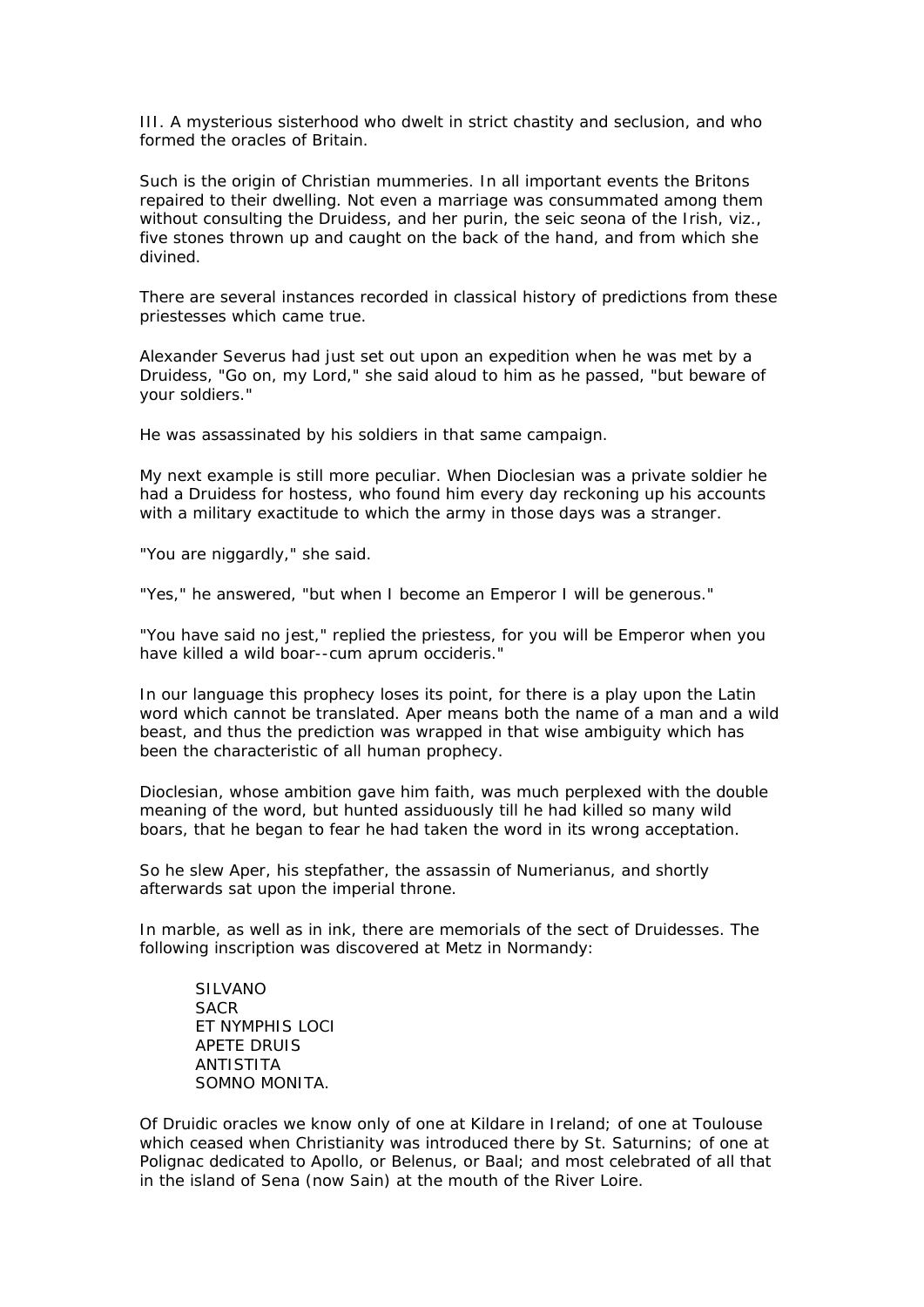This island was inhabited by seven young women who were beautiful as angels, and furious as demons.

They were married but their husbands might never visit them. The foot of man was not permitted to set foot upon their isle.

When the mantle of night had began to descend upon the earth, seven dusky forms might be seen gliding to the shore, and springing into their wicker boats, which were covered with the skins of beasts, would row across to the main-land, and fondle with their husbands, and smile upon them as if with the sweet innocence of youth.

But when the streaks of light began to glimmer in the East, like restless spirits summoned back to their daylight prison, strange fires would gleam from their eyes, and they would tear themselves from their husband's arms.

To them came the sailors who fished and traded on the seas, and entreated them for fair winds. But as they came and as they spoke, they shuddered at the sight of these women whose faces were distorted by inspiration, whose voices seemed to be full of blood.

When Christianity began to prevail in the north, it was believed that these women, by culling certain herbs at various periods of the moon, transformed themselves into winged and raging beasts, and attacking such as were baptized and regenerated by the blood of Jesus Christ, killed them without the visible force of arms, opened their bodies, tore out their hearts and devoured them; then substituting wood or straw for the heart, made the bodies live on as before and returned through the clouds to their island-home.

It is certain that they devoted themselves chiefly to the service of the Moon, who was said to exercise a peculiar influence over storms and diseases-the first of which they pretended to predict, the latter to cure.

They worshipped her under the name of Kêd or Ceridwen, the northern name for the Egyptian Isis.

They consecrated a herb to her, called Belinuncia, in the poisonous sap of which they dipped their arrows to render them as deadly as those malignant rays of the moon, which can shed both death and madness upon men.

It was one of their rites to procure a virgin and to strip her naked, as an emblem of the moon in an unclouded sky. Then they sought for the wondrous selago or golden herb. She who pressed it with her foot slept, and heard the language of animals. If she touched it with iron, the sky grew dark and a misfortune fell upon a world. When they had found it, the virgin traced a circle round it, and covering her hand in a white linen cloth which had never been before used, rooted it out with a point of her little finger--a symbol of the crescent moon. Then they washed it in a running spring, and having gathered green branches plunged into a river and splashed the virgin, who was thus supposed to resemble the moon clouded with vapors. When they retired, the virgin walked backwards that the moon might not return upon its path in the plain of the heavens.

They had another rite which procured them a name as infamous and as terrible as that of the Sirens of the South, who were really Canaanite priestesses that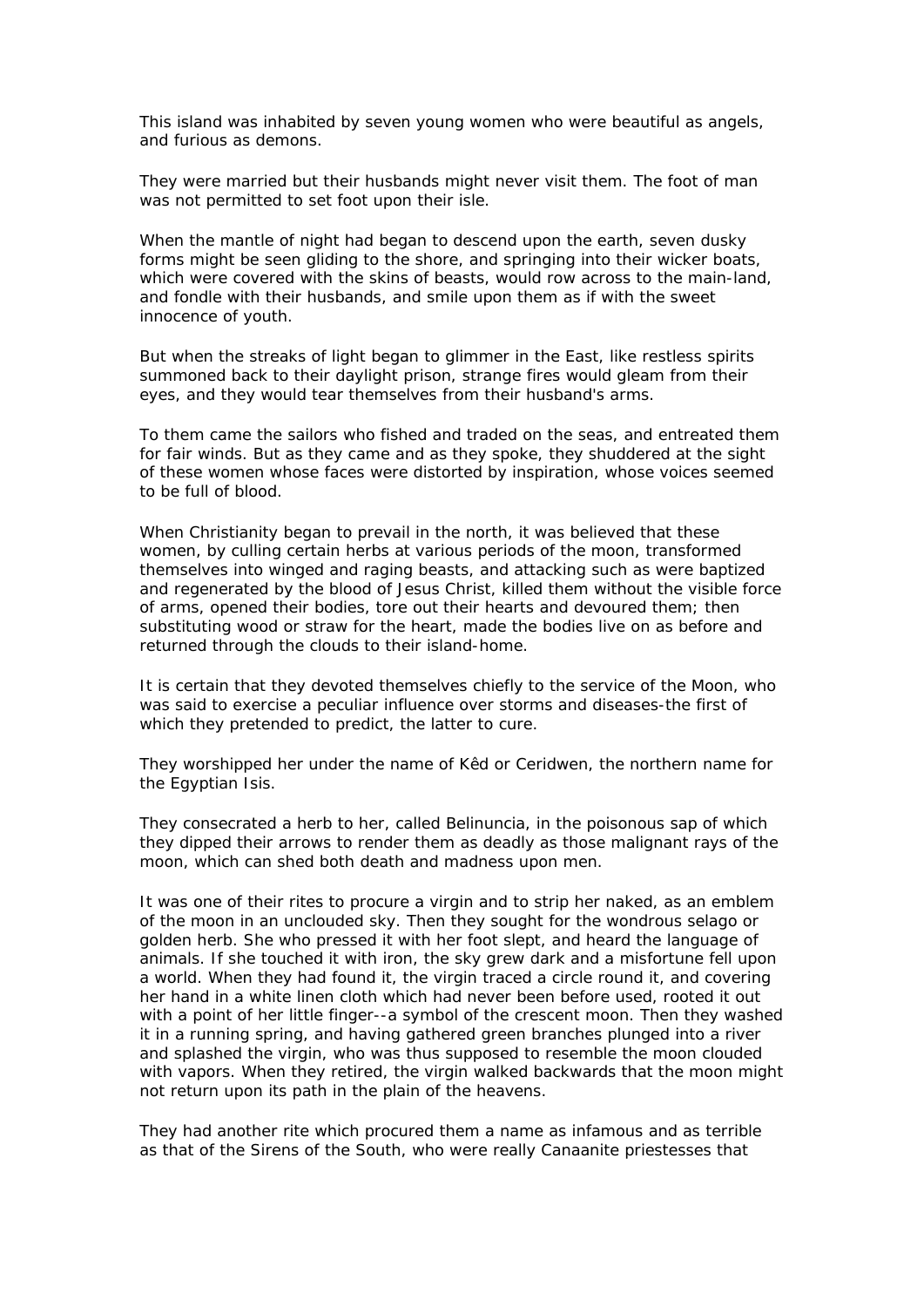lured men to their island with melodious strains, and destroyed them as a sacrifice to their Gods.

They had a covered temple in imitation probably of the two magnificent buildings which the Greek colonists had erected at Massilia. This it was their custom annually to unroof, and to renew the covering before the sun set by their united labors.

And if any woman dropt or lost the burden that she was carrying, she was immediately torn to pieces by these savage creatures, who daubed their faces and their white bosoms with their victim's blood, and carried her limbs round the temple with wild and exulting yells.

It was this custom which founded the story told at Athens and at Rome, that in an island of the Northern seas there were virgins who devoted themselves to the service of Bacchus, and who celebrated orgies similar to those of Samothrace.

For in those plays, performed in honor of Dionusus, there was always a representation of a man torn limb from limb. And in the Island of Chios, as in Sena, this drama was enacted to the life.

# **BOOK THE FOURTH. THE DESTRUCTION OF THE DRUIDS. I. THE DESTRUCTION OF THE DRUIDS.**

ON the South coast of Britain the people were thronging by hundreds to the seashore. It was to see a vessel which was sailing past, and which had come from some strange country across the seas.

Its prow was adorned with a swan's head and neck made of bronze. Below the prow and projecting a little above the keel was a brazen beak, which was called the rostrum and which had been invented by the Tyrrhenian Pisœus for breaking the sides of the enemy's ships.

The stern was elevated and adorned with the figure of a God. There seated, they could distinguish the prominent figure of a man who paddled a huge broad-bladed oar backwards and forwards in the water, and with which he appeared to guide the vessel.

There were two masts made of fire-wood from the forests of Scandinavia, and a triangular sail suspended from each, inflated by the wind.

The sides of this vessel presented an extraordinary sight. Three banks of rowers, raised above each other, were plying their oars which swung in leather thongs, and which surrounded the ship with creamy foam, and which dashed the transparent spray high in the air.

The Britons perched upon the rocks, or in their little wicker boats, continued to watch this ship till it had disappeared, and then returned to their homes to relate this incident to their wives with Celtic garrulity.

It remained to them an enigma, till they received intelligence from the merchants of the main that the ship was a Roman trireme, or war galley; that its commander was Caius Volusenus, and that he had been sent by Julius Cæsar the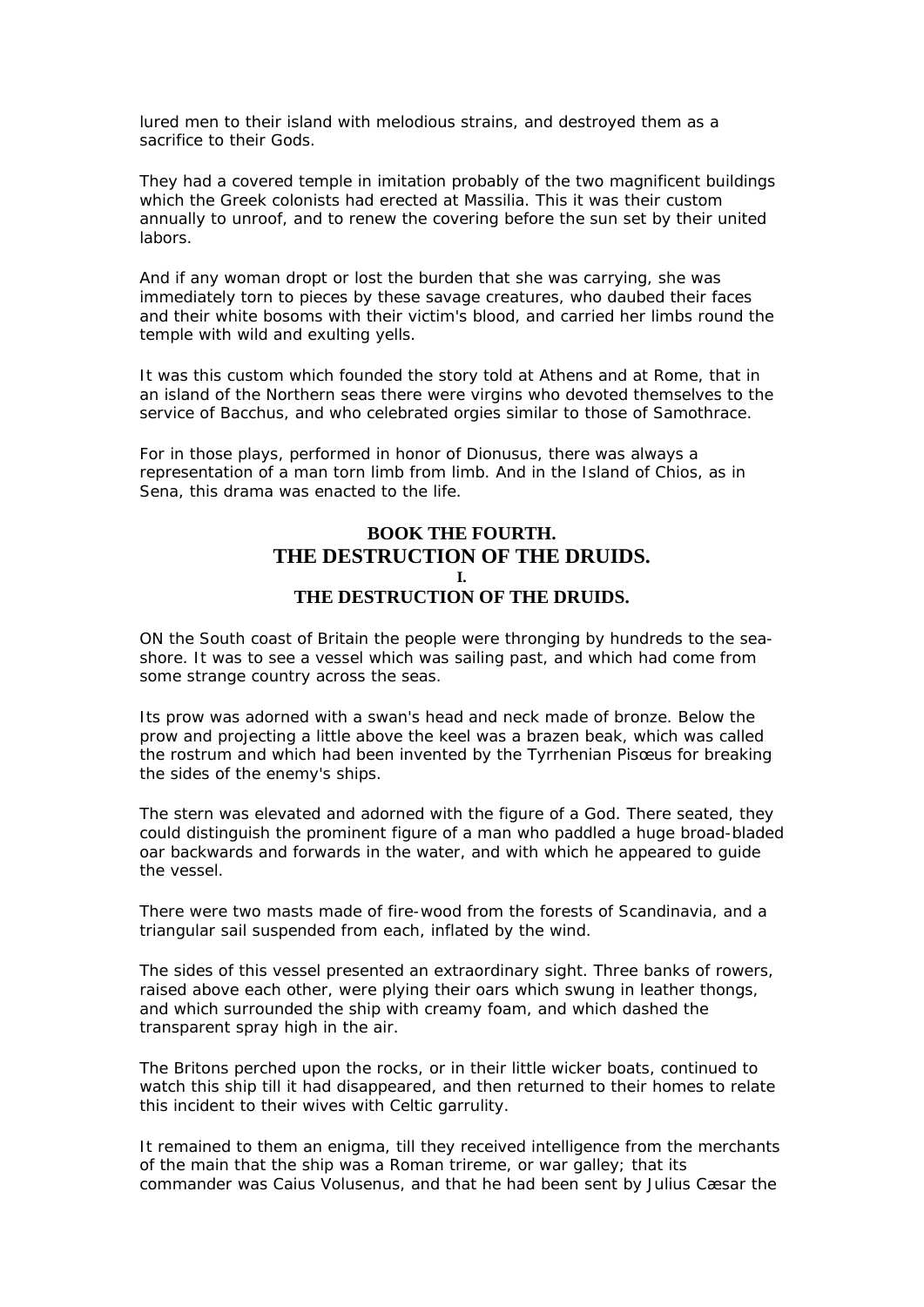Divine, to explore the coasts of that country upon which he meditated an invasion.

In fact, it was this great general who, aspiring to outvie the conquests of Pompey, had determined to subdue this island of Britain, which was then only known to the world. by some vague and exaggerated reports of the ferocity of its inhabitants, the perils of its seas, the darkness of its sky, and the marvelous beauty of its pearls.

However, the remoteness of the country with the difficulty and danger of the enterprise were those obstacles which form the stepping-stones to greatness; while the precious stones and metals with which it was said to abound, served to excite the cupidity of his soldiers whose souls were less open to those glorious passions which elevated that of their commander.

The brigands and pirates (that is to say the invaders) of those days even, considered it necessary to invent a paltry excuse for some act of lawless oppression; and Cæsar before he attacked the freedom and properties of a nation, affirmed that it was in revenge for the assistance which a small tribe of Britons had rendered to his enemies the Gauls.

The Britons terrified by this report, sent ambassadors to Rome. Cæsar received them kindly, and sent Commius, a Roman to whom he had given land in Gaul, as his ambassador in return.

The Britains violated the law of nations and put Commius in prison. Cæsar invaded Britain.

Then the groves of the Druids resounded with the cries of victims, and blood flowed from the knife of the sacrificer. Then the huge image of a bull made of wicker-work was erected, and filled with animals and men, was set on fire, while the drums and cymbals of the priests drowned those piteous cries which strange to say was thought ill-omened to bear.

Then the Bards who before had sung the blessings of peace, and who had parted armies in their fierce strife, sang the war-hymns of their ancestors, and fired every heart with fortitude and emulation.

On the 26th of August, in the year 55 B.C., at about ten o'clock in the forenoon, Cæsar reached the British coasts, where he found the hills covered with armed men.

He sailed along the coast till he came to that low sandy plain on which the town of Deal Dow stands. It was there that he intended to land, and there that the Britons, perceiving the prows of his vessels turned towards the shore, crowded with horse, foot and chariots to repel him.

The water was too shallow to admit of the galleys approaching close to land. The Romans had therefore to wade through the sea under a cloud of arrows, and fighting with waves as well as with men. Thus they were thrown into disorder, and the waters were reddened with their blood. But Cæsar had commanded the rowing-boats to approach, in which were erected slings with divers instruments of war, and which darted over the water like sharks springing to their prey.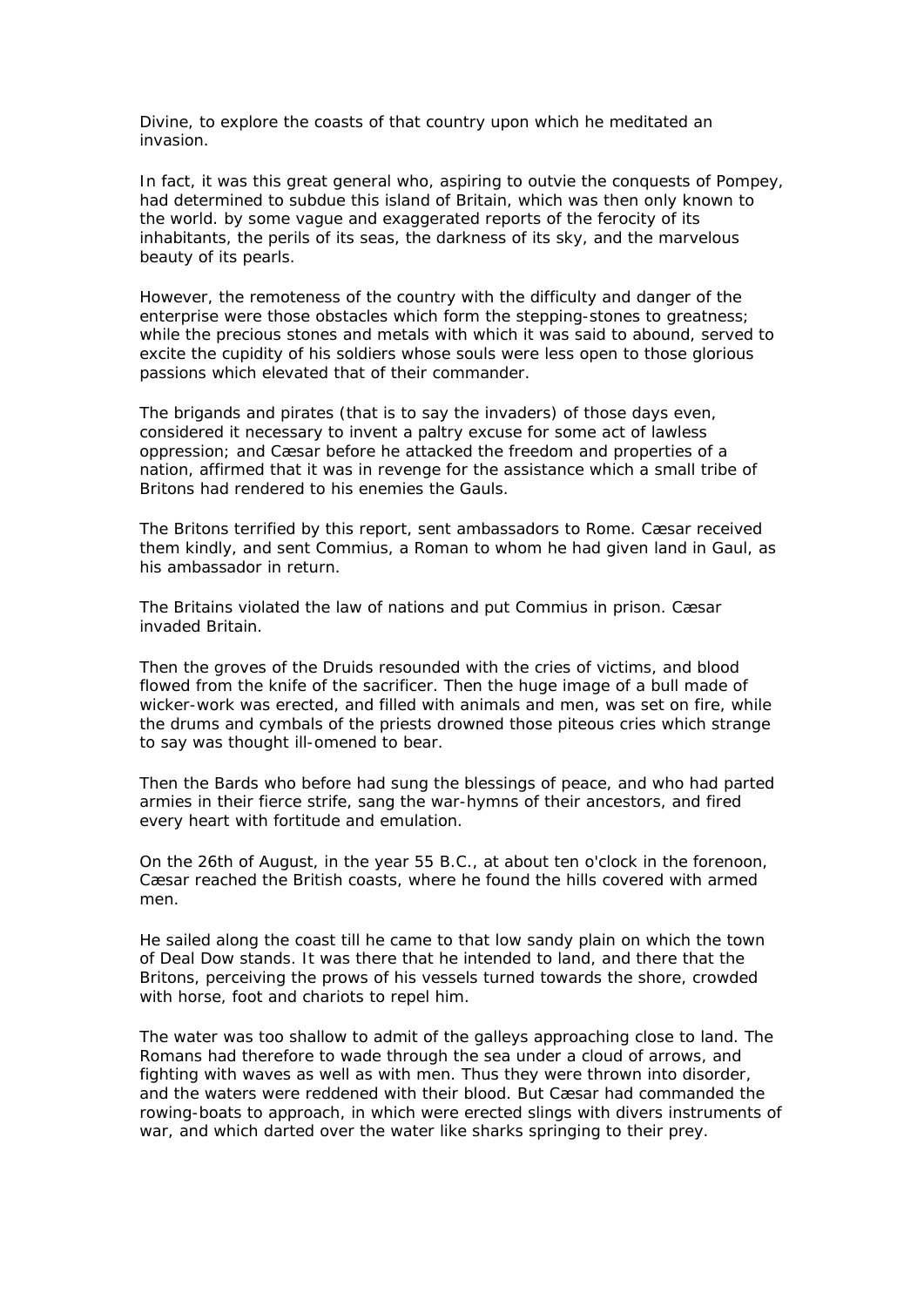The Britons had begun to yield, but were rallying their courage as they saw that the Romans were fearing those waves which bore past on their dark bosoms the corpses of their comrades. When the standard-bearer of the tenth legion invoked the gods and cried:--"Follow me, if you do not wish me to lose my standard among the foe; but if I lose my life, I shall have done my duty to Rome, and to my general."

The brave man sprang into the sea, with the brazen eagle held aloft, and his bright sword flashing in his hand. The whole legion followed him, and after a long contest obtained a victory which had the Romans possessed cavalry to pursue their routed enemy, would have been as sanguinary as it was glorious and decisive.

From that epoch indeed, Britain may be considered as a Roman state, and its after history as merely the history of its insurrections.

Under Julius Cæsar, the rebellion of Cassebilanus compelled him to make a second expedition against Britain.

Augustus threatened to invade their island if the Britons continued to refuse to pay taxes. Intimidated by his menaces, they sent ambassadors to Rome who implored the pardon of the Emperor, and brought him large gifts, and swore fealty to him in the temple of Mars.

The Britons broke their oath under the reign of Caligula, who made grand preparations for an invasion of the island, but who preferred leading his army against the ocean which he had conquered in this manner.

Having drawn up all his men in battle array upon the seashore, he caused the balistas, or slings, and other instruments of war to be ranged before them; he then sailed in a war-galley some little distance into the sea, returned, ordered his trumpeters to sound the charge, and the soldiers to fill their helmets with the shells from the beach, which he stored as the trophies of a conquered enemy in the Capitol. Having commended the courage of his soldiers and rewarded them profusely, he erected a tower upon the spot as if to prevent the nation from forgetting that Cæsar was a madman.

This display of imbecility naturally strengthened the Britons in their resolution to pay no taxes, and to re-assert their freedom.

When Claudius Cæsar came to the throne, he determined (partly on the advice of Bericus, a British outlaw) to invade this rebellious state.

Aulus Plautius, was placed at the head of a large army, and after several fierce engagements returned to Rome where he was rewarded with an ovation.

Ostorius was sent to Britain in the same reign to quell an insurrection, and also returned successful, bringing with him Caractacus, its leader, as prisoner.

In the reign of the blood-thirsty Nero, Suetonius was appointed Governor of Britain. For two whole years he made war upon the refractory Britons with great success, subduing fresh tribes and establishing garrisons.

But he had long perceived that there was an influence working against him, which was all the more powerful because it was concealed. It was that of the Druids,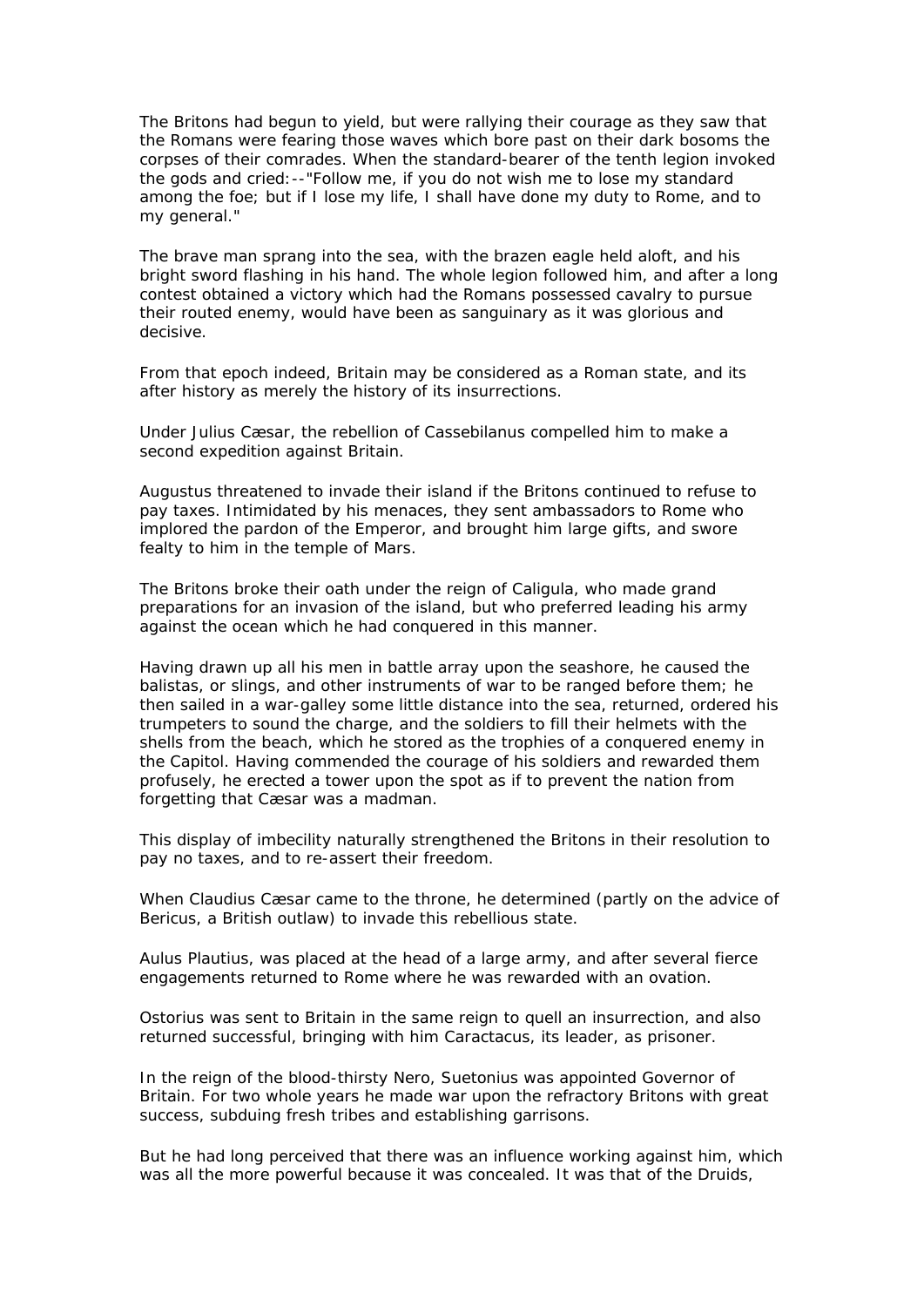who still possessed an extraordinary sway over the minds of British warriors, and who animated them with promises of paradise to the defence of their country and their homes.

He discovered that the chief stronghold of the craft was the island of Mona, now Anglesea. It was to Mona that the British chieftains resorted as an oracle, to learn their destinies and to receive the encouragements of those whom they revered. It was to Mona that the wounded were borne, and were placed under the gentle care of those physicians who knew the secret properties of all herbs and flowers. It was to Mona that the Derwydd, weary with warfare had withdrawn, and for which they had deserted their magnificent seat at Abury, and their circular temple in Salisbury plain.

This island is reported to have been one of the fortunate islands sung of by the Grecian poets, as the Elysian fields. It was watered by clear streams it was clothed with fair meadows like a soft green mantle; it was full of oaken groves sacred to the Gods, from which it was called Ynys Dewyll the dark and shadowy island.

It was in the year A.D. 61, that Suetonius resolved to invade this delicious retreat, and to carry the sword into the palace of the Arch-Druid, into the seminary of the Bardic Muse.

He forded the narrow channel which divides the isle from the main-land with his cavalry, while his infantry crossed over in flat-bottomed boats, called scaphæ, and by which we learn that they landed near Llamdan where there is a place called Pant yr yscraphie to this day.

As the Romans landed, they were petrified by the horrible sight which awaited them.

It was night, and the British army dusky and grim, stood arrayed against them. Women clad in dark and mournful garments, and carrying torches in their hands like the furies of hell, were running up and down the ranks uttering loud wailing cries, while the Druids kneeling before them with hands raised to heaven, made the air resound with frightful imprecations.

At some distance behind them, in the obscurity of a neighboring grove, twinkled innumerable fires.

In these the Roman prisoners were to be burnt alive.

At first, horror-struck, they remained motionless: it was only when their generals exhorted them not to fear a crowd of women and priests, and when a flight of arrows from the Britons assured them that they had really flesh and blood foes to contend with, that they could be brought to advance to the charge with their usual valor and precision.

That night the Druids were burnt in the flames which they themselves had lighted.

But there were many who escaped into the recesses of the sacred groves, or by boat to the neighboring isles. These only waited for an opportunity to excite the Britons to fresh struggles for their freedom, and such an opportunity was soon afforded.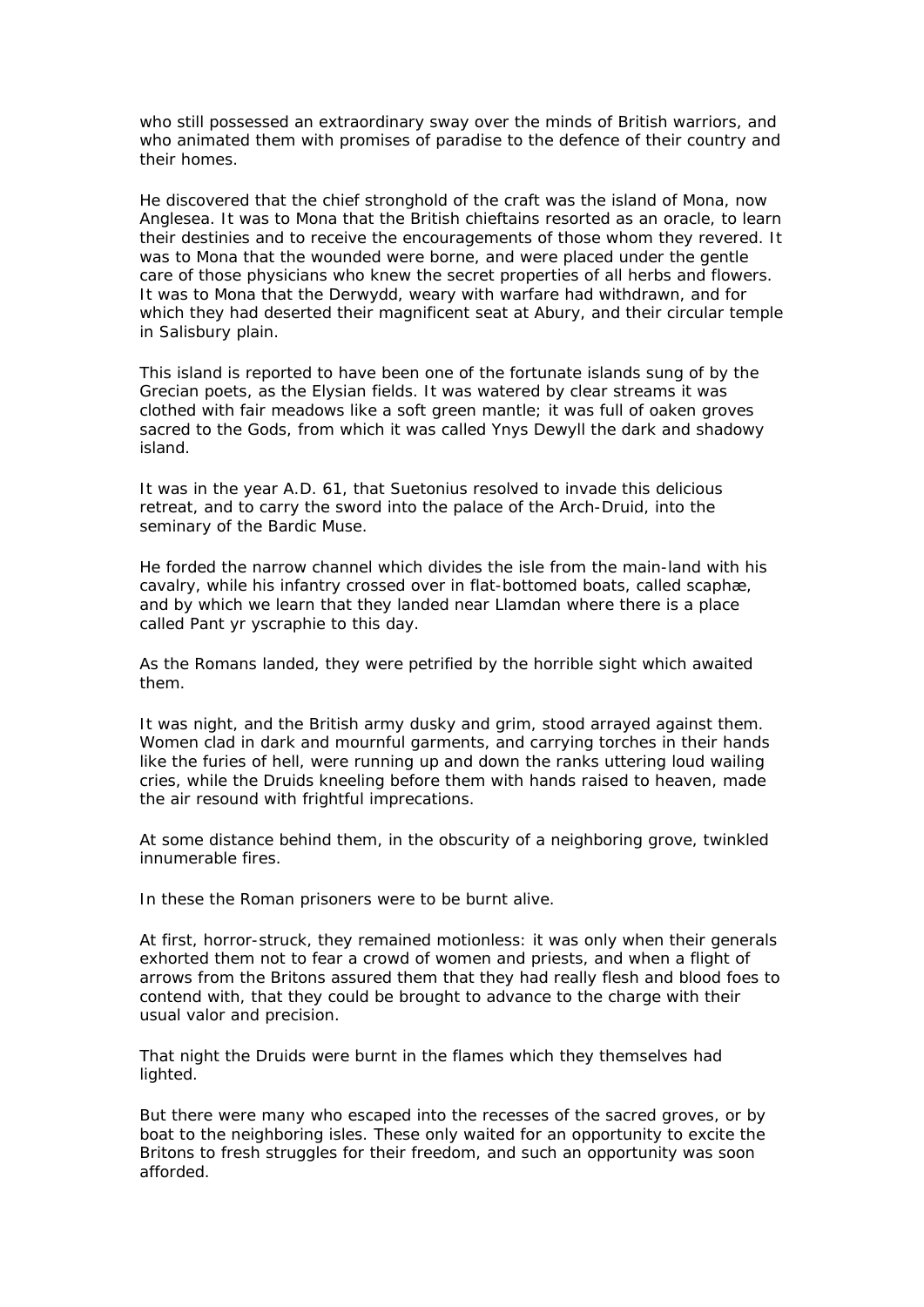Prasutagus, King of the Iceni, having died, left the half of his property to Cæsar and half to his daughters. This which had been done to obtain the favor of the Romans had an opposite effect. His kingdom and palace were plundered and destroyed, his daughters ravished, his queen beaten like a slave.

The Britons driven to despair by these outrages took arms under Boadicea, the widow of Prasutagus.

Then the image of victory which the Romans had erected, fell down without any apparent cause and backwards as if it would give place to its enemies. And certain women, distempered with fury, went singing by way of prophecy that destruction was at hand. And strange sounds were heard in the council house of the Romans, and their theatre echoed with hideous howlings, and a bleeding sword was seen in the sky, and a spectre in the arm of the sea, and the ocean was reddened as if with blood, and the shape of men's bodies were left in the sand at the ebb of the tide.

The Britons won several battles, and cruelly massacred all the Romans that they took captive without distinction either of age or sex.

It was already sung by the Bards who accompanied the army with their threestringed harps that Britain was free.

But Suetonius with his formidable fourteenth legion was as yet unconquered.

With ten thousand men he occupied a strong possession in a pass at the head of an open plain, with a thick wood behind for purposes of retreat and ambush.

Here were drawn up the Roman cavalry, armed after the Greek fashion with spears and bucklers, and the infantry in due order of battle--the velites with javelin and target-the hastali with their shields and Spanish swords, and coats of mail--and the triarii with their pikes.

The British army numbered 230,000 men, which was divided into their infantry, their cavalry, and their war-chariots. The infantry also was divided into three nations, which were subdivided into family tribes resembling the Highland clans.

Those of the South were habited like the Belgic Gauls in woolen tunics thickly woven with coarse harsh wool; their legs and thighs covered with close garments, called Brachæ. They wore also helmets of brass, adorned with figures of birds or beasts rudely carved; iron breastplates, protruding with hooks; a long sword hanging obliquely across their thighs; a shield ornamented with figures; and a huge dart whose shaft was of iron, a cubit in length and as broad as two hands put together.

The inland nations were clothed in the skins of beasts and armed with spears and bucklers.

The Caledonians went naked, armed only with long broad pointless swords, and short spears with round balls of brass at the end, with which they used to make a noise before battle to frighten the horses of the enemy.

These Northern nations were of all the most resolute and troublesome enemies of Rome; for they could sleep on bogs covered with water, and live upon the barks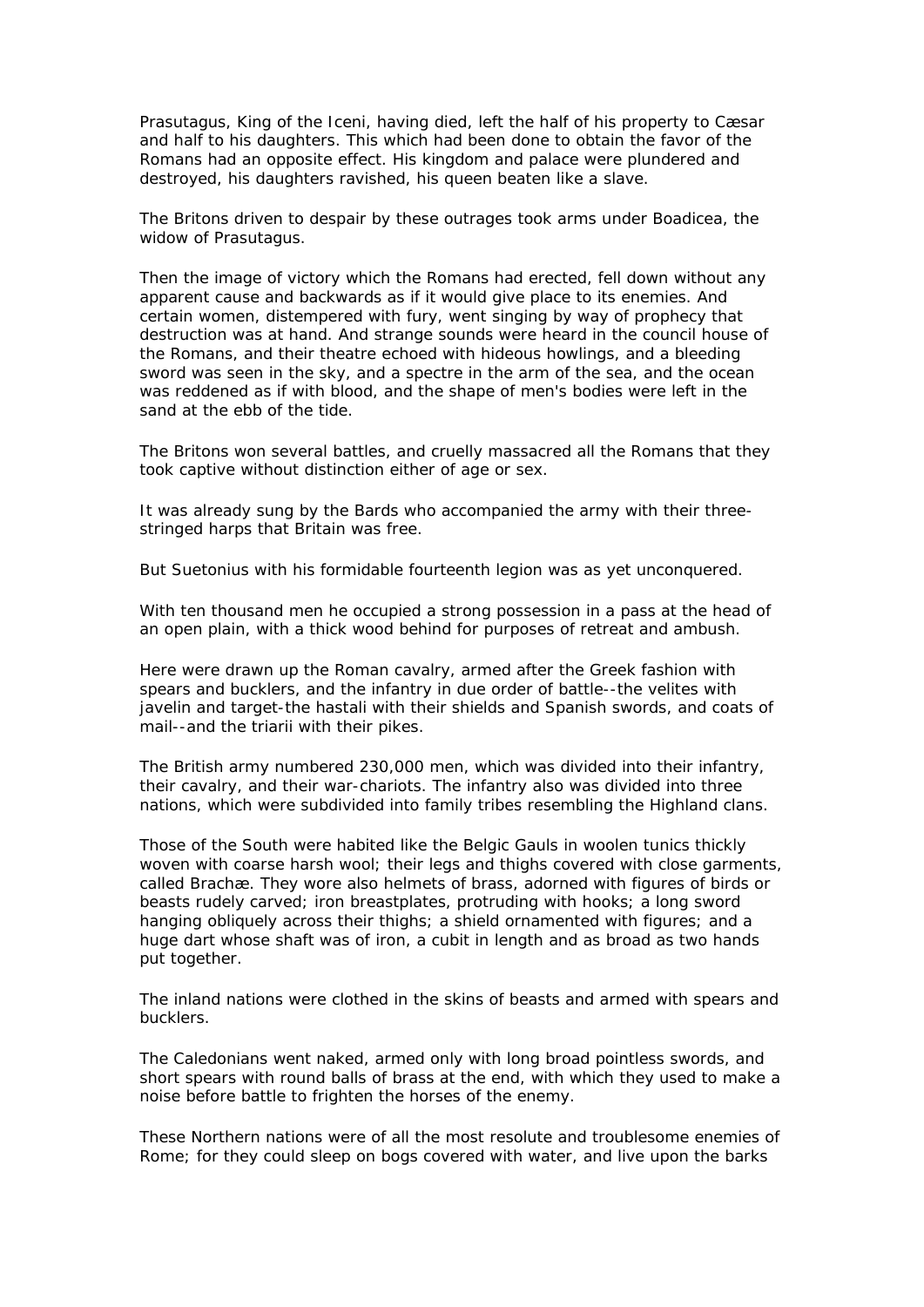and roots of trees, and possessed a peculiar kind of meat, a morsel of which no larger than a bean could protect them for days from hunger and thirst.

The cavalry were mounted upon small but hardy and mettlesome horses, which they managed with great dexterity. Their arms were the same as those of the infantry, for they would often dismount from their horses and fight on foot.

Their war-chariots were adorned with beautiful carvings, and were guided by the flower of the nobility. They were furnished with enormous hooks and scythes, which spread death around as they were driven at terrific speed through the ranks of the foe.

The plain was surrounded by carts and wagons in which, according to the Celtic custom, were placed the wives and daughters of the warriors who animated them with their cries, and who tended the wounded that were brought to them from the field of blood.

In the midst of this army there was a woman standing in a chariot, clothed in a mantle, with a gold chain round her neck, her face grave and stern, her yellow hair falling to the ground.

It was Queen Boadicea, who with her two daughters by her side, had come to die or to be revenged.

With a royal dignity sublime in its shamelessness she showed them her body covered with sore and ignoble stripes; with a trembling hand she pointed to her two daughters disgraced and defiled; with a loud and fierce voice she reminded them of their victories, and prayed to God to complete their work of vengeance.

"Ye Britons, she cried, are wont to fight under the conduct of a woman, but now I ask ye not to follow me because I am descended from illustrious ancestors, nor because my kingdom has been stolen from me. I ask ye to avenge me as a simple woman who has been whipped with rods, and whose daughters have been ravished before her eyes. These Romans are insatiable, they respect neither the age of our fathers, nor the virginity of our daughters. They tax our bodies; they tax our very corpses. And what are they? They are not men. They bathe in tepid water, live on dressed meats, drink undiluted wine, anoint themselves with spikenard and repose luxuriously. They are far inferior to us. Dread them not. They must have shade and shelter, pounded corn, wine and oil, or they perish. While to us every herb and root is food, every juice is oil, every stream wine, every tree a house. Come then, remember your past victories, remember the causes of this war, and you will understand that the day is come when you must either conquer or die. Such at least shall be a woman's lot; let those live who desire to remain slaves." So saying, she loosed a hare as an omen of victory from her bosom, and the Britons with wild shouts advanced upon their foe.

Suetonius cheered his veterans with a few emphatic words, and showed them with contempt the wild and disorderly multitude which poured confusedly towards them. He bid the trumpets sound and the troops advance.

Then arose a terrible struggle--a nation fighting for its freedom--an army fighting for its fame.

Alas! that sea of blood, that dreadful apparition, those figures in the sand were omens of Britain's downfall. Four-score thousand of its proudest warriors were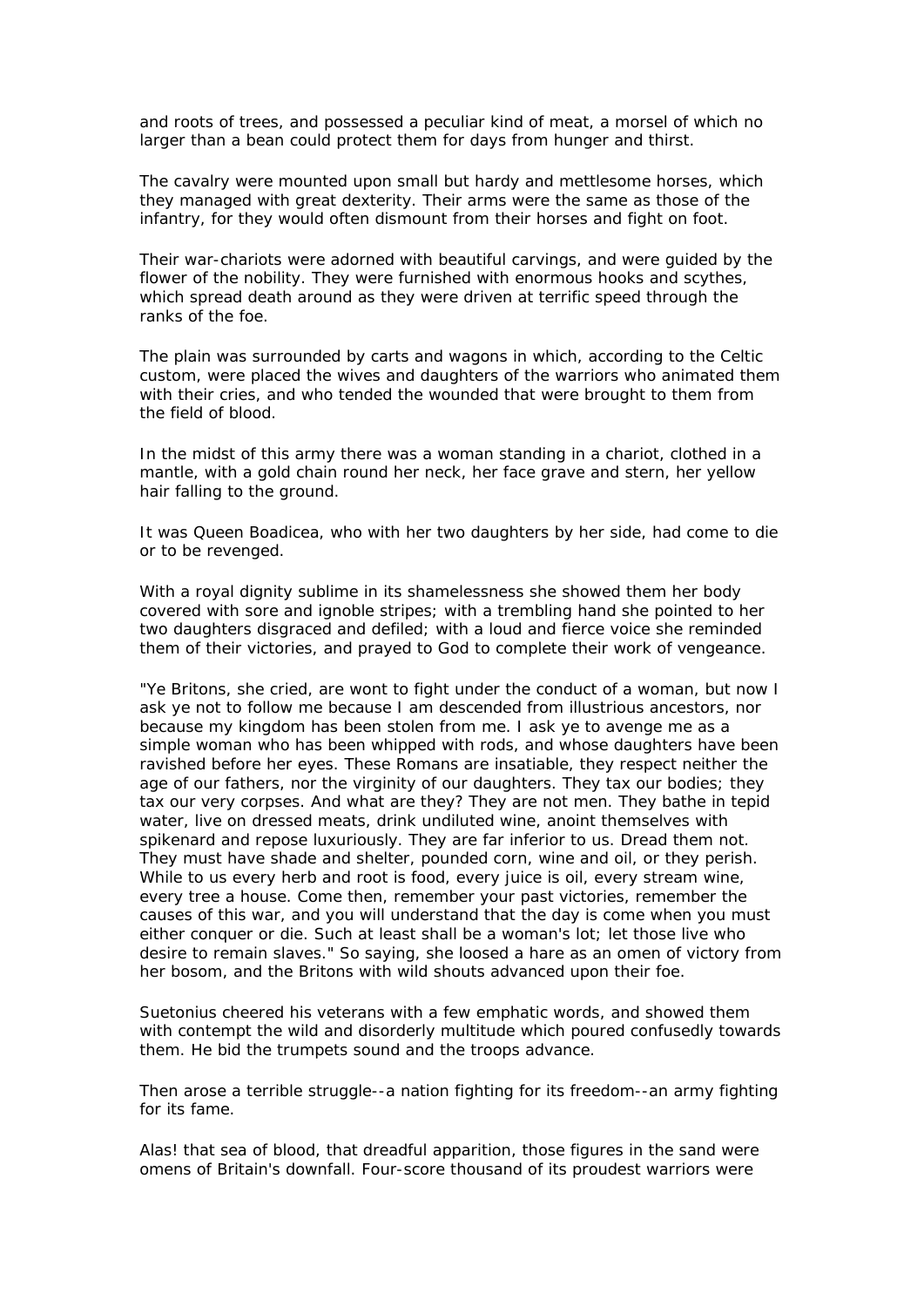slain; their wives and daughters were butchered, and Boadicea overcome with sorrow and disgrace, destroyed herself with poison.

Thus ends the reign of the Druids; the priest-kings of the North. Thus they were stripped of their crowns, and their sceptres, and their regal robes, and compelled to fly to the islands of the Irish channel and the German Sea, where they dwelt in hollow oaks and in little round stone houses, many of which still remain and are held in reverence by the simple islanders.

In Gaul the work of destruction had been completed even prior to the time of Suetonius. This beautiful religion had been proscribed by Tiberius ostensibly because it permitted human sacrifices, really because it possessed a dangerous power. This prohibition had been afterwards enforced by Claudius, and the Druids were massacred by the Romans wherever they were to be found. The priestesses of Sena were burnt by one of the ancient Dukes of Brittany.

Yet it is difficult to subroot an ancient religion by imperial edicts. The minds of men though prone to novelty will frequently return fondly to their first faiths, as the hearts of maidens creep back to former and almost forgotten loves.

In the fifth century, Druidism sprang back to life under the mighty Merlin, whose prophecies became so famous throughout Gaul and Britain, and who forms so conspicuous a character in the Arthurian romances.

But these wee drops of the elixir vitæ, which could only animate the corpse for a brief space--which but gave vigor to the frame, and light to the eyes, as a lamp apparently extinguished will burst into flame ere it dies out for ever.

We find many decrees of Roman emperors, and canons of Christian councils in the sixth, seventh and eighth centuries against Druidism, and in the day of King Canute, the Dane, a law was made against the worship of the sun and moon, mountains, lakes, trees and rivers.

It is possible to discover many vestiges of the Druids and their religion in our times, and many peculiar analogies between their superstitions and those of other nations and of other priests.

Having related how this order of Priests emanated from the Patriarchs; how they received their idolatrous and ceremonial usuages from the Phœnicians; how they obtained a supreme power in those two countries which ere now have struggled for the possession of the world; how they were attacked and annihilated by the Roman soldiers, I shall leap over a chasm of centuries, and trace their faint footsteps in our homes, in our churches and in our household words.

# **BOOK THE FIFTH. VESTIGES OF DRUIDISM. I. IN THE CEREMONIES OF THE CHURCH OF ROME.**

THERE is no religion so pure and simple, and yet so mystic and divine as the religion of the Christians. What need is there of arguments to prove that it is derived from heaven, for what mortal mind could have conceived so grand and touching a principle, as that of a God who filled with love and pity could descend from His throne of bliss and honor to save from destruction this one poor star, this one faint mote in the vastness of His firmament.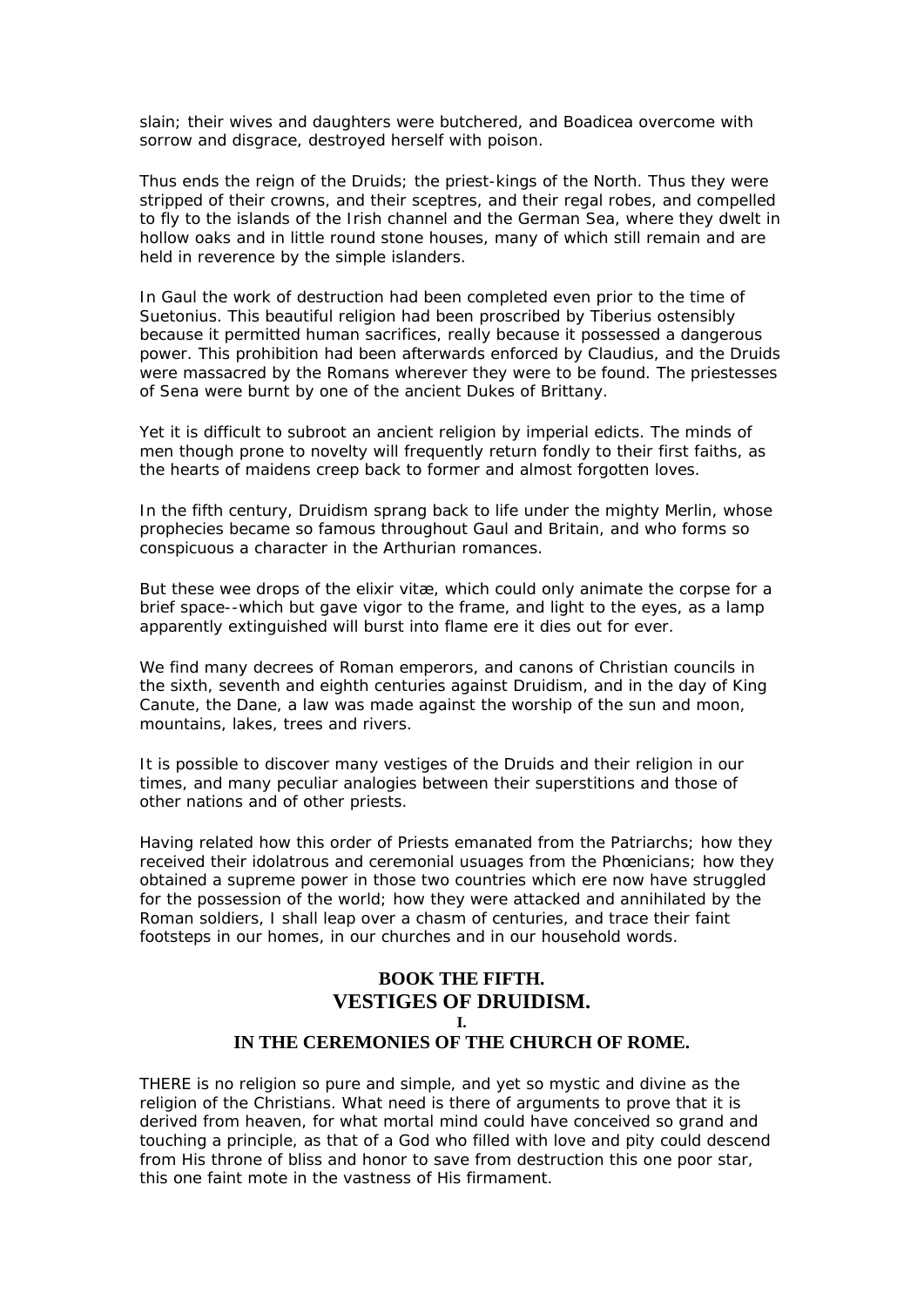To twelve men the dear Jesus left his precepts and commands. From the children of these men and of their disciples sprang a noble flock who, like their great Master, suffered harsh words and cruel torments, and death itself in a holy cause.

When God rewarded them by shedding peace upon the church from without, dissensions from within played Satan's work with her chastity and her love. Swords were then drawn for the first time by Christians against each other- swords which never thence till now have been for a moment sheathed. The Christian religion is divided into three established churches, the Church of Rome, the Church of Greece, and the Church of England. Besides these, there are sects whose origins have been abuse upon the one hand, and ambition upon the other hand, and whose very titles it would occupy pages to enumerate.

Between the vulgar members of these three churches burns a heathenish and diabolical hatred. Its root is jealousy. Each church affects to be the only ladder to heaven, and damns all such souls as refuse to ascend by them.

They are barbarians and place themselves in the same scale with the tribe of the Cherokee Indians, who firmly believe that the Black Hawks will not be admitted to the pleasures of the happy hunting grounds because they are not Cherokees.

Between the doctrines and ceremonies of the Greek and Romish Churches, there are but a few delicate and unimportant distinctions. Yet the Patriarch of the Church, every Holy Thursday, solemnly excommunicates the Pope and all his followers.

The Church of England, and the Church of Rome worship the same Christ. Between these two churches, as between two armies, is waged a scandalous, vituperative war, and each fresh convert is a battle won.

The Romish Church was sullied by many abuses, which authorized a schism and a separation among its members. Since many of those plague-spots still remain, it is right that this separation should continue. But a dark and dangerous heresy has long been creeping silently into the heart of our religion, and converting its ministers into false vipers who, warmed and cherished by the bosom of this gentle church, use their increasing strength in darting black poison through all her veins.

They wish to transmit to our church those papist emblems and imagery, those ceremonies and customs which are harmless in themselves, but which by nourishing superstition elevate the dangerous power of the priests.

We can at present be proud of our priesthood. They constitute a body of pious, honorable, hardworking men. It is because they can exercise no undue power. Give them supreme power, and they will be Neros who will fasten us with iron chains, and murder us if we disobey them.

The priesthood of the Druids stands almost alone in the history of the past. It was directed by men, with minds elevated by philosophy and learned in the human heart. But read the religious history of other nations, and you will discover how frightfully the power of the priests has been abused.

The priests invented a thousand Gods; the priests told a thousand lies; the priests instituted a thousand absurd and horrible customs. Who first taught nations to be idolaters, to be murderers but the priests. Who instituted the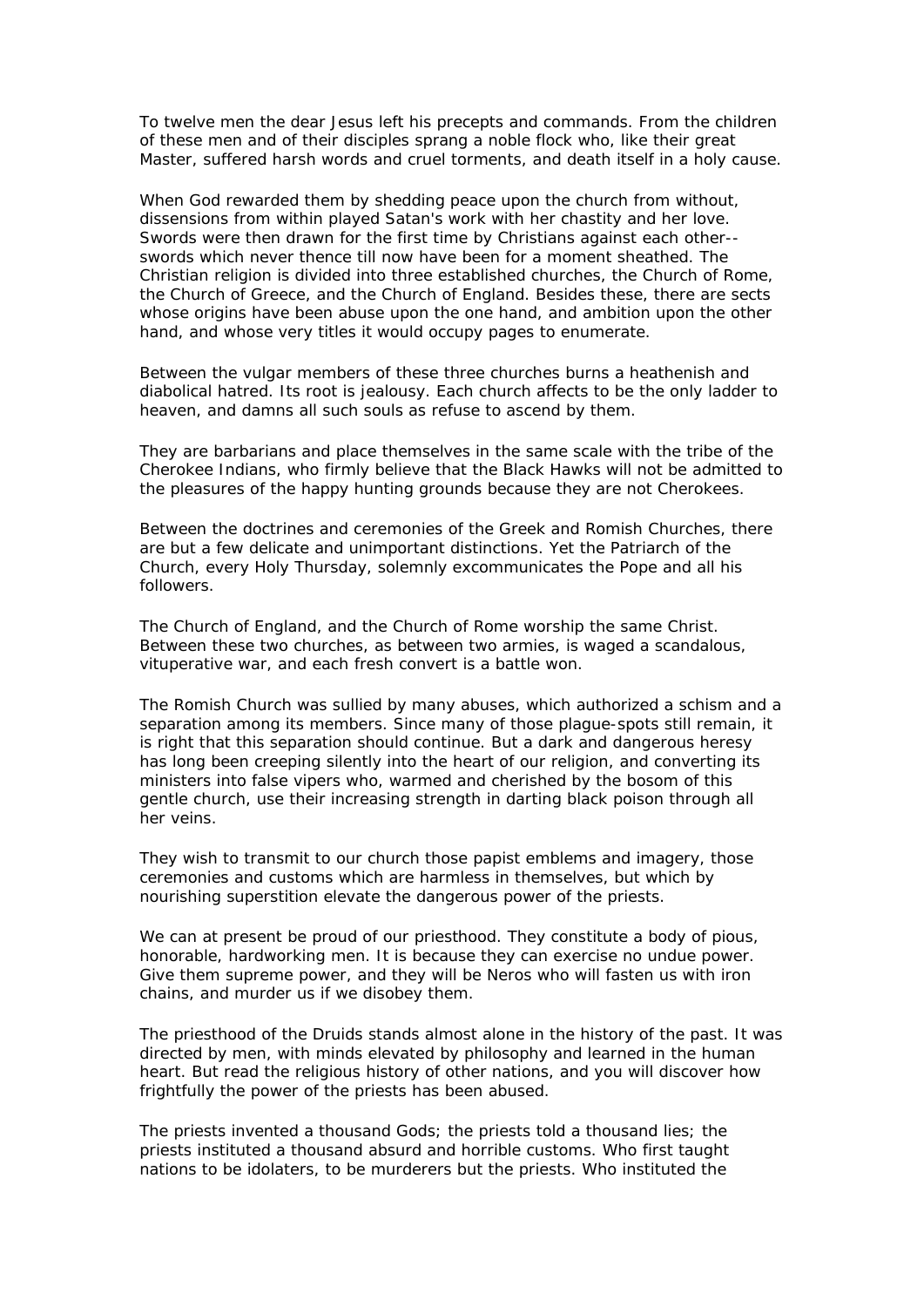festival of the juggernaut, the Inquisition, the massacre of St. Bartholomew, but the priests.

Calvin, a priest of the Reformation, ordered his victims to be burnt with green wood--a truly Christian refinement of cruelty!

Aaron, a priest, manufactured a golden calf and taught the Jews to insult their God. And it was Caiaphas, a high priest, who committed that murder of which the more virtuous heathen Pilate washed his hands.

Look everywhere, look everywhere, and you will see the priests reeking with gore. They have converted popular and happy nations into deserts, and have made our beautiful world into a slaughter house drenched with blood and tears.

Englishmen! they are planting images, they are performing ceremonies in your houses of worship which you find it impossible to understand. They are hidden from your eyes by a dark veil; it is the veil of a Pagan goddess; it is the veil of Isis.

I would not raise this veil, and disclose the heathen origin of emblems and ceremonies which so many sanctify and revere, were it not to answer some good purpose.

I write then in the hope that the church may be preserved in its simplicity--and its priesthood in that honor and integrity which now, as a body, they possess to an extent unequalled in any instance that the priest-history of the past or the present can afford. It is indeed seldom that an English clergyman becomes a wolf clothed in lamb-skin, and preys upon his flock under words and looks of religion.

But we know that power presents temptations, which minds fortified only by three years education at a college are often unable to resist.

Before letters were invented, symbols were necessary to form a language; and it is still an argument of the Greek and Romish Churches that pictures and images are the books of those who cannot read.

They say also that since man is not a disembodied spirit like the angels, it is also impossible that he can worship the Deity with his heart alone. And it cannot be denied that dim and shadowy lights, sweet perfumes, majestic processions and strains of music will elevate the soul towards God and prepare the mind to receive heavenly and sublime impressions.

Without objecting to the use of such aids to devotion, I wish to guard people from attaching a peculiar sanctity to the bare aids in themselves, which is nothing less than idolatry. This I can best prevent by showing them how they first came into a Christian Church. And in doing so, I shall depart little from the original design of this chapter which is to investigate the vestiges of Druidism in the ceremonies of the Roman Catholic Religion.

Not only the ceremonies, but also the officers and many of the doctrines of the Church of Rome may be traced to heathen sources.

The Pope of Rome exactly resembles the Secular High-Priest of ancient Rome, and in Latin his title is the same--Pontifex Maximus. The office was probably an imitation of that of the Arch-Druid, who, as I have described, had supreme power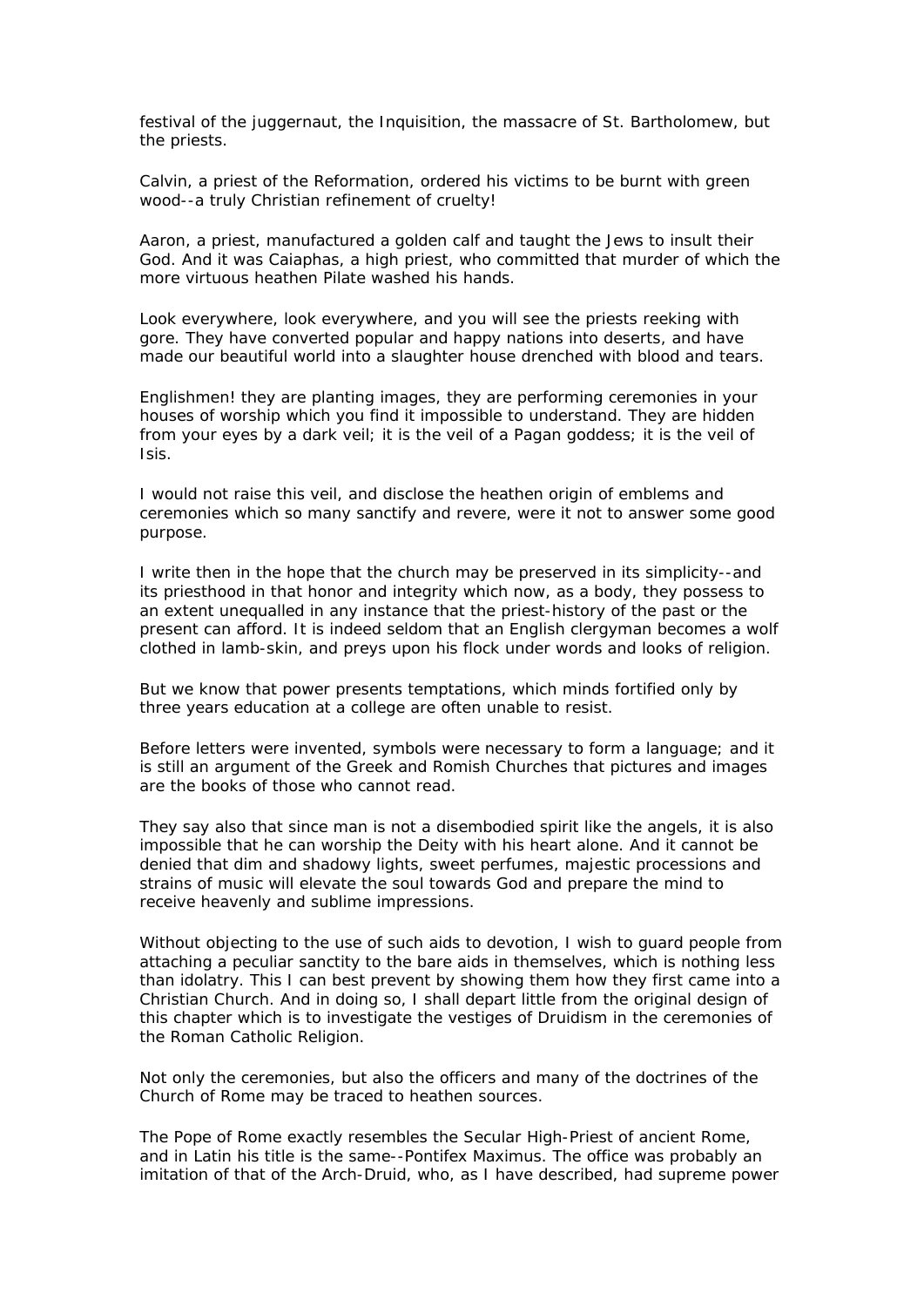over secular as well as ecclesiastical affairs, and who was surrounded by a Senate of the Chief Druids, as the Pontifex Maximus was by Flamines, and the Pope by Cardinals.

The distinguishing sign of the flamen was a HAT; and "the cardinal's hat" is a European proverb.

The Arch-Druid held his foot to be kissed on certain occasions by the common people. Julius Cæsar who had observed this custom, on being made Pontifex Maximus, compelled Pompey to do the same; in this he was followed by Caligula and Heliogabalus, whom the Pope also has wisely imitated.

The tonsure of the Romish priests is the same as that of the priests of Isis whose heads were shaved, a practice forbidden by God: (Levit. xx. 1. Ezek xliv. 20).

Their celibacy is also heathenish. Origen when emasculated himself, only imitated the Hierophantes of Athens who drank an infusion of hemlock to render themselves impotent. St. Francis who, when tempted with carnality, would throw himself naked on the snow making balls which he applied to his body calling them his maid and his wife, did but copy Diogenes who lived in a tub-a cloak, his covering--a wallet, his kitchen--the palm of his hand, his bottle and cup; who in the searching heat of summer would lie naked on the hot gravel, and in the harshest frost would embrace stone statues covered with snow.

Plato, Pythagoras, Heraclitus, Democritus and Zeno, the prince of Stoics, imposed celibacy upon their disciples. The priests of Cybele, the Megabyzes of Ephesus and the priests of Egypt maintained the vow of chastity. Eneas (Æneid lib vi.) in passing through the infernal regions saw no priests there but such as had passed their lives in celibacy.

It need not be proved that there were many hermits and orders of monks among the heathen. Even the begging friars of the Romish church are not original. There was a tribe of lazy mendicant priests among the heathens, against whom Cicero wrote in his Book of Laws, who used to travel from house to house with sacks on their backs, and which were gradually filled with eatables by the superstition of their hosts.

Pythagoras established an order of nuns over whom he placed his daughter. The Roman vestals were nuns who took a vow of chastity, and who, like Christian nuns that we have heard of, were punished with death if they disgraced it.

There was a sisterhood of Druidesses at Kildare in Ireland, whose office it was, like the Roman Vestals, to preserve a holy fire ever burning. They devoted themselves to the service of Brighit, the Goddess of Poetry, of Physics, and of Smiths, and who is spoken of in the old Irish MSS. as the Presiding Care. When Druidism was abolished, these priestesses became Christian nuns, and Brighit became St. Bridget, the tutelary saint of Ireland. The fire was still preserved in honor of this Christian saint, and though extinguished once by the Archbishop of London, was relighted and only finally extinguished at the suppression of the monasteries in the reign of King Henry the Eighth.

The dress and ornaments of the Romish priest are borrowed from the heathens. The Phœnician priests wore surplices. Lambskin was worn by the Persian priests. The pelt, which the canons wear with the fur outward, is a memorial of the custom of the early heathens, who having killed the beasts for sacrifice, flayed them and taking the skins put them over their head with the fur outwards. On the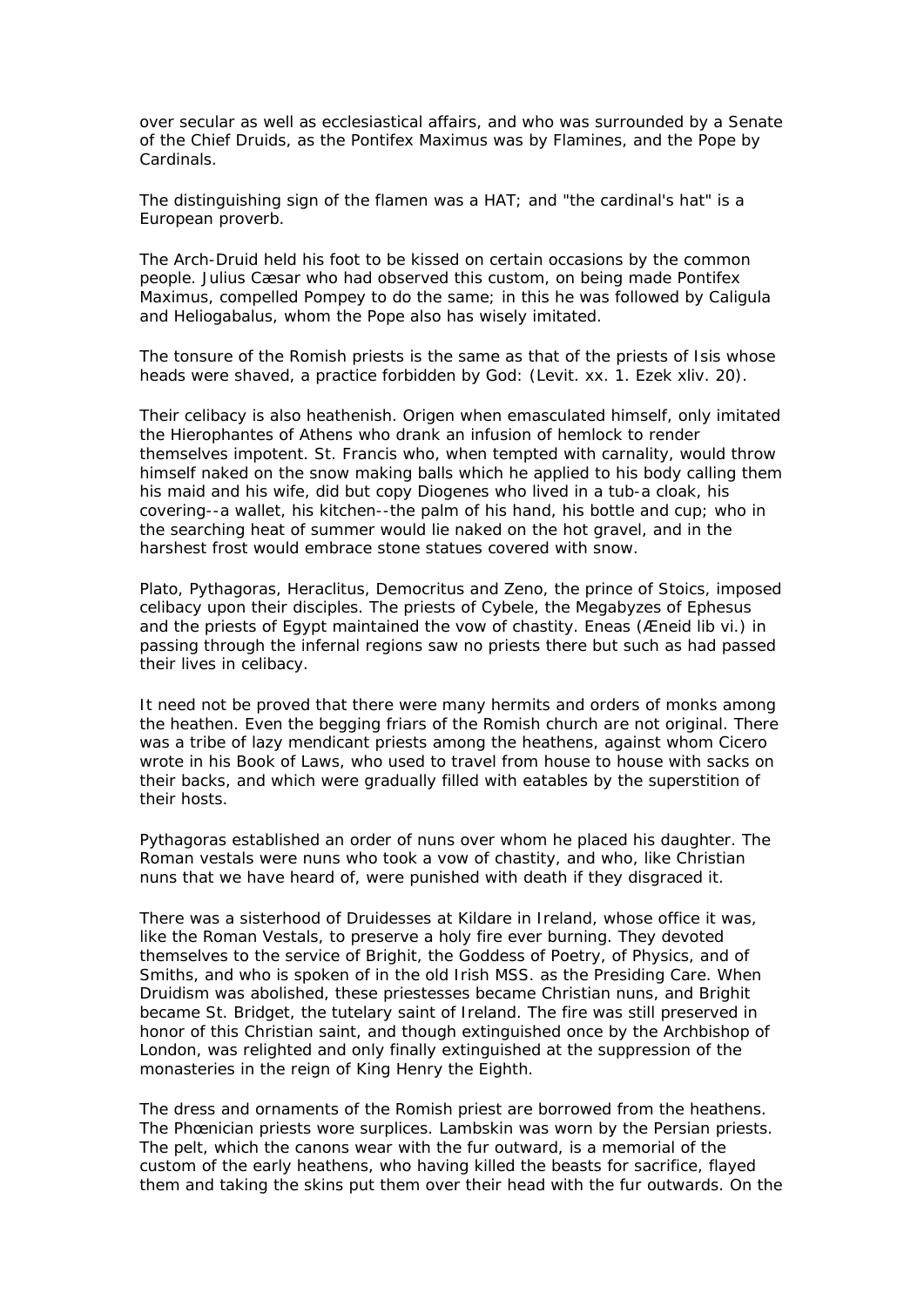saccos, or episcopal garment of the Russian bishops are suspended small silver bells, which were also worn on the robes of the priests of Persia and of the High-Priest of the Jews.

The crosier, or pastoral staff of the Pope was also used by the Druids, and answers to the lituus of the Roman augurs and the hieralpha of the Hindoos.

The Arch-Druid wore bands precisely resembling those which the Romish and English clergy wear now, and which a short time ago the students of our universities were compelled to wear in their public examinations.

Votive offerings and pilgrimages are known by all to be of Pagan extraction.

The fasts, penances and self-tortures of the Romish priests find a parallel among the Yogees or Gymnosophists of India, who wandered about the world naked as they had been born, sometimes standing on one leg on the burning sands- passing weeks without nourishment, years without repose--exposed to the sun, to the rain, to the wind--standing with their arms crossed above their heads till the sinews shrank and their flesh withered away--fixing their eyes upon the burning sun till their moisture was seared and their light extinguished.

When a Brahmin became a grandfather he gave up the management of his affairs to his son, and quitted the city for the desert, the company of men for eternal solitude. He dressed in the bark of trees; he was not permitted to wear linen nor to cut his nails. He bathed nine times a day; he read and meditated ever on the Holy Vedas. At night alone he slept, and then on the bare ground. In the summer months he sat in the full blaze of the sun, surrounded by four fires; in the four months of rain, he dwelt in a stage raised above the water by four poles but unroofed; during the four winter months he sat all night in the cold water.

And always performing the fast of Chanderayan.

Soon his spirits would sink, and tired of life he was allowed to commit suicide, which was considered the sure passport to heaven. Some burn themselves, some drowned themselves, some flung themselves from precipices, and some walked, walked, walked till they dropped down dead.

The fast of Chanderayan consisted in eating one mouthful a day, and increasing a mouthful every day for a month, and then decreasing a mouthful every day for the same length of time. A tribe of the Egyptian priests fasted perpetually, abstaining from eggs which they considered liquid meat, and from milk which they esteemed a kind of blood.

The members of the Greek Church are more scrupulous than those of Rome, for they will not eat eggs or fish when fasting.

The religious rites of the Romish Church are closely assimilated to those of the heathens.

In the Dibaradané or offering-of-fire, the officiating Brahmin always rang a small bell. Also the women-of-the-idol, the dancing girls of the Indian pagodas had golden bells attached to their feet.

The wax tapers which are constantly kept burning in Roman Catholic churches remind us of the practice of most of the ancient nations who preserved fires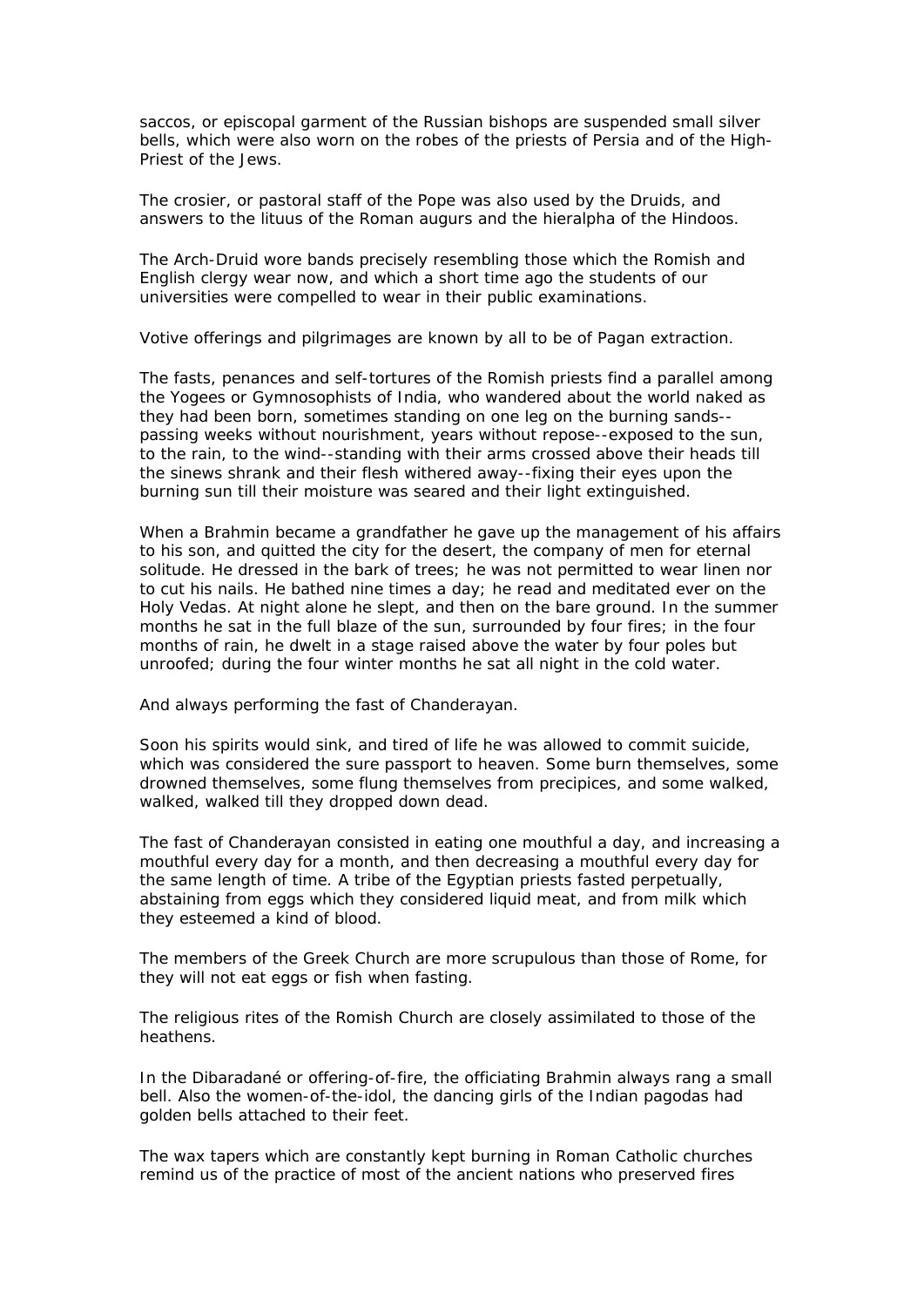continually burning in their temples; for instance in the pagodas of the Brahmins; in the sanctuaries of Jupiter Ammon; in the Druidic temple at Kildare; in the Capitol at Rome; and in the temple of the Gaditanian Hercules at Tyre.

The Egyptians used lamps in the celebration of their religious services. They had one festival which they called The Feast of Lamps, which they used to celebrate by sailing down the Nile to the temple of Isis at Sais by torchlight. Those who were unable to attend, lighted the lamps, which were small cups filled with salt and oil, and a lighted wick floated within.

It is curious that this Pagan observance should be still preserved by the Papists. A few years ago I was in the house of a Roman Catholic at vesper time. "I cannot attend vespers to-day," he said, "so I do this." And he fetched a glass saucer which was filled with oil, and lighted a wick which was floating in the midst. After some few minutes the light died out, "Now," said he, "vespers are over."

The Persians used a kind of holy water which was named zor. But it is needless to produce such instances. Water, as a principle of generation, and as one of the four elements was revered by all heathendom. The very aspersoire or sacred water-pot which the ancient Romans. used for their temple, may be found among the implements of their successors.

Their turnings and genuflexions are copied from the deisuls of the Druids. The Druidic religious dances which were performed in a circle, in imitation of the revolution of the heavenly bodies, are preserved to posterity by the cardinals who advance to the Pope in a circle, by the Turkish dervishes, and by the French and English peasantry in various rural dances.

The heathens were not without their liturgies.

The Persians used a long form of prayer for the ceremony of marriage, and the use of the ring on the third finger of the left hand was known to a the ancients as Tertullian himself admits. In the Greek Church of Russia the couple are crowned with garlands which are removed on the eighth day. This, an ancient Roman observance, is not a traditional superstition of the Russians, but a ceremony authorized by their religion, and a service in their liturgy. The veil which our brides wear is also a remnant of ancient Rome.

--Dudum sedet illa parato Flammeolo.--Juv. Sat. X.

As is also the superstition among Papist that it is unlucky to marry in the month of May. Ovid records it in a distich.

Nec viduæ tœdis eadem nec virginis apta Tempora. Quæ nupsit non diuturna fuit. Hac quoque de causâ si te proverbia tangunt Mense malas Maio nubere vulgus ait.

Our funeral practice of throwing three handfuls of earth on the coffin, and saying : earth to earth, ashes to ashes, dust to dust, was in use among the ancient Egyptians, and our mutes resemble the hired mourners of all the ancient nations.

The Vedas are full of exorcisms against those evil spirits which, as the Hindoos supposed, crowded about the sacrifice and impeded the religious rites. There are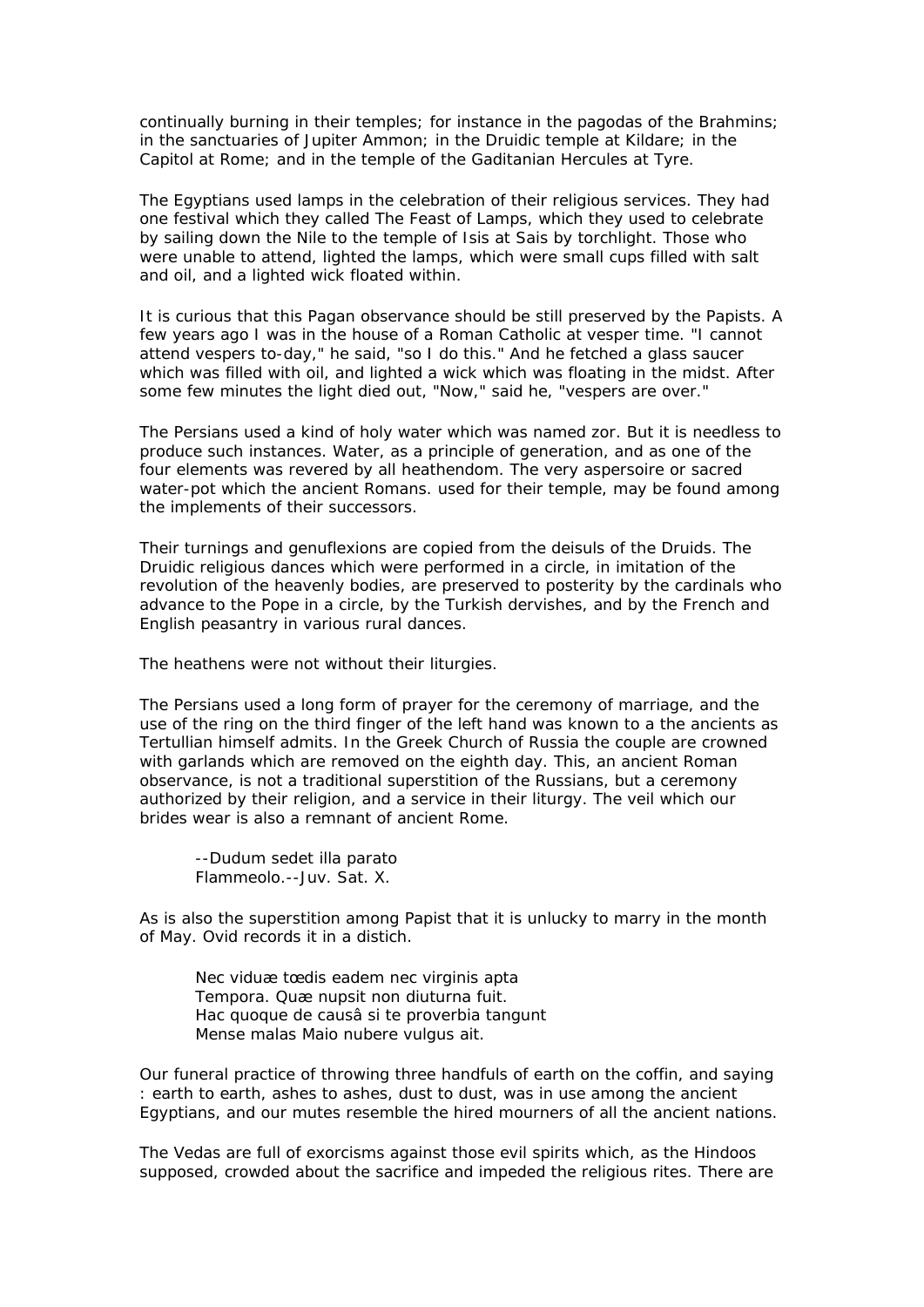forms of exorcism used by Romish priests, and in the first liturgy of Edward VI, there was a form of exorcism in the baptismal service which since has been erased.

The Romans used to consecrate their temples, when first built, with prayers and sacrifices, and sprinklings of holy water.

The mass is acknowledged by the Catholic priests to be a sacrificial service, and the host made of wheat flour is an exact imitation of the consecrated cakes which were used by the heathens.

The ancient Persians carried their infants to the temple a few days after they were born, and presented them to the priest who stood before the holy fire in the presence of the burning sun. He took the child and plunged it into a vase full of water for the purification of its soul. After which it was anointed, received the sign of the cross, and was fed with milk and honey.

Such is the origin of infant baptism, of the font, and of the ceremony of signing the forehead with the figure of the cross-none of which are derived from God or from His Holy Scriptures.

When the child had arrived at the age of fifteen years, the priest invested him with the robe called Sudra and with the girdle, and initiated him into the mysteries of their religion.

This is plainly the same as the Christian confirmation, before which the church does not permit us to receive the sacrament.

We first hear of the sacramental offering of bread and wine as used by Melchisedek. I have described it among the ceremonies of Druidism. Among the Hebrews it was called qum whence our word "communion."

I have now to consider the great symbol of the Christian religion--the cross. Were it regarded as a mere emblem of our Lord's suffering I should be silent upon the matter; but since it is an object of actual idolatry in the Roman Catholic church, and threatens to become the same in our own, I must endeavor to correct the abuse by exposing its Pagan origin.

This cross which the Roman Catholics worship on Good Friday by taking off their shoes and approaching it on their knees, and reverently kissing it, was once as common a symbol among Pagans as the circle, the serpent or the bull.

In Ezekiel, IX. 4-6, we read that God directed the six destroyers to kill all whom they found in the city of Jerusalem, except those on whose forehead the Taw was inscribed. This letter Taw is the last in the Hebrew alphabet, and according to its ancient method of writing, exactly resembles a cross, as St. Jerome remarked 1400 years ago.

The *[crux ansata](http://altreligion.about.com/library/glossary/symbols/bldefsankh.htm)* of the Egyptians, according to Ruffinus and Sozomen, was hieroglyphic, and imparted the time that was to come.

The  $404$  was a phallic emblem in Egypt. Thereby also the Syrians and Phoenicians represented the planet Venus. On some of the early coins of the latter nation, we find the cross attached to a chaplet of beads placed in a circle so as to form a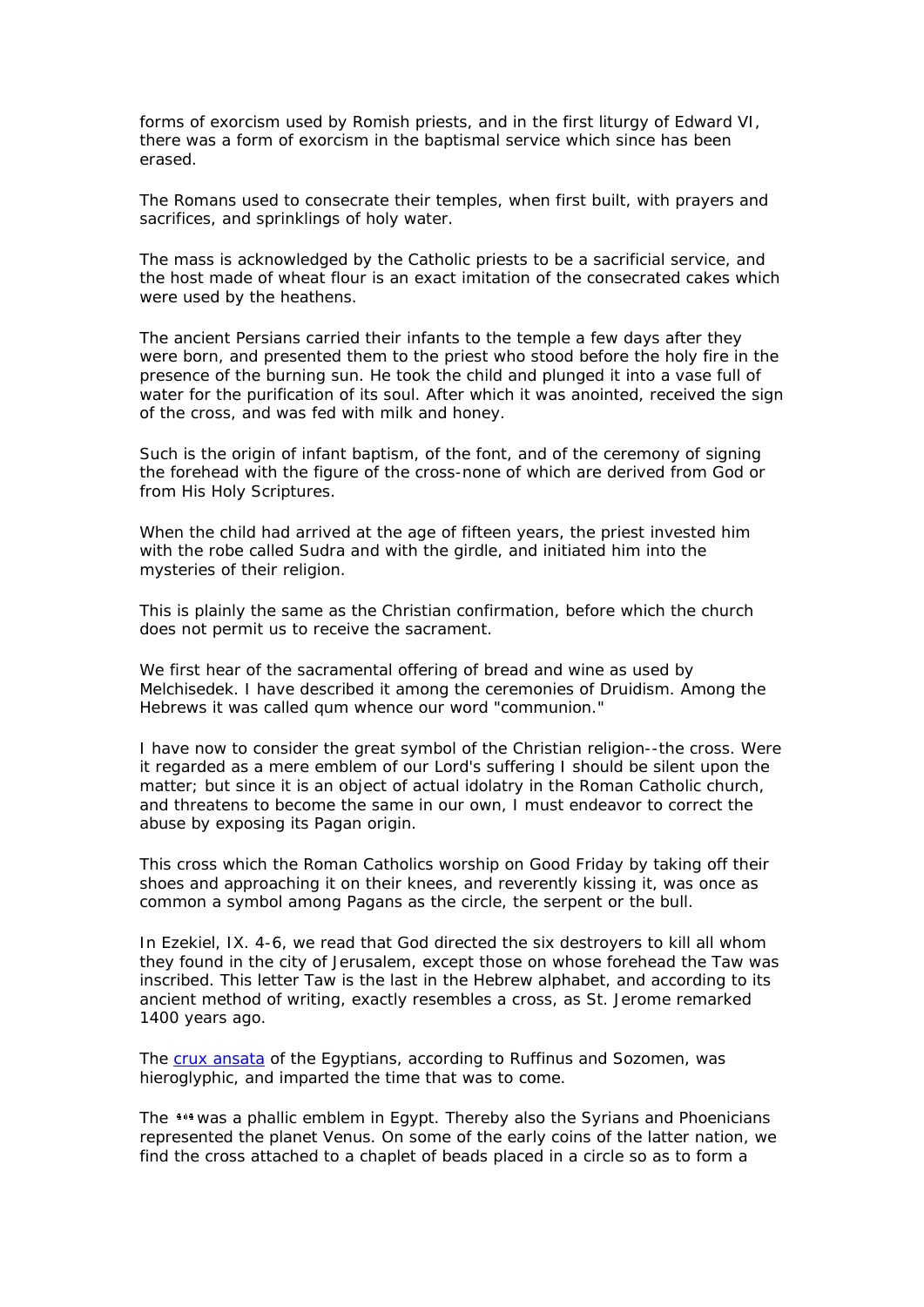rosary, such as the Lamas of Thibet and China, the Hindoos and the Roman Catholics now tell over as they pray.

**\*\*\*** were the monograms of Osiris, Venus and Jupiter Ammon.

**\***<sup>04</sup> of the Scandinavian Teutates or Tuisco.

The Vaishnavas of India mark one of their idols with crosses, thus \*<sup>04</sup> and with triangles  $404$ .

On the Egyptian monuments in the British Museum may be seen the mystic cross in great numbers of places, and upon the breast of one of the mummies in the Museum of the London University is a cross exactly in this shape.

The two principal pagodas of India, those of Benares and Mathura are built in the form of a cross. The Mexican temples are built in the form of a cross and face the four cardinal points.

Crosses have been discovered on the Scandinavian "Mark" stones in the Scottish Isles, and there are many ancient monuments in Great Britain which, but for the cross engraved upon them, would be considered Druidical.

That the Druids, like the aborigines of America and the ancient conjurers of Lapland, revered the form of the cross can hardly be doubted. Schedius de Mor. Germ. informs us that it was their custom to seek studiously for an oak tree large and handsome, growing up with two principal arms in the form of a cross beside the main stem. If the two horizontal arms were not sufficiently adapted to the figure, they fastened a cross beams to it. Then they consecrated it by cutting upon the right branch in fair characters the word Hesus, upon the middle stem, the word Taranis, upon the left branch Belenus, and over them the word Thaw.

The tree so inscribed, they would make their Kebla like the Jewish Jerusalem, the Turk's Mecca, and the Christian's altar to which they would direct their faces when they prayed.

I can best explain the adoration of this symbol by deriving it from that constellation The Southern Cross, which appears only in tropical skies and which perhaps the heathens, attracted by its beauty, learned to worship, as they worshipped the sun for its God like grandeur, and the moon for its beneficent light. The idolatry of the Roman Catholics is not confined to emblems. They have deified martyrs and other holy men, and render them a worship that is only due to God.

It is true that they draw a distinction between the adoration which they pay to God, and the homage which they pay to Saints, calling the one in the language of the schools Latria, from  $404$  worship due to God only, and the latter Dulia, from  $404$ an inferior kind of worship. But this distinction is too delicate for the illiterate to understand.

A plurality of Gods I have shown to be one of the abuses of ancient heathenism. In this abuse, they have been imitated by the modern idolaters of Rome, not only in the abstract but in the concrete: there is not only assimilation, but a reproduction.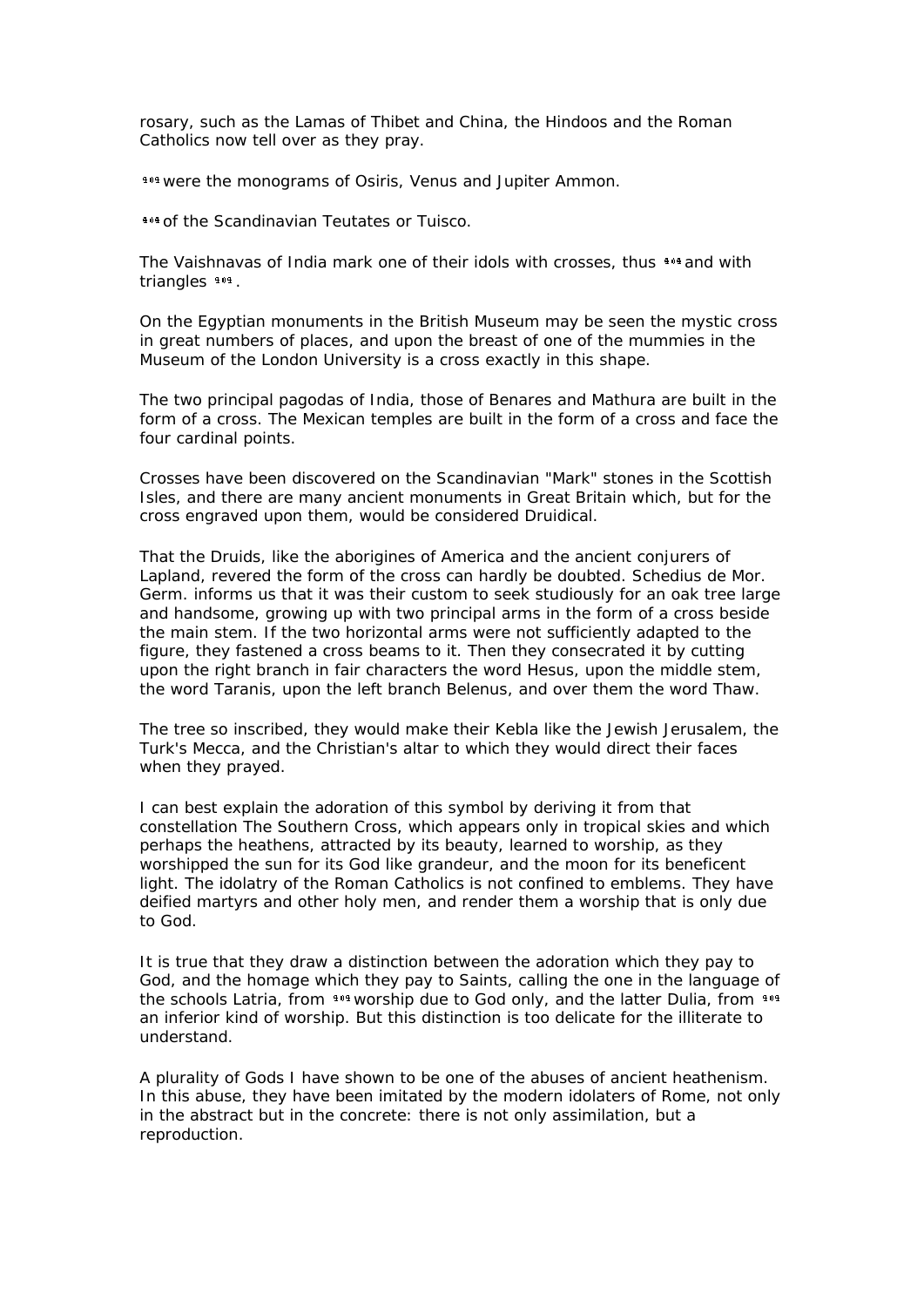The Romans ridiculed the Gods of Egypt whom they themselves adored but under different names. They burnt Serapis, Anubis, and Isis; they revered Pluto, Mercury and Ceres.

So the Roman Catholics while pretending to abjure the Gods of heathenism have actually adopted many of them.

The petty divinities of the Pagans were deified men, and were intercessors with Osiris, Zeus or Jupiter, as the canonized saints of the Catholic Church are with the God of the Christians.

The Chaldees divided the year into twelve months with an angel over each month. The saints perform the same office in the Romish Calendar, and in several of the Greek churches there are twelve pictures for the twelve months representing the twelve principal saints.

The divi, or inferior Gods of the Romans worked miracles; altars were erected in their honor with lights continually burning before them; their relics were worshipped; convents were formed of religious men and women who took the name of divus or inferior God, to whom they devoted themselves, such as the Quirinals from Quirinus or Romulus; the Martiales from Mars; the Vulcanates from Vulcan. So also the Augustines from Augustine; the Franciscans from Francis; the Dominicans from Dominic.

The Roman divi were tutelary Gods over various vocations--as Neptune over mariners--Pan over shepherds--Pales over husbandmen--Flora over courtezans-- Diana over huntsmen. So the seamen, among Catholics, pray to St. Nicholas--the shepherds to St. Windoline--the husbandmen to St. John the Baptist--the courtezans to St. Magdalene--and the huntsmen to St. Hubert.

The saints too have received the equipage of the divi. To St. Wolfgang, the hatchet or hook of Saturn--to Moses, the horns of Jupiter Ammon--to St. Peter, the keys of Janus.

In the same way as the Pagans worshipped these divi but stigmatized them-- Apollo as a rake, Mercury as an arrant thief, and Venus as a courtezan; there are things recorded by pious Catholics themselves of those Popes which are infallible and of saints which are said to be in heaven, quite as little to their credit.

Minutius Felix jeers the Pagans for the vile drudgery they have put upon their Gods. "Sometimes," says he, "Hercules is set to empty dung; Apollo turns cowherd to Ametus; Neptune hires himself to Laomedon as bricklayer to build up the walls of Troy, and is cheated out of his wages."

So among the glorious miracles of the Holy Virgin, we find that she descends from heaven to bleed a young man in the arm; to take the place of a naughty abbess who has eloped with a monk; to mend the gown of St. Thomas of Canterbury who had torn it on a nail, and to wipe the sweat off the faces of the monks of Chevraux whilst they were at work.

But as I have said before, there has been something more than imitation. There has been adoption. The Roman Catholics have canonized several of the pagan gods. Bacchus, the God of topers, has become St. Baccus, a worshipful saint of the perennial calendar; and Brighit, the Goddess of the Druids, St. Bridget, a patron saint of Ireland.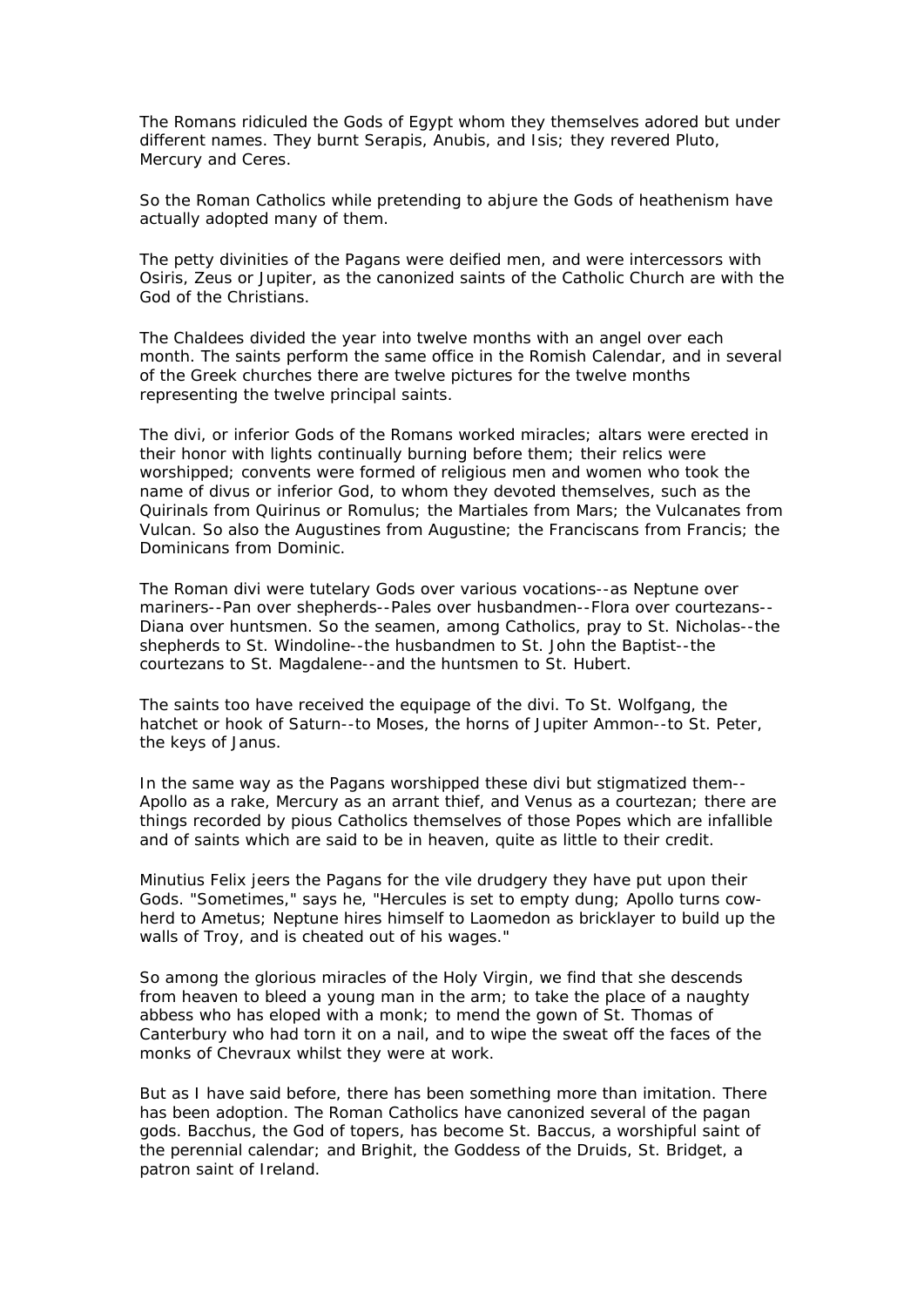The most distinguishing feature of the Roman Catholic religion is the idolatrous worship of the Virgin Mary. It is idolatrous, for to this woman whom it is palpable from Scripture that Christ treated as a being inferior to himself, are rendered prayers and honors as numerous and high as those which are rendered to Him, and in all instances they are placed upon a level with each other.

They have made her immaculate, although she was the wife of a carpenter, and although the. brethren of Jesus are more than once mentioned in the gospels.

And as there was no mention made in Scripture of her death, they inferred that, like Enoch and Elijah and her Holy Son, she had been taken up into Heaven. Upon this bare conjecture, the doctrine was assiduously inculcated into the minds of the ignorant, and a service was introduced into the liturgy called "The Assumption of the Virgin Mary."

Bonaventura who was canonized a saint, and who is spoken of by his brothercatholics as the Seraphic Doctor, wrote a book called "The Imitation of the Virgin Mary," after St. Thomas-a-Kempis' well-known work, in which he exhorts all faithful catholic; to pray to the Virgin Mary by whose intercession their souls may be saved.

In the Psalter which St. Bonaventura edited, he changes in each of the 150 Psalms the word Lord or God, for that of Lady or Mary, interspersing in some much of his own composition, and adding the Gloria Patri to each.

For instance in the 148th Psalm-(page 491 of the Psalter).

"Praise our Lady of Heaven, glorify her in the highest. Praise her all ye men and cattle, ye birds of the heaven and fishes of the sea. Praise her sun and moon, ye stars and circles of the planets. Praise her Cherubin and Seraphin, thrones and dominions and powers. Praise her all ye legions of angels. Praise her all ye orders of spirits on high.

"Let everything that hath breath praise our Lady."

Theophilus Raynaud, a Jesuit of Lyons, in his work entitled Diptycha Mariana thus writes:--

"The torrents of Heaven and the fountains of the great deep, I would rather open than close in homage of the Virgin. And if her son Jesus has omitted anything, as to the pre-eminence of the exaltation of his own mother, I a servant, I a slave, not indeed with effect, but with affection would delight in filling it up."

Again:--

"In like manner are her feet to be blessed with which she carried the Lord, the womb in which she carried him, the heart whence she courageously believed in him and fervently loved him, the breasts with which she gave him suck, the hands with which she nourished him, the mouth and tongue with which she gave to him the happy kisses of our redemption, the nostrils with which she smelled the sweet-smelling fragrance of his humanity, the ears with which she listened with delight to his eloquence, the eyes with which she devoutly looked upon him, the body and soul which Christ consecrated in her with every benediction. And these most sacred members must be saluted and blessed with all devotion, so that separate salutations must be addressed to the several members separately,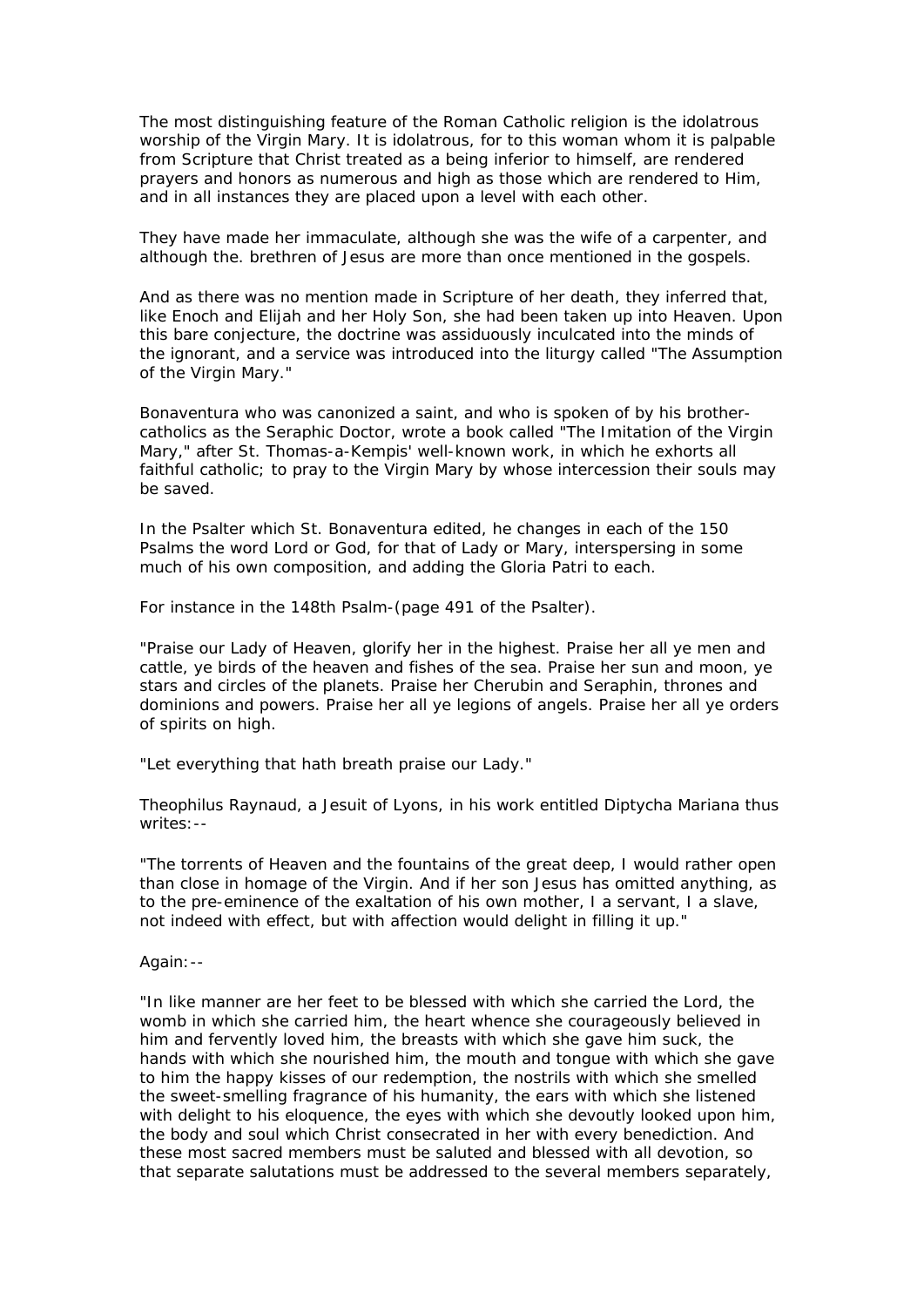namely, Hail Mary! two to the feet, one to the womb, one to the heart, two to the breasts, two to the hands, two to the mouth and tongue, two to the lips, two to the nostrils, two to the ears, two to the eyes, two to the soul and body. And thus in all there are twenty salutations which after the manner of a daily payment with separate and an equal number of kneelings, if it can be done before her image or altar, are to be paid to the glorious Virgin according to that psalm, (144). Every day will I give thanks unto thee and praise THY name for ever and ever."

In the following extract from a little work published at Dublin, 1836, and entitled "The Little Testament of the Holy Virgin," God and the Virgin are placed upon an equality.

"Mary! sacred name under which no one should despair. Mary! sacred name often assaulted but always victorious. Mary! it shall be my life, my strength, my comfort. Every day shall I invoke it and the divine name of Jesus. The Son shall awake the recollection of the mother, and the mother that of the son. Jesus and Mary! this is what my heart shall say at my last hour if my tongue cannot. I shall hear them on my death-bed, they shall be wafted on my expiring breath, and I with them to see THEM, know THEM, bless and love THEM for eternity. Amen."

But she is sometimes made even greater than God.

"My soul," says the blessed Eric Suzon, is in the hands of Mary, so that if the judge wishes to condemn me, the sentence must pass through this clement Queen, and she knows how to prevent its execution."

It even became a custom at one time in their church to date the Christian era not from the birth of the Christ, but from the virgin mother of God. See Emanuel Acosta's Acts of the Jesuits in the East. Dilingæ. 1571. Ad annum usque a Deipara Virgine, 1568.

The question now naturally arises, why does the Virgin Mary receive this worship and these honors which are only due to God.

You will be surprised when I tell you that this also is a remnant of heathenism.

In all nations, long before the Christian era, a female with a child in her arms had been worshipped. Among the Egyptians it was Isis, among the Etruscans it was Venus, among the Phrygians it was Atys.

In fact as Isis was the original of the Proserpine, the Venus, the Diana, the Juno, the Maia and the Cere of ancient Rome, so she was the original of the Virgin Mary of the Roman Catholic Church.

In Montfaucon we find several plates of Isis giving suck to the boy Horus.

In the year 1747, a Mithraic monument was found at Oxford--a female nursing an infant-which Dr. Stukeley proved to be a representation of the Goddess of the Year nursing the God Day.

It is indeed not improbable that Oxford with its seven hills, its river Isis, and the bull in its coat of arms had been established by priests who, like the Druids, were acquainted with Egyptian lore.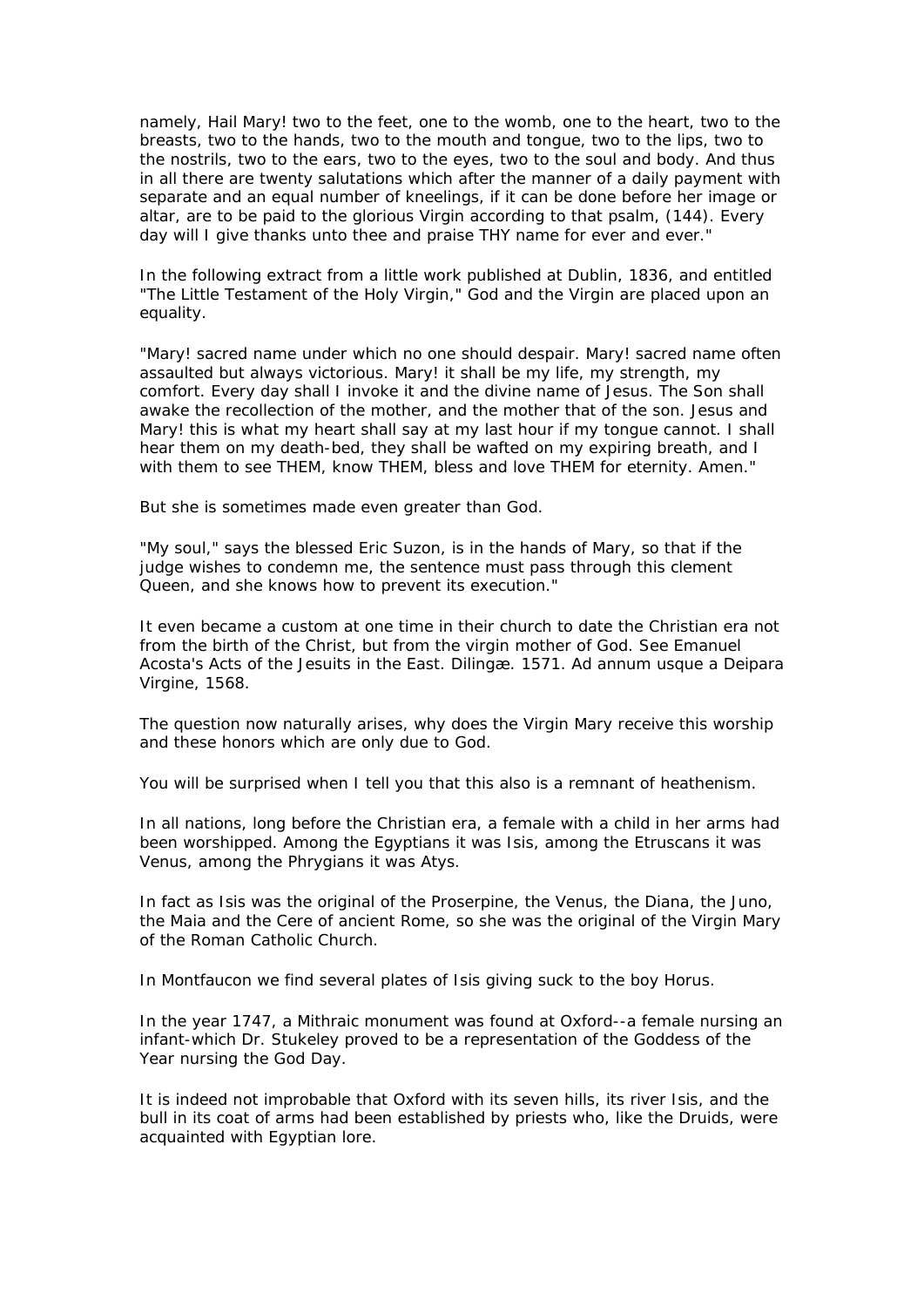An ancient Etruscan monument was discovered at Rome, the precise model of those pictures of the Madonna and her child so common in Italy and throughout the world.

In many churches on the continent, the Virgin Mary is represented with a lily or lotus in her hand. This plant was sacred to Isis, and was held in reverence by the priests of Egypt and of India.

Isis was the wife of Osiris, as the moon was called the wife of the sun.

In the hymn of the Assumption, the Virgin is entreated "to calm the rage of her heavenly husband."

The month of May was sacred to Isis.

It is called by the Papists "Mary's month."

Venus, the Isis of the Romans, was born from the foam of the sea.

In the form of prayer called Litaniæ Lauritanæ, there are more than forty addresses to the Virgin, invoking her as the star of the sea, as the mystical rose, and by a variety of other heathen epithets.

In another prayer she is named amica stella, naufragis, and in Sanval's Historie des Antiquités de Paris, étoile eclantante de la mer.

The chief title of Venus was Regina Cæloium.

And the Holy Virgin is repeatedly invoked in the Romish liturgy as the Queen of Heaven.

Finally, on the 25th of March the ancient Phrygians devoted a festival to the mother of the Gods, which very day still bears among Catholics and their Protestant imitators the name of Lady's Day.

All this does not impeach one iota or tittle of the truth of Christianity. I do not say that the Christians invented a personage, and called her the Virgin Mary. I merely prove that the Roman Catholics pay those idolatrous tributes to the Virgin Mary which their ancestors rendered to Isis in Egypt, or to Venus in Rome, and that they represent her in the same manner.

For instance, in the pictures of the Madonna and the Child, we see the Virgin's head encircled by a crescent halo of light, and the child's by many luminous rays.

The one is a symbol of the new moon sacred to Isis, the latter an imitation of the radiance of the sun of whom Horus was the offspring.

The spires and towers of our churches are also imitated from the pyramids and obelisks of antiquity. These were erected as emblems of the sun's beams which fall pyramidically upon the earth.

Many of the heathen festivals are still celebrated by Christians. In the liturgy of the Greek Church there is a ritual named "The Benediction of the Waters." A wooden temple, richly gilt and hung round with sacred pictures, is erected upon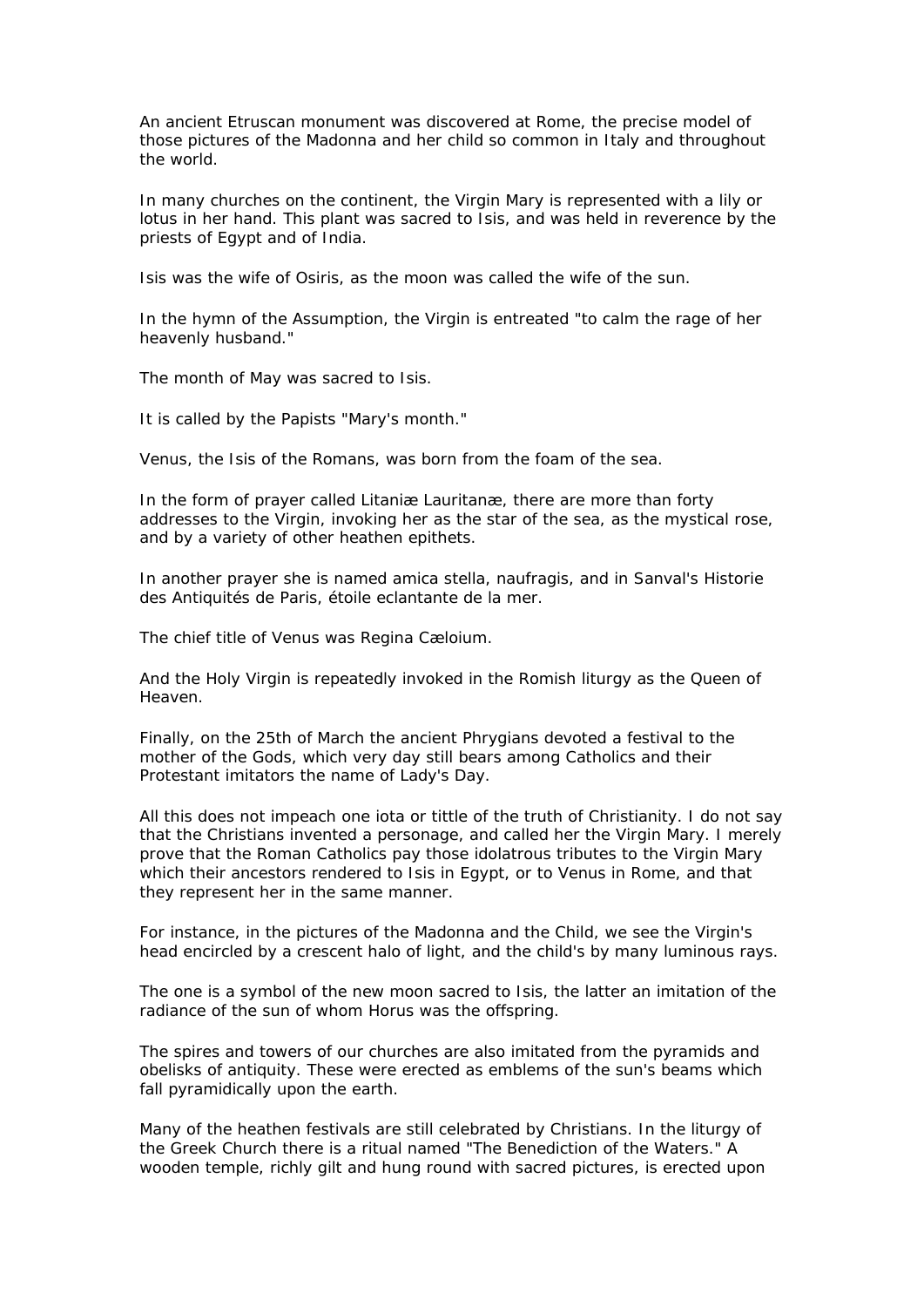the Neva at St. Petersburg when it is frozen, and a procession is formed by the clerks, the deacons, the priests and the bishops dressed in their richest robes, and bearing the tapers and the sacred pictures, and the service is read within the temple.

This is not unlike "The Feast of Lamps" before described, which the Egyptians partly celebrated on the Nile, a river which in one of the prayers of the Greek Church is called "The Monarch of the Floods."

The conception of the Virgin Mary is represented on the same day (the 2nd of February) as that of the miraculous conception of Juno by the ancient Romans. This, says the author of the Perennial Calendar, is a remarkable coincidence.

It is also a remarkable coincidence that the Feast of All-Saints, which is celebrated by the Roman Catholics on the 2nd of November and which retains its place in the Protestant calendar, should have been on the same day as the Festum dei Mortis of the Romans, and should still be annually kept by the Buddhists of Thibet, and by the natives of South America and as a Druidic custom by the rustic classes of Ireland.

It is also a remarkable coincidence that the Romans should have had their Prosipernalia, or Feast of Candles or Candlemass in February-their Palelia, or shepherd's feast on Midsummer Day which is sacred to St. John the Baptist, and that the Romish Carnival should be held at the same time as the ancient Saturnalia, and should resemble so closely those orgies which were of a masquerade character.

Thus we see that the Roman Catholics have been in the habit of celebrating Christian festivals upon days which were held sacred by the heathens. Whether this was from mere slavish imitation, or from a fondness for old associations, or from a desire to sanctify those days unhallowed by paganism it is impossible to say.

One of the most extraordinary examples of this custom is to be found in our grand festival of Christmas.

All will allow, I think, that there is no evidence to prove that the twenty-fifth of December was the actual day upon which Christ was born. And that He really arose on Easter Day can scarcely be believed, since the fixing of that day was not arranged among the early Christians till after swords as well as words had been used in the conflict, and several fierce battles had been fought.

I hope that I shall not weaken the genial feelings with which Christmas Day, that holiday of the year, is greeted by the nation if I expose the real origin of the festival. But that I feel sure is impossible. It would need something more than a few facts from old books to blot out all those happy associations which crowd around that glorious festival, which though it may be celebrated on the wrong day is kept in the right manner.

I may, however, show those Christians who worship the letter and not the spirit, who attach more sanctity to the day than to the festival, who set their children over grave books and who forbid them to laugh on that day when there is a smile even on the poor man's lips, I may show those word-mongers, those silly Puritans, those harsh blunderers in religion what honor they have paid to heathenism all their lives.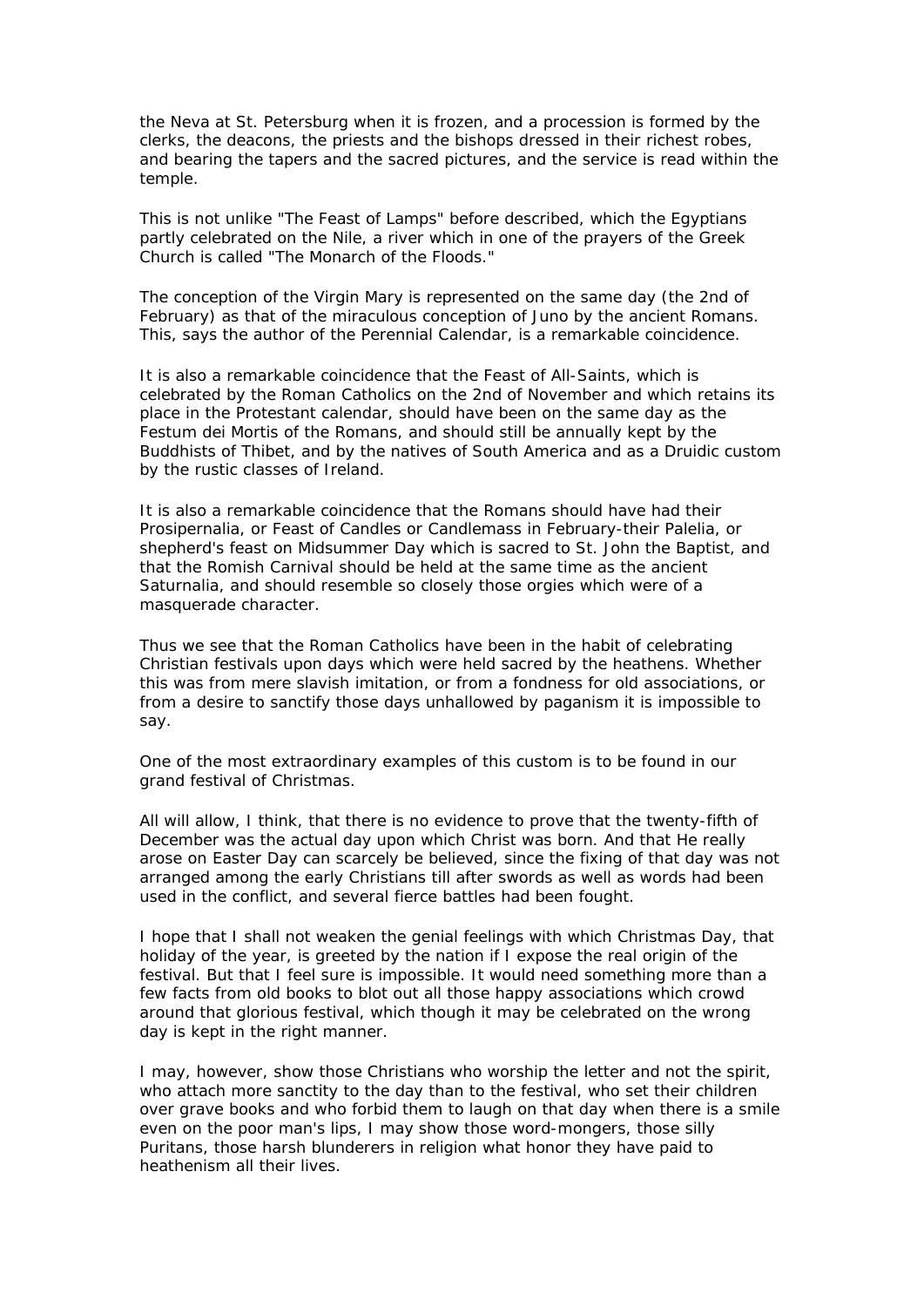The festival of the twenty-fifth of December, which we call Christmas, was observed by the Druids on that day by lighting great fires on the tops of hills. The festival was repeated on the twelfth day afterwards, which we call old Christmas Day.

And even now there are certain rites performed under the sacred mistletoe on Christmas Day which certainly have little to do with Christianity.

The Jews also celebrated a festival on the twenty-fifth of December which -they called \*\*\* or the feast of light, and which Josephus believed to have been instituted by Judas Maccabaeus.

The twenty-fifth of December too was the birthday of the God Mithra, and it was an old custom of the heathens to celebrate the birthdays of their Gods.

And now I will explain when this day was first established as the birthday of Christ. The Cœnobite monks finding that in their monasteries (most of which were pagan seminaries built before the Christian era) a day had been from time immemorial dedicated to the God Sol as his birthday, and that he bore the name of Lord--this Lord they conceived must be their Lord, and after many disputes the twenty-fifth of December was established as the anniversary of Christ, and so the Druidic festival of the winter solstice became a Christian ceremony.

The origin of Sunday is very similar; but while the heathen festival of Christmas has received a Christian name, this has retained its Pagan appellation.

Such was the abhorrence which the early Christians felt for their persecutors, the Jews, that they were wont to reject all that was Jewish, as the first Puritans rejected all that was Romish without considering its intrinsic merits.

God had ordained the seventh day for man's rest and recreation. He had given forth that edict from Mount Sinai not to the Israelites only, but to the whole world. But since the Jews faithfully kept this commandment, the Christians hated the Sabbath and took a step which was wholly unauthorized by their Master, or by any of his Apostles. They changed the day.

They called this new day the Lord's Day, or the Day-of-the-Sun.

The word Lord is heathen, and is equivalent to Baal in Chaldee and to Adonis in Phoenician. It first crept into the Scripture thus:

The Jews, in obedience to the law "thou shalt not take the name of Jehovah thy God in vain," never wrote or spoke His name except on the most solemn occasions. And the first translators to avoid the frequent repetition of the word, first used this hieroglyphic  $**$  and afterwards the term which the Pagans applied to their God Sol, which in Greek was  $2^{04}$ in Latin dominus, in Celtic adon, in Hebrew adoni.

Now the Persians set apart every month four of these Lord's days or lesser festivals to the Sun. On these days, they had more solemn service in their temples than on other days, reading portions of their sacred books and preaching morality.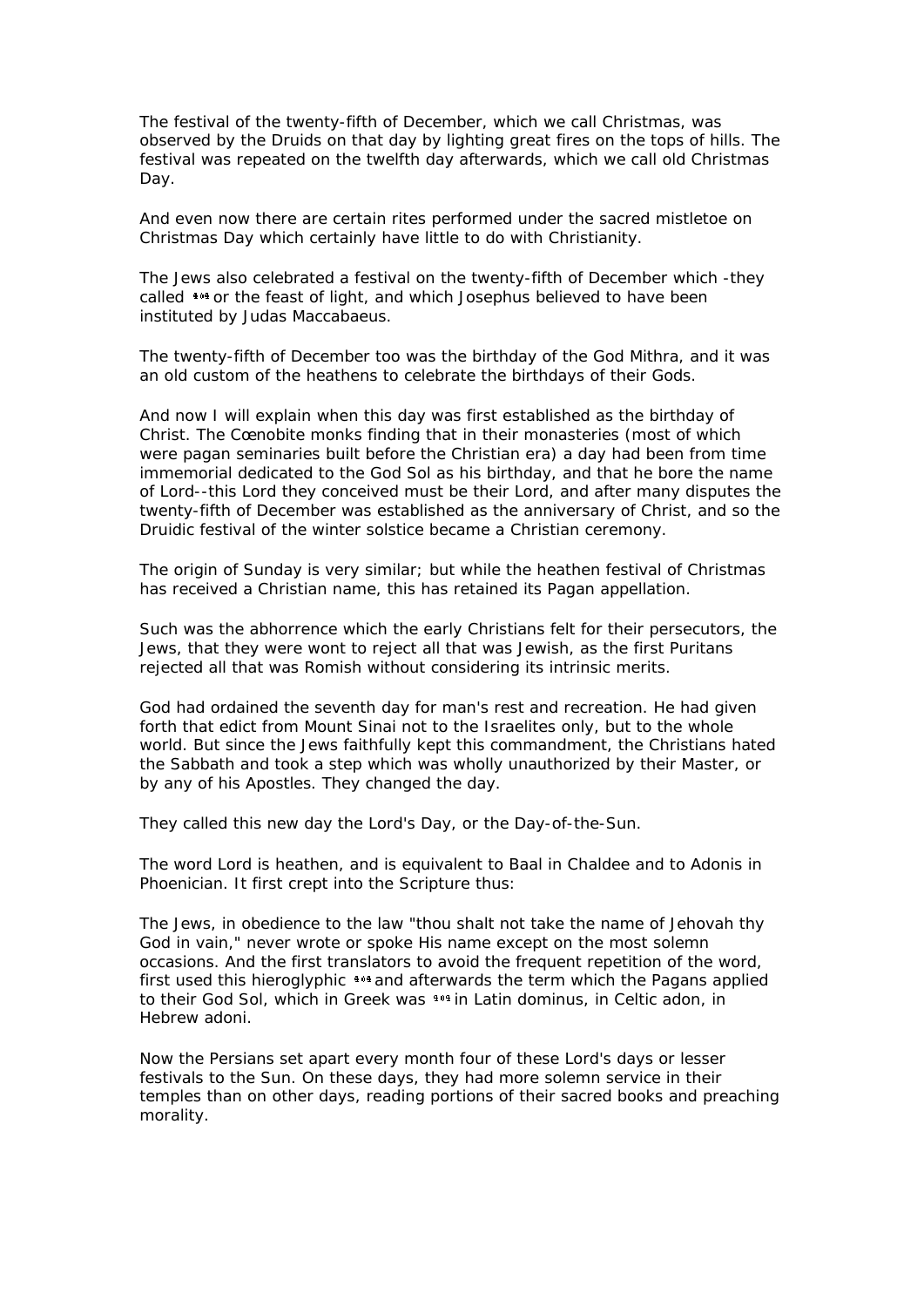But the most curious point of resemblance is that on these days alone they prayed standing. And in the sixteenth canon of the Council of Nice to kneel in prayer on Sundays is forbidden.

Constantine, after pretending to be converted to Christianity, ordered the day Domini invicti Solis to be set apart for the celebration of peculiar mysteries in honor of the great god Sol.

The early Christians were accused by the heathens of worshipping the sun, and Justin, as if loathing the very name of the Jewish Sabbath, preferred writing of it the day-of-the-sun.

Since it would be now almost impossible to restore our weekly day of rest to that day which God thought fit to appoint, and which man thought fit to alter, I may be blamed for having made these disclosures which certainly do not redound to the honor of our religion.

But I have had my reason. It is to show the folly of those who go wordmongering, to make triumphant comparisons between the Day-of-the-sun as observed by Christians, and God's Sabbath as observed by Jews; who bring out their religion, their consciences, their bibles, their sternest faces and their best clothes upon this day, and who believe or seem to believe that God sleeps all the week, and that if they go to church on Sunday they succeed in deceiving him.

It is not at this hour or at that hour that God is to be worshipped. Lip-services resemble the treacherous kisses of a Judas, and the heart does not naturally aspire towards heaven at the striking of a clock or at the ringing of a church bell.

Before concluding this chapter, I should wish to exculpate myself from the supposition that I have written in an unjust spirit against the members of the Roman Catholic Church.

I know that they can boast of many devout disciples-of many enterprising missionaries-of many conscientious priests. I know that they are not now more foolish and bigoted than the members of the Protestant churches, as in former times the murderers of St. Bartholomew were no worse than the cruel Calvin, nor Bloody Mary than James the First. In those days a remnant of the horrible custom of human sacrifice was preserved by all alike. They martyred those of the same religion as themselves but not of the same sect, burning them, drowning them, tearing them limb from limb like the Pagans of old, as offerings to a kind and gracious God.

It is true that the Roman Catholics were the most ruthless in barbarity and the most ingenious in torture, but it was because they possessed the most power.

I know that Roman Catholic priests do not really worship those images of the saints to which they bend their knees. But though they are not idolaters themselves, it cannot be denied that they have taught their disciples to be idolaters.

I do not suppose that men of genius or even of education ever yet were, or ever could be image worshippers.

Listen to these words of the Emperor Julian, written in an age that is supposed to have been enslaved in idolatry :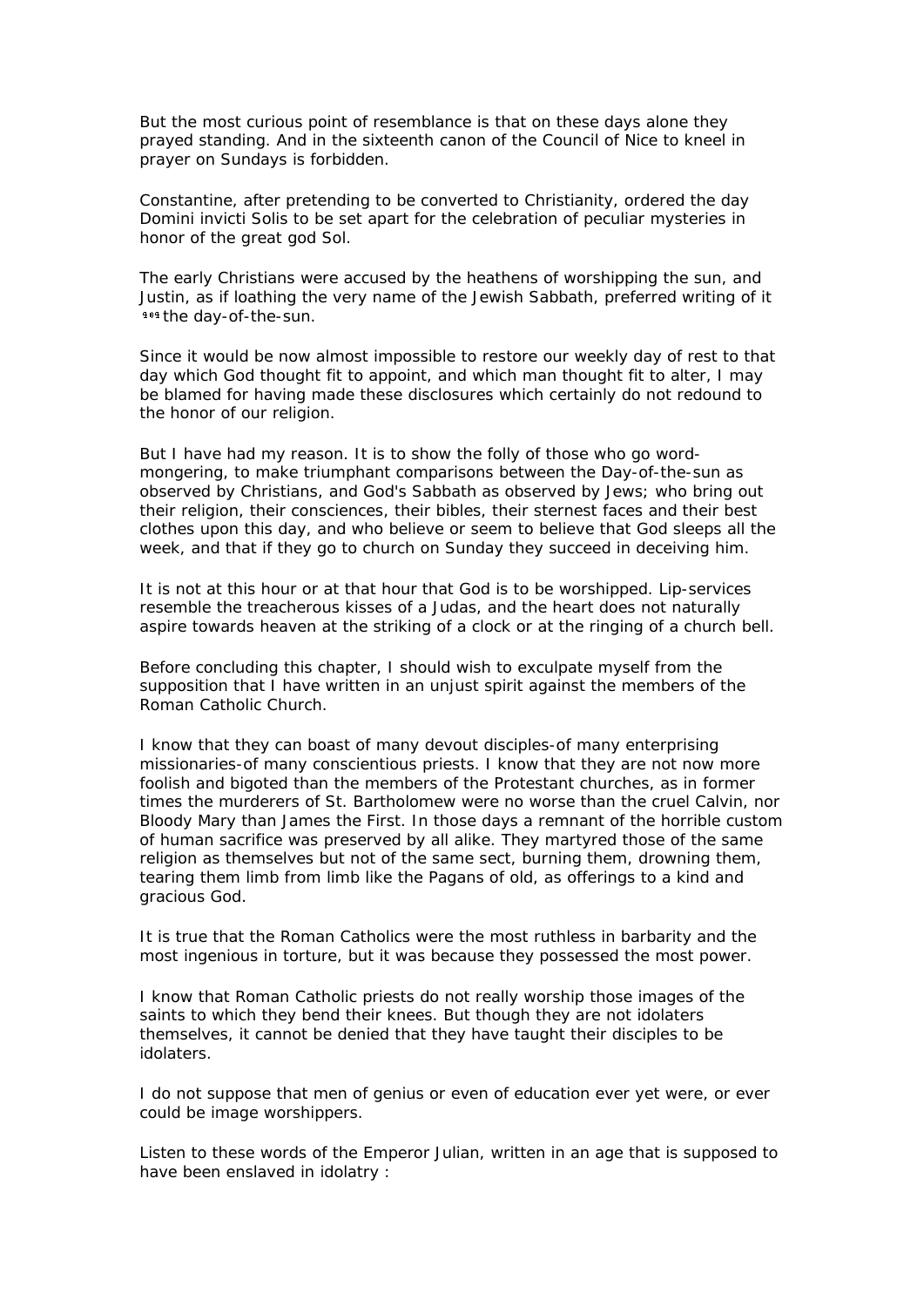"The statues of the gods, the altars that are raised to them, and the holy fires that are burnt in their honor have been instituted by our fathers as signs and emblems of the presence of the Gods, not that we should regard them as Gods, but that we should honor the Gods in them."

I might quote fifty other passages to prove that in all idolatrous nations the priests and philosophers, though affecting to be image-worshippers, have in their hearts scorned those pieces of wood and stone to which their dupes so devoutly kneeled.

In papistry, there are as many dupes and as much idolatry as ever existed in Egypt, in Italy, or in Greece.

Witness a Roman Catholic service, and you will see heads bowed before stoneimages and prayers, murmured not in mere reverence but in actual adoration.

Study the doctrine of Transubstantiation. Is not that an instance of the emblem being forgotten in the God?

These abuses are melancholy to contemplate, for these alone it is which hold two Christian churches asunder. These with the Platonic dogma of purgatory upon which no man can decide, and upon which therefore it is foolish for man to contend.

English priests beware how you nurse idolatry; for those who do so, enchain not only others but themselves.

In the reign of Peter the Great, a law was passed by a synod of the Greek Church in Russia enacting that the use of pictures in churches was contrary to the principles in Christianity, and that all such should be removed from places of worship.

The Emperor sanctioned this law, but feared to put it into execution lest it should cause a general insurrection.

Superstition, born of Satan, fed and fostered by priests, like a hideous cuttle-fish has cast its white and slimy arms around the Harlot of Babylon, and. has bedaubed her with its black blood. Now she loves this blood and knows not that it defiles her; she loves these embraces and knows not that they enslave her. But some day aspiring to be free, she will attempt to rise from her grave of sand and foul weeds; and then seizing her in its horrible arms, that demon who so long has triumphed over her will sink with her forever beneath the waves.

# **II. IN THE EMBLEMS OF FREEMASONRY.**

THERE is a divine and hidden science whose origin can only be discovered by the wavering lights of tradition, whose doctrines and purposes are enveloped in sacred mysteries.

It is now degenerated into a society of gluttons and wine-bibbers, who yawn while their Masters expound to them those emblems which have excited the wonder of the greatest philosophers of the past, and who deem that the richest gem of freemasonry, is the banquet which closes the labor of the Lodge.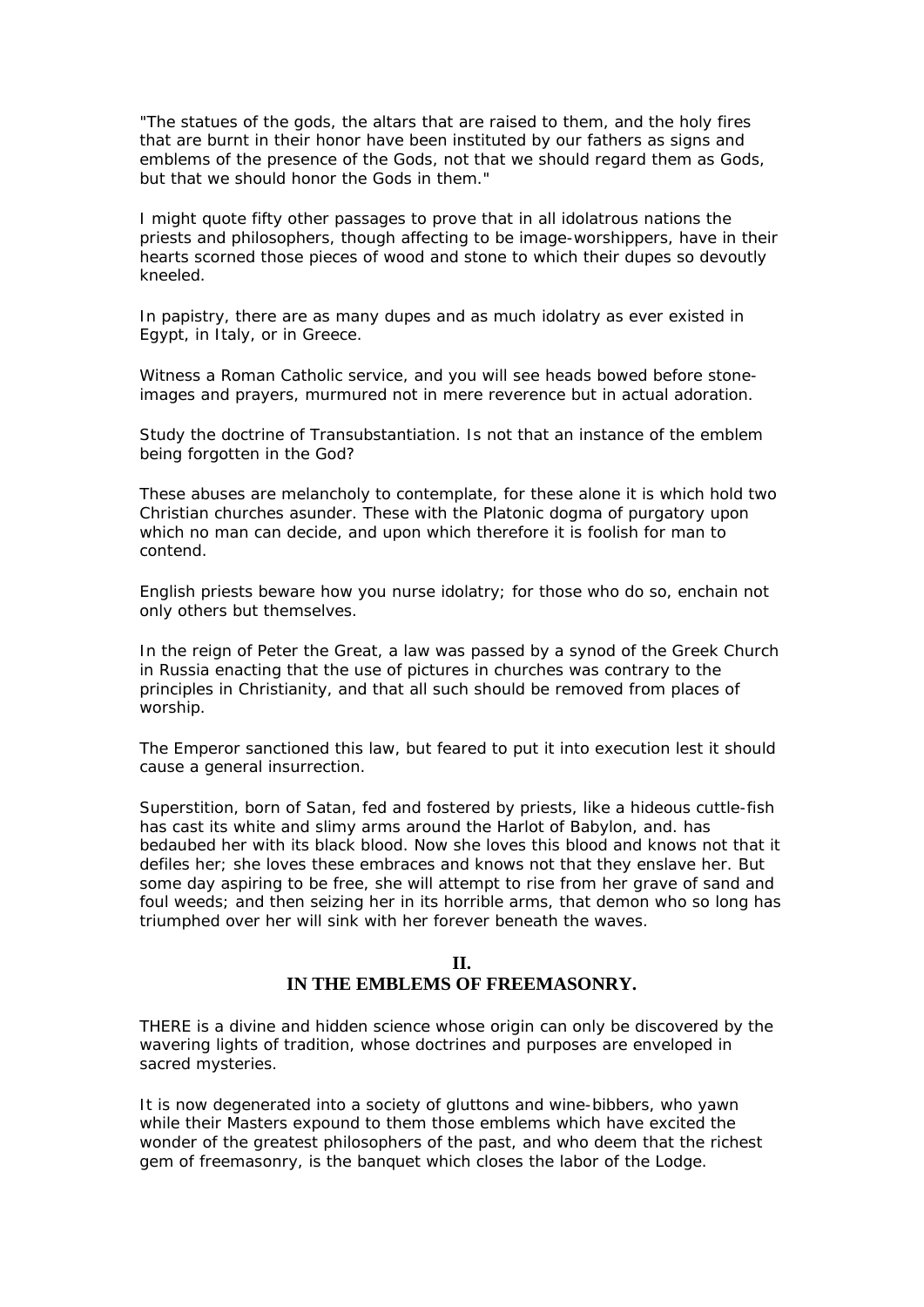And yet this order can boast of some learned and intellectual men, who endeavor to find the key to the hidden language of symbols, and who appreciate at its true value the high honors which the initiated are permitted to enjoy.

In spite of the abuses with which it has been degraded, in spite of the sneers with which the ignorant revile it, this institution still possesses much that is holy and sublime.

No feelings can be compared with those which a young man feels when, attired in strange array, blind-folded, the dagger pointed to his naked left breast, he is led through the mystic labyrinth, whose intricate ways are emblematical of the toilsome wanderings of his soul.

The strains of solemn music-the mysterious words-the low knock at the portal- the sudden blaze of light--and the strange sight which await his eyes feeble and fluttering from their long imprisonment.

What awe he feels, as kneeling on his right knee, his left hand placed upon the Book of the Law, encircled by the Masters in their robes of office, and the two white wands held over his head in the form of a cross, he takes the oath of secrecy and faith, "to hail, conceal and never reveal the hidden mysteries of the fellowship" to which he is now admitted.

And what pride flushes in his heart when the secret signs and key-words are imparted to him, and when the white apron, a badge more glorious than the fabled Golden Fleece, or the Roman Eagle is tied round his waist.

Surrounded by all those signs and symbols by which the ancient nations were wont to express the power and presence of God, the Mason's Lodge resembles a scene of enchantment in the midst of this wilderness which we call the world. And those who are thus assembled together in mystic robes, seem spirits of another age, who have returned to hold their hidden meetings once more in the catacombs of the Egyptian pyramids, or in the cavern-temple sacred to Mithra, or in the subterranean labyrinths of the holy Druids.

The brethren seated in a circle, one of the Masters arises and advances to the midst. He relates to them a tradition of the origin of their craft.

"After the sun had descended down the seventh age from Adam before the flood of Noah, there was born unto Methusael, the son of Mehujael, a man called Lamach who took unto himself two wives. the name of the one was Adah, of the other Zillah. Now Adah his first wife, bare two sons--the one named Jabel and the other Jubal. Jabal was the inventor of geometry and the first who built houses of stone and timber, and Jubal was the inventor of music and harmony. Zillah, his second wife, bare Tubal Cain, the instructor of every artificer in brass and iron, and a daughter called Naamah who was the founder of the weaver's craft.

"All these had knowledge from above, that the Almighty would take vengeance for sin either by fire or by water, so great was the wickedness of the world. So they reasoned among themselves how they might preserve the knowledge of the sciences which they had found, and Jabal said that there were two different kinds of stone of such virtue that one would not burn and the other would not sink--the one called marble and the other latres. They then agreed to write all the science that they had found upon these stones.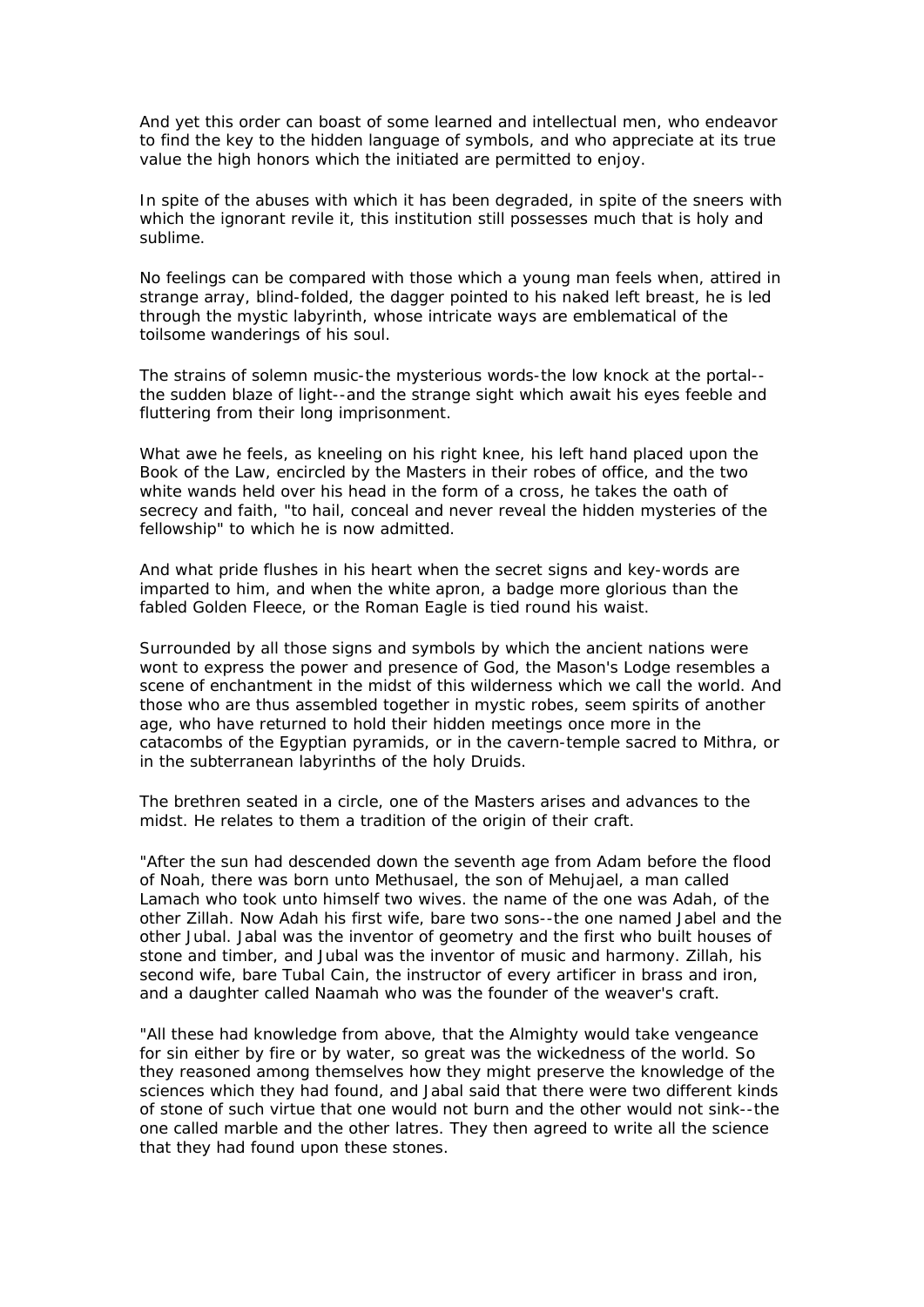"After the destruction of the world, these two pillars were discovered by Hermes, the son of Shem. Then the craft of masonry began to flourish, and Nimrod was one of the earliest patrons of the art. Abraham, the son of Jerah, was skilled in the seven sciences and taught the Egyptians the science of grammar. Euclid was his pupil, and instructed them in the art of making mighty walls and ditches to preserve their houses from the inundations of the Nile, and by geometry measured out the land, and divided it into partitions so that each man might ascertain his own property. And he it was who gave masonry the name of geometry.

"In his days, it came to pass that the sovereign and lords of the realm had gotten many sons unlawfully by other men's wives, insomuch that the land was grievously burdened with them. A council was called but no reasonable remedy was proposed. The king then ordered a proclamation to be made throughout his realms, that high rewards would be given to any man who would devise a proper method for maintaining the children. Euclid dispelled the difficulty. He thus addressed the king: 'My noble sovereign, if I may have order and government of these lord's sons, I will teach them the seven liberal sciences, whereby they may live honestly like gentlemen, provided that you will grant me power over them by virtue of your royal commission.'

"This request was immediately complied with, and Euclid established a Lodge of Masons."

This tale is curious as being the earliest account of an educational institution.

There are various traditions of minor interest relating to the patriarchal ages and to the wanderings of the Israelites in the wilderness.

The Freemasons claim descent from that body of builders who, some from Phœnicia, and some from India, came to Jerusalem to erect the temple of Solomon. They also assert that these masons were governed by the same laws, and united by the same ties as those of the modern order, and in the initiation of a Master-mason the following tradition is related respecting the death of the Phœnician Hiram Abiff, the master architect who directed the building of the temple:

"There were fifteen fellow-craftsmen, who finding that the temple was almost finished, and that they had not received the master's word because their time was not come, agreed to extort it from their master, the skilful Hiram Abiff, on the first opportunity, that they might pass for masters in other countries and have masters' wages. Twelve recanted and the other three determined to carry out the plot. Their names were Jubela, Jubelo, and Jubelum. These three crafts knowing that it was always the master's custom at twelve at noon, when the men were called off to refreshment, to go into the sanctum sanctorum to pray to the true and living God--they placed themselves at the three entrances to the temple, viz., at the west, south and east doors. There was no entrance in the north, because thence the sun darts no rays. Thus they waited while he made his prayer to the Lord, to have the word or grip as he came out, or his life. So Hiram came to the east door, and Jubela demanded the master's word. Hiram told him he did not receive it in such a manner but he must wait, and time and a little patience would bring him to it, for it was not in his power to deliver it except the three Grand Masters were together, viz: Solomon, King of Israel, Hiram, King of Tyre, and Hiram Abiff.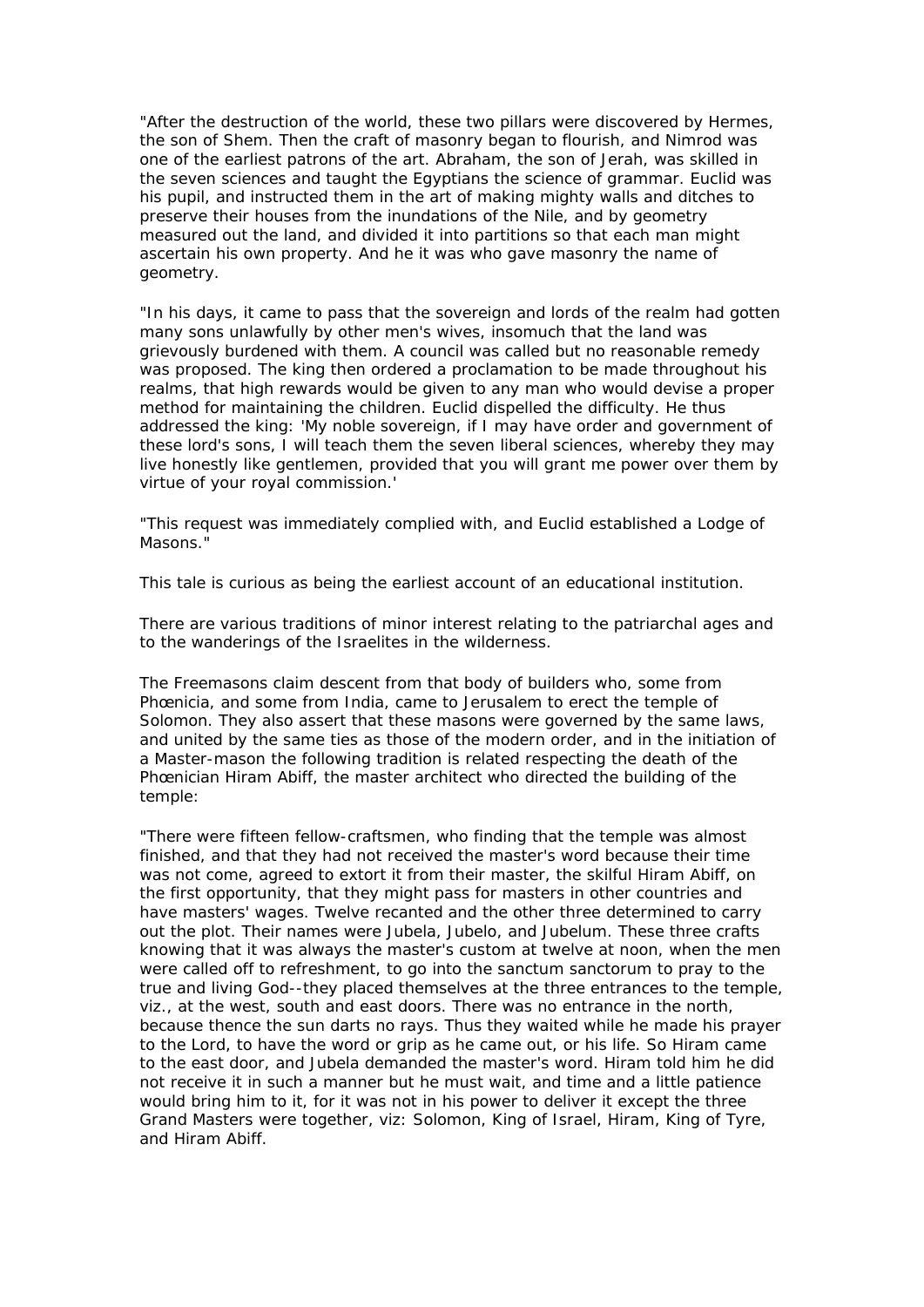"Jubela struck him across the throat with a 24-inch gauge. He fled thence to the south door where he was accosted in the same manner by Jubelo to whom he gave a similar answer, and who gave him a blow with a square upon his left breast. Hiram reeled but recovered himself, and flew to the west door where Jubelum gave him a heavy blow upon the head with a common gavel or setting maul which proved his death.

"After this they carried him out of the west door and hid him in a heap of rubbish till it was twelve at night, when they found means to bury him in a handsome grave, six feet east and west, and six feet in height.

"When Hiram was missed, King Solomon made great inquiry after him, and not hearing anything of him supposed him to be dead. The twelve crafts that had recanted hearing the said report, and their consciences pricking them, went and informed King Solomon with white aprons and gloves as tokens of their innocence. King Solomon forthwith sent them in search of the three murderers who had absconded, and they agreed to make the pursuit in four parties, three going north, three south, three east, and three west.

"As one of these parties traveled down to the sea of Joppa, one of them sitting himself down to rest by the side of a rock, heard the following lamentations proceed from a cleft within:--

"'O that I had my throat cut across, and my tongue torn out by the root, and buried in the sands of the sea at low water a cable length from the shore, where the tide doth regularly ebb and flow twice in the course of the twenty-four hours, than that I had been concerned in the death of our master Hiram.'

And then another voice:

"'Oh! that I had my heart torn from under my naked left breast, and given to the vultures of the air as a prey, rather than I had been concerned in the death of so good a master.'

"'But oh!' cried Jubelum. I struck him harder than you both, for I killed him. Oh! that I had had my body severed in two, one part carried to the south, and the other to the north, my bowels burnt to ashes and scattered before the four winds of the earth, rather than I had been concerned in the death of our master Hiram.'

"The brother that heard these sorrowful lamentations hailed the other two, and they went into the cleft of the rock and took them and bound them, and brought them before King Solomon, when they owned what had passed, and what they had done, and did not desire to live, therefore King Solomon ordered their own sentences to be executed upon them, saying, 'They have signed their own deaths, and let it be upon them as they have said.'

"'Jubela was taken out, and his throat cut across, and his tongue torn out by the root, and buried in the sands of the sea at low water, a cable length from the shore, where the tide did regularly ebb and flow twice in the course of the twenty-four hours.

"Jubelo's heart was torn from under his naked left breast, and was given to the vultures of the air as a prey.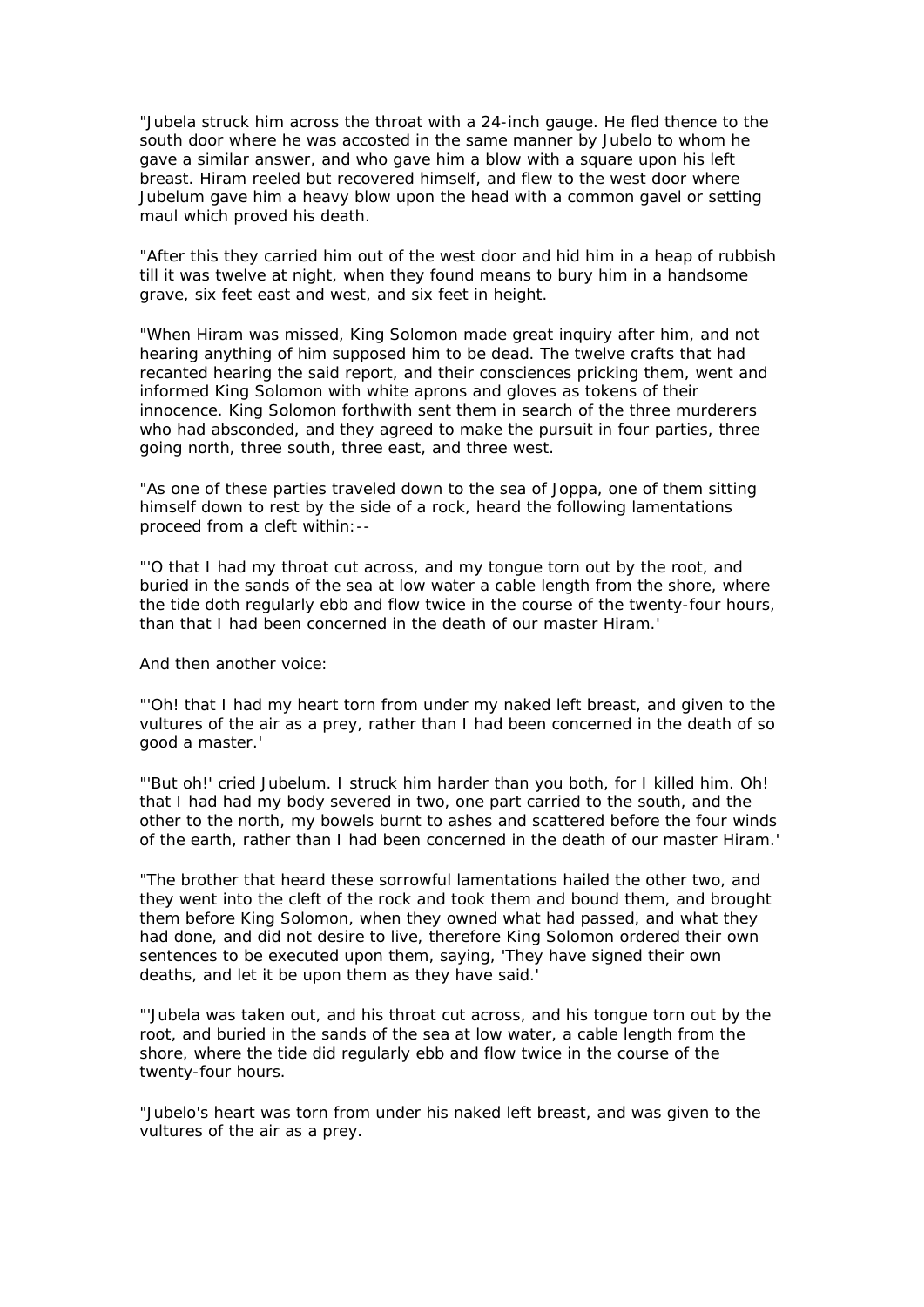"Jubelum's body was severed in two, one part was carried to the north, the other to the south, his bowels were burnt to ashes and scattered to the four winds of the earth."

The real secret of Freemasonry, viz., its origin and purport, as yet remain an enigma and will probably ever remain so.

There are some authors who have fixed the source of this sacred and mysterious fountain within the oaken groves of the extinguished order of the Druids.

Who assert that when Druidism was proscribed, its priests adopted various disguises and carried their learning into various professions. Some became school-masters and taught science to the youth of Britain, as they had once done in the forest seminaries of Mona. Some fortune-tellers, the parents of the tribes of gypsies who still retain a kind of brotherhood united by oaths and secret signs, and who at one time possessed so strange an ascendancy over the minds of the vulgar.

And others who formed themselves into a community resembling, if not in their power, at least in their unanimity, that ancient body of priests who had once been the sovereigns of Britain.

At first I was inclined to believe that such was really the case, and that Freemasonry was no more than a reproduction of Druidism in the Middle Ages. On searching for materials, I met with evidence in limine which tended to confirm me in this conviction. There was a manuscript discovered in the Bodleian Library at Oxford in 1696, which was supposed to have been written about the year 1436. It purports to be an examination of one of the brotherhood by King Henry VI, and is allowed by all masonic writers to be genuine.

Its title is as follows: "Certain questions with answers to the same concerning the mystery of masonry written by King, Henry the Sixth and faithfully copied by me John Leylande, antiquarian, by command of his highness."

I give an extract modernizing the English of the original, which, though quaint, would be unintelligible to all but antiquaries:--

"What mote it be? It is the knowledge of nature, and the power of its various operations; particularly the skill of reckoning, of weights and measures, of constructing buildings and dwellings of all kinds, and the true manner of forming all things for the use of man.

"Where did it begin ?-it began with the first men of the East, who were before the first men of the West, and coming with it, it hath brought all comforts to the wild and comfortless.

"Who brought it to the West?--the Phoenicians who, being great merchants, came first from the East into Phoenicia, for the convenience of commerce, both East and West by the Red and Mediterranean Seas.

"How came it into England?--Pythagoras, a Grecian, traveled to acquire knowledge in Egypt and in Syria, and in every other land where the Phoenicians had planted masonry; and gaining admittance into all lodges of masons, he learned much, and returned and dwelt in Grecia Magna, growing and becoming mighty wise and greatly renowned. Here he formed a great lodge at Crotona, and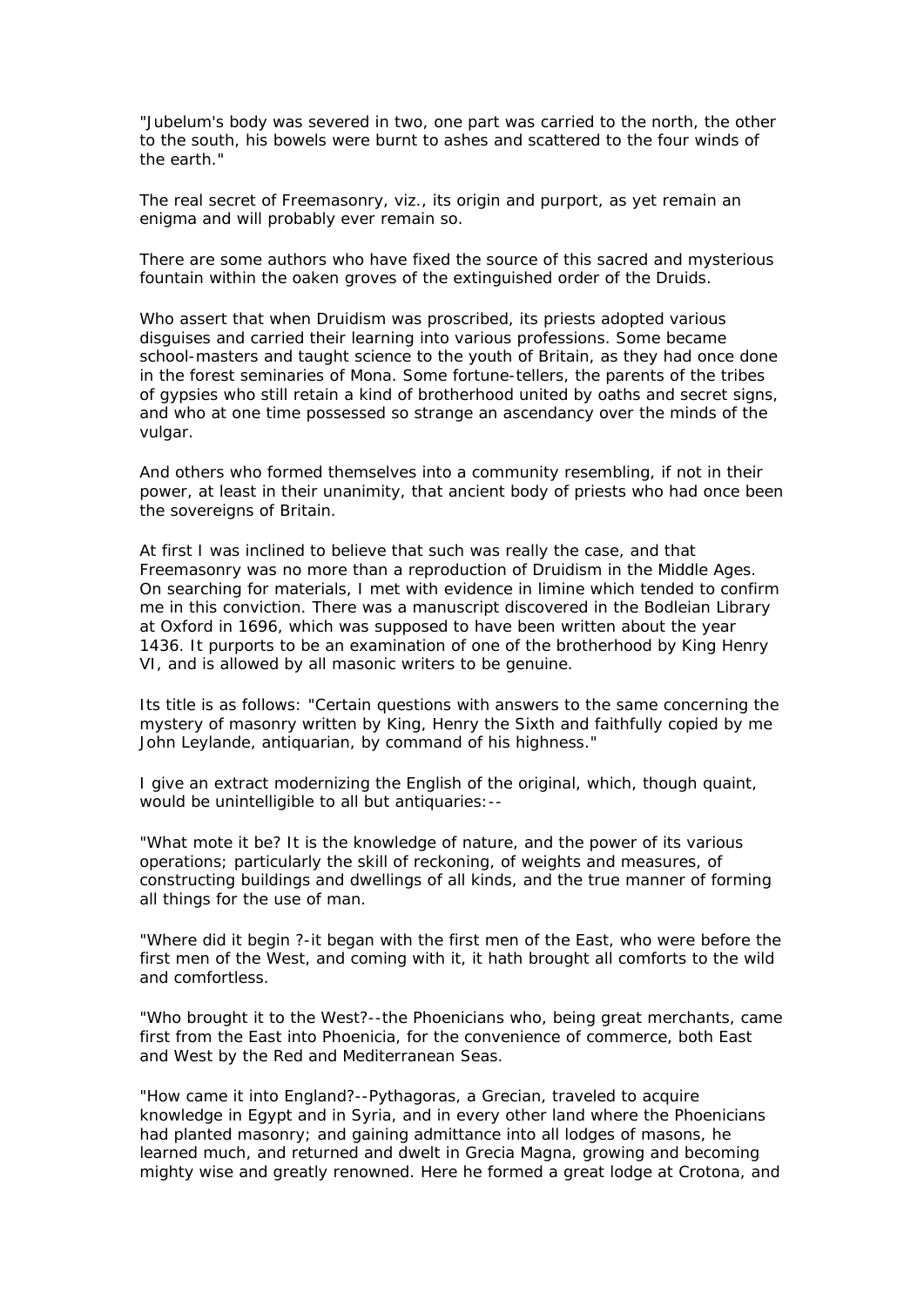made many masons, some of whom traveled into France, and there made many more, from whence, in process of time, the art passed into England."

This, I need not remind the reader, is a story very similar to those current respecting the first planting of Druidism in Britain.

I also discovered as I thought, a key to the tradition of Hiram Abiff, which I have just related, viz., that it was simply the story of Osiris (killed by Typhon the Evil Spirit, buried in a coffin and found by Isis) so corrupted by modern Masons.

In the continuation of the story of Hiram, it is stated that the twelve crafts on discovering his body were unable to raise it, and that King Solomon ordered a lodge of master-masons to be summoned and said, "I will go myself in person and try to raise the body by the master's grip or the lion's paw.

By means of this grip the Grand-Master Hiram was raised.

Now in a figure painted on a mummy at the Austin Fryar's of La Place des Victores, representing the death and resurrection of Osiris, is seen an exact model of the position of the master-mason as he raises Hiram.

Jubela, Jubelo, Jubelum are merely variations from the Latin word jubeo, I command. The pretended assassins are represented as demanding the master's grip and word from Hiram in an imperious manner.

A more satisfactory proof of the truth of this statement is contained in an astronomical notion of the Hindoos, whose Chrisna is the same as the Osiris of the Egyptians.

The Decans, or Elohim, are the gods of whom it is said the Almighty created the Universe. They arranged the order of the zodiac. The Elohim of the summer were gods of a benevolent disposition: they made the days long, and loaded the sun's head with topaz. While the three wretches that presided in the winter at the extreme end of the year, hid in the realms below, were, with the constellation to which they belonged, cut off from the rest of the zodiac; and as they were missing, were consequently accused of bringing Chrisna into those troubles which at last ended in his death.

Even allowing these premises to be true, it does not necessarily follow that the traditionary account of the building of Solomon's Temple by masons was also allegorical.

And indeed there is so much that is purely Hebrew in ceremonial masonry, that one is almost forced to believe that the Freemasons of the present day are really descended from a body of architects, who, like the Dionysiacks of Asia Minor, were united into a fraternal association and who erected the temple of Solomon.

In these ceremonies, however, and in their emblems there is much also that is Druidic, and if Freemasonry did not emanate from Druidism, there can be no doubt that it sprang from the same origin.

I will trace out the affinity between the Masonic Order of the Present, and the Druid Order of the Past. It shall be for the reader to decide whether these Masonic usages are vestiges of Druidism, or mere points of family resemblance.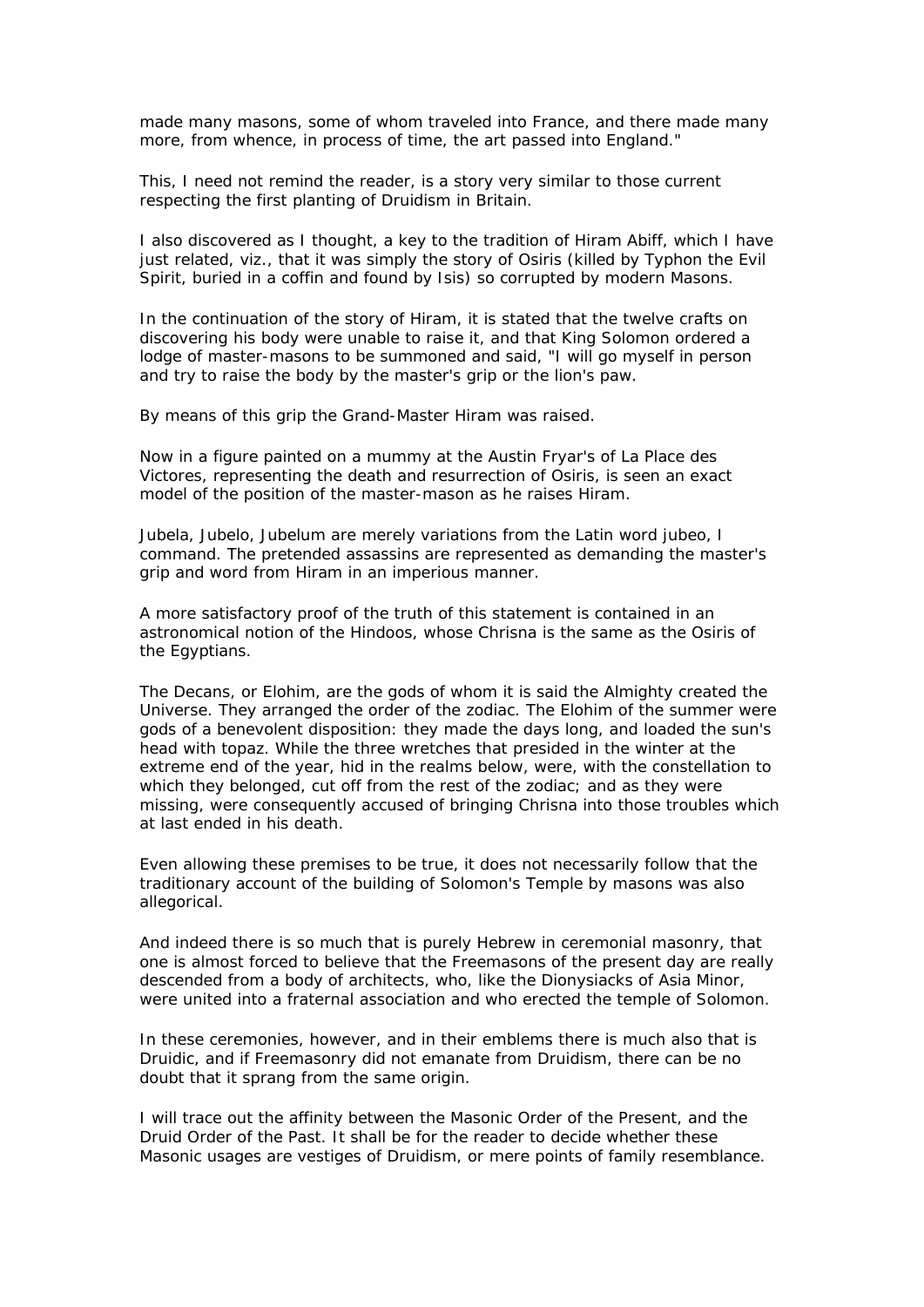The initiations of Masons are so similar to those of the Druids, that any Mason reading my article upon the subject must have been struck by the resemblance.

The ovade wore a gold chain round his neck. And the apprentice when initiated has a silk cord, in masonic parlance a cable-tow, suspended from his throat. Like the ovade, the apprentice is blindfolded, and as the former was led through the mazes of a labyrinth, the latter is led backwards and forwards, and in various directions.

Thunder and lightning were counterfeited in the initiation of a Druid, and in that of the Royal Arch the Companions fire pistols, clash swords, overturn chairs, and roll cannon balls across the floor.

The tiler stands at the door with a drawn sword.

And tests of fortitude though less severe than in former times are not unknown among Masons. The following arduous trial was used in the Female Lodges of Paris:--

"A candidate for admission was usually very much excited. During a part of the ceremony she was conducted to an eminence, and told to look down at what awaited her if she faltered in her duty. Beneath her appeared a frightful abyss in which a double row of iron spikes were visible. No doubt her mind was in a chaos of fanaticism, for instead of shrinking at the sight, she exclaimed "I can encounter all," and sprang forward. At that moment a secret spring was touched, and the candidate fell not on the spikes, but on a green bed in imitation of a verdant plain. She fainted but was soon recovered by her friends, when the scene having changed she was reanimated and soothed by the sweet strains of choral music."

I have already shown, I trust conclusively, that the Druidic mysteries were founded on those of the Egyptians, and were analogous to those of Tyre, Persia and Hindostan; and that their moral doctrines and pristine simplicity of worship were those of the Hebrew Patriarchs.

It will be easy to show that those of Freemasonry, if not a mere perpetuation of the Druidic were derived from the same fountains, and that the secrets of this science and philosophy are hidden from us by the veil of Isis.

To the Egyptian candidate on his- initiation, the Hierophant displayed the holy volume of hieroglyphics which he then restored to its repository.

So when the eyes of the apprentice are first released from darkness, he beholds the volume of the sacred law.

During the Persian initiations, the doctrine was enforced ex cathedra, from the desk or pulpit. So the Grand Master sits on a throne before which the candidate kneels, pointing a dagger to his naked left breast and two white wands being crossed above his head.

On the seal of the ancient Abbey of Arbroath in Scotland, is a representation which bears a curious resemblance to the engraving on a seal used by the priests of Isis, and which Plutarch describes in his Essay on Isis and Osiris--a man kneeling, his hands bound, and a knife at his throat.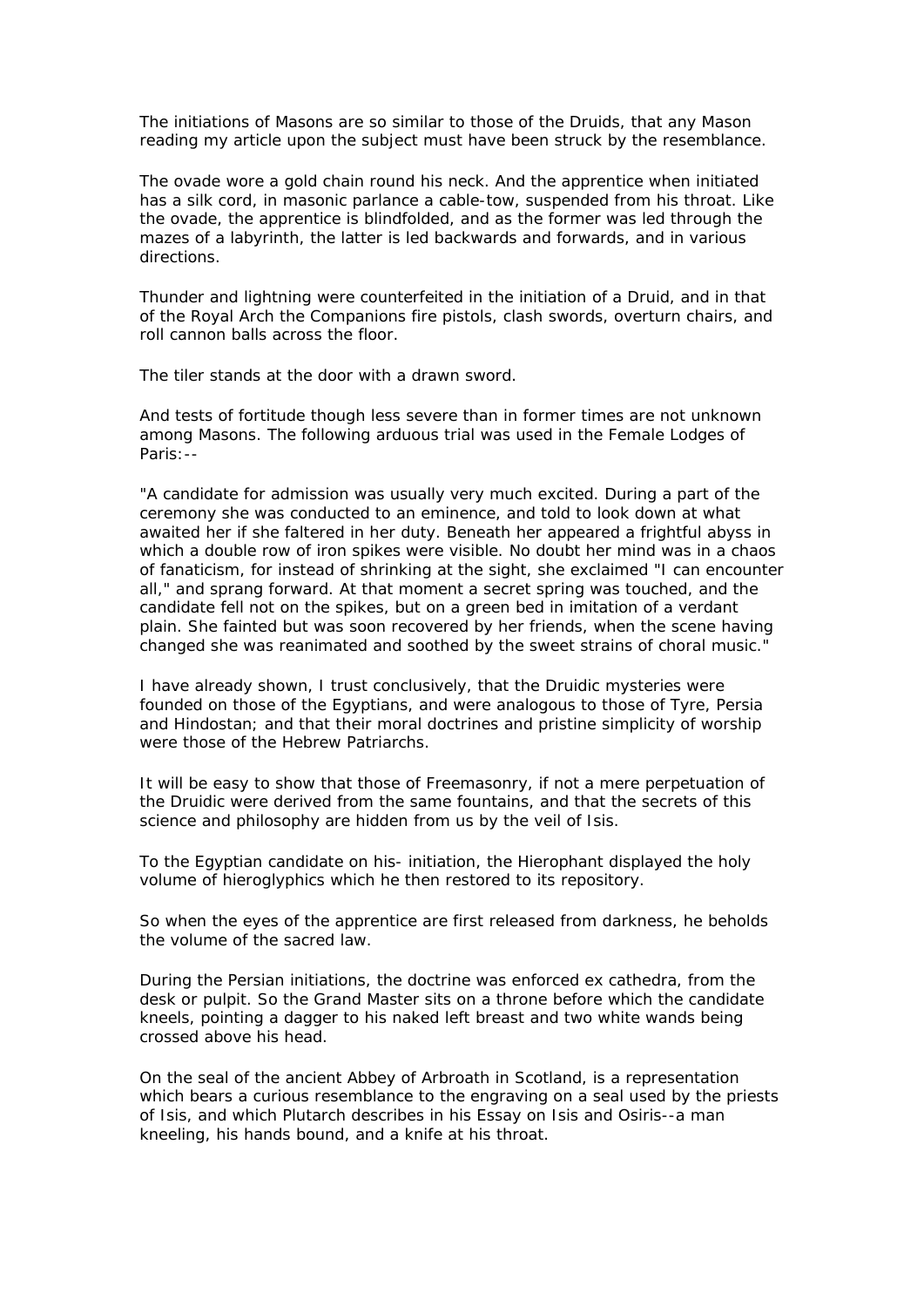In all the ancient mysteries before an aspirant could claim participation in the higher secrets of the institution, he was placed within the pastos or bed, or coffin, and was subjected to a confinement in darkness for a certain time.

This I have described to be practiced by the Druids. In some of their labyrinths, discovered in France, the remains of cells have been found, and there was a dark cell of probation recently standing near Maidstone, Kitt's Cotti House--from Ked (or Ceridwen) the British Isis, and cotti an ark, or chest.

So in the initiation of a Master Mason, the candidate is in some lodges buried in a coffin to represent the death of the murdered Hiram Abiff.

The grand festival of Masonry is on Midsummer Day, which was also the grand festival of the Druids.

The processional movements of the Masons as of the Druids were mostly circular.

I have already instanced the symbol by which the Jews expressed the word 'Jehovah.' This letter  $404$  jod was believed by them to denote the presence of God, especially when conveyed in a circle \*\*Masons also have a word which they are not allowed to pronounce except in the presence of a full lodge, and they pay peculiar reverence to a point within a circle.

Some of the Druidic monuments are simple circles with a stone standing in the midst, and the boss in the centre of their circular shields had probably the same signification.

The Masonic Lodge, like all Pagan temples, is built due east and west. Its form is an oblong square which the ancients believed to be the shape of the world. In the west are two pillars surmounted by globes. The one on the left is called Boaz, and is supposed to represent Osiris or the sun, the other Jachin, the emblem of Isis or the moon. The floor is mosaic, and the walls are adorned with the various symbols of the craft.

The cross is one of the chief emblems in Masonry as it was in Druidism, and in all the Pagan religions. The Taw  $\ast$ <sup>0</sup> is a badge in Royal Arch Masonry, and almost all the other varieties of the symbol are used in Masonry.

The key and the cross-keys are also mosaic symbols. They are supposed to be astronomical signs of Anubis, or the Dog-Star.

An ear-of-corn is a prominent emblem in Masonry, proving that the order did not confine their intellects and their labors to the building of houses, but devoted themselves also to agriculture.

A sprig of acacia is one of the emblems revered by the Masons, and answers to the Egyptian lotus, to the myrtle of Eleusis, to the golden branch of Virgil and to the Druidic mistletoe. It is curious that Houzza which Mahomet esteemed an idol- -Houzza so honored in the Arabian works of Ghatfân Koreisch, Kenanah and Salem should be simply the acacia. Thence was derived the word huzza! in our language, which was probably at first a religious exclamation like the Evohe! of the Bacchantes.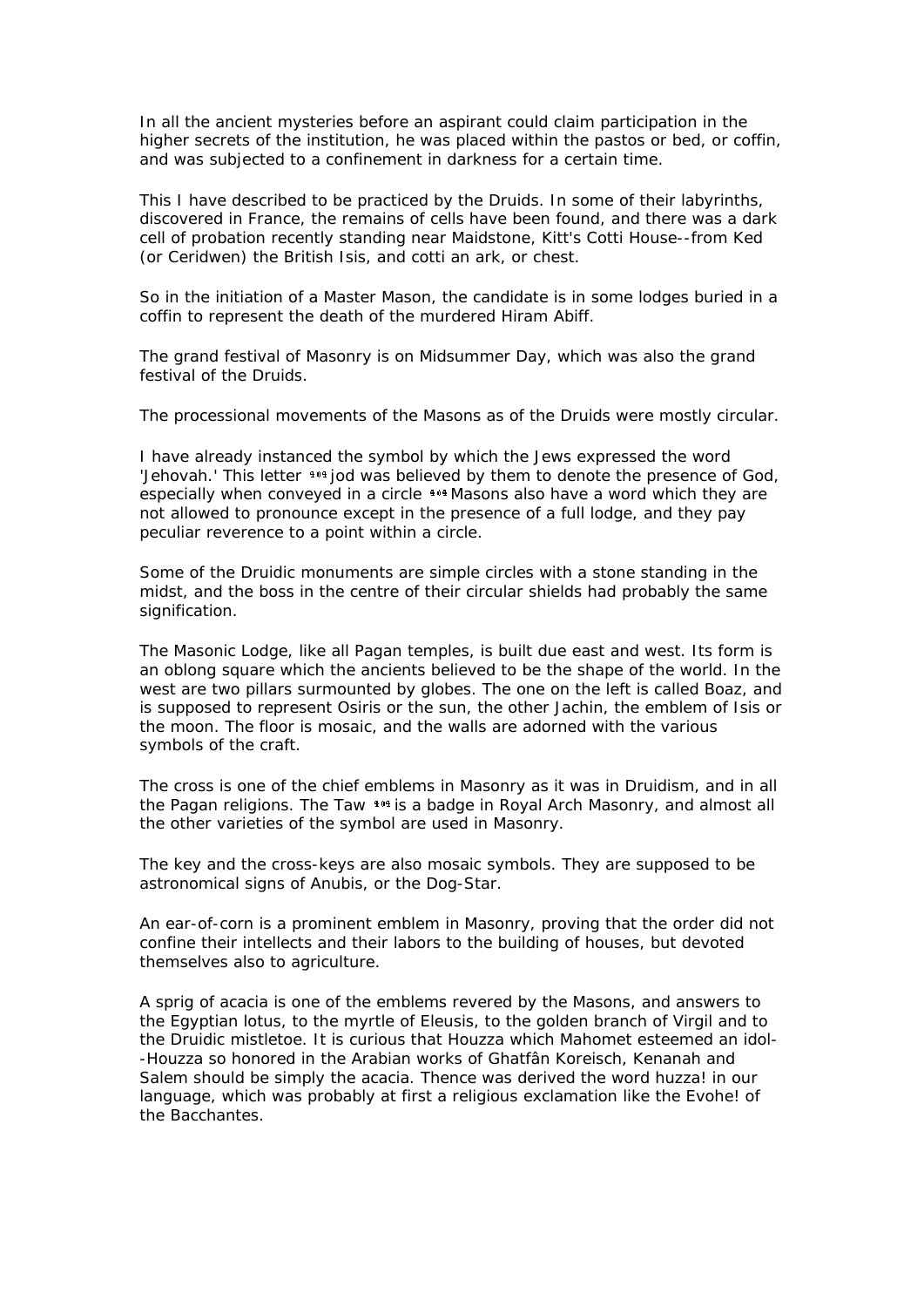The doctrines of Masonry are the most beautiful that it is possible to conceive. They breathe the simplicity of the earliest ages animated by the love of a martyred God.

That word which the Puritans translated "charity," but which is really "love"--love is the key-stone of the Royal Arch upon which is supported the entire system of this mystic science.

In the lectures of the French Lodges the whole duty of a Mason is summed up in this one brief sentence: "Aimez-vous les uns les autres, instruisez-vous, secourez-vous, voilà tout noire livre, toute noire loi, toule noire science."

"Love one another, teach one another, help one another. That is all our doctrine, all our science, all our law."

Ah! rail against us bigoted and ignorant men, slander us curious and jealous women if you will. Those who obey the precepts of their masters, and those who listen to the truths which they inculcate can readily forgive you. It is impossible to be a good Mason without being a good man.

We have no narrow-minded prejudices; we do not debar from our society this sect or that sect; it is sufficient for us that a man worships God, no matter under what name or in what manner, and we admit him. Christians, Jews, Mahometans, Buddhists are enrolled among us, and it is in the Mason's Lodge alone that they can kneel down together without feeling hatred, without professing contempt against their brother worshippers.

**III. IN RUSTIC FOLK-LORE.**

IT is strange with what pertinacity the ignorant retain those customs which their fathers observed, and which they hold sacred without understanding either their origin or their purpose.

It is an attribute of human nature to hallow all that belongs to the past. It is impossible to look without admiration upon a venerable building which has lived through centuries, an immortal work of art; it is natural that we should also revere those customs which have descended to us by no written laws, by no kingly proclamations, but simply from lip to ear, from father to son.

Before I enter the homes of our peasants however, come with me to the mountains of Wales where we shall find the true descendants, not only of the ancient Britons but also of the Holy Druids themselves.

I mean the Bards, or harpers, who still continue to strike melodious notes in this land of music and metheglin, and who still convey to their hearers the precepts of their great ancestors.

The Bards were always held in high reverence in Wales, and that is why they have lived so long. When the priests had been swept away by the sword of the new religion, this glorious association of musicians remained, and consented to sing praises to Jesus Christ the Redeemer, instead of to HU the pervading spirit.

Indeed it was said of Barach, who was chief Bard to Conchobhar Nessan, King of Ulster, that he described the passion of Jesus in such moving words that the king,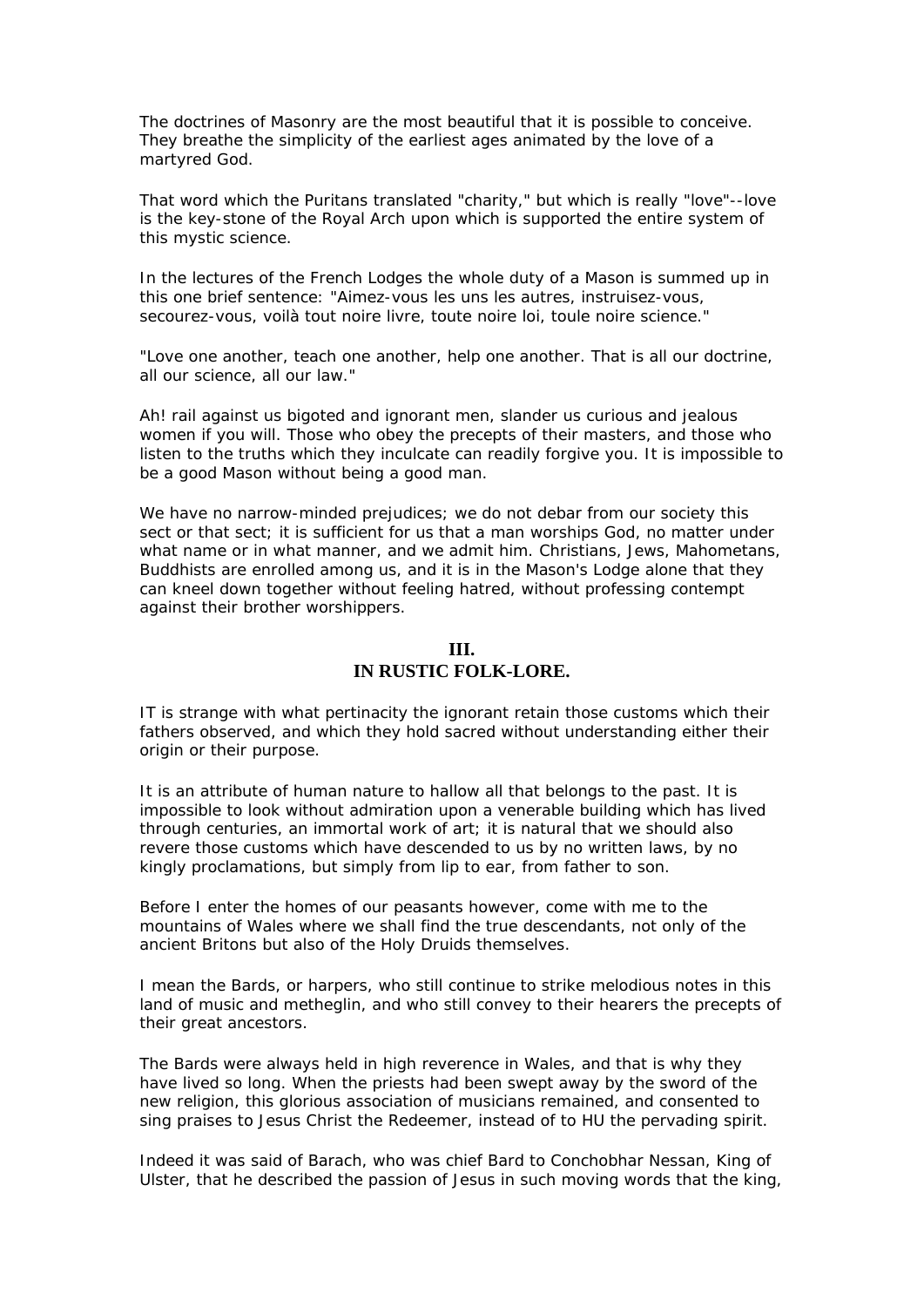transported with rage, drew his sword and fell to hacking and hewing the trees of the wood in which he was standing, mistaking them for Jews, and even died of the frenzy.

By studying the old Welsh laws of Howel the good king (A. D.,940), one finds some curious matter respecting the position which the Bards held at that time in the Court and country.

Y Bardd Teulu, or Court Bard (an appointment from which that of our poetlaureate probably originated) on receiving his commission, was presented by the king with a silver harp, by the queen with a gold ring. He held the eighth place at Court. He possessed his land free. At the three great festivals of the year, Christmas, Easter, and Whitsuntide, he sat at the prince's table. On these occasions, he was entitled to have the disdain's or steward-of-the-household's garment for his fee. In addition to these perquisites, the king found him in woolen robes, and the queen in linen, and he received a present from every maiden when she married, but nothing at the bridal feasts of women who had been married before.

At regal feasts the guests were placed in threes; a tune called Gosteg yr Halen, "the prelude of the salt," was sung as the salt-cellar was placed before the king, and as they were served with meats, &c., upon platters of clean grass and rushes, the harp played all the while.

When a song was called for after the feast, the Oadeir-fardd, or the bard who possessed the badge of-the-chair sang a hymn to the glory of God, and then another in honor of the king. After which, the Teuluwr, or Bard of the Hall sang upon some other subject.

If the queen wished for a song after she had retired to her apartment, the Teuluwr, might sing to her, but in a low voice, lest he disturb the other performers in the hall.

If a Bard desired a favor of the king, he was obliged to play one of his own compositions; if of a nobleman, three; and if of a villain, till he was exhausted.

His person was held so sacred that whoever slightly injured him was fined VI cows and CXX pence, and the murderer of a Bard was fined CXXVI cows. The worst murder in those days, like criminal conversations in the present age, only needed pecuniary atonement.

On a plundering expedition, the Bard received a large portion of the spoil. He preceded the warriors to battle, reciting a poem called Unhenaeth Prydain, "the glory of Britain."

An edict was issued by King Edward I. authorizing the massacre of the Bards, one of them having prophesied the liberation of Wales. The murder of the last Bard has been beautifully described by Gray in one of his poems.

Queen Elizabeth also issued a proclamation, but of a less sanguinary character against certain wandering minstrels, who appear to have been among the musicians of those days what quacks are among our modern M.D.'s. It also commissioned certain gentlemen to inquire into the various capabilities of the Welsh Bards, and to license those who were most fit to represent the musical talent of their country.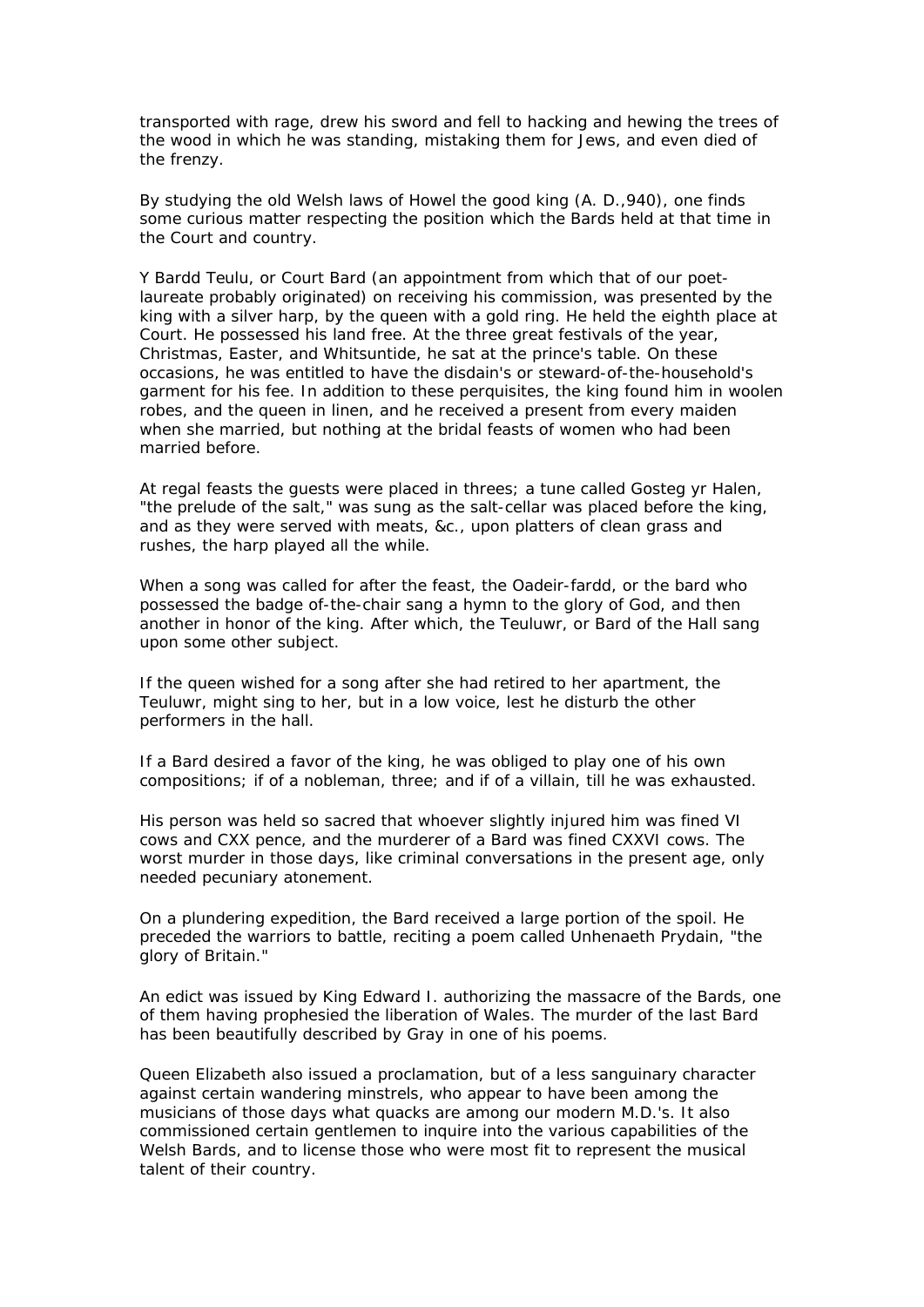This profound question was settled at an Eisteddfod, or a musical meeting of the Bard who contested once a year for a silver harp. This practice which had existed from time immemorial is still continued in Wales, and the transactions of the Aberffraw Royal Eisteddfod were published in the year 1849.

I know little of the peculiar character of Welsh music except that it is executed mostly in B flat. Part-singing may be considered as a peculiarity of the Welsh bards. Extempore performances were common to all the ancient minstrels of the world.

A kind of extempore composition is still exercised among the Welsh peasantry, and is called Penillion singing. The harper being seated, plays one of his native airs while the singers stand round him and alternately compose a stanza upon any subject they please.

There are many clerwyr, or wandering minstrels still in Wales. Like their predecessors, they are in the habit of going from house to house, and of officiating, as our gypsy fiddlers do at all rustic festivals and weddings.

They have a curious tradition, that Madoc, a brother of one of the Kings of Wales, sailed from that country in the year 1171 A. D. and was the first European settler in Mexico. Sir Thomas Herbert who wrote a scarce book of travels in 1665, mentions it as a fact, and in Hackett's Collection of Epitaphs (1757) is this one:--

### FOUND AT MEXICO.

"Madoc wyf mwydic ei wedd lawn genan Owain Gwynedd Ni fynnwn dir fy awydd oedd Na da mawr ond y Moroedd."

Madoc I am-mild in countenance Of the right line of Owen Gwynedd I wished not for land; my bent was For no great riches, but for the seas.

We have it on the authority of a Captain Davies, and Lieutenant Roberts of Hawcorden in Flintshire, and from a MS. entry in William Penn's journal, evidence collected by the famous Dr. Owen Pughe, that the tribes of the Illinois, Madocautes, the Padoucas and Mud Indians spoke the Welsh language.

Without entering into a useless dissertation upon this subject, I will note a curious custom in which the American Indians resemble the Welsh, viz., in the habit of carrying their canoes upon their backs from rapid to rapid. Giraldus Cambrensis informs us that the Welsh used to carry their triangular boats from river to river, which occasioned a famous dealer, named Bledherc, to say: "There is amongst us a people who when they go out in search of prey carry their horses on their backs to the place of plunder; in order to catch their prey, they leap upon their horses, and when it is taken, carry their horses home again upon their shoulders."

They worshipped the same symbols of God as the ancient British-the sun, the moon, fire, water, the serpent, the cross, &c., and in the course of this chapter I shall mention other customs common to both nations.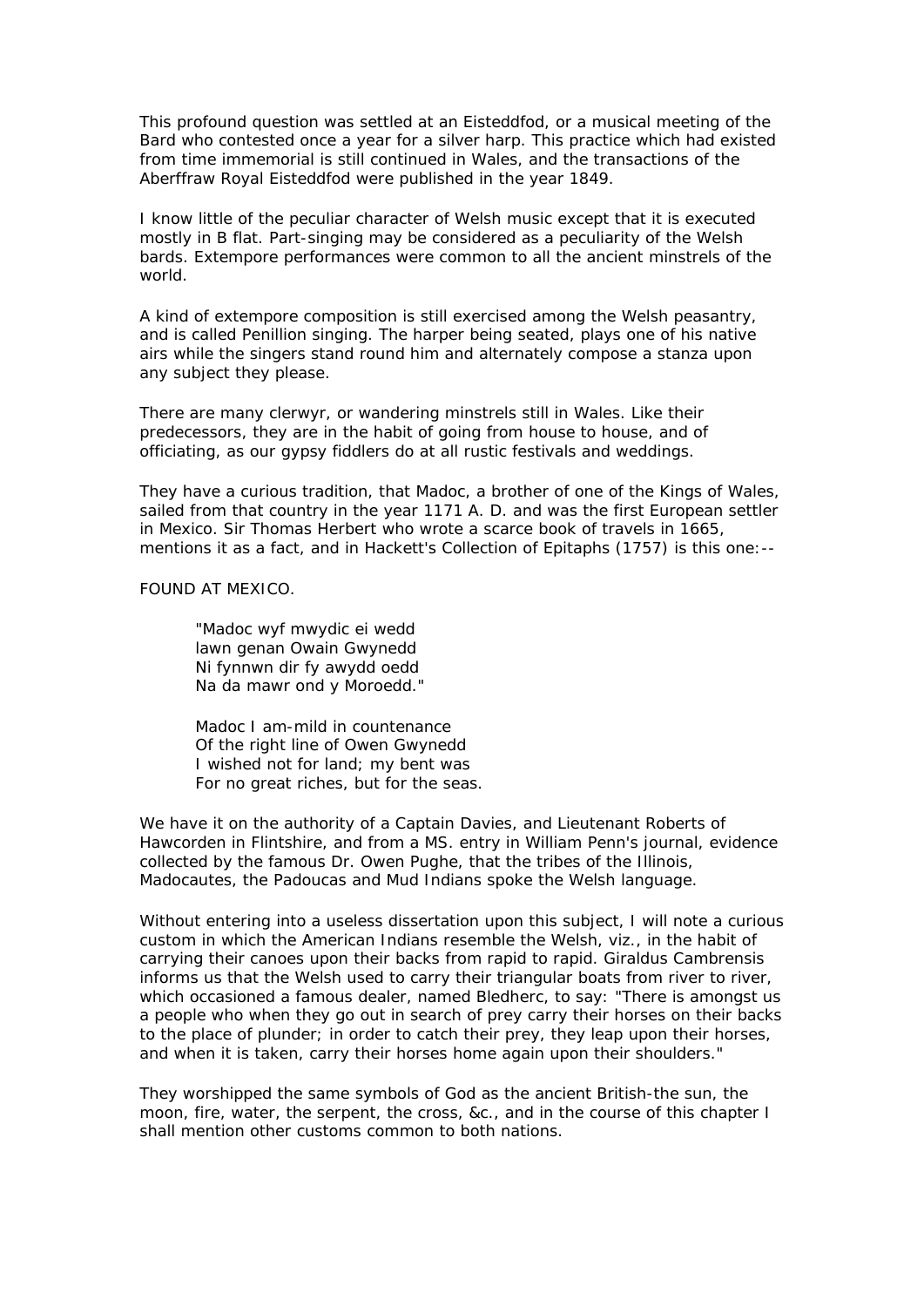Among the peasantry of Great Britain and Ireland, there are observed not only those traditional customs which are meaningless because they are out of date, but actual idolatries.

It may surprise the reader that the worship of fire with which our preachers and tract-writers jeer the inhabitants of Persia, is not yet extinct among us.

Spenser says that the Irish never lighted a fire without uttering a prayer. In some parts of England it is considered unlucky for the fire to go out. They have a peculiar fuel with which they feed it during the night. The Scotch peat-fires are seldom allowed to die out.

There are three days in the year on which the worship of fire is especially observed-May-day, Midsummer Eve and Allhallow E'en.

On the first of May which is called Beltan, or Beltein-Day from the Druidic Beltenus, the Phœnician Baal, the Highland herdsmen assemble on a moor, They cut a table in the sod, of a round figure, by casting a trench in the ground of such circumference as to hold the whole company. They kindle a wood fire and dress a large caudle of eggs, butter, oatmeal and milk, taking care to be supplied with plenty of beer and whiskey as well. The rites begin with spilling some of the caudle on the ground by way of a libation; on that, every one takes a cake of oatmeal, upon which are raised nine square knobs, each dedicated to some particular being, the supposed preserver of their flocks and herbs, or to some particular animal the real destroyer of them. Each person then turns his face to the fire, breaks off a knob and flinging it over his shoulder, says: This I give to thee, preserve thou my horses; this I give to thee, preserve thou my sheep, and so on. After that, they use the same ceremony to the noxious animals. This I give to thee, oh fox! spare thou my lambs! this to thee, oh hooded crow; this to thee, oh eagle!

They then knead another cake of oatmeal which is toasted at the embers against a stone. They divide this cake into so many portions (as similar as possible to each other in size and shape) as there are persons in the company. They daub one of these portions all over with charcoal until it is quite black. They put all the bits into a bonnet and every one, blind-folded, draws. He who holds the bonnet is entitled to the last bit. Whoever draws the black morsel is the devoted person who is to be sacrificed to Baal, and is compelled to leap three times through the fire, after which they dine on the caudle.

When the feast is finished, the remains are concealed by two persons deputed for that purpose, and on the next Sunday they re-assemble and finish it.

This, you see, is a relic of the Druidic human sacrifices as well as of their fireworship. I will give two more examples of the former.

I have noticed the custom of the Druids in great extremities of constructing a large wicker engine, of filling it with sheep, oxen and sometimes men, and setting light to it, as a mammoth sacrifice. Dr. Milner in his History of Winchester, informs us that at Dunkirk and at Douay there has existed an immemorial custom of constructing huge figures of wicker-work and canvas, and moving them about to represent a giant that was killed by their patron saint. And St. Foix, in his Essay on Paris, describes a custom which is not yet abolished in some of the small towns in France, viz., for the mayors on the Eve of St. John to put into a large basket a dozen or two cats, and to throw them into one of the festive bonfires lighted upon that occasion.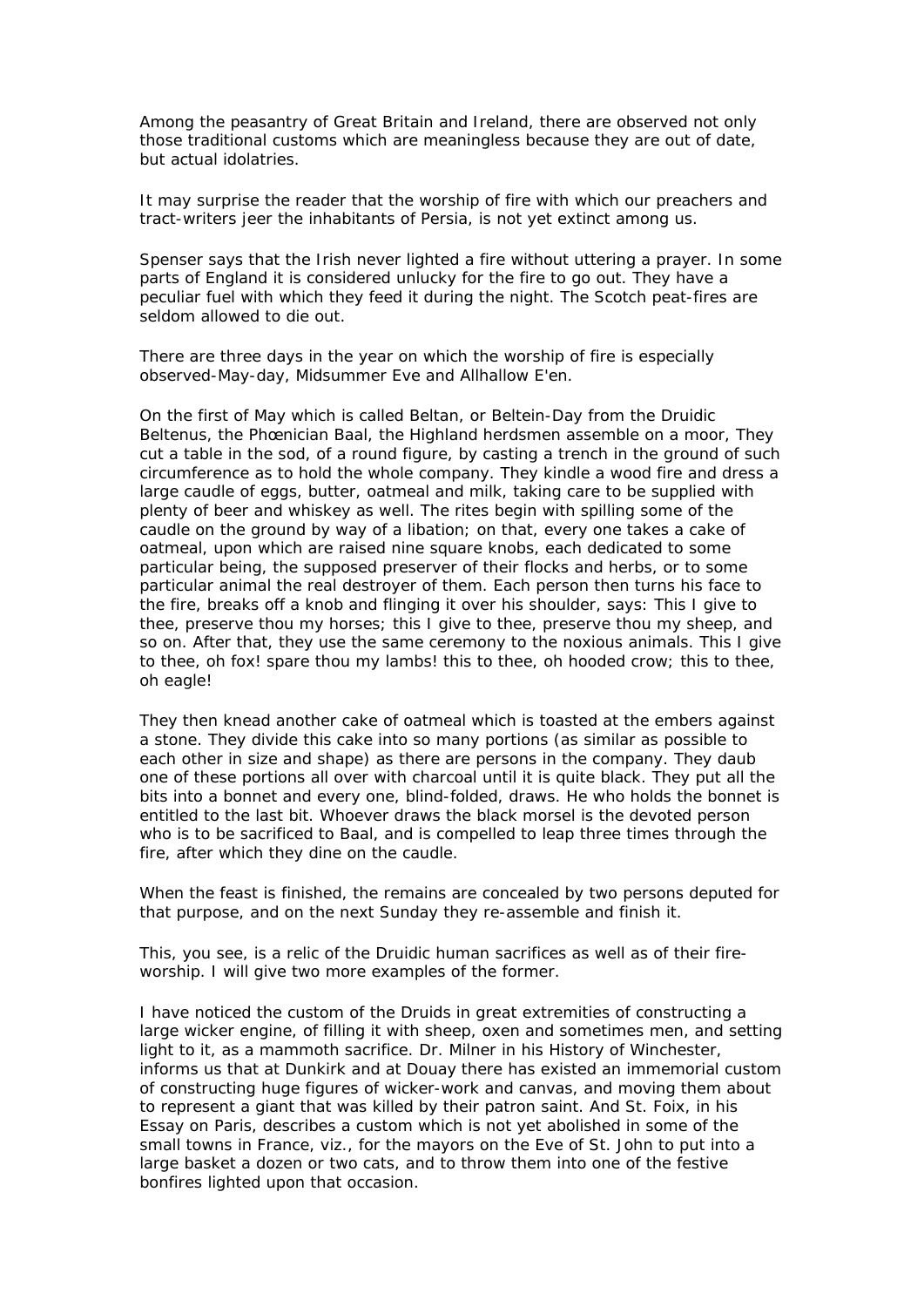To return to May Day. In Munster and Connaught the Irish peasants drive their cattle between two fires, as if for purposes of purification. In some parts of Scotland they light a fire to feast by, and having thrown a portion of their refreshments into the flames as a propitiatory sacrifice, deck branches of mountain-ash with wreaths of flowers and heather, and walk three times round it in a procession.

Precisely the same custom is observed by the natives of America and at the same period, i.e., that of the vernal equinox.

In India there is a festival in honor of Bhavani (a Priapic personification of nature and fecundity), which the Hindoos commemorate by erecting a pole in the fields, and by adorning it with pendants and flowers round which the young people dance precisely the same as in England.

The Jews also keep a solar festival at the vernal equinox, on which occasion the Paschal lamb is sacrificed.

The Floridians and Mexicans erect a tree in the centre of their sacred enclosures around which they dance.

On May Eve the Cornish erect stumps of trees before their doors. On the first of the month the famous May-pole is raised, adorned with flowers and encircled by the pretty country lasses who little know of what this pole, or  $\frac{404}{5}$  is an emblem.

On Midsummer Eve an involuntary tribute is paid by the peasants of Great Britain and Ireland to the shades of their ancient priests, and to the Gods whom they worshipped, by lighting bonfires. The word bonfire, I may observe, is by some called bonefire because they believe (without any particular reason), that their fuel consisted of bones; by others boon-fire, because the wood was obtained by begging. Utrum horum marvis accipe.

The cooks of Newcastle lighted fires on Midsummer Day in the streets of that town; the custom is general almost all over Ireland, and as late as the year 1786, the custom of lighting fires was continued in the Druidic Temple at Bramham, near Harrowgate in Yorkshire, on the eve of the summer solstice.

In the Cornish tongue, Midsummer is called Goluan, which means light and rejoicing. At that season, the natives make a procession through the towns or villages with lighted torches.

The Irish dance round these fires, and sometimes fathers, taking their children in their arms, will run through the flames.

In Hindostan it is the mother who performs this office.

On all sacred days among the Druids, they resorted to their different kinds of divination, and I should tire the reader were I to enumerate half the charms and incantations which are made use of in the country on Midsummer Eve.

I have always remarked that those divinations which were probably used by priests to foretell the fate of a kingdom, or to decide upon the life or death of a human being, have now become mere methods of love prophecies with village sweethearts.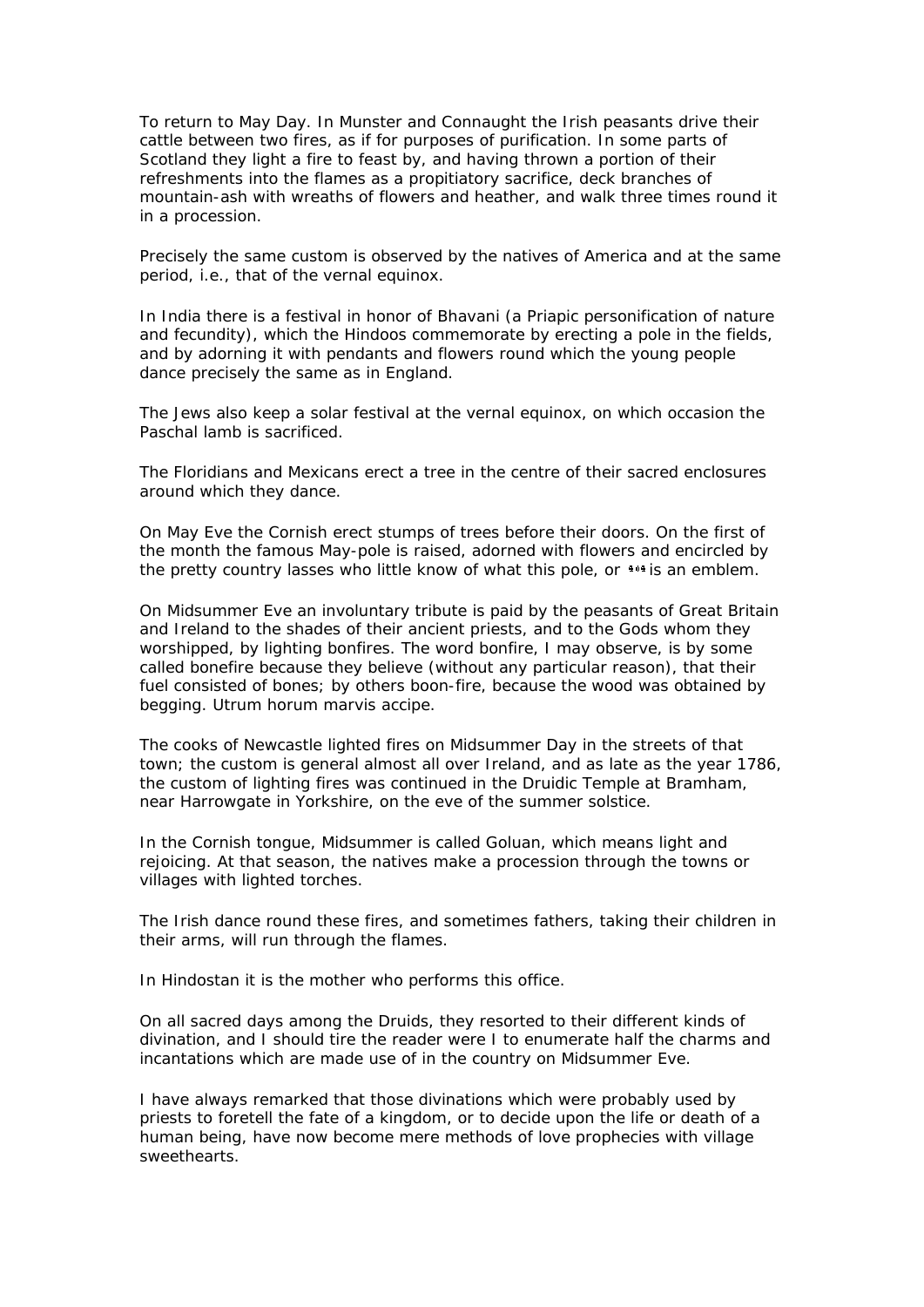One will sow hemp-seed on Midsummer Eve, saying, Hemp-seed I sow, hempseed I hoe, and he that is my true love come after me and mow. She will then turn round, and expects to see the young man who will marry her.

Another will pick a kind of root which grows under mug-wort, and which, if pulled exactly at midnight on the Eve of St. John the Baptist and placed under her pillow, will give her a dream of her future husband.

Another will place over her head the orphine-plant, commonly called Midsummermen: the bending of the leaves to the right or to the left will tell her whether her husband was true or false.

Bourne cites from the Trullan Council a species of divination, so singular, that it is impossible to read it without being reminded of the Pythoness on her tripod, or the Druidess on her seat of stone.

"On the 23rd of June, which is the Eve of St. John the Baptist, men and women were accustomed to gather together in the evening at the sea-side or in certain houses, and there adorn a girl who was her father's first-begotten child after the manner of a bride. Then they feasted and leaped after the manner of Bacchanals, and danced and shouted as they were wont to do on their holy-days; after this, they poured into a narrow-necked vessel some of the sea-water, and also put into it certain things belonging to each of them. Then as if the devil gifted the girl with the faculty of telling future things, they would enquire with a loud voice about the good or evil fortune that should attend them; upon this the girl took out of the vessel the first thing that came to hand and showed it, and gave it to the owner, who, upon receiving it, was so foolish as to imagine himself wiser, as to the good or evil fortune that should attend him."

The Druidic vervain was held in estimation on this day as we read in Ye Popish Kingdome.

Then doth ye joyfal feast of John ye Baptist take his turne, When bonfiers great with lofty flame in every town doe burne, And young men round about with maides doe dance in every streete, With garlands wrought of mother-wort, or else with verwain

sweete.

The following extract from the Calendar of the Romish Church, shows us what doings there used to be at Rome on the Eve and Day of St. John the Baptist--the Roman Pales--the Druidic Belenus.

JUNE.

23. The Virgil of the Nativity of John the Baptist. Spices are given at Vespers. Fires are lighted up. A girl with a little drum that proclaims the garland. Boys are dressed in girl's clothes: Carols to the liberal: imprecations against the avaricious. Waters are swum in during the night, and are brought in vessels that hang for purposes of divination. Fern in great estimation with the vulgar on account of its seed. Herbs of different kinds are sought with many ceremonies. Girl's Thistle is gathered, and a hundred crosses by the same.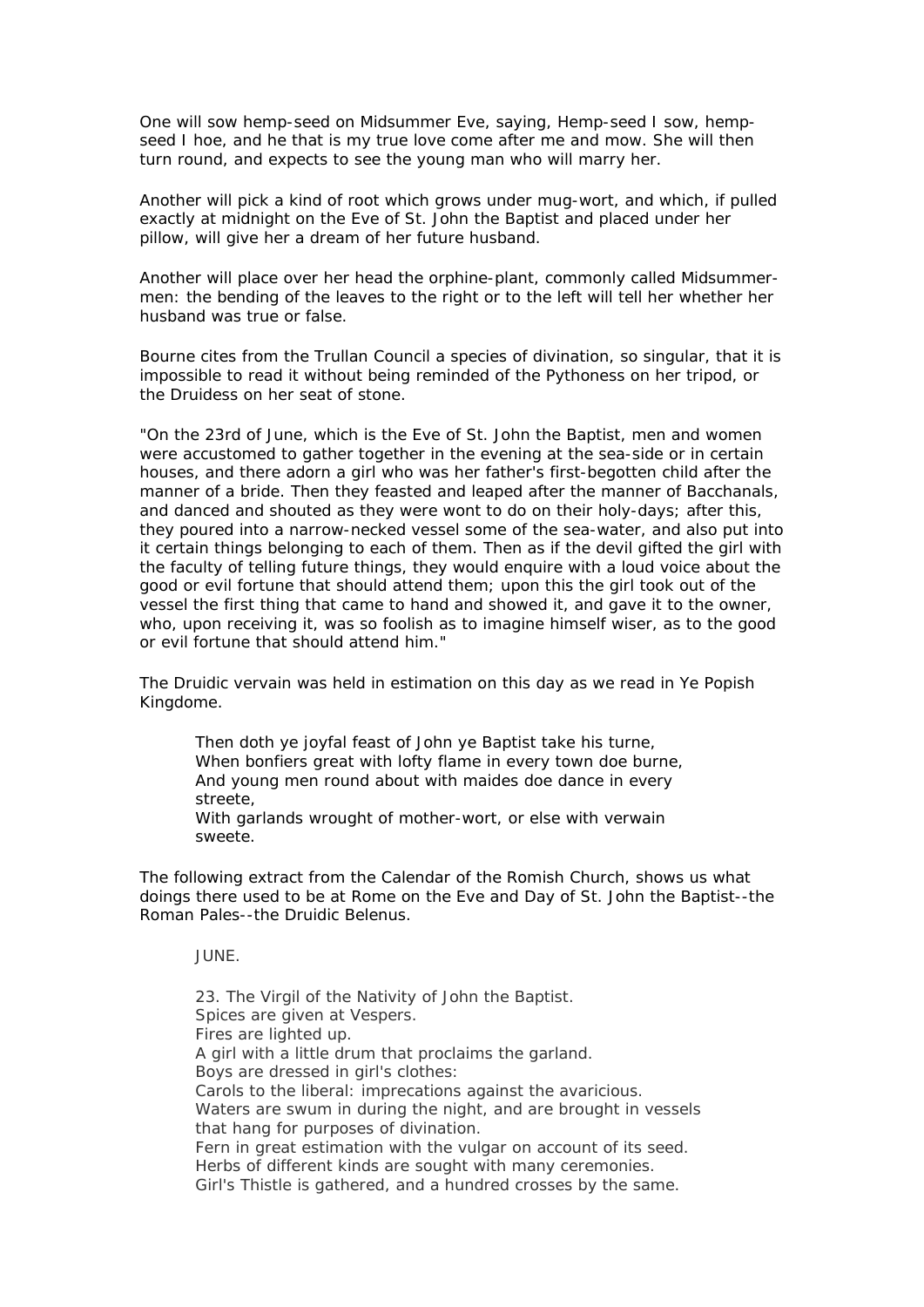24. The Nativity of John the Baptist. Dew and new leaves in estimation. The vulgar solstice.

It was on Hallow-E'en that the Druids used to compel their subjects to extinguish their fires, which, when the annual diies were paid, were relighted from that holy fire which burnt in the clachan of the Druids, and which never died.

Even now all fires are extinguished on HallowE'en, and a fire being made by rubbing two sticks together they are relighted from that, and from that alone.

The same custom is observed among the Cherokee Indians.

At the village of Findern in Derbyshire, the boys and girls go every year on the 2nd of November and light a number of small fires among the furze growing there, which they call Tindles. They can give no reason for so doing.

Throughout the United Kingdom there are similar divining customs observed to those which I have just described as exercised on Midsummer Eve.

There are miscellaneous vestiges of fire-worship besides those already noticed.

In Oxfordshire revels, young women will sometimes tuck their skirts (twisting them in an ingenious manner round the ankles, and holding the ends in front of them) into a very good resemblance of men's trousers, and dance round a candle placed upon the floor, concluding by leaping over it three times. The name of this dance, too coarse to be written here, as the dance is to be described, betrays its phallic origin.

Then there is the "Dance round our coal fire," an ancient practice of dancing round the fires in the Inns of Court, which was observed in 1733, at an entertainment at the Inner Temple Hall on Lord Chancellor Talbot's taking leave of the house, when "the Master of the Revels took the Chancellor by the hand, and he Mr. Page, who with the Judges, Sergeants and Benchers danced round the Coal Fire, according to the old ceremony three times; and all the time the ancient song with music was sung by a man in a bar gown."

Last and most singular of all the Tinegin, or need-fire of the Highlanders.

To defeat sorceries, certain persons appointed to do so are sent to raise the need-fire. By any small river or lake, or upon any island a circular booth of turf or stone is erected, on which a rafter of birch-tree is placed and the roof covered over. In the centre is set a perpendicular post, fixed by a wooden pin to the couple, the lower end being placed in an oblong groove on the floor, and another pole placed horizontally between the upright post and the leg of the couple into both of which the ends being tapered are inserted. This horizontal timber is called the auger, being provided with four short spokes by which it can be turned. As many men as can be collected are then set to work. Having divested themselves of all kinds of metals, they turn the pole two at a time by means of the levers, while others keep driving wedges under the upright post so as to press it against the auger, which by the friction soon becomes ignited. From this the need-fire is instantly procured, and all other fires being quenched, those that are rekindled both in dwelling houses and offices are accounted sacred, and the diseased and bewitched cattle are successively made to smell them.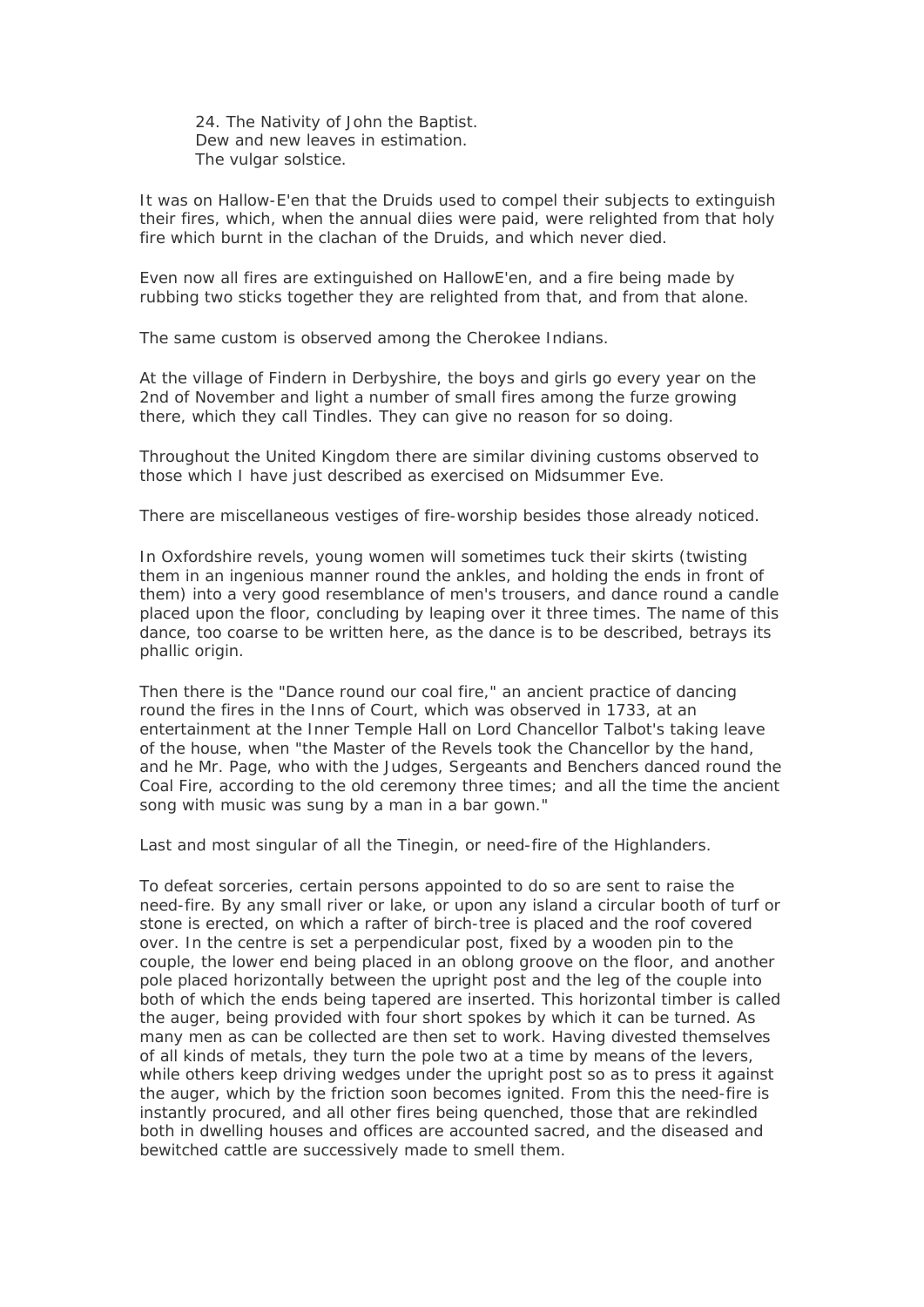This contrivance is elaborate and its description not unnaturally awkward. It is however worthy of remark that in the initiation of Freemasons all metals are taken from them.

Water was worshipped by the Druids, and was used by them for purification. The Welsh peasantry hold sacred the rain-water which lodges in the crevices of their cromleachs or altars, and the Irish proverb "To take a dip in the Shannon," would seem to show that its waters were held in the same superstitious reverence as are those of the Ganges by the natives of Hindostan.

The Druids besprinkled themselves with dew when they went to sacrifice, and it is a belief among the English lasses that those who bathe their faces in the dew on May Day morning will have beautiful complexions.

It is a belief in Oxfordshire that to cure a man bitten by a mad dog, he should be taken to the sea and dipped therein nine times.

The regard still paid, however, to wells and fountains by the peasantry is the most extraordinary feature of water-worship. In the early ages it prevailed with such strength, that the Roman Catholics fearing to combat the custom christianized it by giving the holy wells the names of popular saints, and by enjoining pilgrimages after the Pagan fashion to their shrine.

In some parts of England it is still customary to decorate these wells with boughs of trees, garlands of tulips, and other flowers placed in various fancied devices.

At one time, indeed it was the custom on Holy Thursday, after the service for the day at the church, for the clergyman and singers to pray and sing psalms at these wells.

Pilgrimages are still made by invalids among the poor Irish to wells, whose waters are supposed to possess medicinal properties under the influence of some beneficent saint.

The well of Strathfillan in Scotland is also resorted to at certain periods of the year. The water of the well of Trinity Gask in Perthshire is supposed to cure any one seized with the plague. In many parts of Wales the water used for the baptismal font is fetched from these holy wells.

Not only a reverence, but actual sacrifices are offered to some of these wells and to the saints which preside over them, or to the spirits which are supposed to inhabit them.

In a quillet, called Gwern Degla, near the village of Llandegla in Wales there is a small spring. The water is under the tutelage of St. Tecla and is esteemed a sovereign remedy for the falling sickness. The patient washes his limbs in the well, makes an offering into it of fourpence, walks round it three times, and thrice repeats the Lord's prayer. If a man, he sacrifices a cock; if a woman a hen. The fowl is carried in a basket first round the well, after that into the churchyard and round the church. The votary then enters the church, gets under the communion table, lies down with the Bible under his head, is covered with a cloth and rests there till break of day. When he departs, he offers sixpence and leaves the fowl in the church. If the bird dies, the cure is supposed to have been affected and the disease transferred to the devoted victim.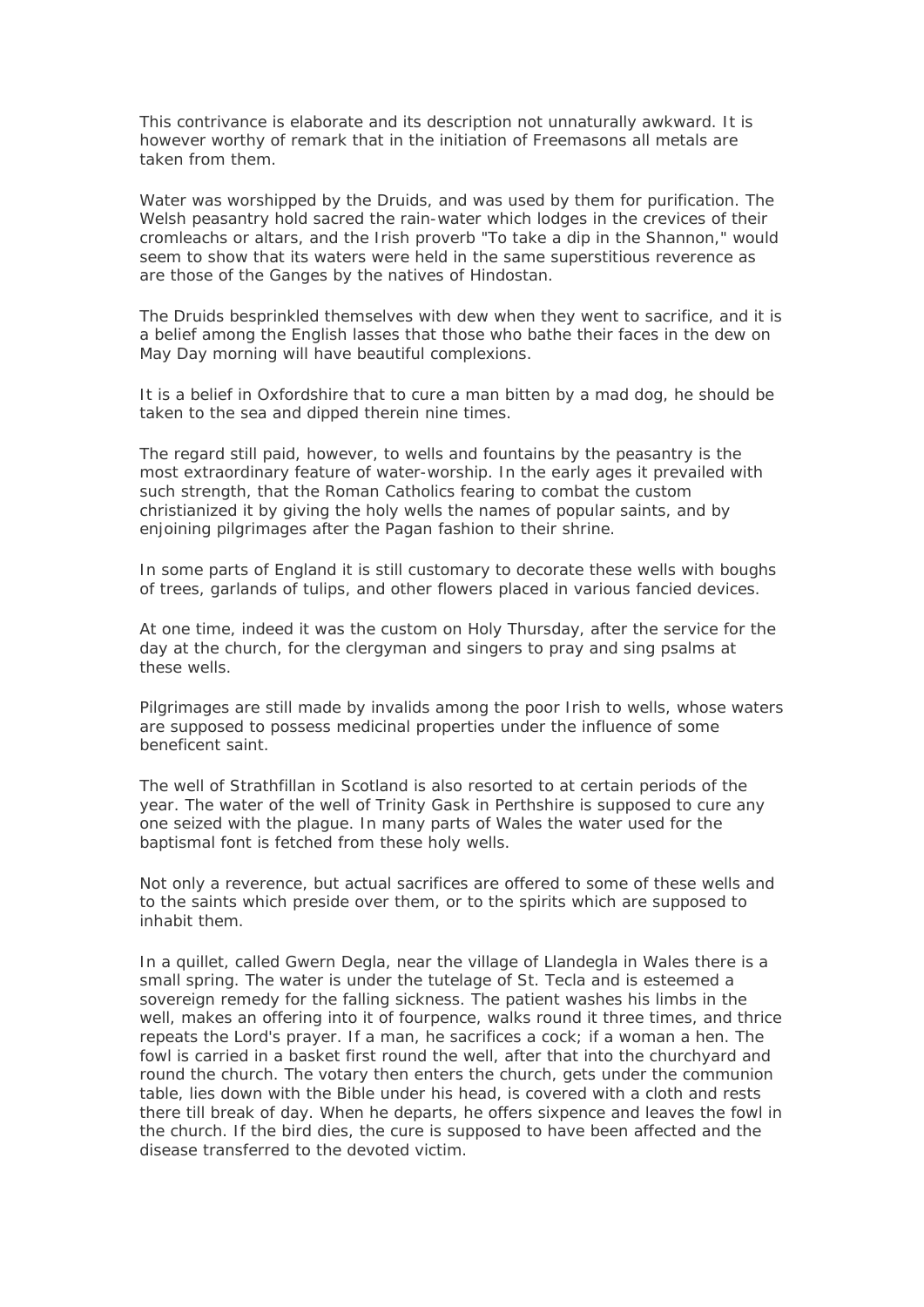The custom of sticking bits of rag on thorns near these wells is inexplicable, as it is universal. Between the walls of Alten and Newton, near the foot of Rosberrye Toppinge, there is a well dedicated to St. Oswald. The neighbors have a belief that a shirt or shift taken off a sick person and thrown into the well will prognosticate his fate. If it floats the person will recover, if it sinks he will die. And to reward the saint for his intelligence, they tear a rag off the shirt and leave it hanging -on the briars thereabouts, "where" says Grose, citing a MS. in the Cotton Library, marked Julius F. vi. "I have seen such numbers as might have made a fayre rheme in a pajermyll."

That the Highlanders still believe in spirits which inhabit their lakes is easily proved. In Strathspey there is a lake called Loch nan Spiordan, the Lake of Spirits. When its waters are agitated by the wind and its spray mounts whirling in the air, they believe that it is the anger of this spirit whom they name Martach Shine, or the Rider of the Storm.

The Well of St. Keyne in the parish of St. Keyne, in Cornwall, is supposed to possess a curious property which is humorously explained in the following verses

THE WELL OF ST. KEYNE.

A well there is in the west country, And a clearer one never was seen There is not a wife in the west country But has heard of the Well of St. Keyne.

An oak and an elm tree stand beside, And behind doth an ash tree grow, And a willow from the bank above Droops to the water below.

A traveler came to the Well of St. Keyne, Pleasant it was to his eye; For from cock-crow he had been traveling, and there was not a cloud in the sky.

He drank of the water so cool and clear, For thirsty and hot was he; And he sat him down upon the bank, Under the willow tree.

There came a man from a neighboring town, At the well to fill his pail; On the well-side he rested it, And bade the stranger hail.

Now, art thou a bachelor, stranger? quoth he, For an if thou hast a wife, The happiest draught thou hast drank this day That ever thou didst in thy life.

Or has your good woman, if one you have, In Cornwall ever been? For an if she have, I'll venture my life, She has drunk of the Well of St. Keyne.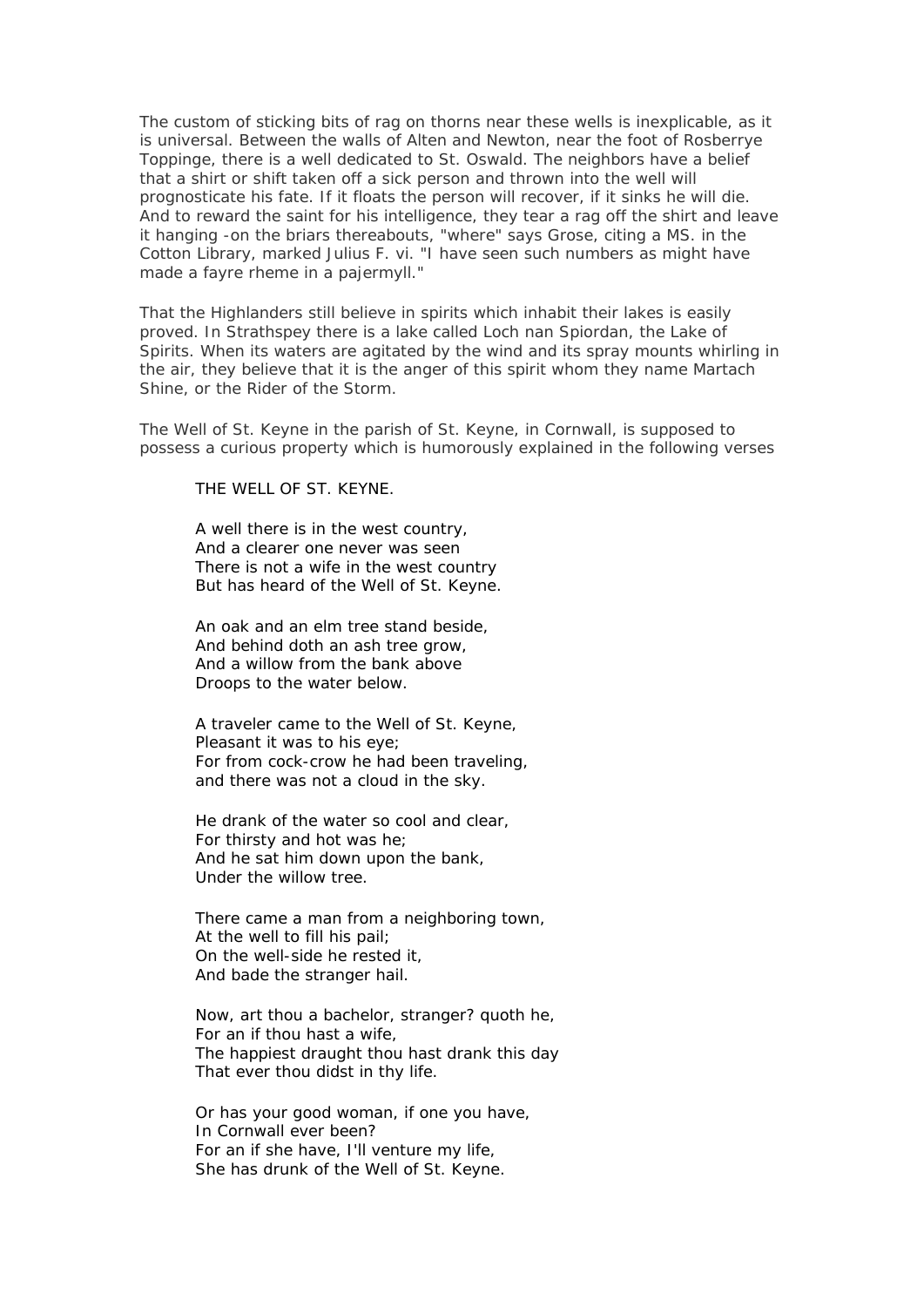I have left a good woman who never was here, The stranger he made reply; But that my draught should be better for that, I pray thee tell me why.

St. Keyne, quoth the countryman, many a time, Drank of this chrystal well; And before the angel summoned her, She laid on the water a spell.

If the husband, (of this gifted well), Shall drink before his wife, A happy man thenceforth is he, For he shall be master for life.

But if the wife should drink of it first, God help the husband then! The stranger stooped to the well of St. Keyne, And drank of its waters again.

You drank of the well I warrant betimes? He to the countryman said, But the countryman smiled as the stranger spoke, And sheepishly shook his head.

I hastened as soon as the wedding was done. And left my wife in the porch, But i'faith I found her wiser than me, For she took a bottle to church.

must not omit to mention a method of divination by water, which is practiced at Madern Well in the parish of Madern, and at the well of St. Ennys, in the parish of Sancred, Cornwall. At a certain period of the year, moon or day, come the uneasy, impatient and superstitious, and by dropping pins or pebbles into the water, and by shaking the ground round the spring so as to raise bubbles from the bottom, endeavor to predict the future. This practice is not indigenous to Britain. The Castalian fountain in Greece was supposed to be of a prophetic nature. By dipping a mirror into a well the Patræans received, as they supposed, omens of ensuing sickness or health from the figures portrayed upon its surface. In Laconia, they cast into a lake, sacred to Juno, three stones, and drew prognostications from the several turns which they made in sinking.

I will translate at length a pretty French story which I have met with, and which will adorn as well as illustrate the present subject:--

## THE LEGEND OF THE PIN.

In the West of France the pin is endowed with a fabulous power, which is not without a certain interest. One of its supposed attributes is the power of attracting lovers to her who possess it, after it has been used in the toilet of a bride. Consequently it is a curious sight in La Vendeé or Les Deux-Sèvres, to see all the peasant girls anxiously placing a pin in the bride's dress: the number being often so considerable that she is forced to have a pin -cushion attached to her waist-band to receive all the prickly charms. At night, on the threshold of the bridal chamber, she is surrounded by her companions, each one easily seizing upon the charmed pin, which is kept as a sacred relic.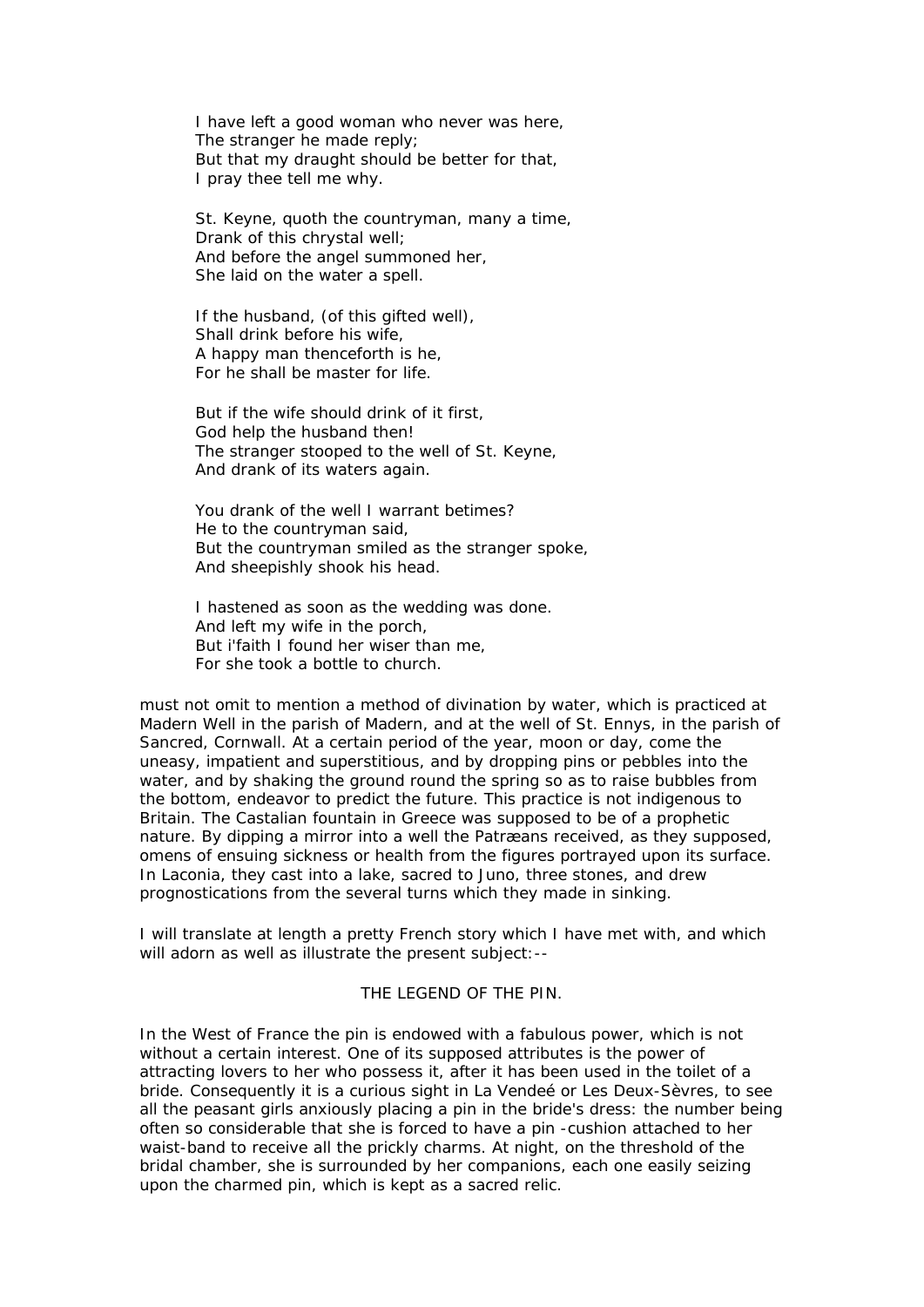In Brittany the pin is regarded as the guardian of chastity, a mute witness which will one day stand forth to applaud or condemn in the following manner:--

Some days before the wedding, the betrothed leads his future bride to the edge of some mysterious current of water, and taking one of her pins drops it into the water. If it swims, the girl's innocence is incontestable--if on the contrary it sinks to the bottom, it is considered the judgment of heaven; it is an accusation which no evidence can overcome. But as the peasant girls in Brittany never use any pins heavier than the long blackthorn, which they find in the hedges, the severity of the tribunal is not very formidable.

On the 7th of December, a young peasant mounted on a strong cob, full of hope and gaiety, was seen urging his way towards Morlaix with a handsome girl of twenty on a pillion behind him, her arm tenderly clasping his waist. It was easy to see in their happy faces that they were two lovers, and from the direction which they took, that they were going on a pilgrimage to try the charm of the pin at the fountain of St. Douet. Jean's father was one of the richest land-holders in the neighborhood, but above all the young ladies round him, he had chosen Margaret, whose sole wealth consisted in her beauty and virtue.

Through all the glades of the wood with wild thyme and violets beneath their horses feet, they journeyed on till they came to a wild and deserted plain, whence they plunged once more into the dark forests of Finisterre filled with Druidical memories. It might have been those sombre shades which saddened them for a moment, but it was only for a moment. jean feared not the trial, for he loved Margaret, and believed her to be an angel. And Margaret feared it not, for she knew that she was innocent.

Now they were close to the sacred fountain, which burst through the crevices of a rock overgrown with moss into a natural bason, and thence like a thread of silver through the forest.

They dismounted, and Margaret, kneeling down, prayed fervently for some moments. Then rising, she gave her left hand to her lover, and full of confidence, advanced toward the well. Alas! she had too much faith in the virtue of the legend. Instead of a thorn pin, she took from a neckerchief one with a silver head which he had given her. He pressed her fingers affectionately as he took it from her hand and dropped it into the well. It disappeared instantaneously. Margaret sank to the ground with a heart-broken groan.

He raised her and placed her on his horse, but he did not speak to her, he did not caress her. In mournful silence he walked by her side. Her arm could no longer embrace him. She was not his Margaret now. She was a guilty wretch who had dared to tempt the judgment of God.

He placed her down at her father's door, and stooping he kissed her on the forehead. It was a silent adieu he was bidding her; it was his last kiss -it was the kiss of death.

Next morning her corpse was found underneath his window. There were no marks of violence upon her body; the wound was in her heart; she had died a victim to a destestable superstition.

To the element of air we do not find our peasants pay any particular homage, unless the well-known practice of sailors of whistling for the wind in a dead calm,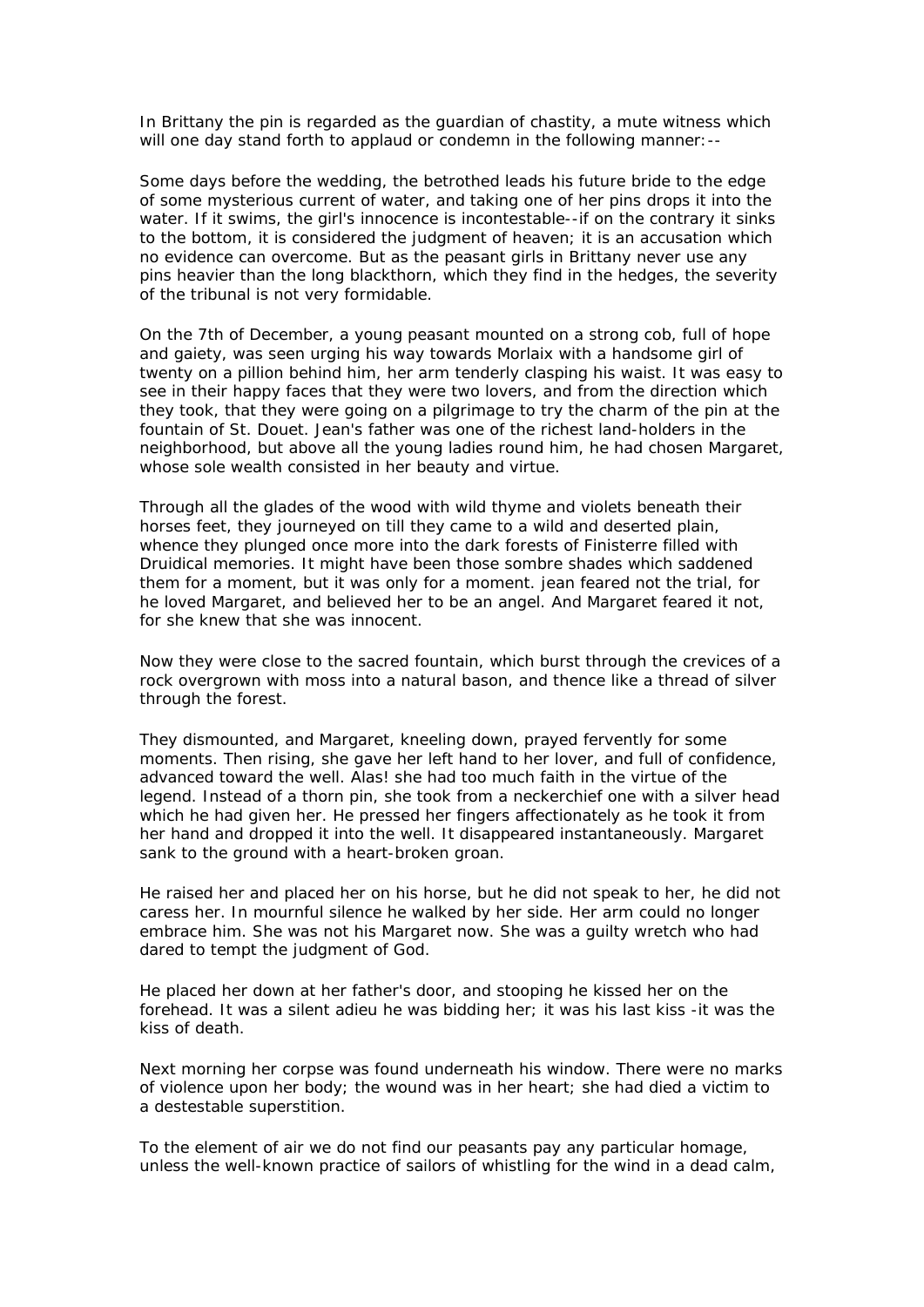and of the Cornish laborers when engaged in winnowing may be regarded as such.

But the worship of the heavenly bodies has not yet died out among us' The astrologists of the middle ages were but copyists of the ancient Chaldeans, and the lower classes to this day draw omens from meteors and falling stars. General Vallancey, by the way, records a curious instance in his Collectanea de rebus Hibernicis, of an Irish peasant who could neither read nor write but who could calculate eclipses.

When we consider how universal and how prominent was the worship of the sun in the world, it is almost surprising that we do not find more vestiges of this idolatry. There are some few however.

It was once a custom of the vulgar to rise early on Easter Day to see the sun dance, for they fancied that the reflection of its beams played or danced upon the waters of any spring or lake they might look into.

In the British Apollo, fol. Lond. 1708, vol. i. No. 40, we read:

Q. Old wives, Phœbus, say That on Easter day, To the music o'the spheres you do caper, If the fact, sir, be true, Pray let's the cause know, When you have any room in your paper.

A. The old wives get merry, With spic'd ale or sherry, On Easter, which makes them romance And whilst in a rout, Their brains whirl about, They fancy we caper and dance.

The sun shining on the bride as she goes to church is a good omen. The cloudy rising of the sun is a presage of misfortune. The Highlanders, when they approach a well to drink, walk round it from east to west, sometimes thrice.

The Orkney fishermen, on going to sea, would think themselves in imminent peril, were they by accident to turn their boat in opposition to the sun's course; and I have seen many well-educated people seriously discomfited if the cards from the pack, the balls from the pool-basket, or the decanters at the dining-table had not been sent round as the sun goes.

All the ancient dances were in imitation of the revolutions of the heavenly bodies, and were used in religious worship. Such were the circular dances of the Druids- the slower and statelier movements of the Greek strophe--the dances of the Cabiri or Phoenician priests, the devotional dances of the Turkish dervishes, the Hindoo Raas Jattra or dance-of-the-circle, and the war dances of the American and other savage nations round their camp-fires, lodges, or triumphal poles.

Such also is the Round About, or Cheshire Round, which is referred to by Goldsmith in his Vicar of Wakefield, and which is not yet extinct in England.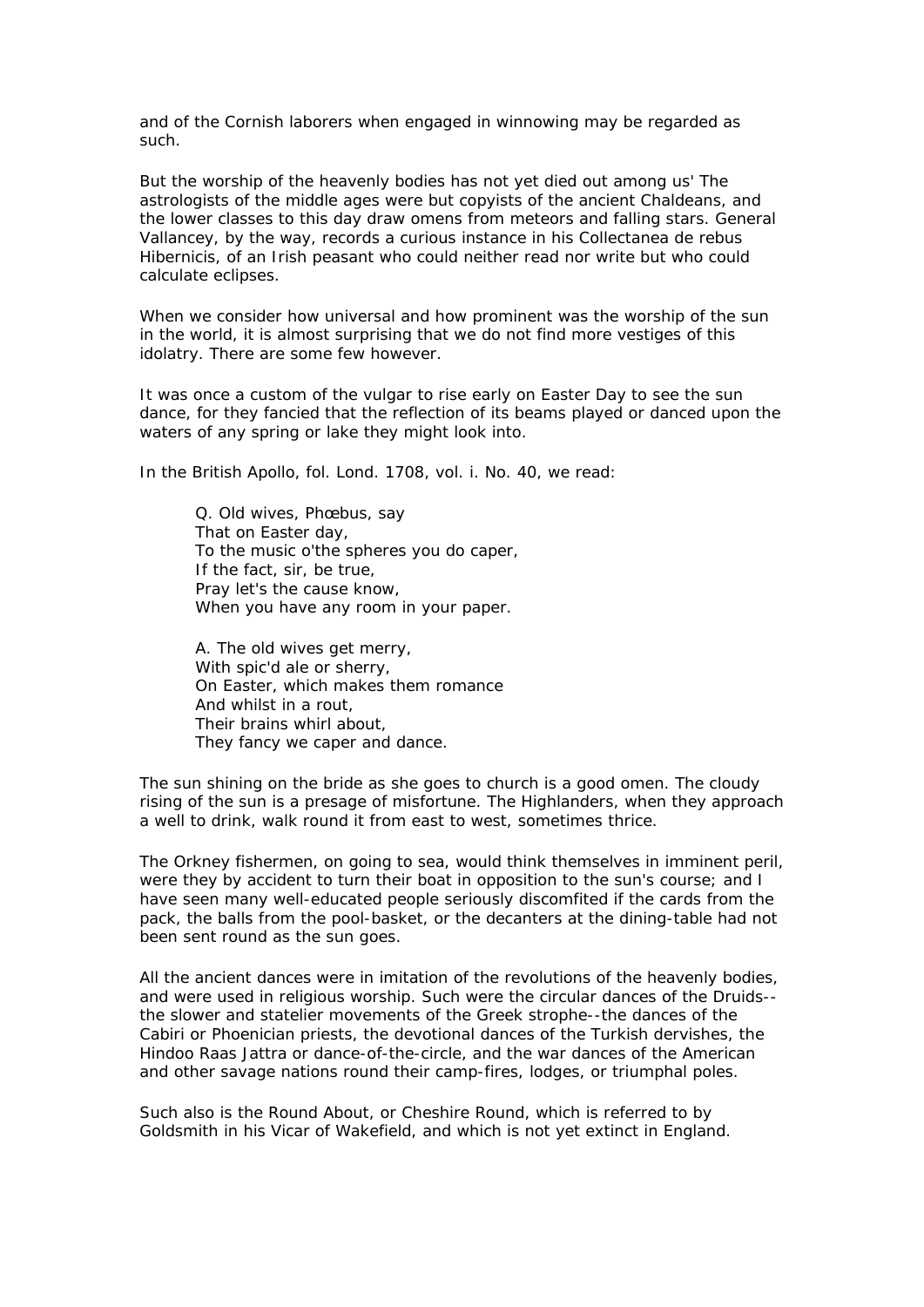But the best instance of sun-worship is found in the fires lighted by the common Irish on Midsummer's Eve, and which they tell you candidly are burnt "in honor of the sun."

The fires which the Scotch Highlanders light on May Day are to welcome back the sun after his long pilgrimage in the frosts and darkness of winter.

Crantz in his History of Greenland, informs us that the natives of that country observe a similar festival to testify their joy at the re-appearance of the sun, and the consequent renewal of the hunting season.

In matters of divination, the moon is supposed by the vulgar to possess a peculiar power. She was supposed to exercise an influence not only over the tides of the sea, and over the minds of men, but also over the future, in weather, cookery, and physic.

When the moon is encircled by a halo, or is involved in a mist, when she is called "greasy," it portends rain--when she is sharp horned, windy weather. It is also a general belief among all classes that as the weather is at the new moon, so it will continue during the whole month.

In many of the old almanacs and books of husbandry, it is directed to kill hogs when the moon is increasing, and the bacon will prove the better, in boiling; to shear sheep at the moon's increase; to fell hand-timber from the full to the change; to fell frith, coppice, and fuel at the first quarter; to geld cattle when the moon is in Aries, Sagittarius, or Capricorn.

In The Husbandman's Practice, or Prognostication for ever, the reader is advised "To purge with electuaries the moon in Cancer, with pills the moone in Pisces, with potions the moone in Virgo," and in another place, "To set, sow seeds, graft, and plant, the moone being in Taurus, Virgo or Capricorn, and all kinds of corne in Cancer, to graft in March, at the moone's increase, she being in Taurus or Capricorn."

Werenfels in his Dissertation on Superstition, speaking of a superstitious man, writes, "He will have his hair cut either when the moon is in Leo, that his locks may stare like the lion's shag, or in Aries that they may stare like a ram's horn. Whatever he would have to grow he sets about when she is in the increase; for whatever he would have made less he chooses her wane. When the moon is in Taurus, he can never be persuaded to take physic, lest that animal which chews its cud should make him cast it up again; and if at any time he has a mind to be admitted to the presence of a prince, he will wait till the moon is in conjunction with the sun, for 'tis then the society of an inferior with a superior is salutary and successful."

The islanders of Sky will not dig peats (which is their only fuel) in the increase of the moon, believing that they are less moist, and will burn more clearly if cut in the wane.

In the parishes of Kirkwall and St. Ola, Orkney, none marry or kill cattle in the wane.

In Angus it is believed that if a child be put from the breast during the waning of the moon, it will decay all the time that the moon continues to wane. I will mention two more instances of divination, one from Thomas Hodge's Incarnate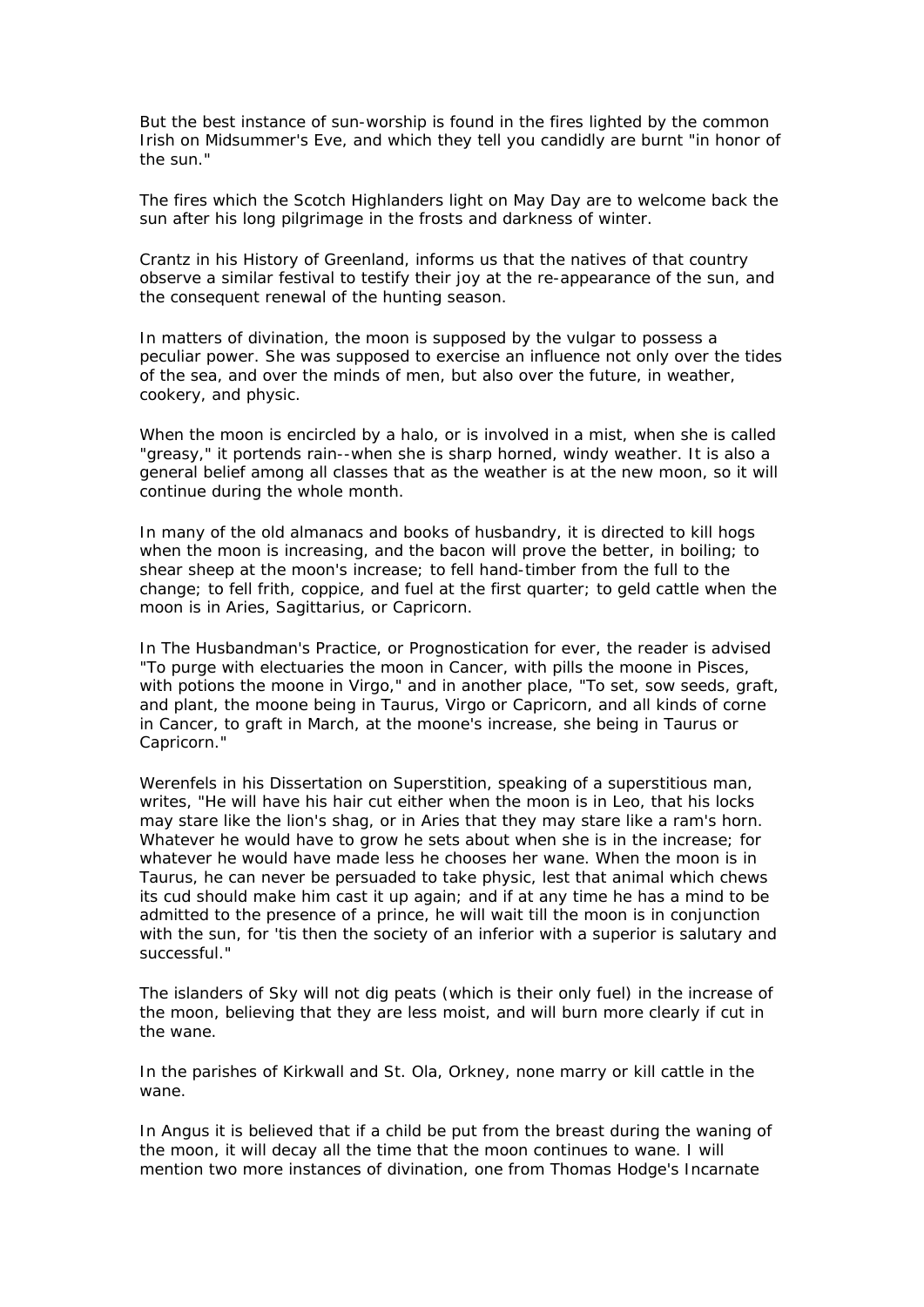Divells, viz., "That when the moone appeareth in the springtime, the one horn spotted and hidden with a blacke and great cloude from the first day of her apparition to the fourth day after, it is some signe of tempests and troubles in the aire the summer after."

When the new moon appears with the old moon in her arms, or in other words when that part of the moon which is covered by the shadow of the earth is seen through it, it is considered not only an omen of bad weather, but also of misfortune, as we learn from the following stanza in the ballad of Sir Patrick Spence:

Late, late yestreen I saw the new moone Wi'the auld moone in her arme; And I feir, I feir, my deir master, That we will come to harm.

One might enumerate examples of this kind to volumes, and I fear I have already passed the limits of human endurance; I must, however, write a few words upon the subject of moon-worship.

The feminine appellation is traditionally derived from the fable of Isis, who was entitled the wife of the sun. The superstition of the man-in-the-moon, is supposed to have originated in the account given in the Book of Numbers, XV. 32 et seq. of a man punished with death for gathering sticks on the Sabbath Day, though why, it is difficult to explain. In Ritson's Ancient Songs we read, "The man-in-the-moon is represented leaning upon a fork, on which he carries a bush of thorn, because it was for 'pycchynde stake' on a Sunday that he is reported to have been thus confined." And in Midsummer Night's Dream, one of the actors says, "All I have to say is to tell you that the lantern is the moon, I the man-inthe-moon, this thorn bush my thorn bush, and this dog my dog." Vide also Tempest, act. ii. sc. 2.

The new moon still continues to be idolatrously worshipped by the vulgar of many countries.

On the night of the new moon, the Jews assemble to pray to God under the names of the Creator of the planets, and the restorer of the moon.

The Madingoe Tribe of African Indians whisper a short prayer with their hands held before their face; they then spit upon their hands and religiously anoint their faces with the same.

At the end of the Mahometan Feast of Rhamadan (which closely resembles the Romish Carnival) the priests await the reappearance of the moon, and salute her with clapping of hands, beating of drums and firing of muskets.

In the 65th Canon of the 6th council of Constantinople, A. D. 680, is the following interdiction: "Those bone-fires that are kindled by certaine people on new moones before their shops and houses, over which also they are most foolishly and ridiculously to leape by a certaine antient custom, we command them from henceforth to cease. Whoever therefore shall do any such thing, if he be a clergyman let him be deposed-if a layman let him be excommunicated."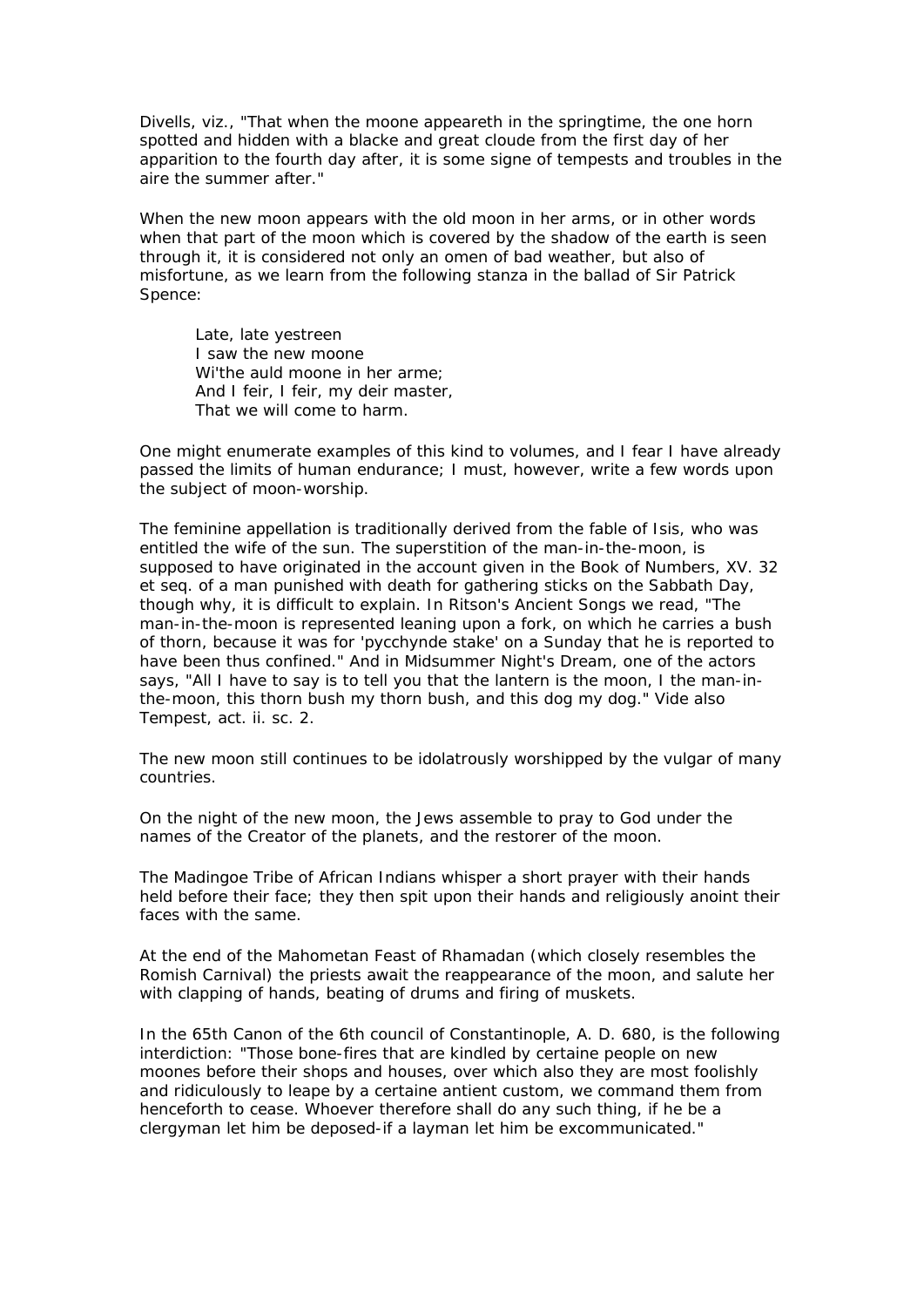No bonfires are now lit in honor of the new moon, but the common Irish on beholding her for the first time cross themselves, saying:

May thou leave us as safe as thou hast found us.

English peasants often salute the new moon, saying: "There is the new moon, God bless her," usually seating themselves on a stile as they do so.

They also believe that a new moon seen over the right shoulder is lucky, over the left shoulder unlucky, and straight before good luck to the end of the moon.

That if they look straight at the new moon (or a shooting star) when they first see it, and wish for something, their wish will be fulfilled before the end of the year.

The peasant girls, in some parts of England, when they see the new moon in the new year, take their stocking off from one foot and run to the next stile; when they get there, they look between the great toe and the next, and expect to find a hair which will be the color of their lover's.

In Yorkshire, it is common enough for an inquisitive maid to go out into a field till she finds a stone fast in the earth, to kneel upon this with naked knees and looking up at the new moon to say:

All hail, new moon, all hail to thee, I prithee, good moon, reveal to me This night, who shall my true love be, Who he is, and what he wears, And what he does all months and years.

She then retires backwards till she comes to a stile, and goes to bed directly without speaking a word.

The Irish believe that eclipses of the moon are effected by witchcraft, and this occasions me to narrate a curious custom of the ancient Peruvians who were the Egyptians of the New World.

When the moon became eclipsed, they imagined that she was ill and would fall down and crush the world. Accordingly as soon as the eclipse commenced, they made a noise with cornets and drums, and tying dogs to trees beat them till they howled in order to awake the fainting moon who is said to love these animals, for Diana and Nehalenna are seldom represented without a dog by their side.

Since we find in a book, called Osborne's Advice to his Son, p. 79, that "the Irish and Welch during eclipses ran about beating kettles and pans, thinking their clamor and vexations available to the assistance of the higher orbes," it is probable that they made use of the same canine resources as the natives of Peru, and that such is the origin of the Irish proverb that "dogs will bark at the moon."

Having thus considered the worship of the elements and of the heavenly bodies extant among us, let us pass on to those minor idolatries which are still retained among the lower orders.

There is no religious custom of the Russians so celebrated as that of presenting each other with eggs dyed and stained, saying, "Christ is risen." To which the other replies "He is indeed," and they exchange kisses.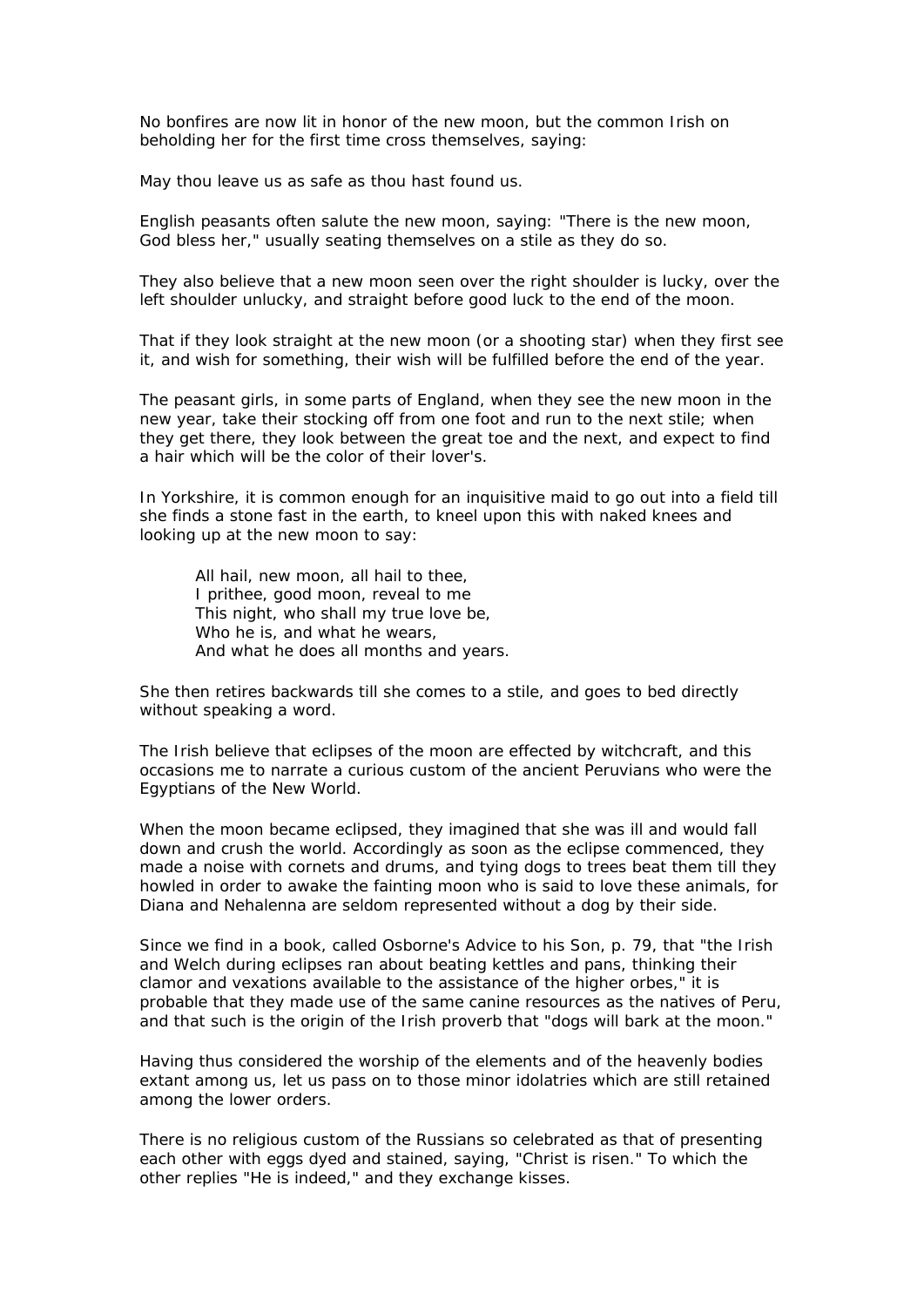An egg was the Egyptian emblem of the universe, and it was from the Egyptians that all the Pagan nations, and afterwards the Greek Christians derived this ceremony. They are used also by the Roman Catholics and by the Jews in their Paschal festival.

It is probable that it was also a Druidic ceremony, for it prevails in Cumberland and many other counties of England. On Easter Monday and Tuesday the inhabitants assemble in the meadows, the children provided with hard boiled eggs, colored or ornamented in various ways, some being dyed with logwood or cochineal; others tinged with the juice of herbs and broom-flowers; others stained by being boiled in shreds of parti-colored riband; and others covered with gilding. They roll them along the ground, or toss them in the air till they break when they eat them-a part of the ceremony which they probably understand the best. They are called pace-eggs or paste-eggs, probably corrupted from pasche.

This reminds us of the strange fable of the serpent's egg. As I mentioned in an earlier chapter many of these eggs or adder-stones are preserved with great reverence in the Highlands. There are also some traditions upon this subject which are worth narrating.

Monsieur Chorier in his Histoire de Dauphiné informs us that in the divers parts of that county, especially near the mountain of Rochelle on the borders of Savoy, serpents congregate from the 15th of June to the 15th of August for purposes of generation. The place which they have occupied after they have gone, is covered with a sticky white foam which is indescribably disgusting to behold.

Camden relates that in most parts of Wales and throughout Scotland and Cornwall, it is an opinion of the vulgar that about Midsummer Eve the snakes meet together in companies, and that by joining heads together and hissing, a kind of bubble is formed which the rest by continual hissing blow on till it quite passes through the body, when it immediately hardens and resembles a glass ring which will make its finder prosperous in all his undertakings. The rings thus generated are called gleinu madroeth, or snake stones. They are small glass amulets commonly about half as wide as our finger rings, but much thicker, of a green color usually though sometimes blue and waved with red and white.

Careu in his Survey of Cornwall says that its inhabitants believe that snakes breathing upon a hazel wand produce a stone ring of a blue color, in which there appears the yellow figure of a snake, and that beasts which have been bit by a mad dog or poisoned, if given some water to drink wherein this stone has been infused, will perfectly recover.

The following custom is evidently a dramatic representation of the rape of the serpent's egg à la Pliny:

On Easter Monday, in Normandy, the common people congregate à la motte de Pougard which they surround. They place at the foot a basket containing a hundred eggs, the number of the stones of the temple of Aubury. A man takes the eggs and places them singly on the top of the tumulus, and then descends in the same manner to return them to the basket. While this is doing, another man runs to a village half a league off, and if he can return before the last egg is restored to the basket, he gains a barrel of cider as a prize, which he empties with the co-operation of his friends, and a Bacchanalian dance round the tumulus ends the proceedings.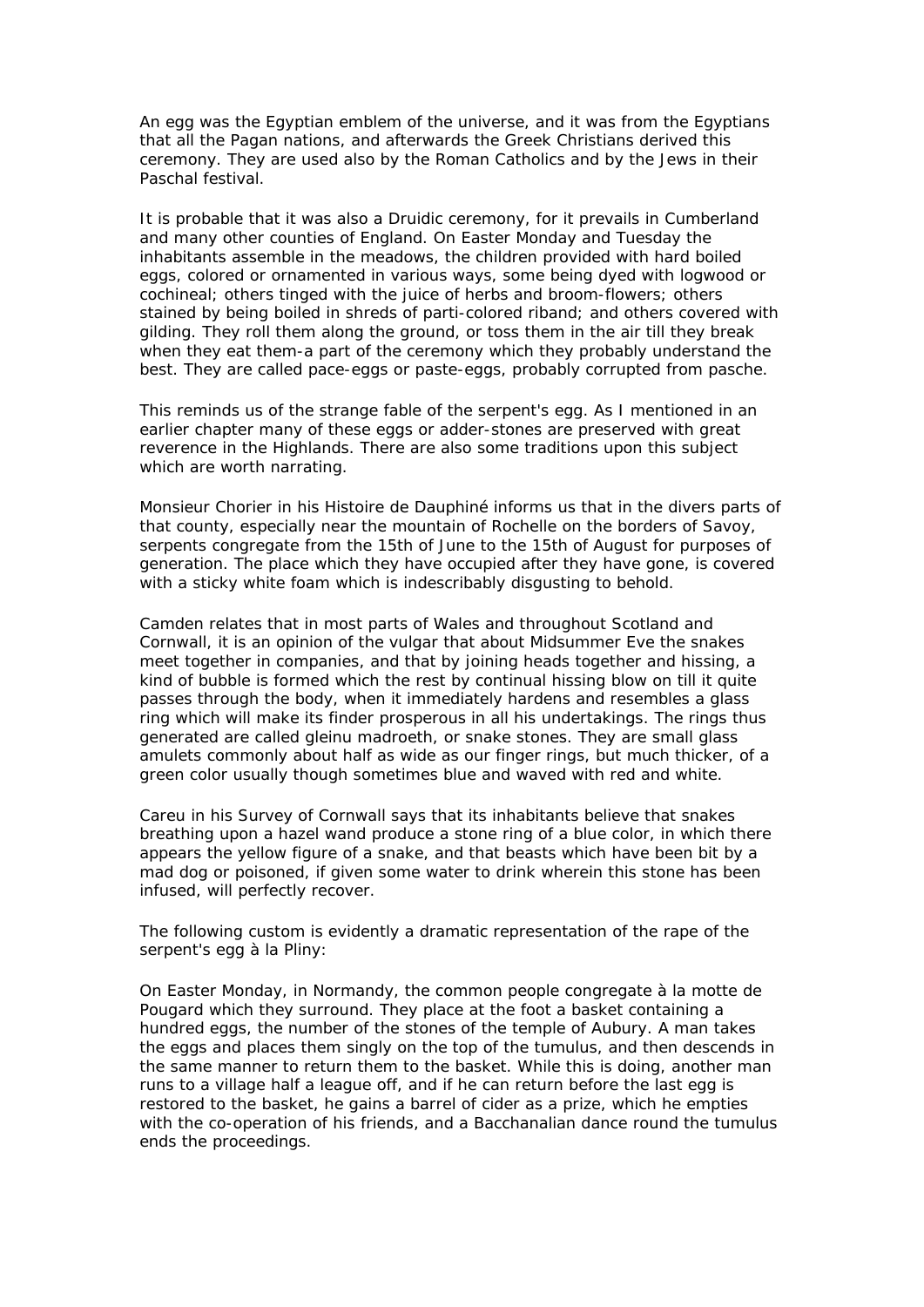Serpent-worship is almost extinct, if not entirely so; . and the belief of the lower orders in Ireland that St. Patrick expelled all the snakes and other reptiles from the island is perhaps derived from his having extinguished their adorers.

However, it is considered unlucky in England to kill the harmless green snake; and there is a superstition almost universally present, that it will not die till the setting of that sun, of which it was an emblem.

Its tenacity of life is indeed something marvelous. Mr. Payne Knight, in his work on Phallic worship, (which I read at the British Museum, but which is somewhat absurdly excluded from the catalogue) states that he has seen the heart of an adder throb for some moments after it had been completely taken from the body, and even renew its beatings ten minutes afterwards when dipped in hot water.

Many of our ladies wear bracelets in the shape of a snake, as did the Egyptian dames of old. The lower orders believe that a serpent's skin will extract thorns, and its fat is sold to London chemists at five shillings a pound for its medicinal properties.

Most curious of all, is the superstition that by eating snakes one may grow young, and of which the three following passages are illustrations.

"A gentlewoman told an ancient bachelor, who looked very young, that she thought he had eaten a snake. No mistress, (he said) it is because I never meddled with any snakes which maketh me look so young. "--Holy State, 1642, p. 36.

He hath left off o' late to feed on snakes, His beard's turned white again.

*Massinger*, Old Law. Act V. Sc. 1.

He is your loving brother, sir, and will tell nobody But all he meets, that you have eat a snake, And are grown young, gamesome, and rampant.

*Ibid*, Elder Brother, Act IV., Sc- 4-

Of stone worship there are still many vestiges. In a little island near Skye is a chapel dedicated to St. Columbus; on an altar is a round blue stone which is always moist. Fishermen, detained by contrary winds, bathe this stone in water, expecting thereby to obtain favorable winds; it is likewise applied to the sides of people troubled with stitches, and it is held so holy, that decisive oaths are sworn upon it.

There is a stone in the parish of Madren, Cornwall, through which many persons are wont to creep for pains in the back and limbs, and through which children are drawn for the rickets. In the North, children are drawn through a hole cut in the Groaning Cheese, a huge stone, on the day they are christened.

To go into the cleft of a rock was an ancient method of penitence and purification. It may be remembered that in the tradition of Hiram Abiff, the assassins were found concealed in a hollow rock, in which they were lamenting their crime.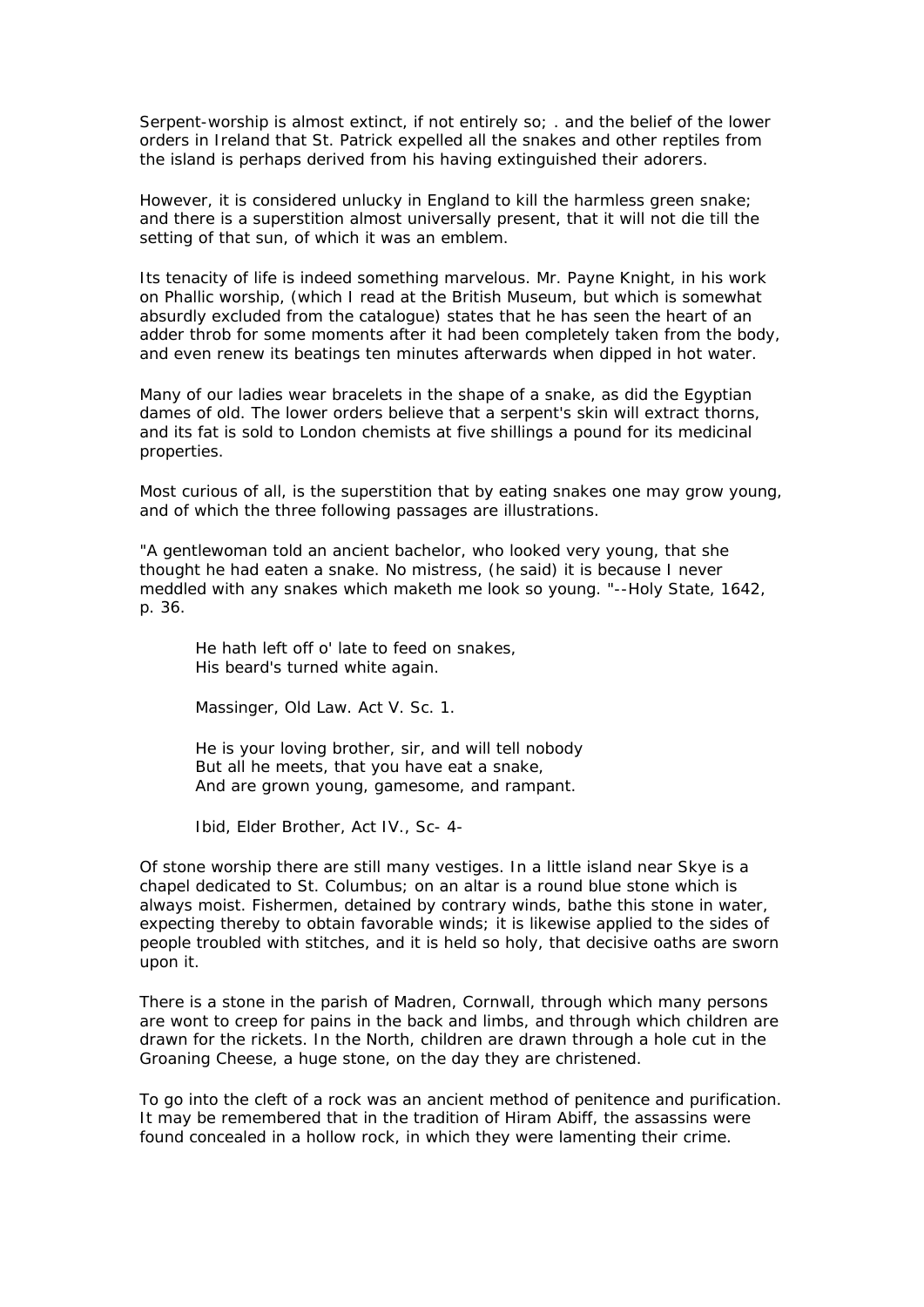To sleep on stones on particular nights is a cure for lameness with our peasants, though perhaps a hazardous one, especially if the disease originated from rheumatism.

A Druidic monument of great historical interest is to be seen under the coronation chair in Westminster Abbey. Originally called Liag-fial, the Fatal Stone, by others Cloch na cineamhna or the Stone of Fortune, it was that upon which the Kings of Ireland used to be inaugurated, and which, being enclosed in a wooden chair, was, by the ingenuity of the Druids, made to emit a sound under the rightful candidate, and mute under a man of bad title. It was superstitiously sent to confirm the Irish colony in Scotland, and it continued at Scone as the coronation of the Scotch Kings, from the commencement of the Christian Era till 1300 A. D.,when Edward I. imported it into England. It is still a superstition in the Highlands that those who lay their hands against the Druids' stones will not prosper.

Many of these monuments are approached with great reverence by the natives of Scotland and the Isles, especially the Tighe nan Druidhneach in the Isle of Skye, little arched, round stone buildings capable of holding one, where the contemplative Druid sat when his oak could not shelter him from the weather. The common people never pass these without walking round them three times from east to west.

In Chartres, which teems with Druidic vestiges, a curious specimen of stone worship remains. At the close of service in the cathedral, no one leaves the church without kneeling and saying a short prayer before a small pillar or stone- without polish, base or capital--placed in a niche, and much worn on one side by the kisses of the devout. This stone is rumored to be of high antiquity, even earlier than the establishment of Christianity--for many centuries to have remained in a crypt of the cathedral where lamps were constantly burning--but the stairs having been much worn on one side by the great resort of pilgrims to the spot, the stone had been removed from its original site, to avoid the expenses of repairs. It was said to be a miraculous stone, and that its miracles were performed at the intercession of the Virgin Mary.

There is a certain reverence paid by the peasantry to those caves in which the Druids held their initiatory rites. Many of them are said to be inhabited by spirits, and there is one in the neighborhood of Dunskey, Scotland, which is held in peculiar veneration. At the change of the moon it is usual to bring even from a great distance infirm persons, and particularly rickety children whom they supposed bewitched, to bathe in a stream which flows from the hill, and then to dry them in the cave.

As among the Druids it is still customary to place a platter of salt and earth upon the breast of the corpse in many parts of Britain. Salt was held in great reverence by the Eastern nations as an emblem of incorruptibility. So among us to spill salt is considered unlucky; it was only the other day that I saw a talented and well educated lady overwhelmed with consternation at this mishap, but with admirable presence of mind she flung a pinch over her left shoulder and so recovered her self-possession.

Hare was forbidden to the ancient Britons by their religion, and to this day the Cornish eat it with reluctance. Boadicea also augured from the running of a hare; and a hare that runs across a path (to any one but a sportsman, or rather a pothunter) is an omen of ill-luck.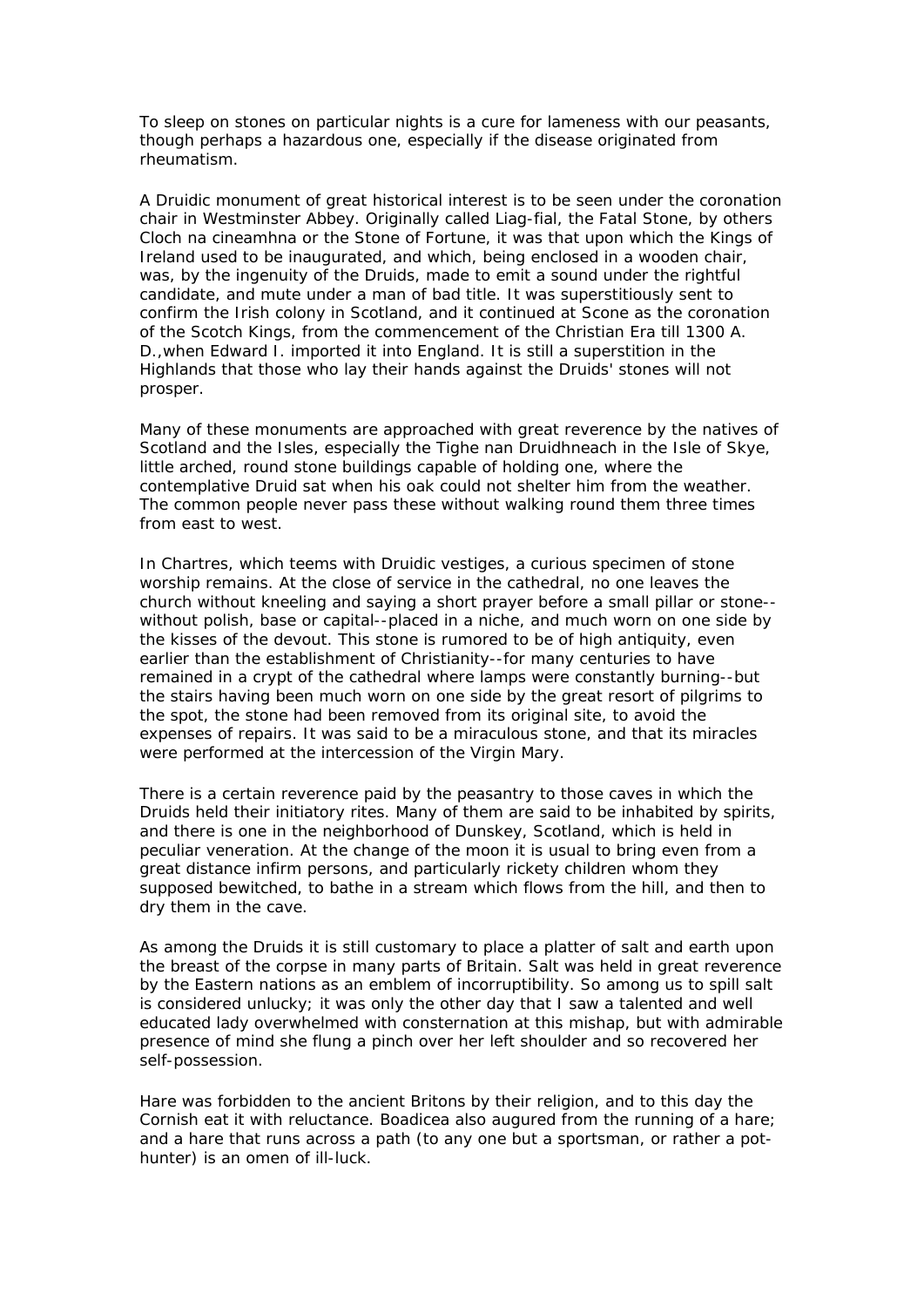The onion was an emblem of the deity among the Egyptians, perhaps also among the Druids, for it is a custom in some parts of England for girls to divine by it, as Barnaby Googe in his translation of Naogeorgus' Popish Kingdome informs us.

In these same days young wanton gyrles that meete for marriage be,

Doe search to know the names of them that shall their husbands hee<sup>.</sup>

Four onyons, five, or eight, they take, and make in every one Such names as they do fancie most, and best to think upon, Thus nere the chimney them they set, and that same Onyon then That firste doth sproute, doth surely bear the name of their good man.

In matters of dress, there are not many traces of the Druids and the ancient Britons to be found.

The caps of rushes, however, which they wore tied at the top and twisted into a band at the bottom, may still be seen upon the heads of children in Wales and some parts of England. In Shetland, the ancient sandals of untanned skins are worn, and also, by fishermen in cold weather, the Druidic wooden shoes. I could not discover their real origin during my visit there: some said they had been imported by the Dutch, others that the Dutch had borrowed the idea from them; but in any case these wooden shoes, the sabots of the lower orders of France, are derived from the Druids.

The best instance of dress however, is the Highland plaid, which was the very garment worn by the Druid Abaris, on his visit to Athens, and which is an extraordinary example of savage conservatism. From the breachan of the Gauls and Britons, is derived our word breeches and also that inelegant but necessary article of clothing.

Upon the subject of words I will also remark that our word fortnight or fourteen nights, is derived from the Druidic habit of counting time by nights instead of days; and the word dizzy from their deisul, or circular dance, (in Hebrew dizzel). I could give a multitude more, but ohe! jam satis est.

A very curious memorial of Druidism in the very bosom of victorious Christianity was discovered a few years ago by the well-known French Antiquary, M. Hersart de la Villemarqué. It is a fragment of Latin poetry which all the children in the parish of Nizon, Canton de Pont-Aven, are taught to sing at school and in church. The original poetry is almost the same as its Latin adaptation, except that in the latter various biblical allusions have been slipped in.

I will give the first strophe of the original, then its translation in the French of M. Villemarqué which is too good for me to meddle with, and then the Latin hymn as sung by the children

ANN DROUIZ.

Daik mab gwerm Drouiz; ore; Daik petra fell d'id-dei Petra ganinn-me d'id-de.

AR MAP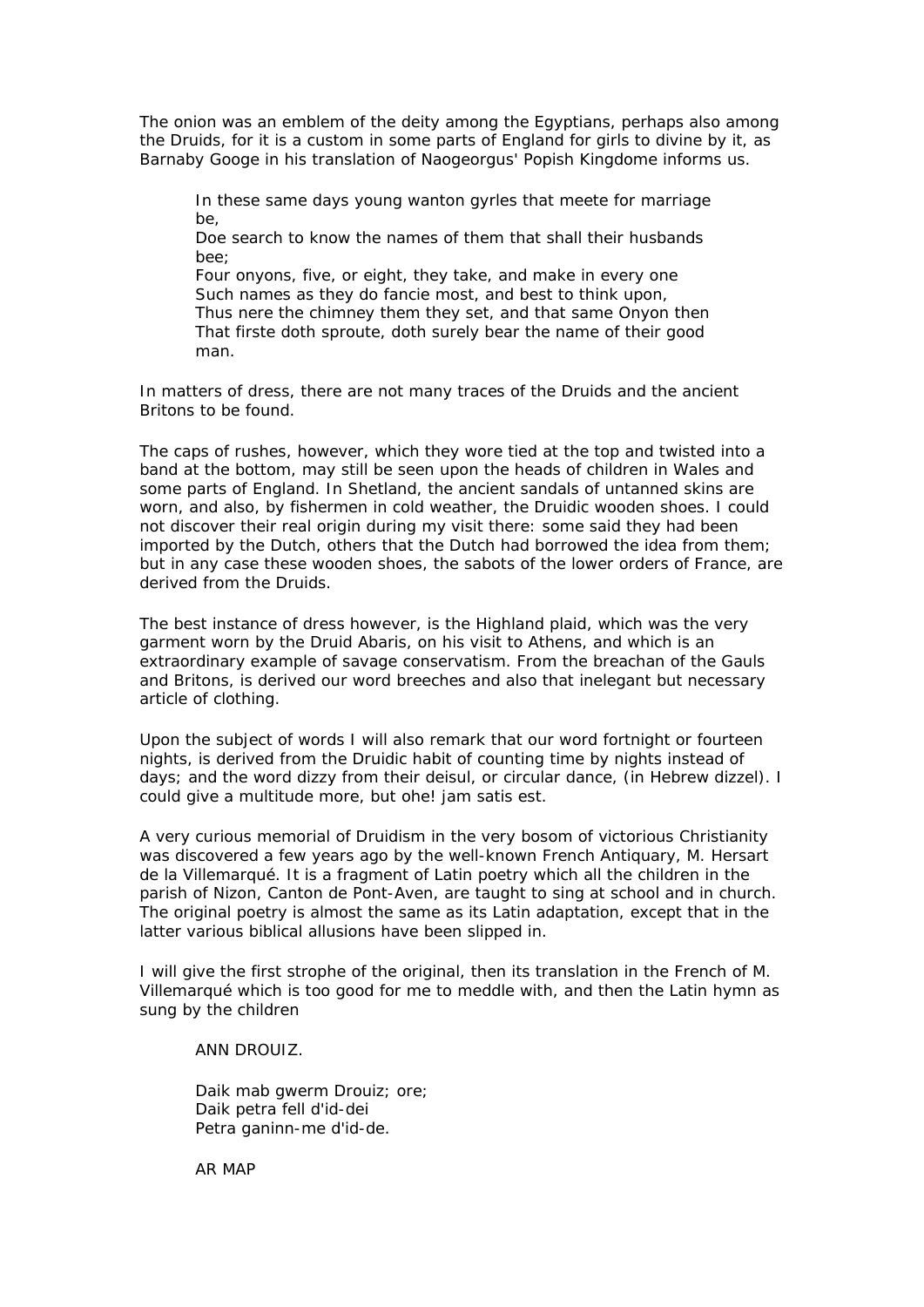Kan d'in euz a eur raun, Ken a ouffenn breman.

LE DRUIDE.

Tout beau enfant blanc du Druide, tout beau réponds-moi; que veux-tu? te chanterai-je?

L'ENFANT.

Chante-moi la division du nombre un jusqu'à ce que je l'apprenne aujourd'hui.

LE DRUIDE.

Pas de division pour le nombre un, la nécessitéuni que; la mort père de la douleur; rien avant, rien après. Tout beau, &c.

L'ENFANT.

Chante-moi la division du nombre deux, &c.

LE DRUIDE.

Deux bœufs attelés à une coque; ils tirent, ils vont expirer--Voyez la merveille!

Pas de division, &c.

L'ENFANT.

Chante-moi la division du nombre trois, &c.

LE DRUIDE.

Il y a trois parties dans le monde; trois commencements et trois fins pour l'homme, comme pour le chêne; trois cêlestes, royaumes de Merlin; fruits d'or, fleurs brillantes, petits enfants qui rient. Deux bœufs, &c. Pas de division, &c.

The christianized version in Latin is as follows:

Both of these dialogues are continued to the number twelve. In the Druidic version containing precepts on theology, cosmogony, chronology, astronomy, geography, magic, medicine and history. The Latin version teaching that there is one God, two testaments, three prophets, four evangelists, five books of Moses, six pitchers at the marriage of Cana, seven sacraments, eight beatitudes, nine choirs of angels, ten commandments, eleven stars which appeared to Joseph, and twelve apostles.

The resemblance of style and precept throughout is very striking, and a discovery which I have made of the same nature renders it still more surprising.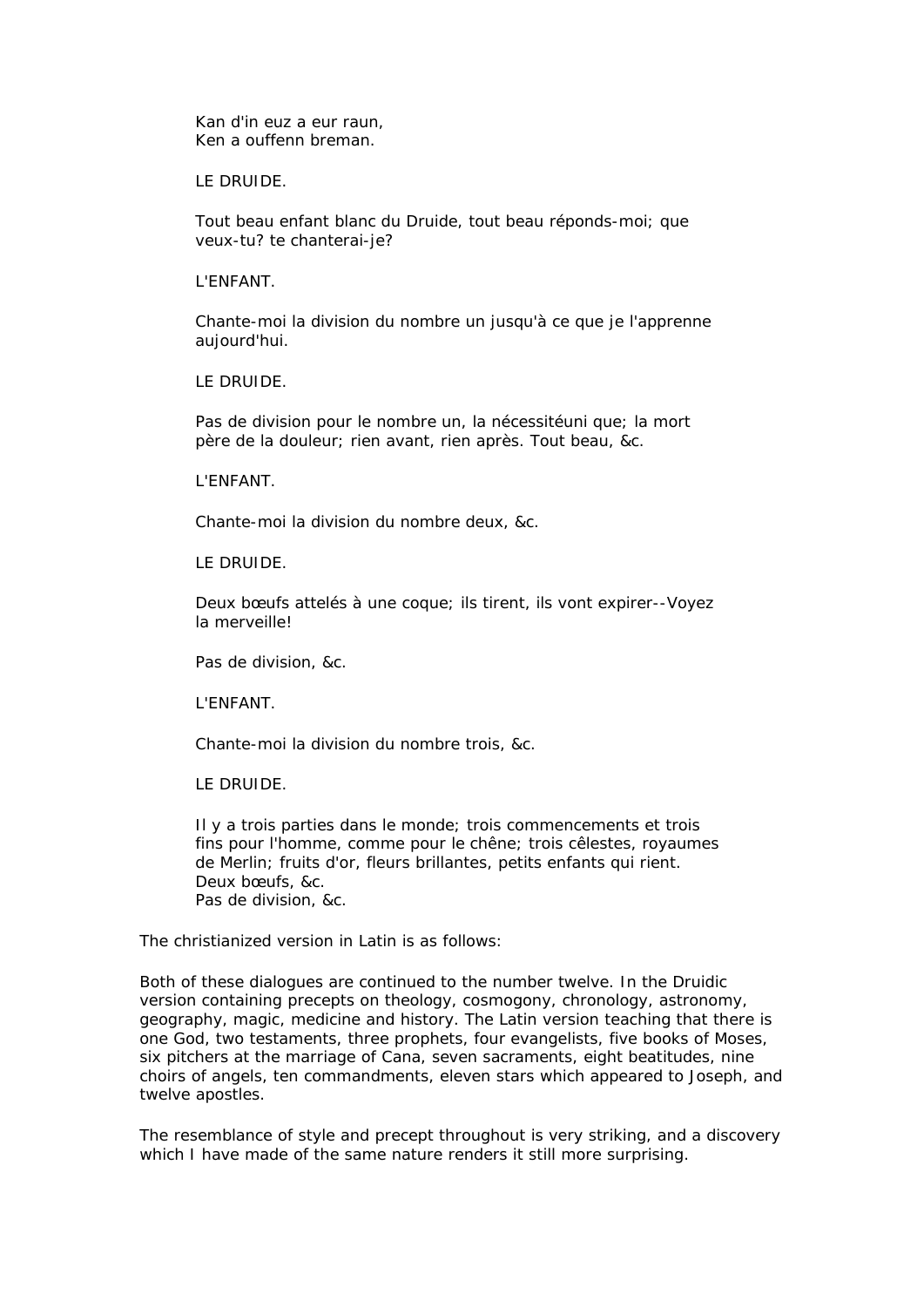There is a peculiar song of the Oxfordshire peasants, the meaning of which had often perplexed me and which of course those who sung it were the least able to explain.

It is sung in this manner. One of them begins:--

I will sing you my one O!

To which the rest sing in chorus.

What is your one O!

And he sings.

One is all alone, And ever doth remam so.

The song continues to the number twelve, each verse repeated after each as in the original versions above. Most of these verses are local corruptions, and it is probable that in some parts of England a purer version is retained. However, since the first refers to the One Deity, the second to "two white boys clothed in green," the fourth to "four gospel preachers," the seventh to the "seven stars," &c., there can be no doubt as to its origin.

There is so superstitious a reverence paid by the lower orders in many parts of Britain to bees, that one is almost inclined to suppose that they also were held sacred by the Druids.

The Cornishmen consider bees too sacred to be bought. In other counties, on the death of their proprietor, a ceremonious announcement of the fact is made to them and a piece of funeral cake presented to them. It is believed that were this omitted they would fly away. In Lithuania a similar practice prevails.

There is no clue to this, except in the circumstance that the bee-hive is one of the emblems of Freemasonry, and like many other Druidic and Masonic symbols, e.g. the seven stars, the cross-keys, &c., a favorite tavern sign. For instance the one at Abingdon, under which is written the following jocose distich:

Within this hive were all alive, Good liquor makes us funny, So if your dry, come in and try, The flavor of our honey.

From the apple-tree the Druids were wont to cut their divining rods. And to this tree at Christmas, in Devon, Cornwall and other counties a curious ceremony is paid. The farmer and his laborers soak cakes in cider, and place them on the trenches of an apple tree, and sprinkling the tree repeat the following incantation :

Here's to thee, old apple tree! Whence thou mayst bud, and whence thou mayest blow. Hats full! Caps full? Bushel, bushel, sacks full! And my pockets full too! Huzza!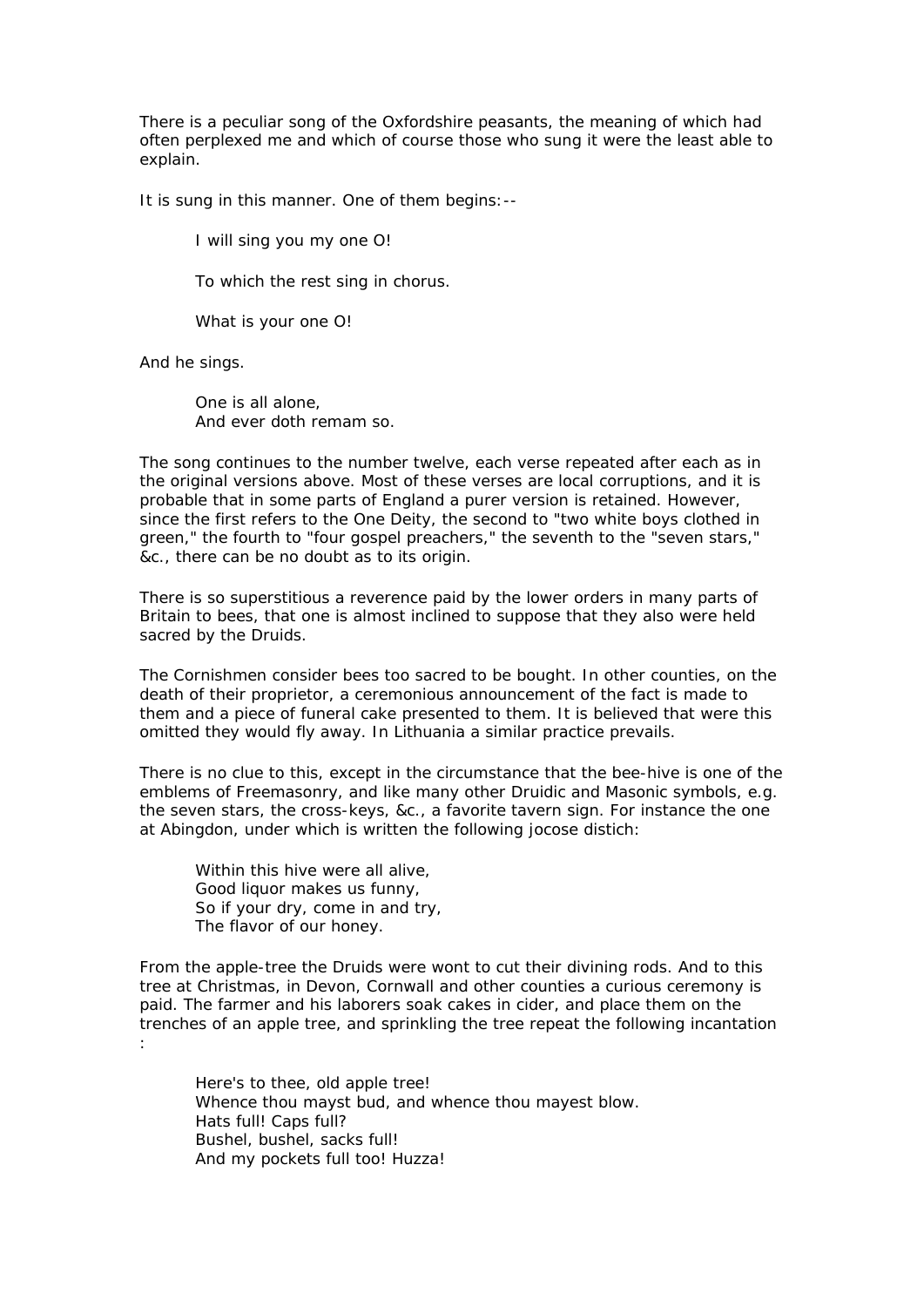After which they dance round the tree and get drunk on the cider which remains. They believe that if they did not do this the tree would not bear.

I have now to consider the vestiges of mistletoe-worship extant among the descendants of the Druids.

On Christmas Eve it was lately the custom at York to carry mistletoe to the high altar of the Cathedral, and to proclaim a public and universal liberty, pardon and freedom to all sorts of inferior and even wicked people at the gates of the city towards the four quarters of heaven.

The mistletoe was considered of great medicinal virtue by Sir John Coldbatch for epilepsy and other convulsive disorders. The mistletoe of the oak is used by the common people for wind ruptures in children.

Like the houzza! of the East, the mistletoe would seem to have a religious exclamation, as I judge from finding it so often the refrain to old French songs, especially this one :

O gué la bonne adventure, O gué.

And in one celebrated English ballad:

O the mistletoe bough! and O the mistletoe bough!

It is still a custom in many parts of France for children to run down the street on New Year's Day, and to rap the doors crying "Au gui l'an né, or Au gui, l'an neuf."

In the island of Sein, there is a mistletoe feast which it is believed has been perpetuated by the Bas Breton tailors who, strange to say, have been formed from time immemorial into a fine association. They are poets, musicians and wizards who never contract marriages with strangers, and who have a language of their own, called lueache which they will not speak in the presence of foreigners.

At this feast there is a procession. An altar covered with green boughs is erected in the centre of a circular space of ground. Thence they start, and thither marching round the island return. Two fiddlers form the vanguard; they are followed by children carrying bill-hooks and oak-branches, and leading an ox and a horse covered with flowers. After them a huge crowd which stops at intervals crying Gui-na-né voilà le Gui.

There is one more mistletoe custom which I had almost forgotten. Let us imagine ourselves in the hall of some old-fashioned country mansion. Let it be Christmasnight, and at that hour when merriment and wine has flushed every face, and glowed into every heart.

And now I will paint to you a young maiden who embraced in the arms of her lover is whirled round the hall, her eyes sparkling, her white bosom heaving and her little feet scarce seeming to touch the floor. They pause for a moment. An old lady with an arch twinkle in her eye whispers something to her partner, he nods and smiles; she blushes and turns her eyes, pretending not to hear.

They join the dance again, when suddenly he stays her in the centre of the hall. Above their heads droops down a beautiful plant with pale white berries and